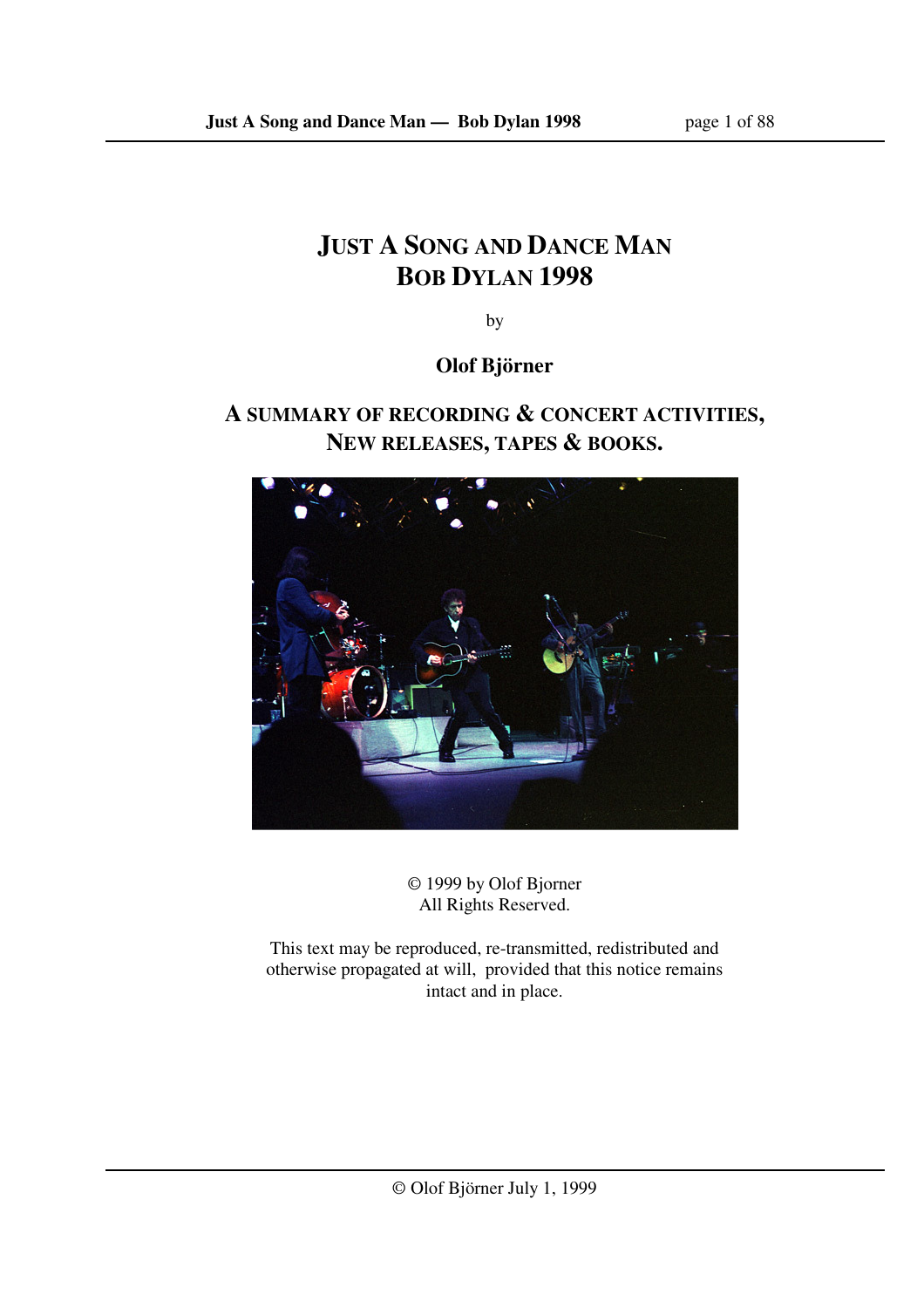# **CONTENTS:**

| 1                |                |  |
|------------------|----------------|--|
| $\boldsymbol{2}$ |                |  |
| 3                |                |  |
| 4                |                |  |
|                  | 4.1            |  |
|                  | 4.2            |  |
|                  | 4.3            |  |
|                  | 4.4            |  |
|                  | 4.4.1          |  |
|                  | 4.4.2          |  |
|                  | 4.5            |  |
|                  | 4.6            |  |
|                  | 4.7            |  |
|                  | 4.7.1          |  |
|                  | 4.7.2          |  |
|                  |                |  |
|                  | 4.8.1          |  |
|                  | 4.8.2          |  |
|                  | 4.8.3          |  |
|                  | 4.8.4          |  |
| 5                |                |  |
|                  | 5.1            |  |
|                  | 5.2            |  |
|                  | 5.3            |  |
|                  | 5.4            |  |
|                  | 5.4.1          |  |
|                  | 5.4.2          |  |
|                  | 5.4.3          |  |
|                  | 5.4.4          |  |
|                  | 5.5            |  |
|                  | 5.5.1          |  |
|                  | 5.5.2          |  |
|                  | 5.5.3          |  |
|                  | 5.5.4          |  |
|                  |                |  |
|                  | 5.6.1<br>5.6.2 |  |
|                  | 5.6.3          |  |
|                  | 5.6.4          |  |
|                  |                |  |
|                  | 5.7.1          |  |
|                  | 5.7.2          |  |
|                  | 5.7.3          |  |
|                  | 5.7.4          |  |
|                  |                |  |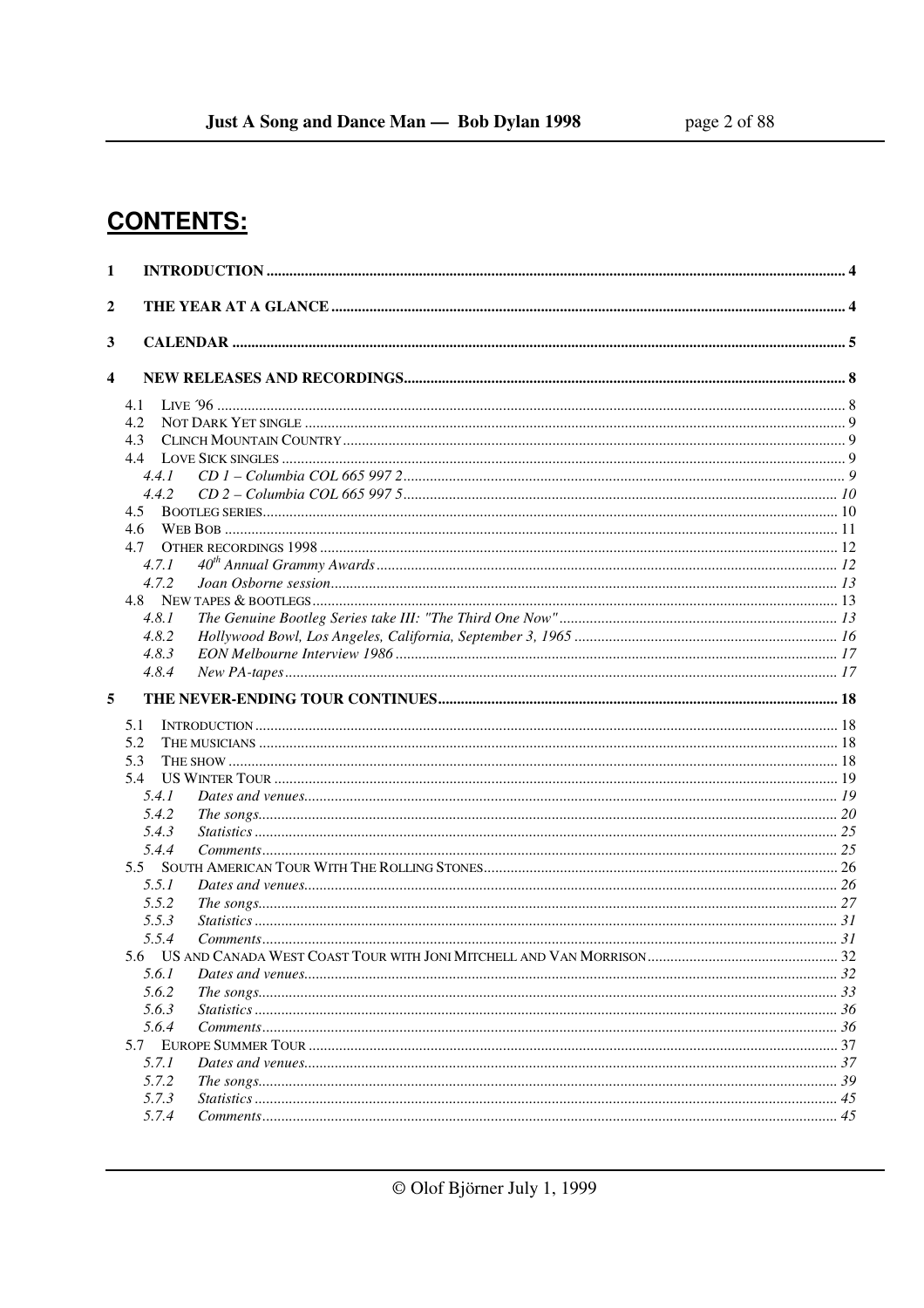## Just A Song and Dance Man - Bob Dylan 1998

|                  | 5.8    |  |  |
|------------------|--------|--|--|
|                  | 5.8.1  |  |  |
|                  | 5.8.2  |  |  |
|                  | 5.8.3  |  |  |
|                  | 5.8.4  |  |  |
|                  |        |  |  |
|                  | 5.9.1  |  |  |
|                  | 5.9.2  |  |  |
|                  | 5.9.3  |  |  |
|                  | 5.9.4  |  |  |
|                  | 5.10   |  |  |
|                  | 5.10.1 |  |  |
|                  | 5.10.2 |  |  |
|                  | 5.10.3 |  |  |
|                  | 5.10.4 |  |  |
|                  | 5.11   |  |  |
|                  | 5.11.1 |  |  |
|                  | 5.11.2 |  |  |
|                  | 5.11.3 |  |  |
|                  | 5.11.4 |  |  |
|                  | 5.11.5 |  |  |
|                  | 5.11.6 |  |  |
|                  | 5.11.7 |  |  |
| 6                |        |  |  |
| 7                |        |  |  |
| 8                |        |  |  |
| $\boldsymbol{9}$ |        |  |  |
|                  | 9.1    |  |  |
|                  | 9.2    |  |  |
|                  | 9.3    |  |  |
|                  | 9.4    |  |  |
| 9.5              |        |  |  |
|                  | 9.6    |  |  |
|                  | 9.7    |  |  |
|                  |        |  |  |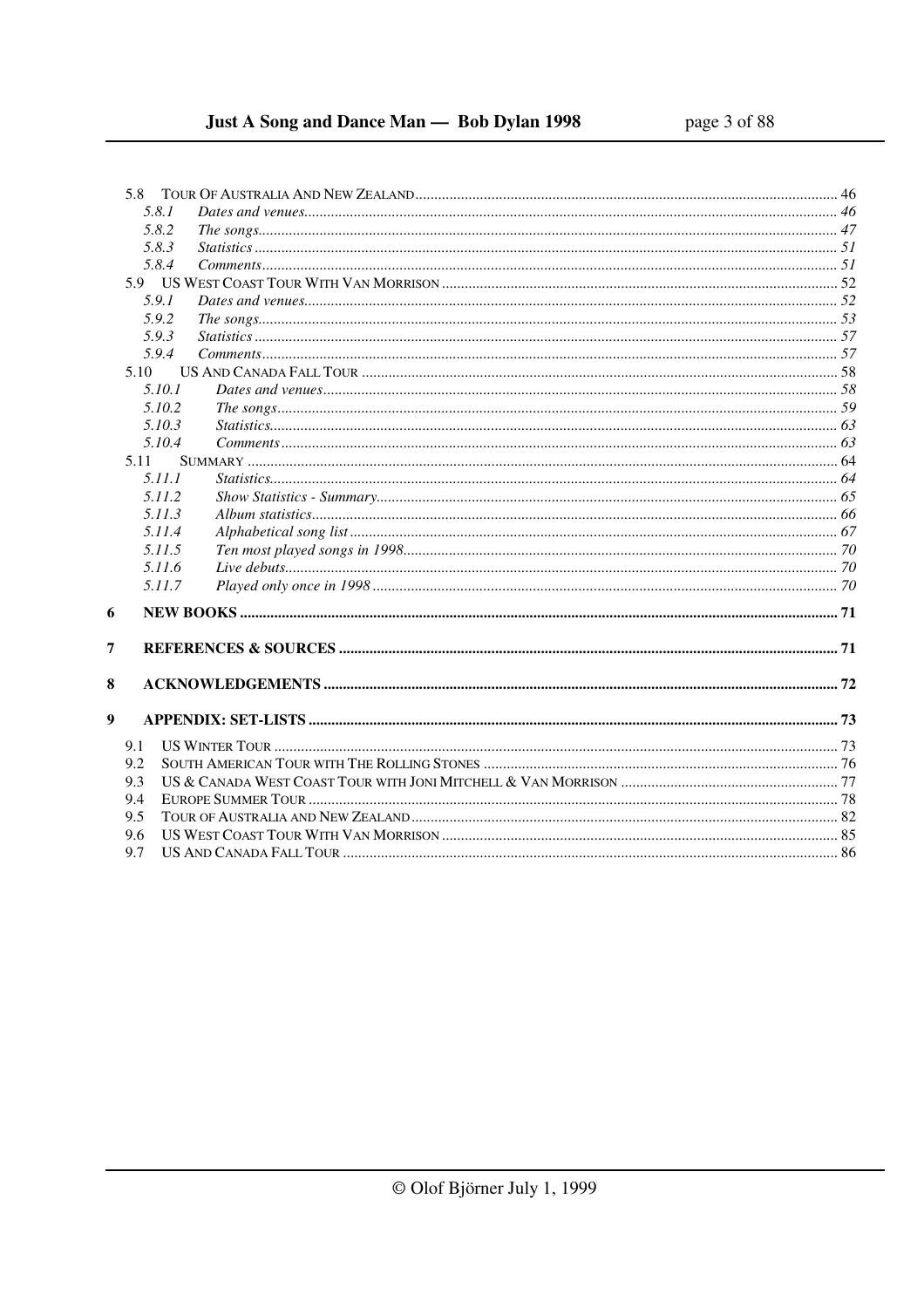## **1 INTRODUCTION**

After the turbulent 1997 with the dramatic hospitalization, the triumphant release of Time Out Of Mind, playing for the Pope, and receiving the JFK Award, 1998 meant back to business, i.e. back to touring, touring and more touring. In February Dylan received no less than three Grammy Awards for Time Out Of Mind. And in October volume 4 of Bootleg Series was finally released. The media attention during last year and the Grammies meant that Dylan now played in bigger venues than ever before during the Never-Ending tour.

## **2 THE YEAR AT A GLANCE**

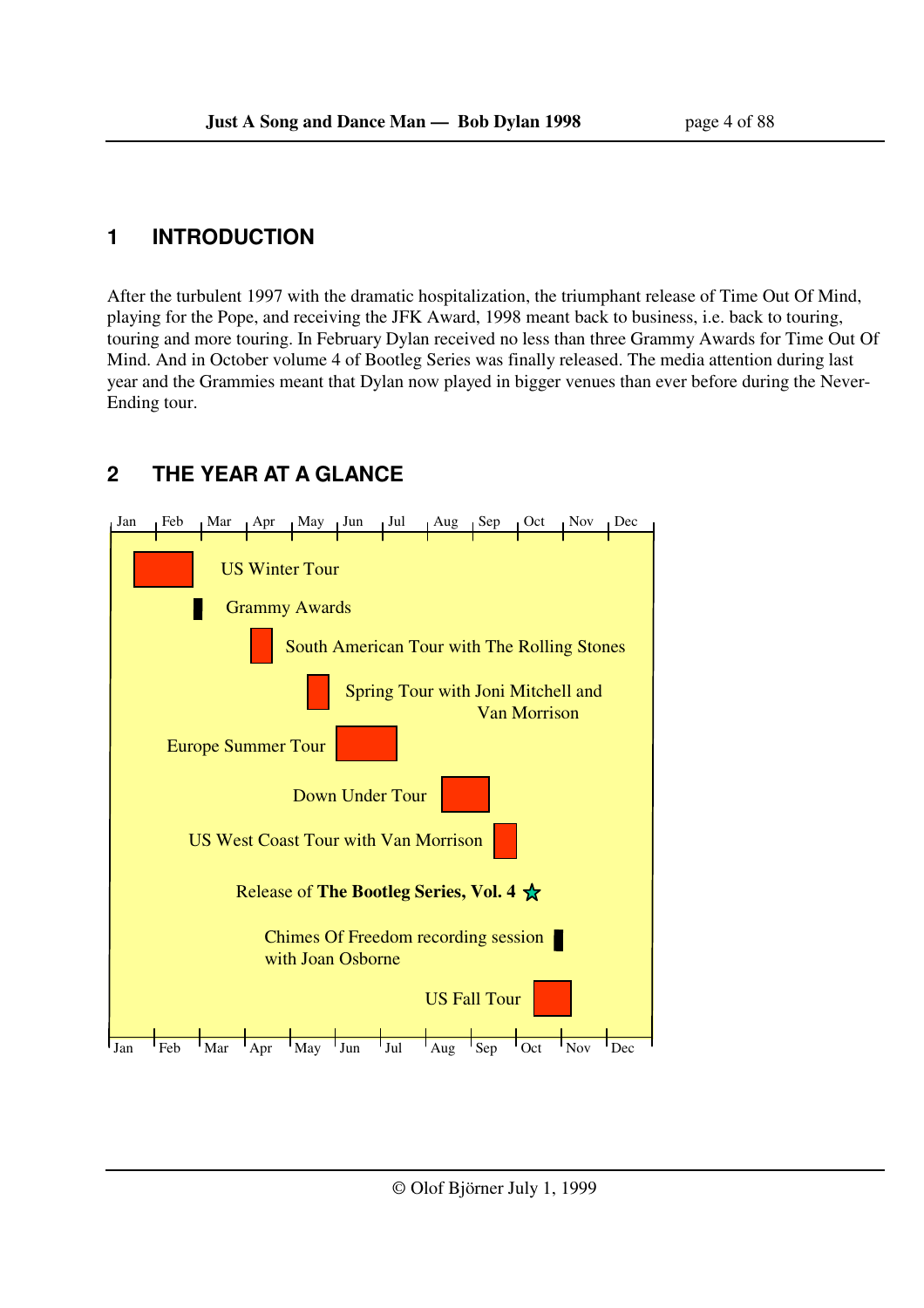## **3 CALENDAR**

| January                                                                                                                                                                                                                          | Dylan appears in a promotional music video by Sony recording artist Wyclef Jean.<br>The song, Gone 'Til November, mentions Dylan and Knockin' On Heaven's Door. The<br>video is shot in Los Angeles International Airport.                                                                                                                                                                                                                                                                                         |  |  |  |
|----------------------------------------------------------------------------------------------------------------------------------------------------------------------------------------------------------------------------------|--------------------------------------------------------------------------------------------------------------------------------------------------------------------------------------------------------------------------------------------------------------------------------------------------------------------------------------------------------------------------------------------------------------------------------------------------------------------------------------------------------------------|--|--|--|
| <b>January</b>                                                                                                                                                                                                                   | Bob Dylan gets three Grammy nominations:                                                                                                                                                                                                                                                                                                                                                                                                                                                                           |  |  |  |
|                                                                                                                                                                                                                                  | Time Out Of Mind for "album of the year"<br>Time Out Of Mind for "best contemporary folk album" (!)<br>Cold Irons Bound for "best male contemporary rock vocal performance".                                                                                                                                                                                                                                                                                                                                       |  |  |  |
|                                                                                                                                                                                                                                  | Jacob Dylan gets two Grammy nominations, both for the song One Headlight, one in<br>the category "best rock vocal" and one in the category "best rock performance by a<br>duo or a group with vocal".                                                                                                                                                                                                                                                                                                              |  |  |  |
|                                                                                                                                                                                                                                  | <i>January 13, 14</i> Dylan starts the 11 <sup>th</sup> year of the Never-Ending Tour with two warm up show in New<br>London, Connecticut. The first show features the second live rendition of Make You<br>Feel My Love and Bob Dylan on organ on Love Sick. This is the first live keyboard<br>playing by Dylan since Stuttgart June 16, 1991. It also turned out to be the only<br>keyboard exercise in 1998. The second show features Million Miles and Not Dark Yet,<br>both performed live only once before. |  |  |  |
| January 16-24                                                                                                                                                                                                                    | The shows in New York City and Boston are "double bills" with Van Morrison.                                                                                                                                                                                                                                                                                                                                                                                                                                        |  |  |  |
| January 18                                                                                                                                                                                                                       | Dylan joins Van Morrison during his set at The Madison Square Garden in New York<br>City and they perform More And More together.                                                                                                                                                                                                                                                                                                                                                                                  |  |  |  |
| January 21                                                                                                                                                                                                                       | Dylan joins Van Morrison one more time during his set at The Madison Square<br>Garden in New York City and this time they perform Blue Suede Shows together.                                                                                                                                                                                                                                                                                                                                                       |  |  |  |
| January 24<br>Dylan joins Van Morrison for the third and last time during his set at Fleet Center in<br>Boston and again they perform Blue Suede Shows together. Later Van Morrison joins<br>Dylan on Knockin' On Heaven's Door. |                                                                                                                                                                                                                                                                                                                                                                                                                                                                                                                    |  |  |  |
| The February issue of Mojo contains an interview with Dylan conducted by one Serge<br>February<br>Kanganski. It comes from the mini press conference held in October 1997 in London.                                             |                                                                                                                                                                                                                                                                                                                                                                                                                                                                                                                    |  |  |  |
| February                                                                                                                                                                                                                         | Gone 'Til November with Wyclef Jean is released as a video single.                                                                                                                                                                                                                                                                                                                                                                                                                                                 |  |  |  |
| February 1                                                                                                                                                                                                                       | Born In Time from the show in Newark, New Jersey is released in June on one of the<br>LOVE SICK singles.                                                                                                                                                                                                                                                                                                                                                                                                           |  |  |  |
| February 22                                                                                                                                                                                                                      | The US Winter tour ends with a show in Fairfax, Virginia.                                                                                                                                                                                                                                                                                                                                                                                                                                                          |  |  |  |
| February 23                                                                                                                                                                                                                      | At Carl Perkins' funeral mass in the R.E. Womack Chapel on the campus of Lambuth<br>University in Jackson, Tennessee Wynona Judd read the following note sent by Bob<br>Dylan: "He really stood for freedom. That whole sound stood for all degrees of<br>freedom. It would just jump off the turntable. We wanted to go where that was                                                                                                                                                                            |  |  |  |
|                                                                                                                                                                                                                                  |                                                                                                                                                                                                                                                                                                                                                                                                                                                                                                                    |  |  |  |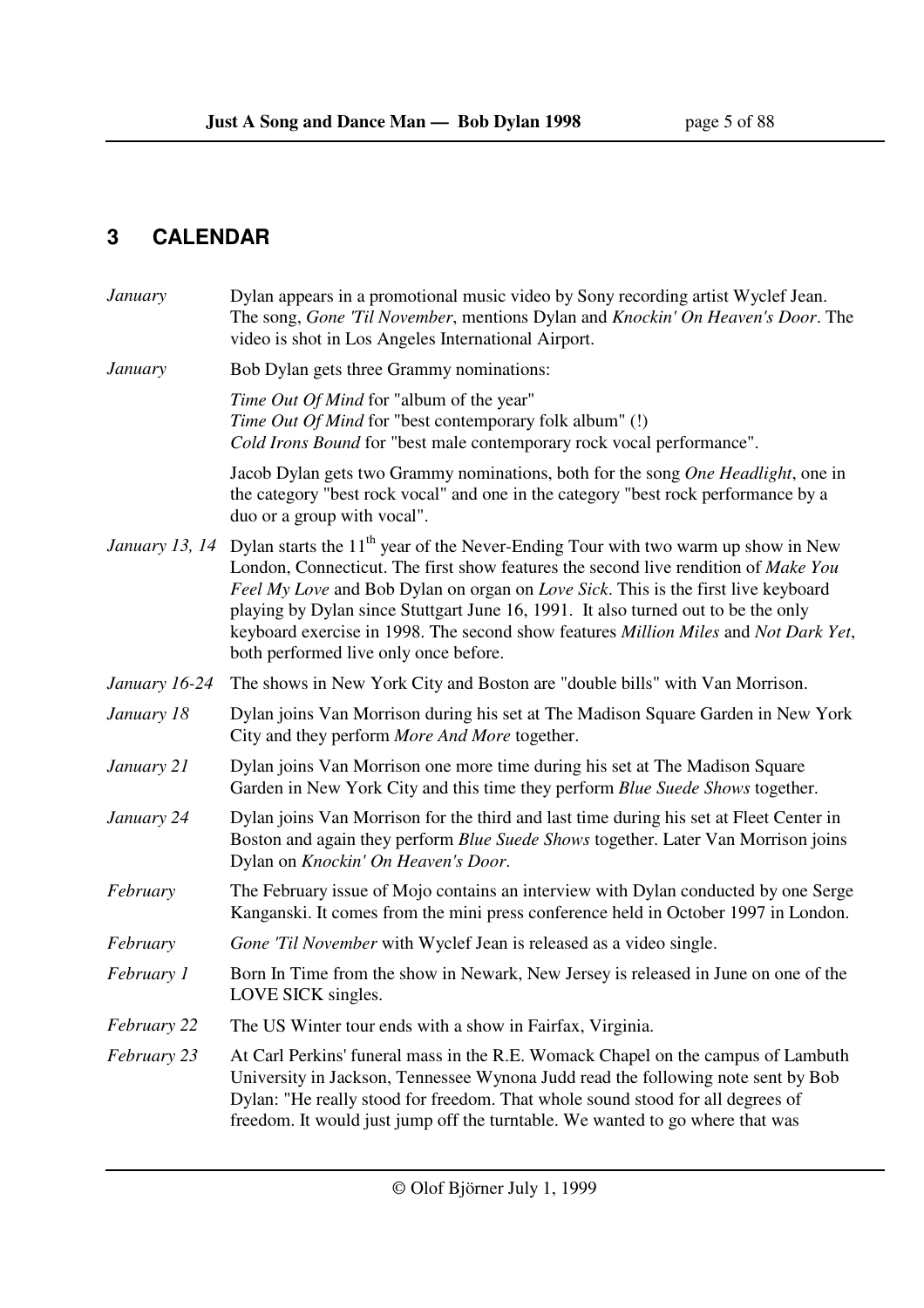happening".

| February 25              | Bob Dylan and his band appear at the 40 <sup>th</sup> Grammy Awards Ceremony at the Radio<br>City Music Hall in New York City. They perform Love Sick which is released as a<br>single in June. Dylan wins all the three categories mentioned above! During Dylan's<br>performance a shirt-less "performance artist" appear with the words SOY BOMB<br>written in block letters on the chest but Dylan and the band ignores him best as they<br>can. The whole ceremony is broadcast live over the CBS television network in the<br>USA and later on several networks in Europe. Jacob Dylan also wins his nominations,<br>so it is a great evening for the Dylan family. |  |  |  |  |
|--------------------------|---------------------------------------------------------------------------------------------------------------------------------------------------------------------------------------------------------------------------------------------------------------------------------------------------------------------------------------------------------------------------------------------------------------------------------------------------------------------------------------------------------------------------------------------------------------------------------------------------------------------------------------------------------------------------|--|--|--|--|
| <b>March</b>             | The Not Dark Yet promotional video directed by Michael Borofsky is released.                                                                                                                                                                                                                                                                                                                                                                                                                                                                                                                                                                                              |  |  |  |  |
| <b>March 30-31</b>       | A short tour of South America where Dylan and his band opened for The Rolling<br>Stones is preceded by two warm-up shows in Miami Beach, Florida                                                                                                                                                                                                                                                                                                                                                                                                                                                                                                                          |  |  |  |  |
| April 4, 5, 11<br>and 13 | Bob Dylan performs Like A Rolling Stone with The Rolling Stones during their set.                                                                                                                                                                                                                                                                                                                                                                                                                                                                                                                                                                                         |  |  |  |  |
| April 15                 | The South American tour ends with a concert in Teatro Monumental in Santiago,<br>Chile. Since this a bill without The Rolling Stones it is a full length concert with 15<br>songs as opposed to the short 11 song sets used earlier during the tour.                                                                                                                                                                                                                                                                                                                                                                                                                      |  |  |  |  |
| May $13$                 | The short West Coast tour with Joni Mitchell and Van Morrison starts with another<br>warm up show in the small 1000 seater venue The Rage in Vancouver, British<br>Columbia. The Gordon Lightfoot song I'm Not Supposed To Care is performed for the<br>first time.                                                                                                                                                                                                                                                                                                                                                                                                       |  |  |  |  |
| May $14$                 | Frank Sinatra dies at age 82.                                                                                                                                                                                                                                                                                                                                                                                                                                                                                                                                                                                                                                             |  |  |  |  |
| May $17$                 | Bob Dylan and Joni Mitchell opened the show in George, Washington. All other<br>shows during this tour are opened by Joni Mitchell and Van Morrison.                                                                                                                                                                                                                                                                                                                                                                                                                                                                                                                      |  |  |  |  |
| May $19$                 | The double CD Clinch Mountain Country by Ralph Stanley & Friends is released.<br>Bob Dylan contributes with                                                                                                                                                                                                                                                                                                                                                                                                                                                                                                                                                               |  |  |  |  |
| May 20                   | Bob Dylan attends Frank Sinatra's funeral mass at the Good Shepherd Catholic<br>Church in Beverly Hills, California. Bob Dylan's publicist issued the following<br>statement from Dylan: "Right from the beginning, he was there with the truth of<br>things in his voice. His music had an influence on me, whether I knew it or not. He<br>was one of the very few singers who sang without a mask. It's a sad day."                                                                                                                                                                                                                                                    |  |  |  |  |
| May 21                   | At the show in Los Angeles Dylan performs Restless Farewell as a tribute to Frank<br>Sinatra.                                                                                                                                                                                                                                                                                                                                                                                                                                                                                                                                                                             |  |  |  |  |
| May 22                   | The audience at the Pauley Pavilion, UCLA in Los Angeles is treated to the first<br>acoustic version of This Wheel's On Fire.                                                                                                                                                                                                                                                                                                                                                                                                                                                                                                                                             |  |  |  |  |
| May 23                   | Final show of the Spring tour in Anaheim, California.                                                                                                                                                                                                                                                                                                                                                                                                                                                                                                                                                                                                                     |  |  |  |  |
| May 24                   | Bob Dylan's 57 <sup>th</sup> birthday.                                                                                                                                                                                                                                                                                                                                                                                                                                                                                                                                                                                                                                    |  |  |  |  |
| $May\,30$                | After just a week's rest, the so far longest tour of Europe starts with a show in                                                                                                                                                                                                                                                                                                                                                                                                                                                                                                                                                                                         |  |  |  |  |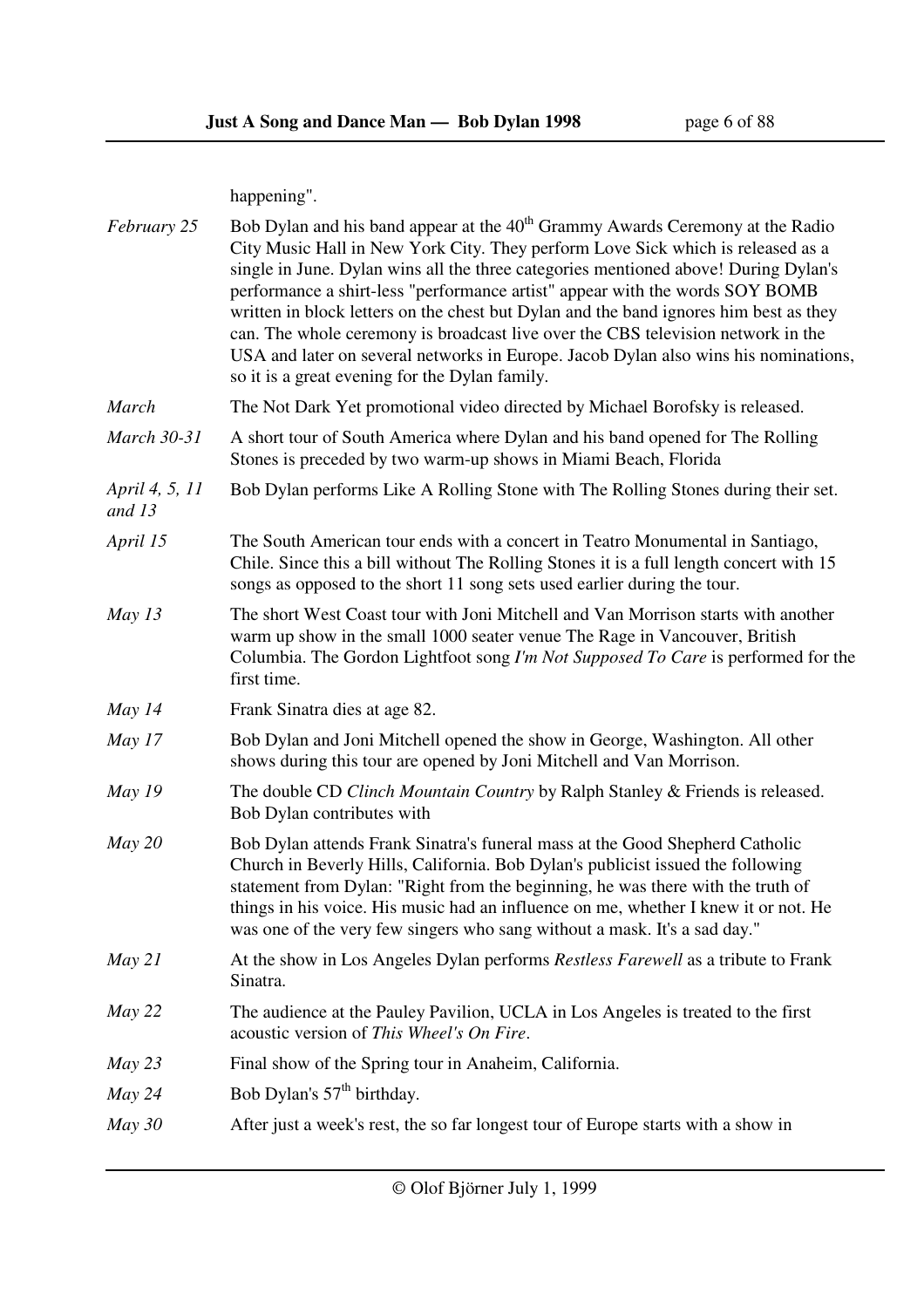Nürburg, Germany at the Rock Am Ring festival held at the race course Nürburgring.

has Love Sick from the Grammy Awards and three live tracks from 1997. The second

*June 2* Two singles with Love Sick as the leading track are issued in Sweden. The first single

|                        | single has Love Sick from Time Out Of Mind and three more live tracks from 1997.                                                                                                                                                                                                                                                                                                 |
|------------------------|----------------------------------------------------------------------------------------------------------------------------------------------------------------------------------------------------------------------------------------------------------------------------------------------------------------------------------------------------------------------------------|
| June 15                | The show in Rotterdam's Sportpaleis Ahoy is yet another double bill with Van<br>Morrison, as are the UK concerts later on, with the exception of the Glastonbury<br>Festival gig.                                                                                                                                                                                                |
| June 19                | Dylan opens the show in the Botanic Gardens in Belfast with Gotta Serve Somebody,<br>first live performance since Charlottesville, November 20, 1991. This show also<br>features the second only performance of <i>The Roving Blade</i> , the first being from<br>Reims, France, July 1, 1992.                                                                                   |
| June 30                | Happy Birthday is performed for Suzie at the show in Paris, France.                                                                                                                                                                                                                                                                                                              |
| July 3                 | Bob Dylan plays his $1000^{\text{th}}$ show during The Never-Ending Tour at the $32^{\text{nd}}$ Montreux<br>Jazz Festival in Montreux, Switzerland.                                                                                                                                                                                                                             |
| July 12                | The massive 33 gig Summer tour ends in Zürich, Switzerland.                                                                                                                                                                                                                                                                                                                      |
| August 19              | The Never-Ending Tour rolls on with 15 more shows in Australia and New Zealand,<br>the first being another warm up gig in the small Mercury Lounge in the Crown Casino<br>in Melbourne. The show is longer than usual and features no less than seven songs in<br>the acoustic set, one being <i>Dark As A Dungeon</i> , not performed since New York City,<br>October 19, 1990. |
| August 22              | First show without <i>Silvio</i> since Fort Myers, Florida, September 27, 1995!                                                                                                                                                                                                                                                                                                  |
| September 4            | I Threw It All Away is performed at the show in Sydney, first time since New Haven,<br>September 17, 1978!!                                                                                                                                                                                                                                                                      |
| September 12           | End of Tour down under with a concert in Christchurh, New Zealand.                                                                                                                                                                                                                                                                                                               |
| September<br>17, 19    | On their way home from New Zealand Dylan and the band give two shows on Hawaii,<br>one in Maui and one in Honolulu.                                                                                                                                                                                                                                                              |
| September<br>$22 - 27$ | Short West Coast tour with Van Morrison.                                                                                                                                                                                                                                                                                                                                         |
| September 29           | Sheryl Crow releases THE GLOBE SESSIONS, which contains an unreleased song from<br>the Time Out Of Mind sessions called <i>Mississippi</i> .                                                                                                                                                                                                                                     |
| October 13             | THE BOOTLEG SERIES, VOL. 4: BOB DYLAN LIVE, 1966: THE "ROYAL ALBERT<br><b>HALL CONCERT"</b> is finally released. For further details see section 4.5 below.                                                                                                                                                                                                                      |
| October 15             | The last 1999 tour starts in Calgary, Alberta, Canada.                                                                                                                                                                                                                                                                                                                           |
| October 28             | <i>Tomorrow Night</i> returns to the set list after more than five years. It was last played in<br>Springfield, April 5, 1994.                                                                                                                                                                                                                                                   |
| October 31             | Bob Dylan and Joan Osborne record <i>Chimes Of Freedom</i> in New York City. The song<br>is released on the soundtrack to the NBC television series The '60s in January 1999.                                                                                                                                                                                                    |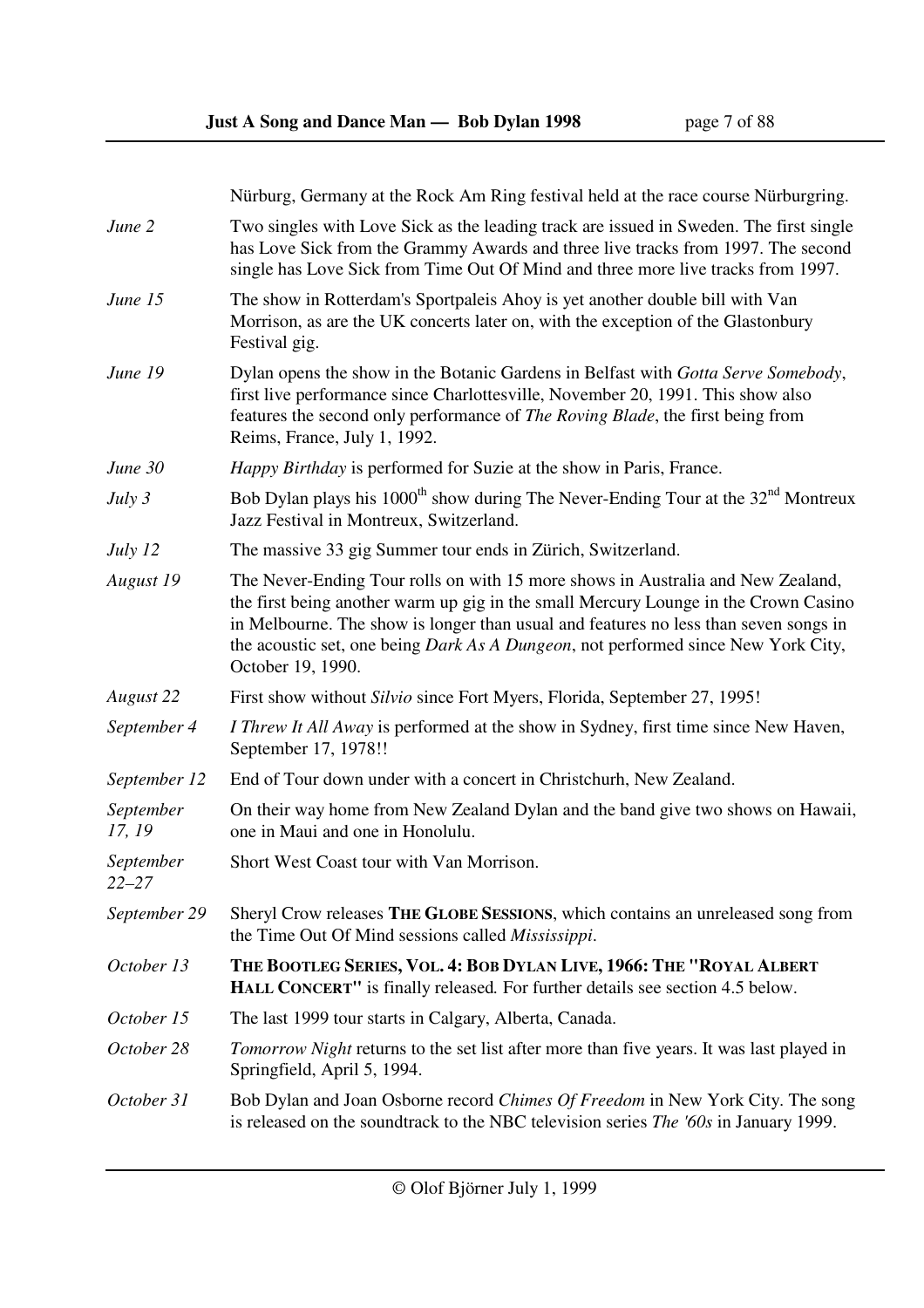| November 3      | At the show in Rochester, New York <i>I Believe In You</i> returns after almost three years,<br>Last time was in Cottbus, Germany, July 14, 1996. Also played is <i>Across The</i><br><i>Borderline</i> which has been absent since Ames, November 2, 1991, eight years to the<br>day! |
|-----------------|----------------------------------------------------------------------------------------------------------------------------------------------------------------------------------------------------------------------------------------------------------------------------------------|
| November 7      | This years 110 <sup>th</sup> and last show is played in Atlanta, Georgia.                                                                                                                                                                                                              |
| <i>December</i> | The third triple album in the Genuine Bootleg Series entitled "The Third One Now"<br>appears. For further details see section 4.8 below.                                                                                                                                               |

## **4 NEW RELEASES AND RECORDINGS**

## **4.1 Live ´96**

- *1. My Back Pages*
- *2. Tombstone Blues*
- *3. Ballad Of A Thin Man*
- *4. Boots Of Spanish Leather*

Live recordings from House Of Blues, Atlanta, Georgia.

1, 3 recorded August 3, 1996

3, 4 recorded August 4, 1996

Bob Dylan (vocal & guitar), Bucky Baxter (pedal steel guitar), John Jackson (guitar), Tony Garnier (bass), Winston Watson (drums).

Released on Columbia CSK 3818, late November 1997. Available only in The U.S. through Coalition Independent Music Shops in a limited edition of 5000 copies. Obtained free of charge by presenting a completed form available on the Internet!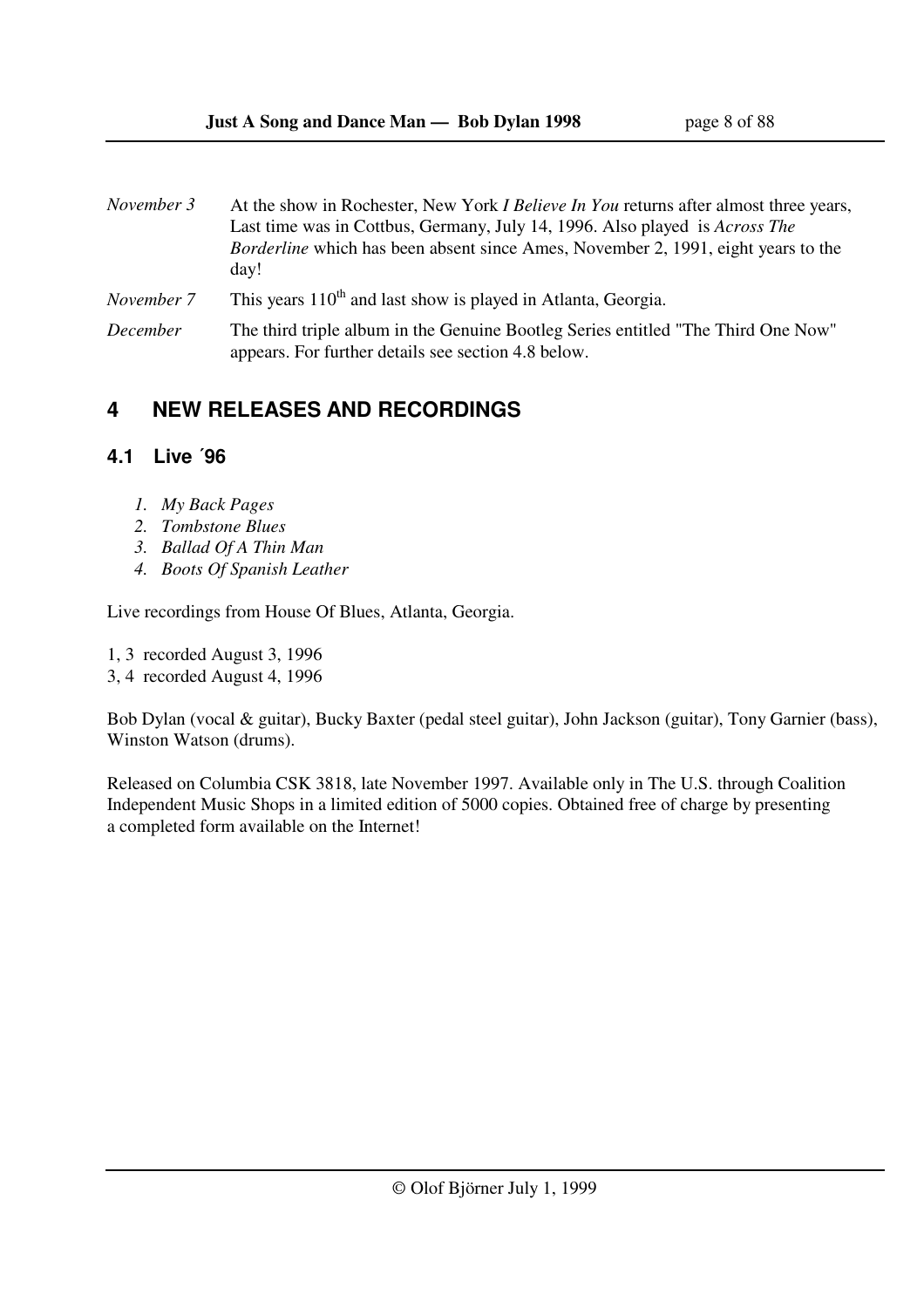## **4.2 Not Dark Yet single**

- *1. Not Dark Yet*
- *2. Tombstone Blues*
- *3. Ballad Of A Thin Man*
- *4. Boots Of Spanish Leather*

1 taken from **Time Out Of Mind**.

2, 3 and 4 taken from **Live '96**.

Released February 1998 in Sweden and Norway only. Columbia COL 665 443 2.

## **4.3 Clinch Mountain Country**

*1. The Lonesome River* (Carter Stanley & Ralph Stanley)

Bob Dylan (vocal & acoustic guitar) with Ralph Stanley & The Clinch Mountain Boys: Ralph Stanley (vocal & banjo), Jack Cooke (upright bass), Ralph Stanley II (rhythm guitar), James Shelton (guitar), Steve Sparkman (banjo), James Price (fiddle), John Rigsby (mandolin).

Released on **Ralph Stanley & Friends; Clinch Mountain Country**, Rebel REB-5001, May 19, 1998.

Stereo studio recording, 3 minutes.

## **4.4 Love Sick singles**

## **4.4.1 CD 1 – Columbia COL 665 997 2**

- *1. Love Sick*
- *2. Cold Irons Bound*
- *3. Cocaine Blues* (trad.)
- *4. Born In Time*

1 is the version performed at the Grammy Awards ceremony in Radio City Music Hall, News York City, February 25, 1998.

2, 3 are from El Rey Theatre, Los Angeles, California, December 16, 1997.

4 is from Center For The Performing Arts, Newark, New Jersey, February 1, 1998.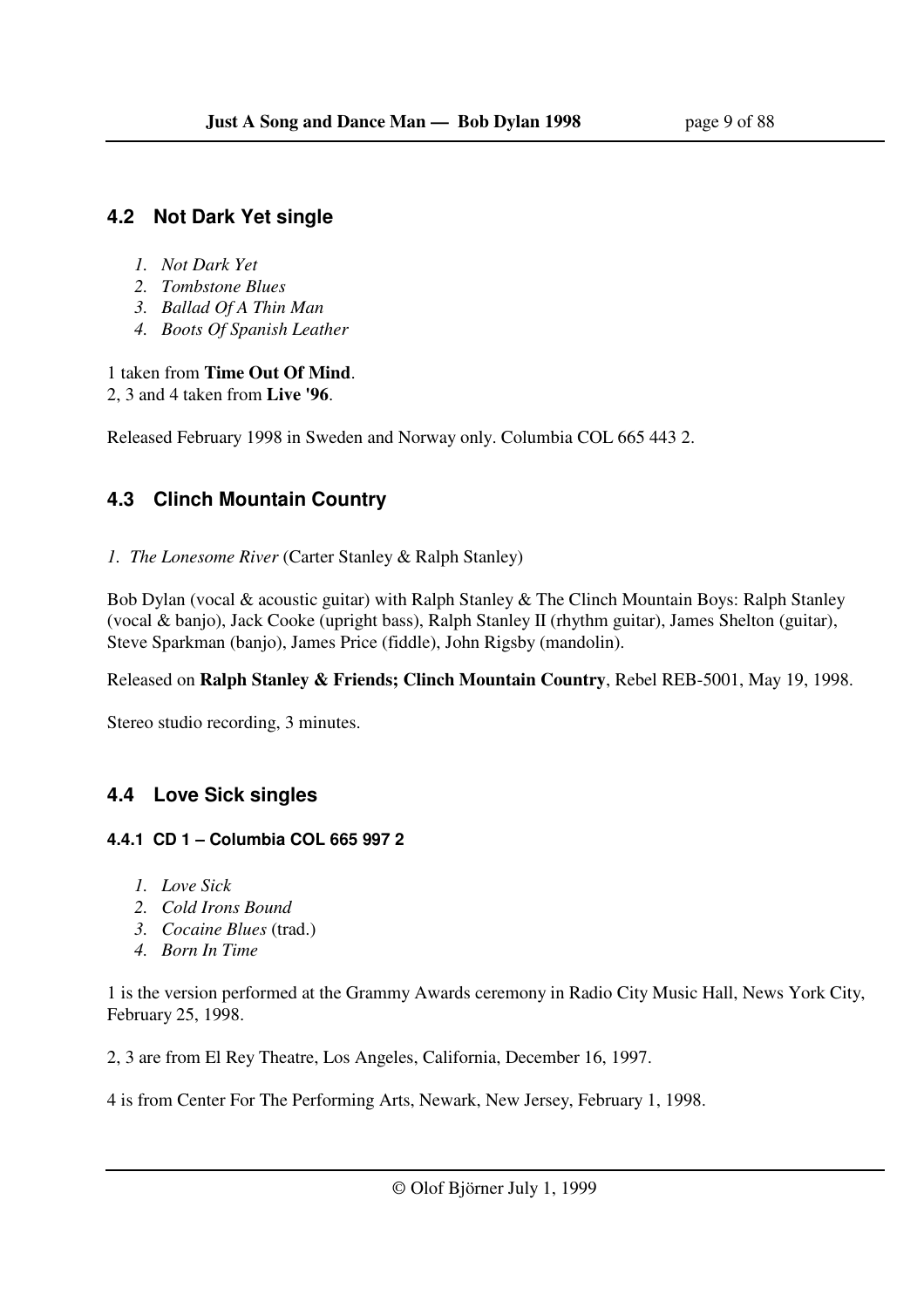#### **4.4.2 CD 2 – Columbia COL 665 997 5**

- *1. Love Sick*
- *2. Can't Wait*
- *3. Roving Gambler* (trad.)
- *4. Blind Willie McTell*

### 1 is taken from **Time Out Of Mind**.

2 is from El Rey Theatre, Los Angeles, California, December 20, 1997.

3 is from December 1997.

4 is from Jones Beach Music Theatre, Wantaugh, New York, August 17, 1997.

## **4.5 Bootleg series**

*CD1:* 

- *1. She Belongs To Me*
- *2. Fourth Time Around*
- *3. Visions Of Johanna*
- *4. It's All Over Now, Baby Blue*
- *5. Desolation Row*
- *6. Just Like A Woman*
- *7. Mr. Tambourine Man*

*CD2:* 

- *8. Tell Me, Momma*
- *9. I Don't Believe You*
- *10. Baby Let Me Follow You Down*
- *11. Just Like Tom Thumb's Blues*
- *12. Leopard-Skin Pill-Box Hat*
- *13. One Too Many Mornings*
- *14. Ballad Of A Thin Man*
- *15. Like A Rolling Stone*

Recorded at The Free Trade Hall, Manchester, England on May 17, 1966.

1-7 Bob Dylan (vocal, guitar & harmonica).

8-15 Bob Dylan (vocal, guitar & harmonica), Robbie Robertson (guitar), Rick Danko (bass), Garth Hudson (organ), Mickey Jones (drums).

14 Bob Dylan piano.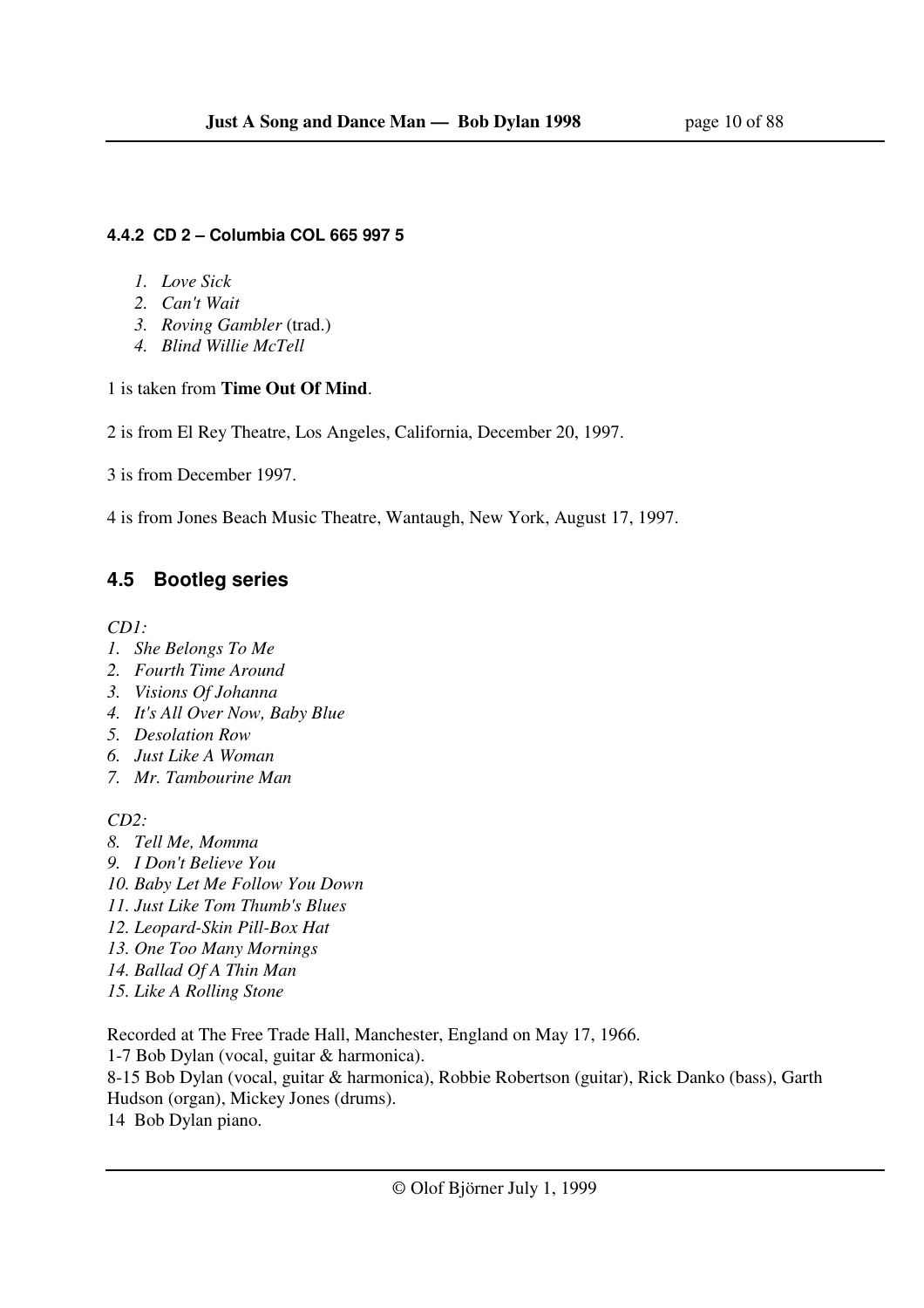Released on **The Bootleg Series, Vol. 4: Bob Dylan Live, 1966: The "Royal Albert Hall Concert",**  October 13, 1998.

### **4.6 Web Bob**

The official Bob Dylan homepage on the Internet, www.bobdylan.com, started August 1997 and has developed into far the best of all official artist pages. A special treat is the inclusion of complete and mostly unreleased tracks, made available in the so called "real-audio" format. Almost all so far are live PA recordings. Tracks in order of appearance:

| Blind Willie McTell *         | August 17, 1997         | Jones Beach Music Theatre, Wantaugh, New<br>York                        |
|-------------------------------|-------------------------|-------------------------------------------------------------------------|
| Visions Of Johanna            | September 3, 1992       | Orpheum Theatre, Minneapolis, Minnesota                                 |
| Mr. Tambourine Man            | August 23, 1997         | Wolftrap, Vienna, Virginia                                              |
| Lay Down Your Weary Tune      | October 26, 1963        | Carnegie Hall, New York City, New York                                  |
| John Brown                    | April 12, 1963          | Town Hall, New York City, New York                                      |
| Cold Irons Bound <sup>*</sup> | December 16, 1997       | El Rey Theatre, Los Angeles, California                                 |
| You're A Big Girl Now         | December 17, 1997       | El Rey Theatre, Los Angeles, California                                 |
| The Lonesome Death Of Hattie  | December 16, 1997       | El Rey Theatre, Los Angeles, California                                 |
| Carroll                       |                         |                                                                         |
| Percy's Song                  | October 26, 1963        | Carnegie Hall, New York City, New York                                  |
| 'Till I Fell In Love With You | December 16, 1997       | El Rey Theatre, Los Angeles, California                                 |
| <b>Seven Curses</b>           | October 26, 1963        | Carnegie Hall, New York City, New York                                  |
| <b>Idiot Wind</b>             | August 30, 1992         | Orpheum Theatre, Minneapolis, Minnesota                                 |
| Has Anybody Seen My Love?     | November 17, 1993       | The Supper Club, New York City, New York                                |
| Weeping Willow                | November 17, 1993       | The Supper Club, New York City, New York                                |
| Love Sick *                   | February 25, 1998       | Grammy Awards, Radio City Music Hall,                                   |
|                               |                         | New York City, New York                                                 |
| Girl From The North Country   | January 20, 1998        | Madison Square Garden Theater, New York<br>City, New York               |
| The Man In Me                 | <b>January 28, 1998</b> | Landmark Theatre, Syracuse, New York                                    |
| Born In Time *                | February 1, 1998        | Center For The Performing Arts, Newark,<br>New Jersey                   |
| <b>Tears Of Rage</b>          | January 17, 1998        | Madison Square Garden Theater, New York                                 |
|                               |                         | City, New York                                                          |
| Delia                         | November 17, 1993       | The Supper Club, New York City, New York                                |
| The Lonesome River            |                         | Duet with Ralph Stanley taken from the<br>album CLINCH MOUNTAIN COUNTRY |
| Make You Feel My Love         | May 21, 1998            | Pauley Pavilion, UCLA, Los Angeles,                                     |
|                               |                         | California                                                              |
| I'm Not Supposed To Care      | May 23, 1998            | The Pond, Anaheim, California                                           |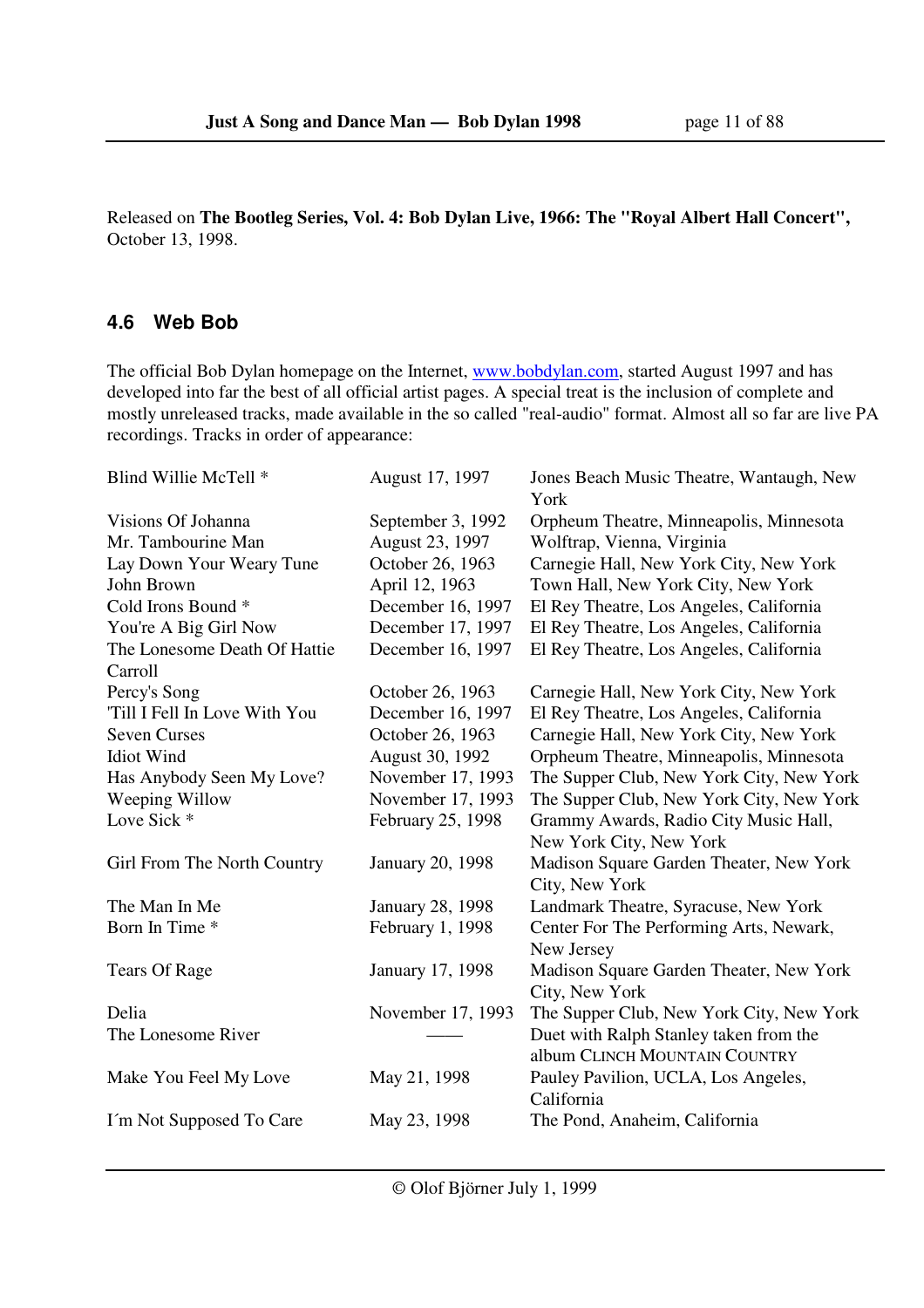| <b>Shelter From The Storm</b> | October 19, 1994  | Roseland Ballroom, New York City, New      |
|-------------------------------|-------------------|--------------------------------------------|
|                               |                   | York                                       |
| Boots Of Spanish Leather      | June 21, 1998     | SECC, Glasgow, Scotland                    |
| Mama, You Been On My Mind     | June 17, 1998     | Forrest Nationaal, Brussels, Belgium       |
| Señor (Tales Of Yankee Power) | July 6, 1998      | Piazza Napoleone, Lucca, Italy             |
| A Hard Rain's A-Gonna Fall    | June 2, 1998      | Messehalle, Leipzig, Germany               |
| I And I                       | July 1, 1998      | Forum, Dijon, France                       |
| Baby, Let Me Follow You Down  | May 17, 1966      | Free Trade Hall, Manchester, England       |
| Roving Blade                  | June 19, 1998     | Botanic Gardens, Belfast, Northern Ireland |
| Friend Of The Devil           | May 31, 1998      | Frankenstadion, Nuremberg, Germany         |
| Rank Strangers To Me          | July 5, 1998      | La Scalinata, Rome, Italy                  |
| <b>Shake Sugaree</b>          | December 1, 1997  | The Roxy, Atlanta, Georgia                 |
| Oh Babe It Ain't No Lie       | June 12, 1998     | Stadtpark, Hamburg, Germany                |
| The Times We've Known         | November 1, 1998  | Madison Square Garden, New York City,      |
|                               |                   | New York                                   |
| <b>Little Moses</b>           | September 2, 1992 | Orpheum Theater, Minneapolis, Minnesota    |
| I Believe In You              | November 3, 1998  | Blue Cross Arena, Rochester, New York      |
| <b>Across The Borderline</b>  | November 3, 1998  | Blue Cross Arena, Rochester, New York      |
| Not Dark Yet                  | June 3, 1998      | Berlin, Germany                            |

\* released on Love Sick single see section 4.4 above.

\*\* released on Bootleg Series, Vol. 4.

## **4.7 Other recordings 1998**

Please note that this section does not include the shows of the Never-Ending tour. They are covered in section 5.

## **4.7.1 40th Annual Grammy Awards**

Radio City Music Hall, New York City, New York, February 25, 1998.

 *1. Love Sick* 

Bob Dylan (vocal & guitar), Larry Campbell (guitar), Bucky Baxter (pedal steel guitar), Tony Garnier (bass), David Kemper (drums).

Stereo TV broadcast, 6 minutes.

Released on single LOVE SICK, Columbia COL 665 997 2, June 2, 1998.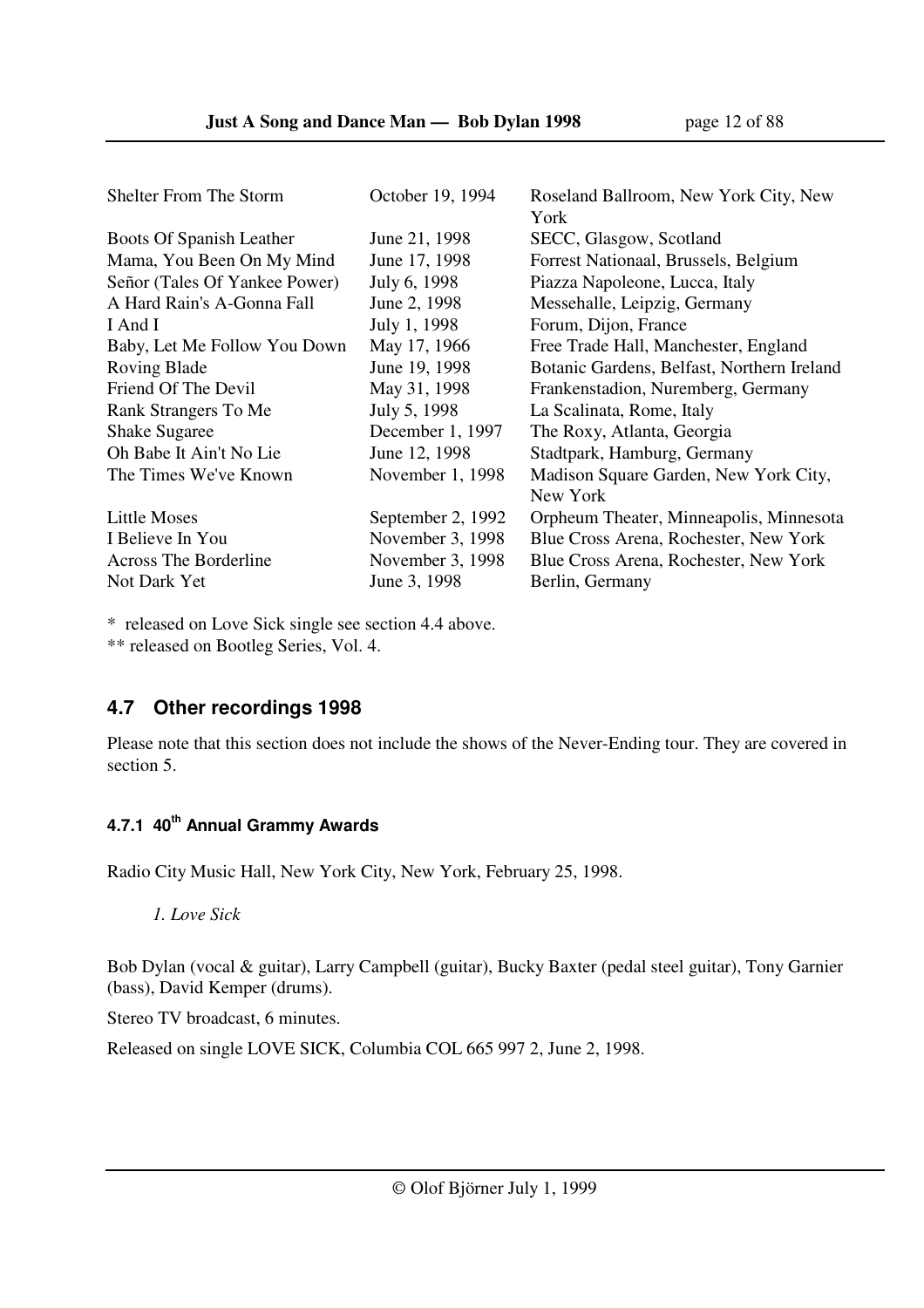#### **4.7.2 Joan Osborne session**

Unidentified studio, New York City, New York, October 31, 1998.

#### *1. Chimes Of Freedom*

Bob Dylan and Joan Osborne shared vocal backed by unidentified musicians.

Released on the soundtrack **The '60s**, January 26, 1999.

#### **4.8 New tapes & bootlegs**

#### **4.8.1 The Genuine Bootleg Series take III: "The Third One Now"**

☺ means new, not previously released or in circulation

 $\overline{\mathbf{z}}$ means already in circulating but now in significantly improved quality

#### CD 1:

| Hard Times In New York Town     | ☺  | "Smith home tape" 1962, from the tapes recorded at<br>the home of Eve and Mac McKenzie in New York<br>City, late 1961, 1962 and early 1963. According to<br>Day By Day by Clinton Heylin this song was<br>recorded on January 29, 1962. |
|---------------------------------|----|-----------------------------------------------------------------------------------------------------------------------------------------------------------------------------------------------------------------------------------------|
| The Death Of Emmett Till        | ٣  | "Smith home tape" 1962. See above                                                                                                                                                                                                       |
| Sally Gal                       |    | Oscar Brand Folk Festival, WNYC Radio Studio,<br>October 29, 1961                                                                                                                                                                       |
| The Girl I Left Behind          |    | as above                                                                                                                                                                                                                                |
| I Rode Out One Morning          |    | "Smith home tape" 1962. See above. Exact<br>recording date unknown.                                                                                                                                                                     |
| House Of The Risin' Sun         | 7  | as above                                                                                                                                                                                                                                |
| See That My Grave Is Kept Clean | 71 | as above                                                                                                                                                                                                                                |
| <b>Ballad Of Donald White</b>   | 71 | as above                                                                                                                                                                                                                                |
| Farewell                        |    | Witmark demo, March 1963                                                                                                                                                                                                                |
| Percy's Song                    |    | Carnegie Hall, New York City, October 26, 1963                                                                                                                                                                                          |
| I Shall Be Free No 10           |    | Another Side outtake. Columbia Studios, New York<br>City, June 9, 1964                                                                                                                                                                  |
| I Shall Be Free No 10           |    | as above                                                                                                                                                                                                                                |
| If You Gotta Go, Go Now         |    | live 65                                                                                                                                                                                                                                 |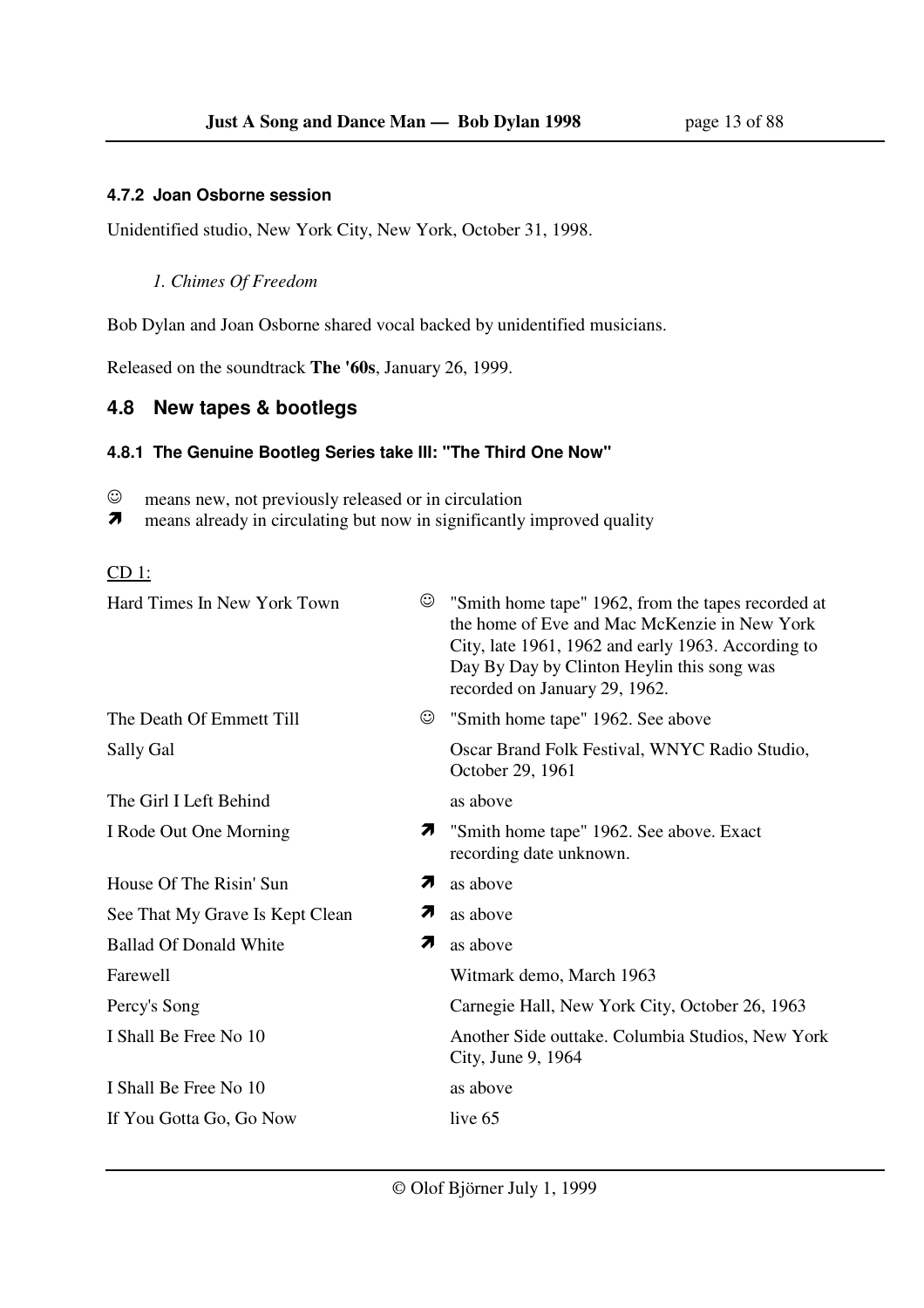| It's Alright, Ma (I'm Only Bleeding) |                               | Les Crane Show, WABC TV Studios, February 17,<br>1965                                                                           |
|--------------------------------------|-------------------------------|---------------------------------------------------------------------------------------------------------------------------------|
| <b>Tombstone Blues</b>               | ☺                             | Highway 61 Revisited outtake. Columbia Recording<br>Studio A, New York City, July 29, 1965 with The<br><b>Chambers Brothers</b> |
| From A Buick 6                       |                               | Hollywood Bowl, Los Angeles, California<br>September 3, 1965                                                                    |
| Visions Of Johanna                   | $_{\mathord{\odot}}$          | The Gaumont, Sheffield, England, May 16, 1966                                                                                   |
| Leopard-Skin Pill-Box Hat            | ☺                             | The Odeon, Liverpool, England, May 14, 1966                                                                                     |
| $CD2$ :                              |                               |                                                                                                                                 |
| Mr. Tambourine Man                   | ☺                             | The Gaumont, Sheffield, England, May 16, 1966                                                                                   |
| This Wheel's On Fire                 | $\overline{\boldsymbol{\pi}}$ | Basement tapes, unmixed stereo. Big Pink, West<br>Saugerties, New York, 1967.                                                   |
| You Ain't Goin' Nowhere              | 71                            | as above                                                                                                                        |
| I Shall Be Released                  | 7                             | as above                                                                                                                        |
| Too Much Of Nothing                  | 7                             | as above                                                                                                                        |
| You Ain't Goin' Nowhere              | 71                            | as above                                                                                                                        |
| <b>Folsom Prison Blues</b>           |                               | Columbia Studios, Nashville, Tennessee May 3,<br>1969                                                                           |
| Ring Of Fire                         |                               | as above                                                                                                                        |
| Went To See The Gypsy                | $_{\odot}$                    | New Morning outtake recorded at Studio B,<br>Columbia Recording Studios, New York City, New<br>York, March 3, 4 or 5, 1970      |
| If Not For You                       | $_{\odot}$                    | New Morning outtake recorded at Studio B,<br>Columbia Recording Studios, New York City, New<br>York, May 1, 1970                |
| Sign On The Window                   | ☺                             | Studio E, Columbia Recording Studios, New York<br>City, New York, June 5, 1970 (released New<br>Morning version with overdubs)  |
| Knockin' On Heaven's Door            |                               | Burbank Studios, Burbank, California, February<br>1973                                                                          |
| <b>Sweet Amarillo</b>                |                               | As above (not listed on cover or in booklet)                                                                                    |
| Nobody 'Cept You                     |                               | Forum de Montreal, Montreal, Quebec, Canada<br>January 11, 1974                                                                 |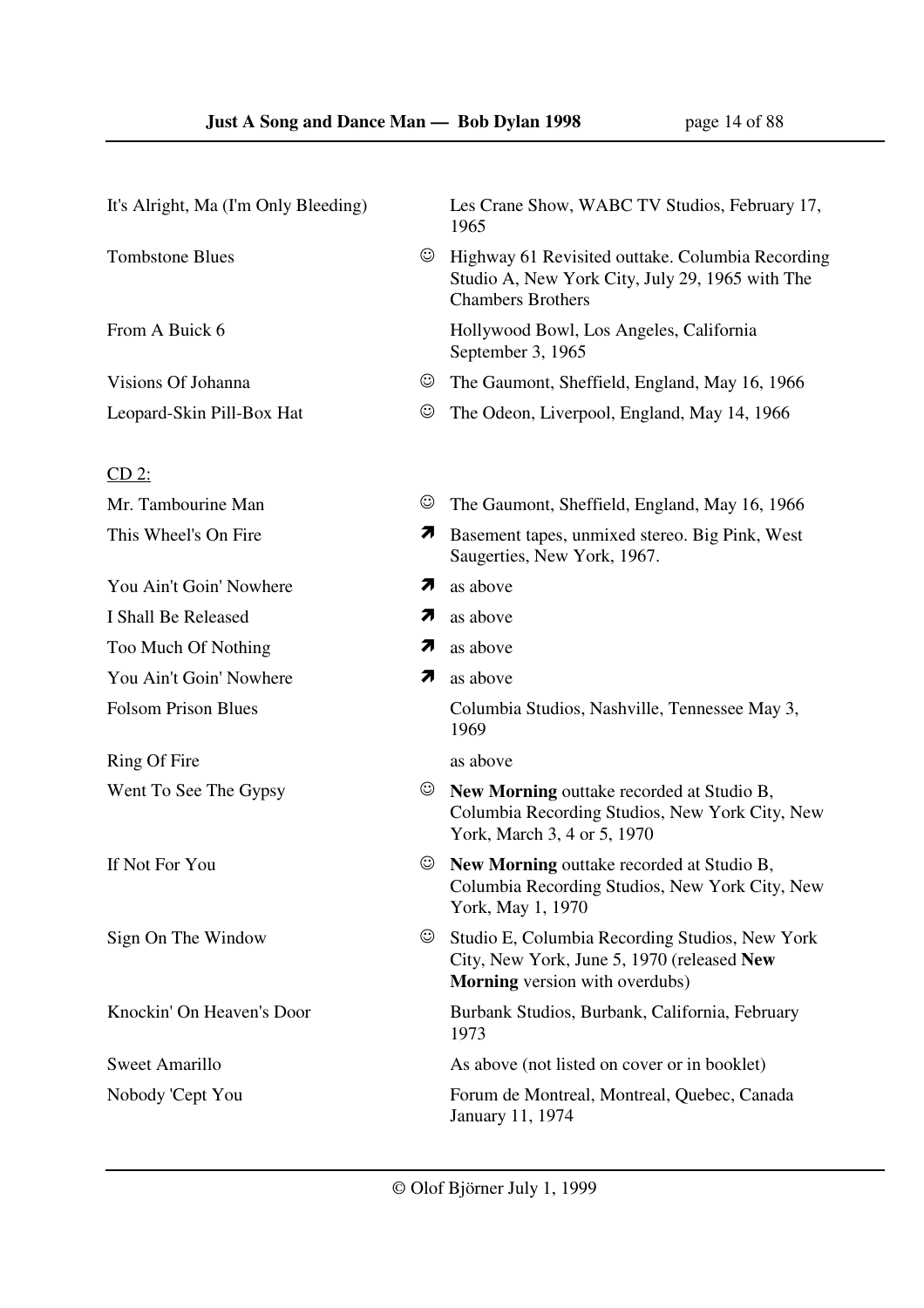| Lily, Rosemary And The Jack Of Hearts |                      | <b>Blood On The Tracks outtake recorded at</b><br>Columbia A&R Studios, New York City, New<br>York, September 12, 1974 |
|---------------------------------------|----------------------|------------------------------------------------------------------------------------------------------------------------|
| If You See Her, Say Hello             |                      | as above                                                                                                               |
| Simple Twist Of Fate                  |                      | From "The World Of John Hammond", WTTW<br>TV-studios, Chicago, Illinois, September 10, 1974                            |
| Oh, Sister                            |                      | as above                                                                                                               |
| Rita May                              | ٣                    | <b>Desire</b> outtake recorded at Studio E, Columbia<br>Recording Studios, New York City, New York, July<br>14, 1975   |
| $CD_3$ :                              |                      |                                                                                                                        |
| Never Let Me Go                       |                      | Forum de Montreal, Montreal, Quebec, Canada<br>December 4, 1975                                                        |
| Sign Language                         |                      | Shangri-La Studios, Malibu, California, March<br>1976 with Eric Clapton                                                |
| Ballad Of A Thin Man                  | ☺                    | Rehearsals at Rundown Studios, Santa Monica,<br>California, January-February 1978.                                     |
| Blowin' In The Wind                   | ☺                    | as above                                                                                                               |
| Blowin' In The Wind                   | $_{\mathord{\odot}}$ | as above                                                                                                               |
| Shot Of Love                          | ☺                    | Clover, Los Angeles, California, probably May 15,<br>1981                                                              |
| Watered-Down Love                     | ☺                    | as above                                                                                                               |
| Tangled Up In Blue                    |                      | Roma Palaeur, Rome, Italy, June 19, 1984                                                                               |
| A Couple More Years                   |                      | Townhouse Studio, London, England, August<br>27/28, 1986                                                               |
| The French Girl                       |                      | Grateful Dead Rehearsals, Club Front, San Rafael,<br>California, April 1987                                            |
| Series Of Dreams                      |                      | Studio On The Move, New Orleans, Louisiana,<br>March/April 1989                                                        |
| <b>Ring Them Bells</b>                |                      | From "The Great Music Experience" at Todaiji<br>Temple, Nara, Japan, Mat 20, 1994                                      |
| <b>Handy Dandy</b>                    | ☺                    | <b>Under The Red Sky outtake recorded at Oceanway</b><br>Studios, Los Angeles, California, January 1990                |
| T.V. Talkin' Song                     | $_{\odot}$           | <b>Under The Red Sky outtake probably recorded at</b>                                                                  |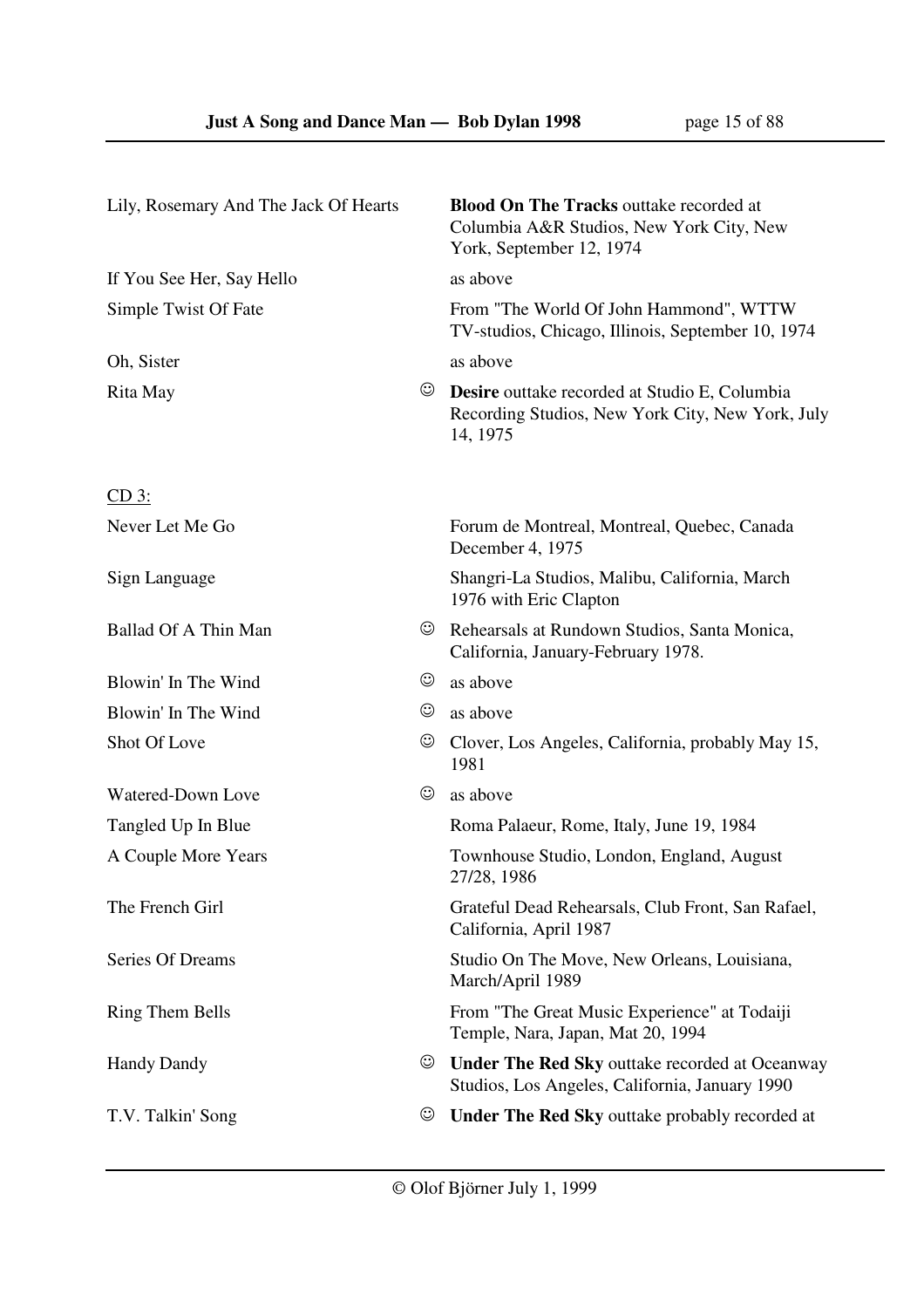|                          | The Complex Studio, Los Angeles, California,<br>March 1990                                                                          |
|--------------------------|-------------------------------------------------------------------------------------------------------------------------------------|
| ن)<br>Anyway You Want Me | Sony Studios, New York City, New York,<br>September 30, 1994                                                                        |
| My Blue Eyed Jane        | Ardent Studios, Memphis, Tennessee, May 9-11,<br>1994 with Emmylou Harris                                                           |
| Blind Willie McTell      | Filene Center, Wolf Trap Farm Park For The<br>Performing Arts, Vienna, Virginia, August 23 or 24,<br>1997                           |
| <b>Hard Times</b>        | From Willie Nelson's 60 <sup>th</sup> birthday party filmed at<br>KRLU TV Studios, Austin, Texas, April 28, 1993                    |
| <b>Restless Farewell</b> | From Sinatra 80, the Frank Sinatra 80th Year<br>Tribute concert at Shrine Auditorium, Los Angeles,<br>California, November 19, 1995 |

#### **4.8.2 Hollywood Bowl, Los Angeles, California, September 3, 1965**

This is a new 75-minute PA-tape containing the following:

- *1. She Belongs To Me*
- *2. To Ramona*
- *3. Gates Of Eden*
- *4. It's All Over Now, Baby Blue*
- *5. Desolation Row*
- *6. Love Minus Zero/No Limit*
- *7. Mr. Tambourine Man*
- *8. I Don't Believe You*
- *9. Just Like Tom Thumb's Blues*
- *10. From A Buick 6*
- *11. Maggie's Farm*
- *12. Ballad Of A Thin Man*
- *13. Like A Rolling Stone*

1-7 Bob Dylan vocal & acoustic guitar.

1-8 and 13 Bob Dylan harmonica.

8-13 Bob Dylan vocal & electric guitar, Robbie Robertson guitar, Al Kooper organ, Harvey Brooks bass, Levon Helm drums.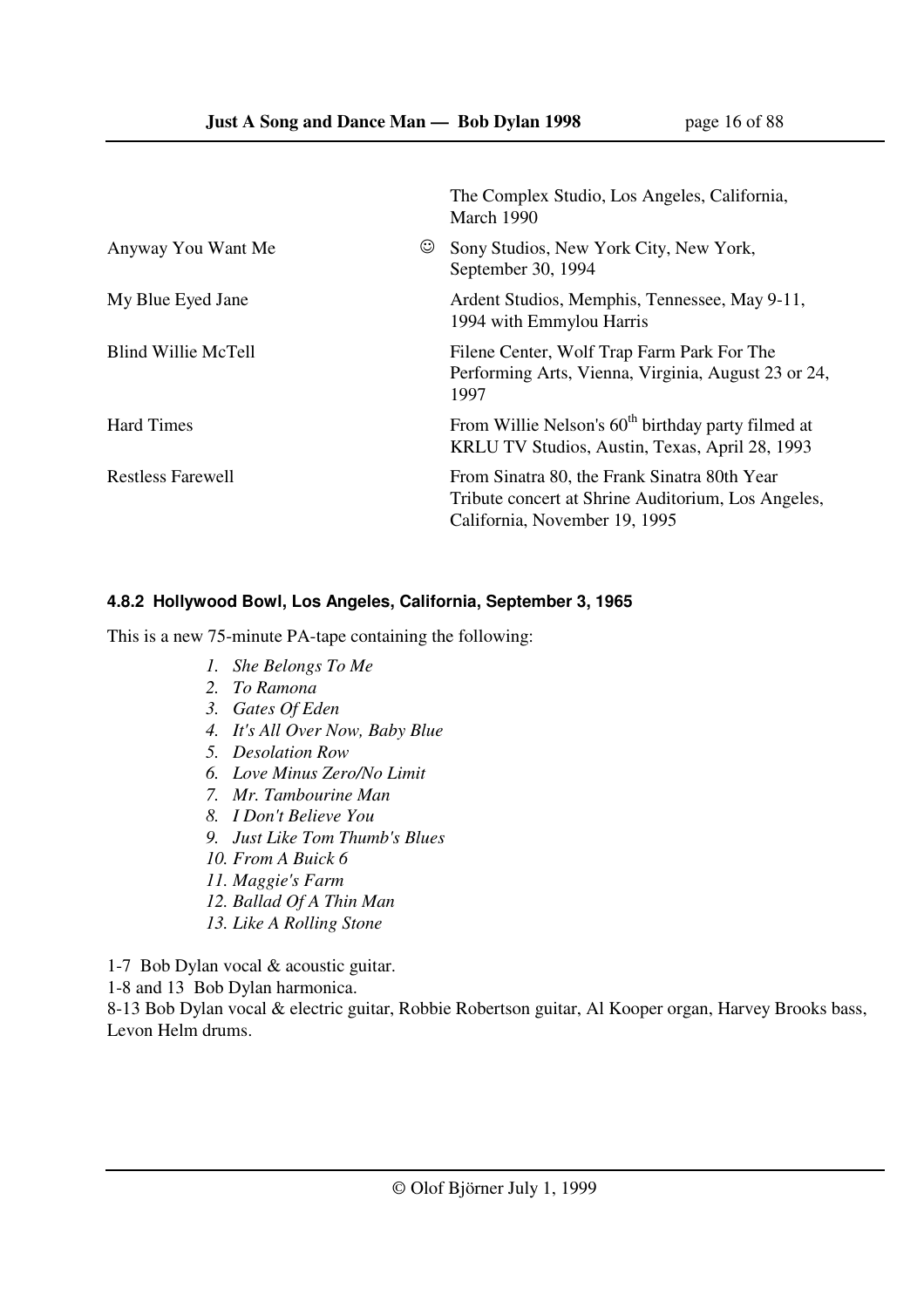#### **4.8.3 EON Melbourne Interview 1986**

This interview was taped poolside February 20 or 21 at Rockman's Regency Hotel in Melbourne and broadcast on EON-FM in Melbourne February 21. The interview is reprinted in The Bridge No. 1.

#### **4.8.4 New PA-tapes**

The following new PA-tapes have started circulating:

- $\heartsuit$  Newport, Rhode Island, July 24 & 26, 1964 5 songs
- ☺ Los Angeles Evening show February 14, 1974- line recording with the last 50 minutes including The Band's set
- ☺ New York City, New York December 8, 1997 line recording
- ☺ San José, California May 19, 1998
- ☺ Puyallup, Washington September 22, 1998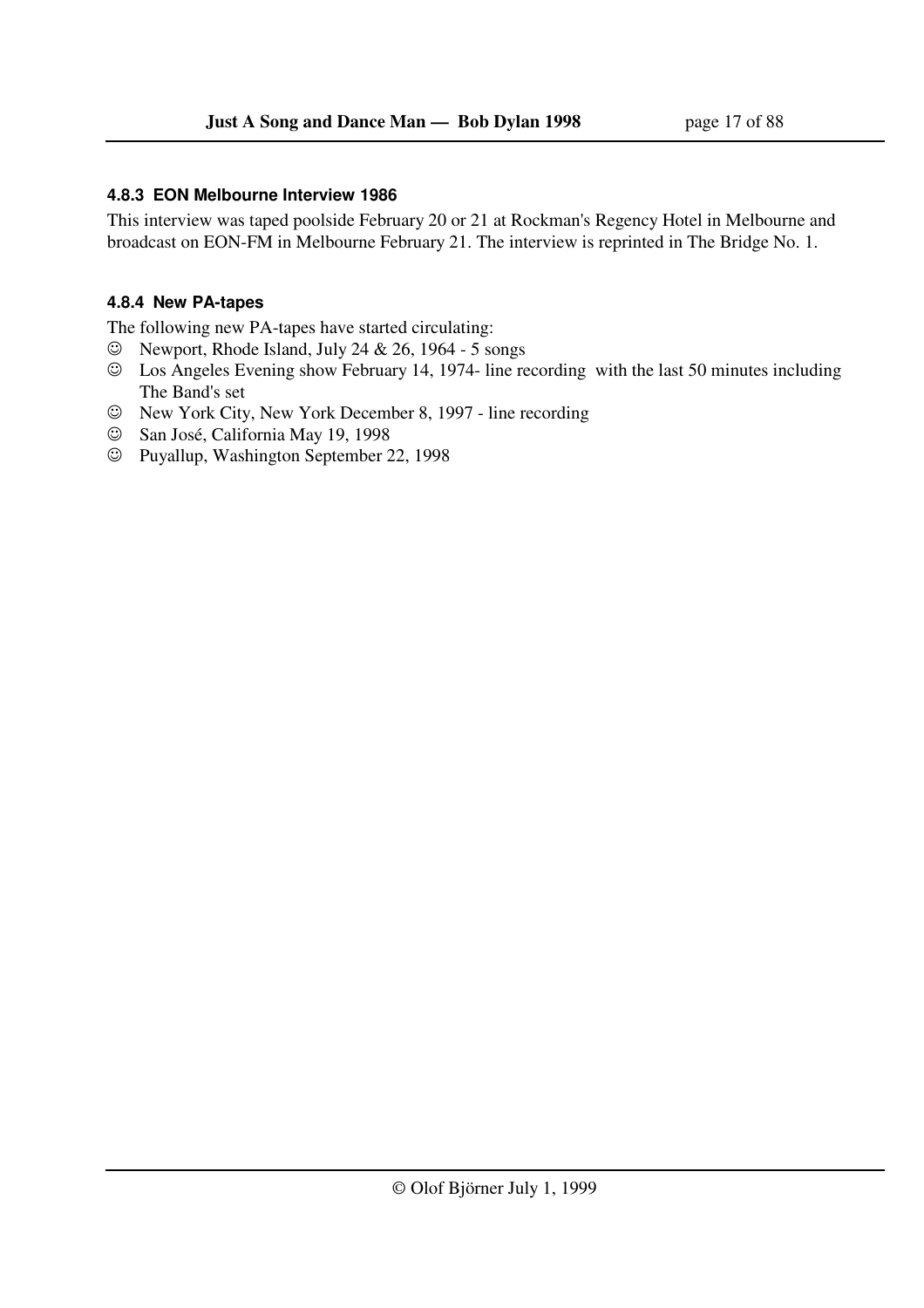## **5 THE NEVER-ENDING TOUR CONTINUES**

## **5.1 Introduction**

The Never-Ending Tour rolled on with 110 new shows, all pretty much the same as in the last six years**.**  The 1998 part of The Never-Ending Tour consisted of no less than seven (7) new "legs".

| January – February             | US                      | 21 shows |
|--------------------------------|-------------------------|----------|
| March - April                  | South America           | 8 shows  |
| May                            | US & Canada             | 8 shows  |
| $May - July$                   | Europe                  | 33 shows |
| August – September             | Australia & New Zealand | 15 shows |
| September                      | US                      | 8 shows  |
| October – November US & Canada |                         | 17 shows |

## **5.2 The musicians**

| Larry Campbell      | electric and acoustic guitar, back-up vocal, fiddle                                                                   |
|---------------------|-----------------------------------------------------------------------------------------------------------------------|
| <b>Bucky Baxter</b> | pedal steel guitar, lap steel guitar<br>electric & acoustic slide guitar, dobro<br>electric mandolin<br>back-up vocal |
| Tony Garnier        | bass                                                                                                                  |
| David Kemper        | drums                                                                                                                 |

## **5.3 The show**

The standard show contained a main set:

 5-6 electric songs 3-4 acoustic 2-3 electric

and then encores:

| 1 electric | or 1 acoustic |
|------------|---------------|
| 1 acoustic | 2 electric    |
| 1 electric | 1 acoustic    |

A shortened version was used at various festivals.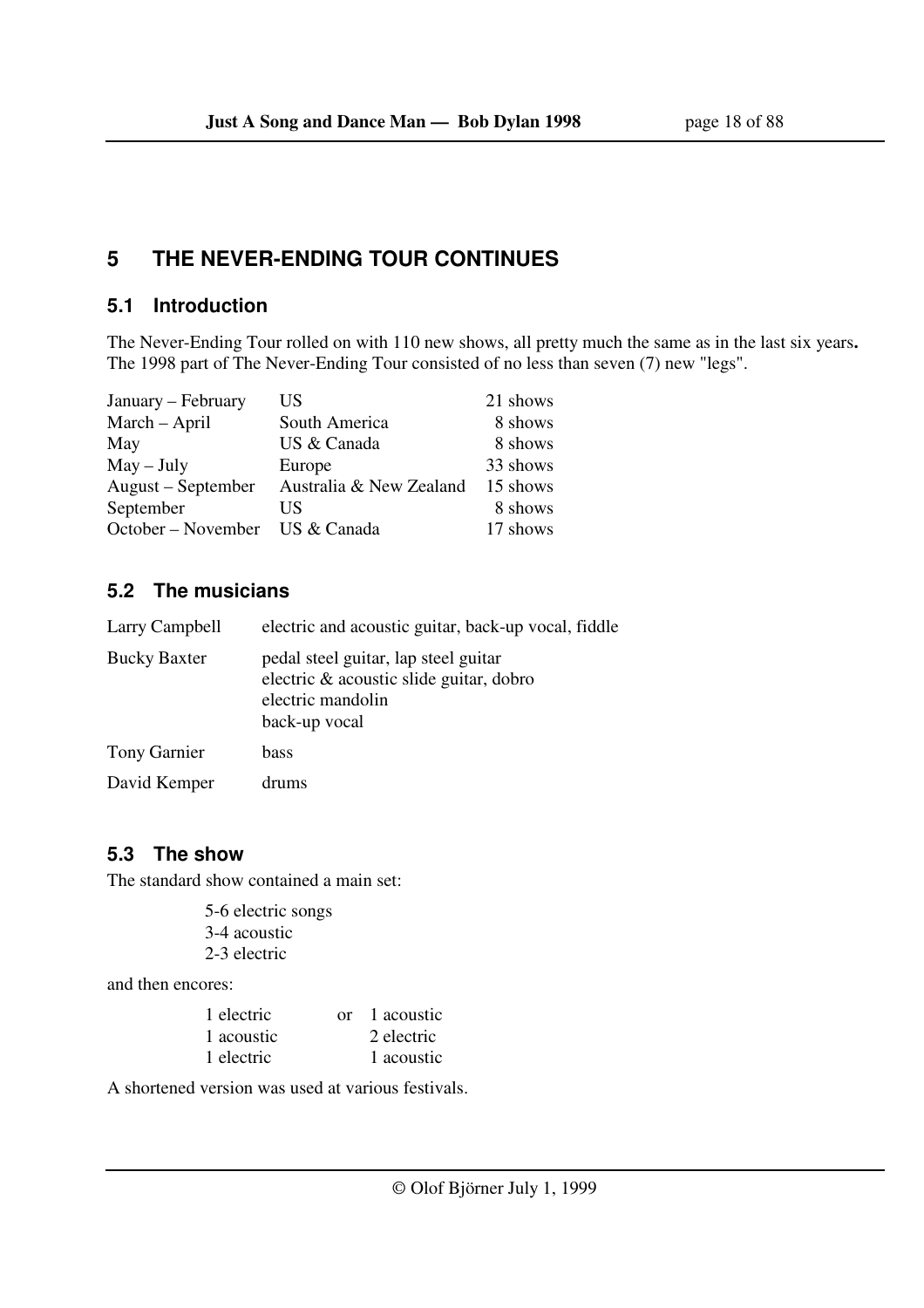## **5.4 US Winter Tour**

#### **5.4.1 Dates and venues**

## **JANUARY**

| 13 | New London, Connecticut   | Garde Arts Center                                          |
|----|---------------------------|------------------------------------------------------------|
| 14 | New London, Connecticut   | Garde Arts Center                                          |
| 16 | New York City, New York   | The Theater, Madison Square Garden                         |
| 17 | New York City, New York   | The Theater, Madison Square Garden                         |
| 18 |                           | New York City, New York The Theater, Madison Square Garden |
| 20 |                           | New York City, New York The Theater, Madison Square Garden |
| 21 |                           | New York City, New York The Theater, Madison Square Garden |
| 23 | Boston, Massachusetts     | <b>Fleet Center</b>                                        |
| 24 | Boston, Massachusetts     | <b>Fleet Center</b>                                        |
| 27 | Poughkeepsie, New York    | Mid-Hudson Civic Center                                    |
| 28 | Syracuse, New York        | Landmark Theater                                           |
| 30 | Brookville, New York      | Tilles Center, C.W. Post College                           |
| 31 | Atlantic City, New Jersey | Mark G. Etess Arena, Taj Mahal                             |

### **FEBRUARY**

|    | Newark, New Jersey         | Prudential Hall, New Jersey Performing Arts Center |
|----|----------------------------|----------------------------------------------------|
| 2  | Springfield, Massachusetts | Symphony Hall                                      |
| 14 | Cleveland, Ohio            | <b>Public Hall</b>                                 |
| 15 | Toledo, Ohio               | John F. Savage Hall, University Of Toledo          |
| 17 | St. Louis, Missouri        | Fox Theatre                                        |
| 19 | Cincinnati, Ohio           | Cincinnati Gardens                                 |
| 20 | Bristol, Tennessee         | Viking Hall, Bristol University                    |
| 22 | Fairfax, Virginia          | Patriot Center, George Mason University            |
|    |                            |                                                    |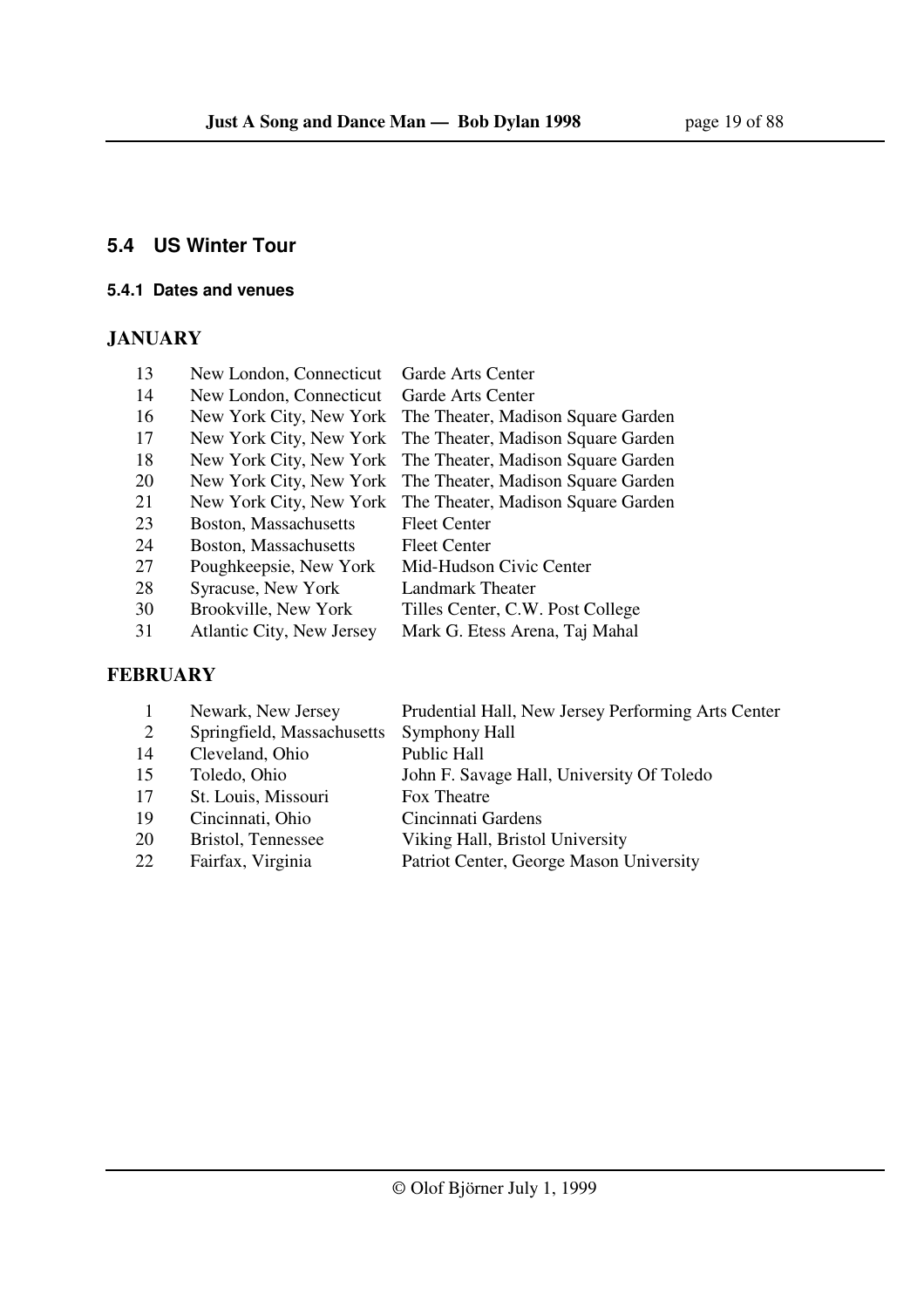#### **5.4.2 The songs**

## **AB acoustic with the band**

## **SONG CHART**

|                                         |    | January        |                |                |                |    |    |     |                |                |    |                |       |    | $F_6$        |                |    |  |
|-----------------------------------------|----|----------------|----------------|----------------|----------------|----|----|-----|----------------|----------------|----|----------------|-------|----|--------------|----------------|----|--|
|                                         | 13 |                | 14             | 16             | 17             | 18 | 20 | 21  | 23             | 24             | 27 | 28             | 30    | 31 | $\mathbf{1}$ | $\overline{2}$ | 14 |  |
| <b>Absolutely Sweet Marie</b>           |    |                |                |                | 1              |    |    |     |                |                | -1 |                |       |    |              |                |    |  |
| The Man In Me                           |    | 2              |                |                |                |    |    |     |                |                |    | $\overline{2}$ |       |    |              |                |    |  |
| Cold Irons Bound                        |    | 3              | 3              | 3              |                | 3  | 3  | 3   | 3              | 3              |    |                |       |    |              |                |    |  |
| Just Like A Woman                       |    | 4              |                | 10             |                |    |    |     |                | 4              |    |                |       | 4  |              |                |    |  |
| Can't Wait                              |    | 5              | 5              |                | 3              |    |    |     |                |                | 3  | $\mathfrak{Z}$ | 3     | 3  | 3            | 3              | 3  |  |
| Silvio                                  |    | 6              | 6              | 5              | 5              | 5  | 5  | 5   | 5              | 5              | 5  | 5              | 5     | 5  | 5            | 5              | 5  |  |
| <b>Desolation Row</b><br>AB             |    | $\overline{7}$ |                |                |                | 6  |    |     | 6              |                |    |                |       |    |              |                |    |  |
| Tomorrow Is A Long Time<br>AB           |    | 8              |                |                | 6              |    |    |     |                |                |    |                |       |    |              |                |    |  |
| Tangled Up In Blue<br>AB                |    | 9              | 9              | 8              | 8              | 8  | 8  | 8   | 8              | 8              | 8  | 8              | 8     | 8  | 8            | 8              | 8  |  |
| Make You Feel My Love                   | 10 |                |                |                |                |    |    |     |                |                |    |                |       |    |              |                |    |  |
| <b>Tears Of Rage</b>                    | 11 |                |                |                | 10             |    |    |     |                |                |    |                |       |    |              |                |    |  |
| 'Til I Fell In Love With You            | 12 | 12             |                |                |                | 11 | 11 | -11 |                | 11             | 11 |                | 11    | 12 | 12           | 12             | 12 |  |
| Highway 61 Revisited                    | 13 |                |                | 11             |                | 12 | 12 | 12  | 12             | 12             | 12 |                | 12    | 11 | 11           | 11             | 11 |  |
| My Back Pages<br>AB                     | 14 |                |                | 13             |                |    |    |     |                |                |    |                |       |    |              |                |    |  |
| Love Sick                               | 15 |                | 15             | 14             | 14             | 14 | 14 | 14  | 14             | 14             | 14 |                | 14 14 |    | 14 14 14     |                | 14 |  |
| Rainy Day Women #12 & 35                | 16 |                | 16             | 15             | 15             | 15 | 15 | 15  | 15             | 15             | 15 | 15             | 15    | 15 | 15           | 15             | 15 |  |
| Not Dark Yet                            |    |                | $\overline{c}$ | $\overline{2}$ | $\overline{4}$ |    |    |     |                |                |    |                |       |    |              |                |    |  |
| I'll Be Your Baby Tonight               |    |                | 4              |                |                |    |    |     |                |                | 4  |                |       |    |              |                |    |  |
| The Times They Are A-Changin'<br>AB     |    |                | 7              |                |                |    |    | 6   |                |                |    |                |       |    |              |                |    |  |
| Love Minus Zero /No Limit<br>AB         |    |                | 8              |                |                |    |    |     |                | $\overline{7}$ |    |                |       |    |              |                |    |  |
| <b>Million Miles</b>                    |    |                | 10             | 9              | 9              | 9  | 9  | 9   | 9              | 9              | 9  | 9              | 9     | 9  | 9            | 9              | 9  |  |
| This Wheel's On Fire                    |    | 11             |                |                |                |    |    |     |                |                |    |                |       | 10 |              |                |    |  |
| Like A Rolling Stone                    |    | 13             |                | 12             | 12             |    |    |     |                |                |    | 12             |       |    |              |                |    |  |
| Don't Think Twice, It's All Right<br>AB |    | 14             |                |                |                |    | 13 | 13  |                |                |    |                |       |    |              |                | 13 |  |
| Simple Twist Of Fate                    |    |                |                | 4              |                |    |    |     | 4              |                |    |                |       |    |              |                | 4  |  |
| One Too Many Mornings<br>AB             |    |                |                | 6              |                |    |    |     | $\overline{7}$ |                |    |                |       |    |              |                |    |  |
| John Brown<br>AB                        |    |                |                | 7              |                |    |    |     |                |                |    |                |       |    |              |                |    |  |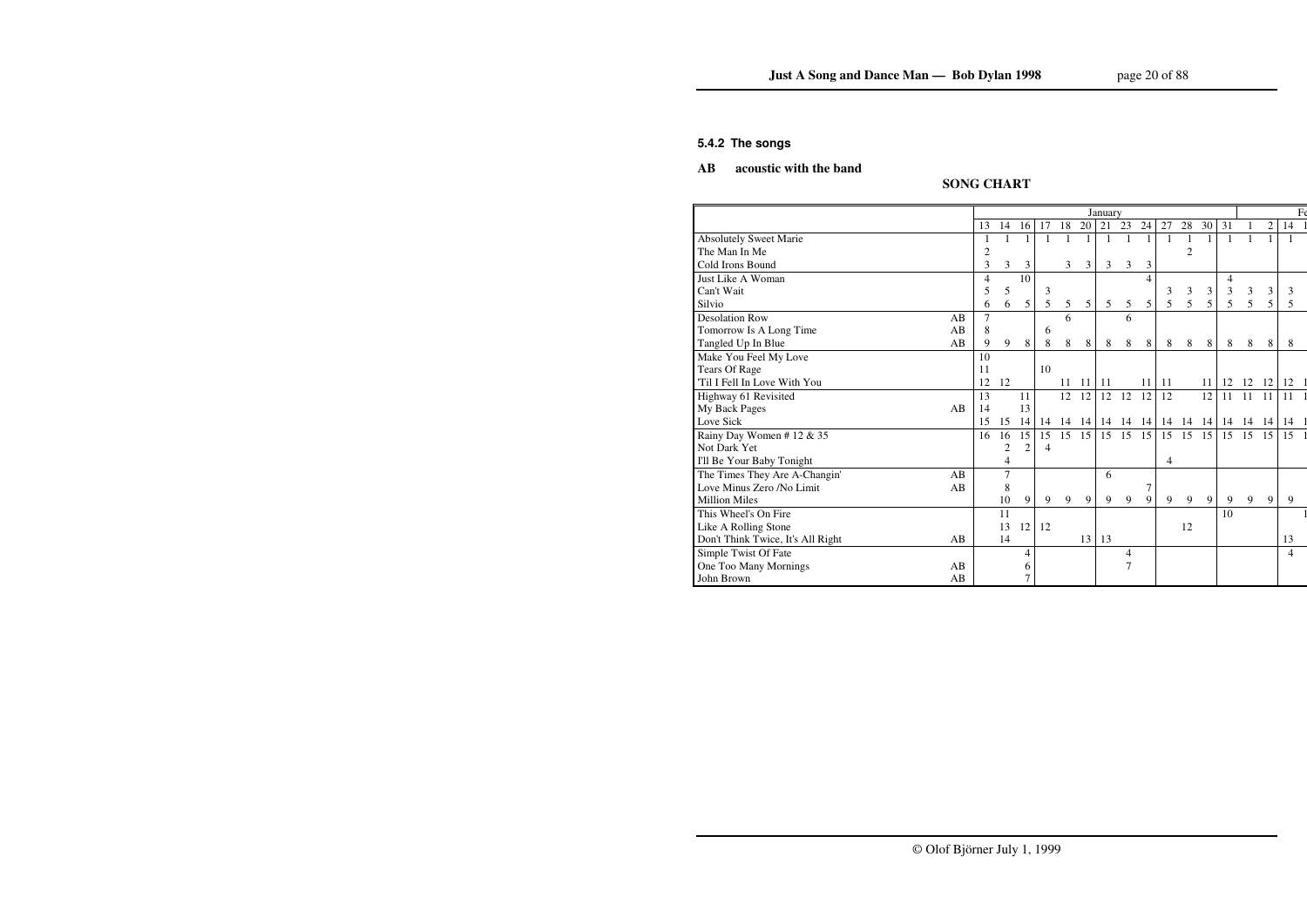## **SONG CHART – continued**

|                                      |    | January |    |  |                                          |  |  |  |  |  |  |  |  |  |  |     |  |
|--------------------------------------|----|---------|----|--|------------------------------------------|--|--|--|--|--|--|--|--|--|--|-----|--|
|                                      |    |         | 14 |  | 16   17 18 20   21 23 24   27 28 30   31 |  |  |  |  |  |  |  |  |  |  | -14 |  |
| Señor (Tales Of Yankee Power)        |    |         |    |  |                                          |  |  |  |  |  |  |  |  |  |  |     |  |
| The Lonesome Death Of Hattie Carroll | АB |         |    |  |                                          |  |  |  |  |  |  |  |  |  |  |     |  |
| Leopard-Skin Pill-Box Hat            |    |         |    |  |                                          |  |  |  |  |  |  |  |  |  |  |     |  |
| Forever Young                        | AВ |         |    |  |                                          |  |  |  |  |  |  |  |  |  |  |     |  |
| I Want You                           |    |         |    |  |                                          |  |  |  |  |  |  |  |  |  |  |     |  |
| You're A Big Girl Now                |    |         |    |  |                                          |  |  |  |  |  |  |  |  |  |  |     |  |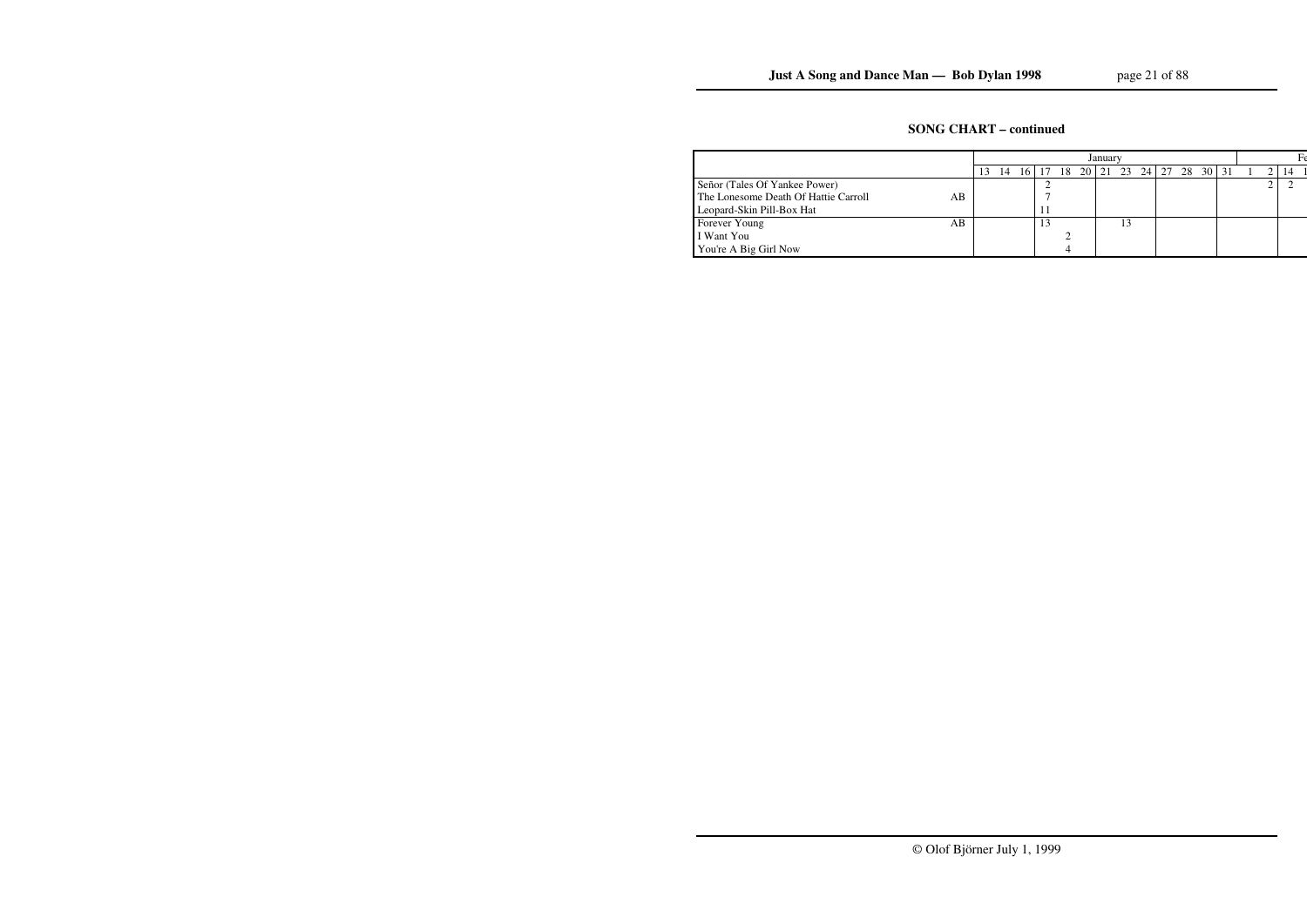## **SONG CHART – continued**

|                                               |    | January |    |    |    |    |                |    |       |    |                |                |                | $F_6$          |                |        |    |
|-----------------------------------------------|----|---------|----|----|----|----|----------------|----|-------|----|----------------|----------------|----------------|----------------|----------------|--------|----|
|                                               |    | 13      | 14 | 16 | 17 | 18 | 20             | 21 | 23    | 24 | 27             | 28             | 30             | 31             |                | 2      | 14 |
| It's All Over Now, Baby Blue                  | AB |         |    |    |    | 7  |                |    |       |    |                |                |                |                |                |        |    |
| Stuck Inside Of Mobile With The Memphis Blues |    |         |    |    |    | 10 |                | 10 | - 10  |    |                | 10             |                |                |                |        |    |
| Knockin' On Heaven's Door                     | AB |         |    |    |    | 13 |                |    |       | 13 |                |                |                |                |                |        |    |
| Tonight I'll Be Staying Here With You         |    |         |    |    |    |    | $\overline{c}$ |    |       | 2  |                |                |                | $\overline{2}$ | $\overline{2}$ |        |    |
| Born In Time                                  |    |         |    |    |    |    | 4              |    |       |    |                |                |                |                | 4              |        |    |
| A Hard Rain's A-Gonna Fall                    | AB |         |    |    |    |    | 6              |    |       | 6  |                |                |                |                |                |        |    |
| Girl From The North Country                   | AB |         |    |    |    |    | 7              |    |       |    |                |                |                |                |                |        |    |
| Positively 4th Street                         |    |         |    |    |    |    | 10             |    |       | 10 |                |                |                |                |                |        |    |
| Man In The Long Black Coat                    |    |         |    |    |    |    |                | 2  |       |    |                |                |                |                |                |        |    |
| <b>Shelter From The Storm</b>                 |    |         |    |    |    |    |                | 4  |       |    |                |                |                |                |                |        |    |
| Mr. Tambourine Man                            | AB |         |    |    |    |    |                | 7  |       |    |                |                |                |                |                |        |    |
| Lay Lady Lay                                  |    |         |    |    |    |    |                |    | 2     |    |                |                |                |                |                |        |    |
| Ballad Of A Thin Man                          |    |         |    |    |    |    |                |    | 11    |    |                | 11             |                |                |                |        |    |
| If Not For You                                |    |         |    |    |    |    |                |    |       |    | $\overline{c}$ |                |                |                |                |        |    |
| Cocaine Blues                                 | AB |         |    |    |    |    |                |    |       |    | 6              | 6              | 6              | 6              | 6              | 6      | 6  |
| Boots Of Spanish Leather                      | AB |         |    |    |    |    |                |    |       |    | $\overline{7}$ |                |                |                |                |        |    |
| Queen Jane Approximately                      |    |         |    |    |    |    |                |    |       |    | 10             |                | 10             |                |                |        | 10 |
| It Ain't Me, Babe                             | AB |         |    |    |    |    |                |    |       |    | 13             | 13             | 13             | 13             | 13             | 13     |    |
| I Don't Believe You                           |    |         |    |    |    |    |                |    |       |    |                | 4              |                |                |                |        |    |
| Masters Of War                                | AB |         |    |    |    |    |                |    |       |    |                | $\overline{7}$ | 7              | $\tau$         | 7              | $\tau$ | 7  |
| Pretty Peggy-O                                |    |         |    |    |    |    |                |    |       |    |                |                | $\overline{c}$ |                |                |        |    |
| Under The Red Sky                             |    |         |    |    |    |    |                |    |       |    |                |                | $\overline{4}$ |                |                |        |    |
| <b>Just Like Tom Thumb's Blues</b>            |    |         |    |    |    |    |                |    |       |    |                |                |                |                | 10             |        |    |
| <b>Shooting Star</b>                          |    |         |    |    |    |    |                |    |       |    |                |                |                |                |                | 4      |    |
| <b>Blind Willie McTell</b>                    |    |         |    |    |    |    |                |    |       |    |                |                |                |                |                | 10     |    |
| Total # of songs                              |    | 16      | 16 | 15 | 15 | 15 | 15             |    | 15 15 | 15 | 15             | 15             | 15             | 15             | 15             | 15     | 15 |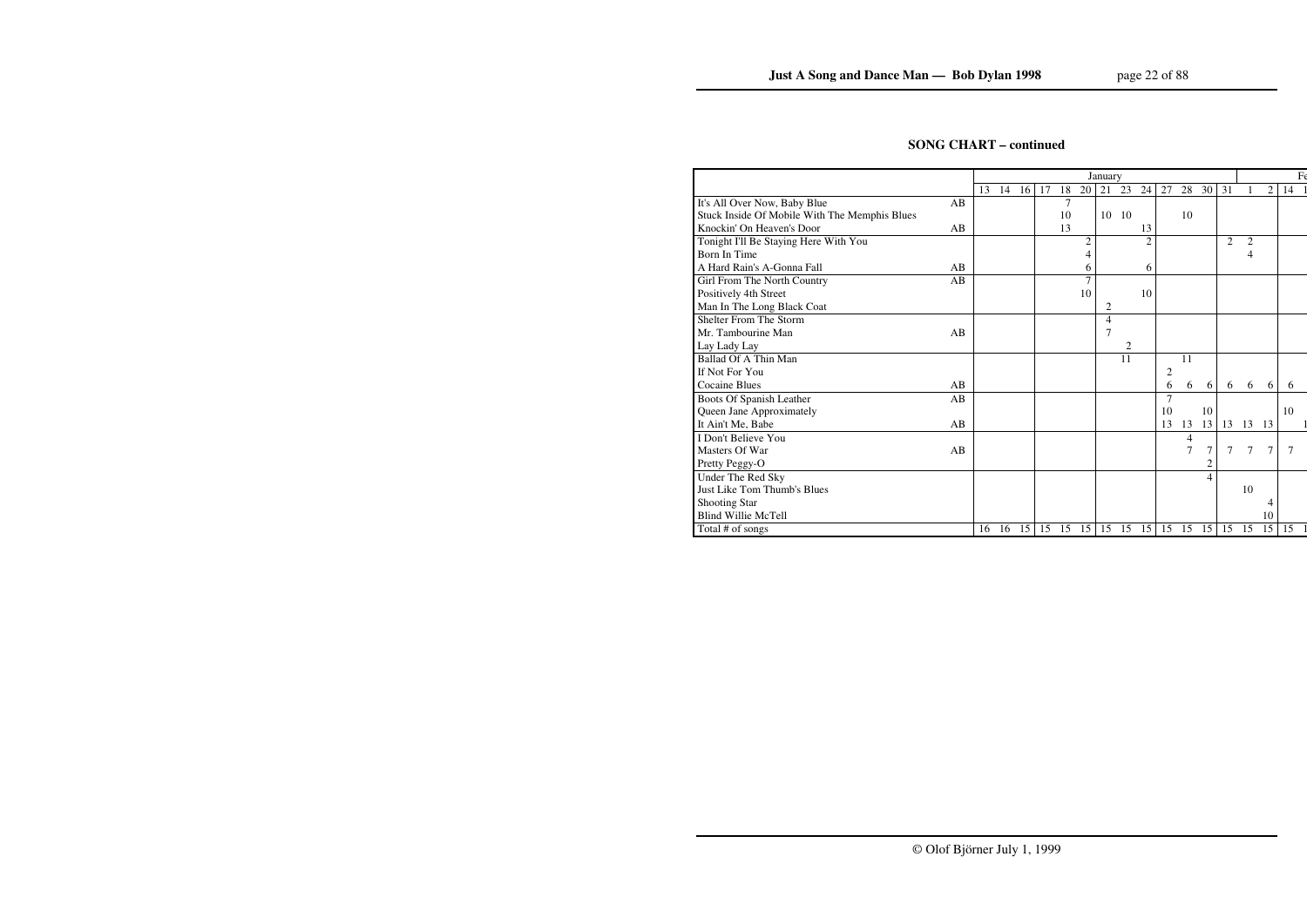## **ALPHABETIC SONG CHART**

|                                      |    | January        |    |    |                |                |    |    |                   |              |    |                |                |                |                | $F_6$          |    |  |
|--------------------------------------|----|----------------|----|----|----------------|----------------|----|----|-------------------|--------------|----|----------------|----------------|----------------|----------------|----------------|----|--|
|                                      |    | 13             | 14 | 16 | 17             | 18             | 20 | 21 | 23                | 24           | 27 | 28             | 30             | 31             |                | $\overline{c}$ | 14 |  |
| <b>Absolutely Sweet Marie</b>        |    | $\mathbf{1}$   | 1  | 1  | 1              |                | 1  |    | 1                 | $\mathbf{1}$ | 1  | $\overline{1}$ | $\mathbf{1}$   | $\mathbf{1}$   | 1              |                | 1  |  |
| Ballad Of A Thin Man                 |    |                |    |    |                |                |    |    | 11                |              |    | 11             |                |                |                |                |    |  |
| <b>Blind Willie McTell</b>           |    |                |    |    |                |                |    |    |                   |              |    |                |                |                |                | 10             |    |  |
| Boots Of Spanish Leather             | AB |                |    |    |                |                |    |    |                   |              | 7  |                |                |                |                |                |    |  |
| Born In Time                         |    |                |    |    |                |                | 4  |    |                   |              |    |                |                |                | 4              |                |    |  |
| Can't Wait                           |    | 5              | 5  |    | 3              |                |    |    |                   |              | 3  | 3              | 3              | 3              | $\mathfrak{Z}$ | 3              | 3  |  |
| <b>Cocaine Blues</b>                 | AB |                |    |    |                |                |    |    |                   |              | 6  | 6              | $\overline{6}$ | 6              | 6              | 6              | 6  |  |
| Cold Irons Bound                     |    | 3              | 3  | 3  |                | 3              | 3  | 3  | 3                 | 3            |    |                |                |                |                |                |    |  |
| <b>Desolation Row</b>                | AB | 7              |    |    |                | 6              |    |    | 6                 |              |    |                |                |                |                |                |    |  |
| Don't Think Twice, It's All Right    | AB |                | 14 |    |                |                | 13 | 13 |                   |              |    |                |                |                |                |                | 13 |  |
| Forever Young                        | AB |                |    |    | 13             |                |    |    | 13                |              |    |                |                |                |                |                |    |  |
| Girl From The North Country          | AB |                |    |    |                |                | 7  |    |                   |              |    |                |                |                |                |                |    |  |
| A Hard Rain's A-Gonna Fall           | AB |                |    |    |                |                | 6  |    |                   | 6            |    |                |                |                |                |                |    |  |
| Highway 61 Revisited                 |    | 13             |    | 11 |                | 12             | 12 | 12 | 12                | 12           | 12 |                | 12             | 11             | 11             | -11            | 11 |  |
| I Don't Believe You                  |    |                |    |    |                |                |    |    |                   |              |    | 4              |                |                |                |                |    |  |
| <b>I</b> Want You                    |    |                |    |    |                | $\overline{2}$ |    |    |                   |              |    |                |                |                |                |                |    |  |
| If Not For You                       |    |                |    |    |                |                |    |    |                   |              | 2  |                |                |                |                |                |    |  |
| I'll Be Your Baby Tonight            |    |                | 4  |    |                |                |    |    |                   |              | 4  |                |                |                |                |                |    |  |
| It Ain't Me, Babe                    | AB |                |    |    |                |                |    |    |                   |              | 13 | 13             | 13             | 13             | 13             | 13             |    |  |
| It's All Over Now, Baby Blue         | AB |                |    |    |                | 7              |    |    |                   |              |    |                |                |                |                |                |    |  |
| John Brown                           | AB |                |    | 7  |                |                |    |    |                   |              |    |                |                |                |                |                |    |  |
| Just Like A Woman                    |    | $\overline{4}$ |    | 10 |                |                |    |    |                   | 4            |    |                |                | $\overline{4}$ |                |                |    |  |
| <b>Just Like Tom Thumb's Blues</b>   |    |                |    |    |                |                |    |    |                   |              |    |                |                |                | 10             |                |    |  |
| Knockin' On Heaven's Door            | AB |                |    |    |                | 13             |    |    |                   | 13           |    |                |                |                |                |                |    |  |
| Lay Lady Lay                         |    |                |    |    |                |                |    |    | $\overline{2}$    |              |    |                |                |                |                |                |    |  |
| Leopard-Skin Pill-Box Hat            |    |                |    |    | 11             |                |    |    |                   |              |    |                |                |                |                |                |    |  |
| Like A Rolling Stone                 |    |                | 13 | 12 | 12             |                |    |    |                   |              |    | 12             |                |                |                |                |    |  |
| The Lonesome Death Of Hattie Carroll | AB |                |    |    | $\overline{7}$ |                |    |    |                   |              |    |                |                |                |                |                |    |  |
| Love Minus Zero/No Limit             | AB |                | 8  |    |                |                |    |    |                   | 7            |    |                |                |                |                |                |    |  |
| Love Sick                            |    | 15             | 15 | 14 |                |                |    |    | 14 14 14 14 14 14 |              |    | 14 14 14       |                | 14 14 14       |                |                | 14 |  |

## **ALPHABETIC SONG CHART**

|                            | January |    |    |  |    |  |                      |  |         |  |          |  |  |  |    |  |  |
|----------------------------|---------|----|----|--|----|--|----------------------|--|---------|--|----------|--|--|--|----|--|--|
|                            |         | 14 | 16 |  | 18 |  | $20 \mid 21 \mid 23$ |  | 24   27 |  | 28 30 31 |  |  |  | 14 |  |  |
| Make You Feel My Love      | 10      |    |    |  |    |  |                      |  |         |  |          |  |  |  |    |  |  |
| The Man In Me              |         |    |    |  |    |  |                      |  |         |  |          |  |  |  |    |  |  |
| Man In The Long Black Coat |         |    |    |  |    |  |                      |  |         |  |          |  |  |  |    |  |  |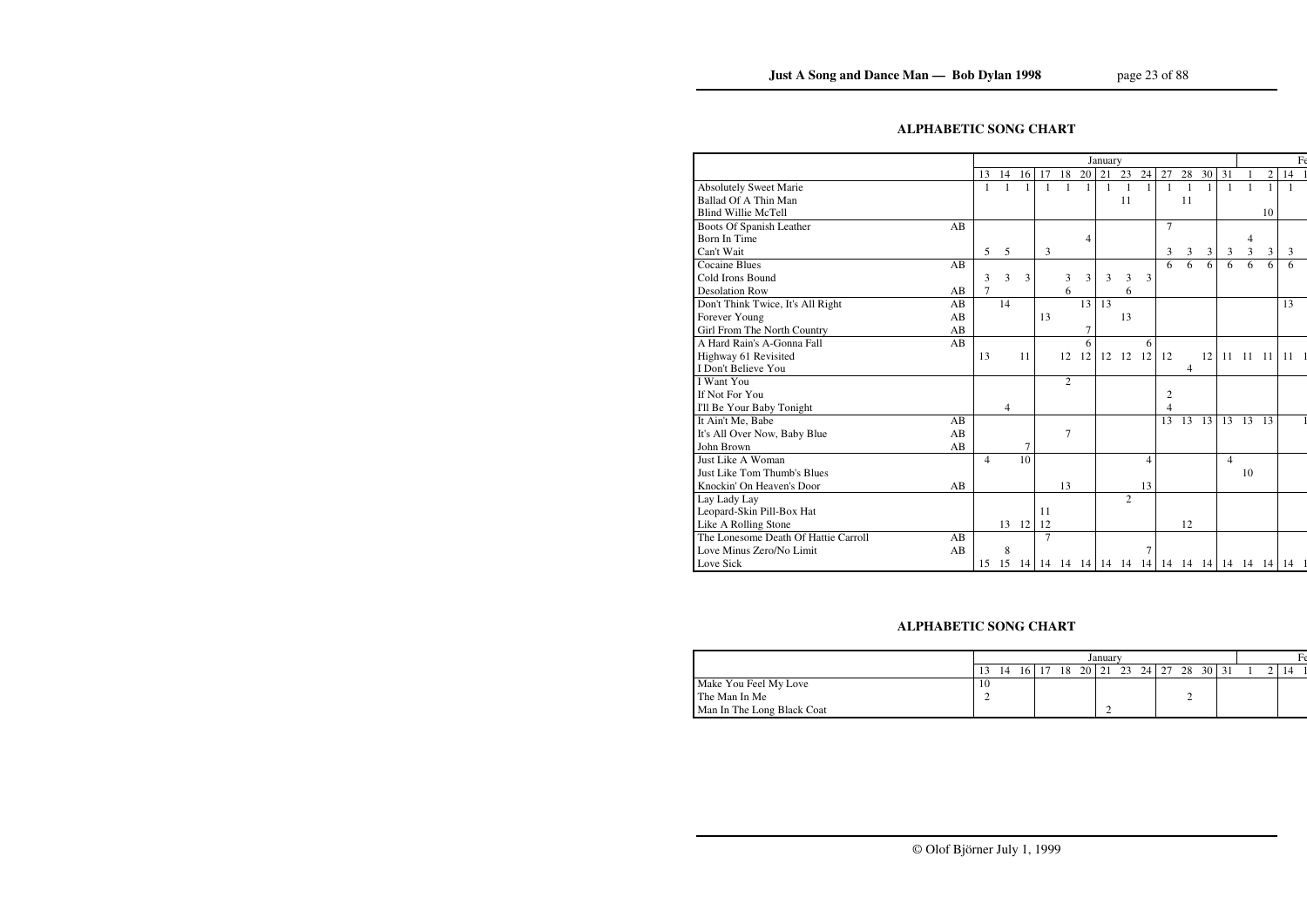## **ALPHABETIC SONG CHART – continued**

|                                               |    | January |    |                |                |    |                |    |    |                |    |    |                | $F_6$          |                |                |                |  |
|-----------------------------------------------|----|---------|----|----------------|----------------|----|----------------|----|----|----------------|----|----|----------------|----------------|----------------|----------------|----------------|--|
|                                               |    | 13      | 14 | 16             | 17             | 18 | 20             | 21 | 23 | 24             | 27 | 28 | 30             | 31             |                | $\overline{c}$ | 14             |  |
| Masters Of War                                | AB |         |    |                |                |    |                |    |    |                |    | 7  | $\tau$         | $\overline{7}$ | $\overline{7}$ | 7              | 7              |  |
| <b>Million Miles</b>                          |    |         | 10 | 9              | 9              | 9  | 9              | 9  | 9  | $\mathbf Q$    | 9  | 9  | 9              | 9              | 9              | 9              | 9              |  |
| Mr. Tambourine Man                            | AB |         |    |                |                |    |                | 7  |    |                |    |    |                |                |                |                |                |  |
| My Back Pages                                 | AB | 14      |    | 13             |                |    |                |    |    |                |    |    |                |                |                |                |                |  |
| Not Dark Yet                                  |    |         | 2  | $\overline{c}$ | $\overline{4}$ |    |                |    |    |                |    |    |                |                |                |                |                |  |
| One Too Many Mornings                         | AB |         |    | 6              |                |    |                |    | 7  |                |    |    |                |                |                |                |                |  |
| Positively 4th Street                         |    |         |    |                |                |    | 10             |    |    | 10             |    |    |                |                |                |                |                |  |
| Pretty Peggy-O                                |    |         |    |                |                |    |                |    |    |                |    |    | $\overline{c}$ |                |                |                |                |  |
| Queen Jane Approximately                      |    |         |    |                |                |    |                |    |    |                | 10 |    | 10             |                |                |                | 10             |  |
| Rainy Day Women # 12 & 35                     |    | 16      | 16 | 15             | 15             | 15 | 15             | 15 | 15 | 15             | 15 | 15 | 15             | 15             | 15             | 15             | 15             |  |
| Señor (Tales Of Yankee Power)                 |    |         |    |                | $\overline{2}$ |    |                |    |    |                |    |    |                |                |                | 2              | $\overline{2}$ |  |
| Shelter From The Storm                        |    |         |    |                |                |    |                | 4  |    |                |    |    |                |                |                |                |                |  |
| <b>Shooting Star</b>                          |    |         |    |                |                |    |                |    |    |                |    |    |                |                |                | 4              |                |  |
| Silvio                                        |    | 6       | 6  | 5              | 5              | 5  | 5              | 5  | 5  | 5              | 5  | 5  | 5              | 5              | 5              | 5              | 5              |  |
| Simple Twist Of Fate                          |    |         |    | 4              |                |    |                |    | 4  |                |    |    |                |                |                |                | 4              |  |
| Stuck Inside Of Mobile With The Memphis Blues |    |         |    |                |                | 10 |                | 10 | 10 |                |    | 10 |                |                |                |                |                |  |
| Tangled Up In Blue                            | AB | 9       | 9  | 8              | 8              | 8  | 8              | 8  | 8  | 8              | 8  | 8  | 8              | 8              | 8              | 8              | 8              |  |
| <b>Tears Of Rage</b>                          |    | 11      |    |                | 10             |    |                |    |    |                |    |    |                |                |                |                |                |  |
| This Wheel's On Fire                          |    |         | 11 |                |                |    |                |    |    |                |    |    |                | 10             |                |                |                |  |
| 'Til I Fell In Love With You                  |    | 12      | 12 |                |                | 11 | 11             | 11 |    | 11             | 11 |    | 11             | 12             | 12             | 12             | 12             |  |
| The Times They Are A-Changin'                 | AB |         | 7  |                |                |    |                | 6  |    |                |    |    |                |                |                |                |                |  |
| Tomorrow Is A Long Time                       | AB | 8       |    |                | 6              |    |                |    |    |                |    |    |                |                |                |                |                |  |
| Tonight I'll Be Staying Here With You         |    |         |    |                |                |    | $\overline{2}$ |    |    | $\overline{2}$ |    |    |                | 2              | $\overline{c}$ |                |                |  |
| Under The Red Sky                             |    |         |    |                |                |    |                |    |    |                |    |    | 4              |                |                |                |                |  |
| You're A Big Girl Now                         |    |         |    |                |                | 4  |                |    |    |                |    |    |                |                |                |                |                |  |
| Total # of songs                              |    | 16      | 16 | 15             | 15             | 15 | 15             | 15 | 15 | 15             | 15 | 15 | 15             | 15             | 15             | 15             | 15             |  |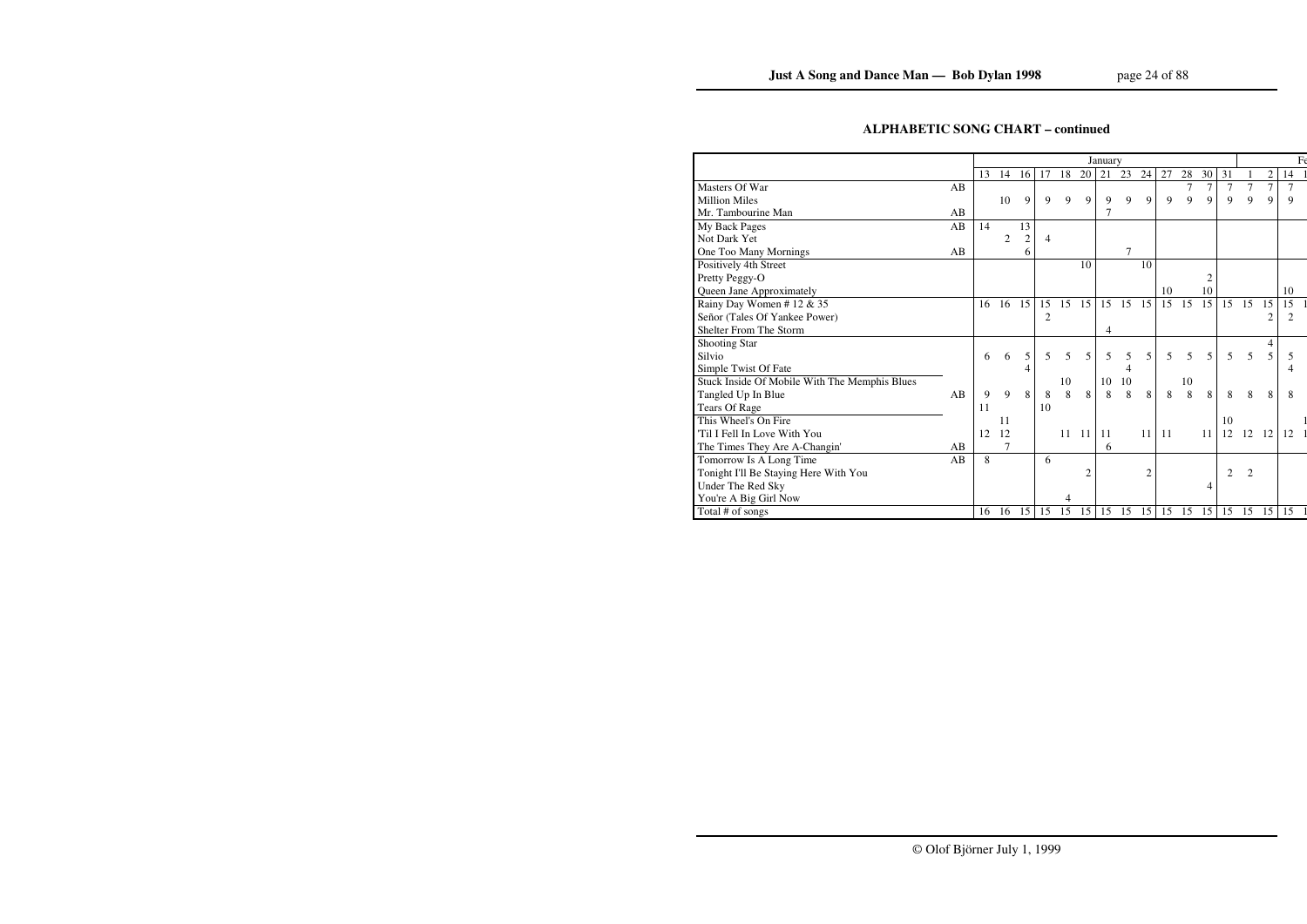| Number of shows:                         | 21  |
|------------------------------------------|-----|
| Number of circulating shows:             | 21  |
| Number of circulating & complete shows:  | 21  |
| Number of unique shows $\cdot$ :         | 21  |
| Number of different shows <sup>2</sup> : | 21  |
| Number of different songs <sup>3</sup> : | 58  |
| Number of unique songs <sup>4</sup> :    | 58  |
| Number of performed songs:               | 317 |
| Mean number of performed songs:          | 15  |
| Variation <sup>5</sup>                   | 3 R |

|                 | # $of$ |      | # $of$ |      |
|-----------------|--------|------|--------|------|
|                 | songs  | %    | perf.  | $\%$ |
| Electric        | 38     | 65.5 | 233    | 73.5 |
| Acoustic w band | 20     | 34.5 | 84     | 26.5 |
| Albums          | 54     | 93.1 | 296    | 93.4 |
| Singles         |        | 1.7  |        | 0.9  |
| Outtakes        |        | 3.4  | 6      | 1.9  |
| Covers          |        | 17   | 12     | 3.8  |

#### **5.4.4 Comments**

| New London, January 13 | Second live rendition of <i>Make You Feel My Love</i> . Bob Dylan plays organ on   |
|------------------------|------------------------------------------------------------------------------------|
|                        | <i>Love Sick.</i> This is the first live keyboard playing by Dylan since Stuttgart |
|                        | June 16, 1991. It is sadly the only keyboard exercise in 1998.                     |
| New London, January 14 | Second live rendition of <i>Million Miles</i> and <i>Not Dark Yet</i>              |
| Boston, February 24    | Van Morrison guests on Knockin' On Heaven's Door.                                  |
|                        |                                                                                    |

## *Recommended shows*

 $\overline{a}$ 

Newark February 2 and Toledo February 15.

 $<sup>1</sup>$  a show is unique if no other show has the same songs in the same order.</sup>

 $2$  a show is different from another show if the set of songs are different, regardless of order

<sup>&</sup>lt;sup>3</sup> electric and acoustic versions are counted as different songs

 $\frac{4}{3}$  a song is counted as unique regardless of how it is performed<br>  $\frac{5}{3}$  variation is computed as the quote between number of different songs and mean number of performed songs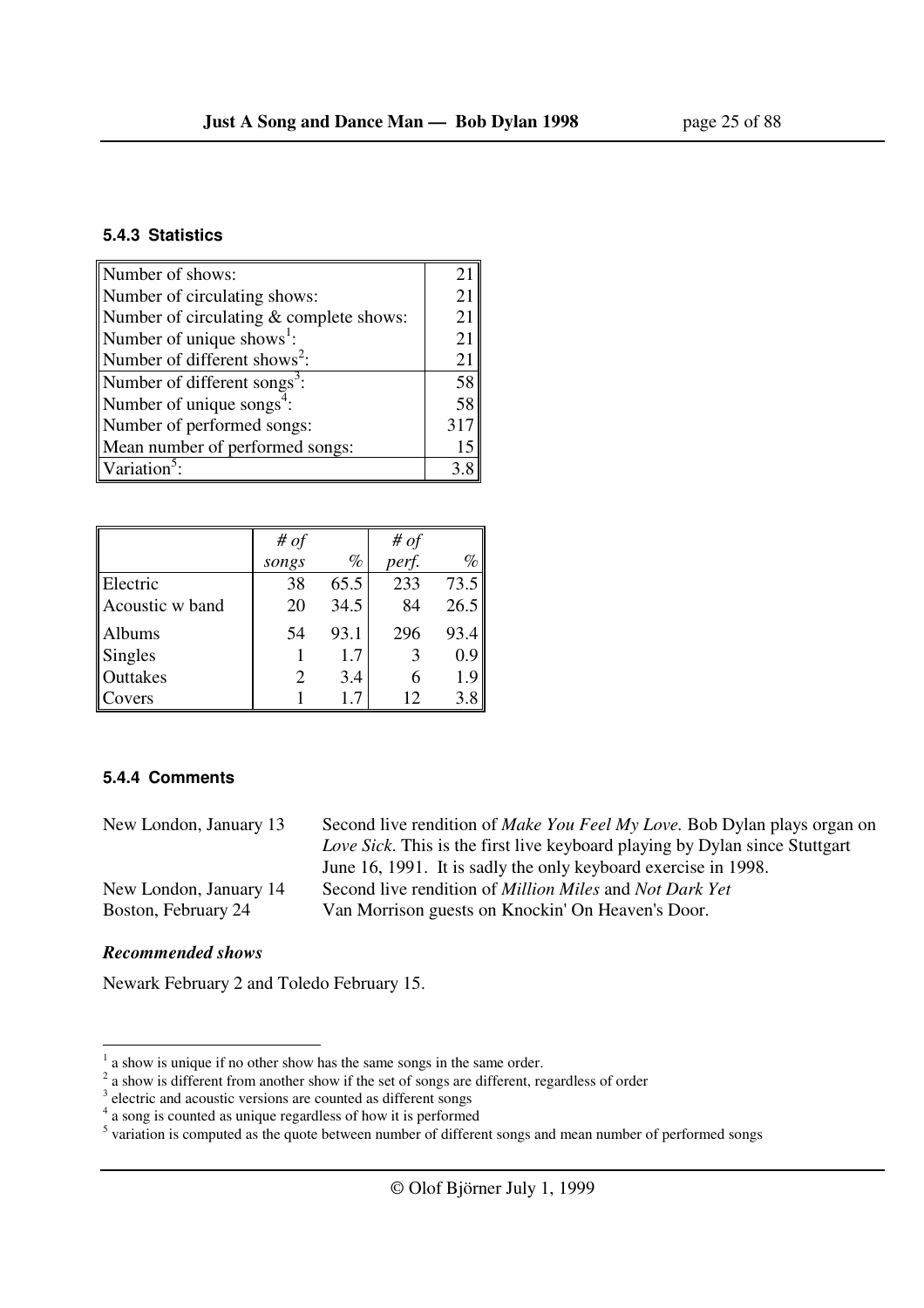#### *BobTalk*

*I think I've been here one time before, I think this used to be a parking lot. A few years ago* [someone in the audience: *It ain't so bad now!*] Before Masters Of War, Newark, February 1.

*Say hello to the guitar player: Larry Campbell, who's been playing with us for a while, he's only playing a few guitars too, none of us play a whole lot of guitars. On the drums David Kemper is playing tonight. Bucky Baxter's on the steel guitar and on bass guitar Tony Garnier. I wanna say Happy Valentine's Day to you, you, you and you, yeah!!* Band credits before Highway 61 Revisited, Cleveland February 14.

### *Tapes*

There are complete audience tapes from all shows in circulation.

## **5.5 South American Tour With The Rolling Stones**

### **5.5.1 Dates and venues**

## **MARCH**

| 30 | Miami Beach, Florida | Cameo Theater |
|----|----------------------|---------------|
| 31 | Miami Beach, Florida | Cameo Theater |

## **APRIL**

| 4  | Buenos Aires, Argentina | <b>River Plate Stadium</b>                                   |
|----|-------------------------|--------------------------------------------------------------|
|    | Buenos Aires, Argentina | <b>River Plate Stadium</b>                                   |
|    | Porto Alegre, Brazil    | Bar Opinião                                                  |
| 11 | Rio de Janeiro, Brazil  | Sambódromo, Praça da Apoteose                                |
| 13 | São Paolo, Brazil       | Pista de Atletismo Ibirapuera, Estádio Ícaro de Castro Mello |
| 15 | Santiago, Chile         | <b>Teatro Monumental</b>                                     |
|    |                         |                                                              |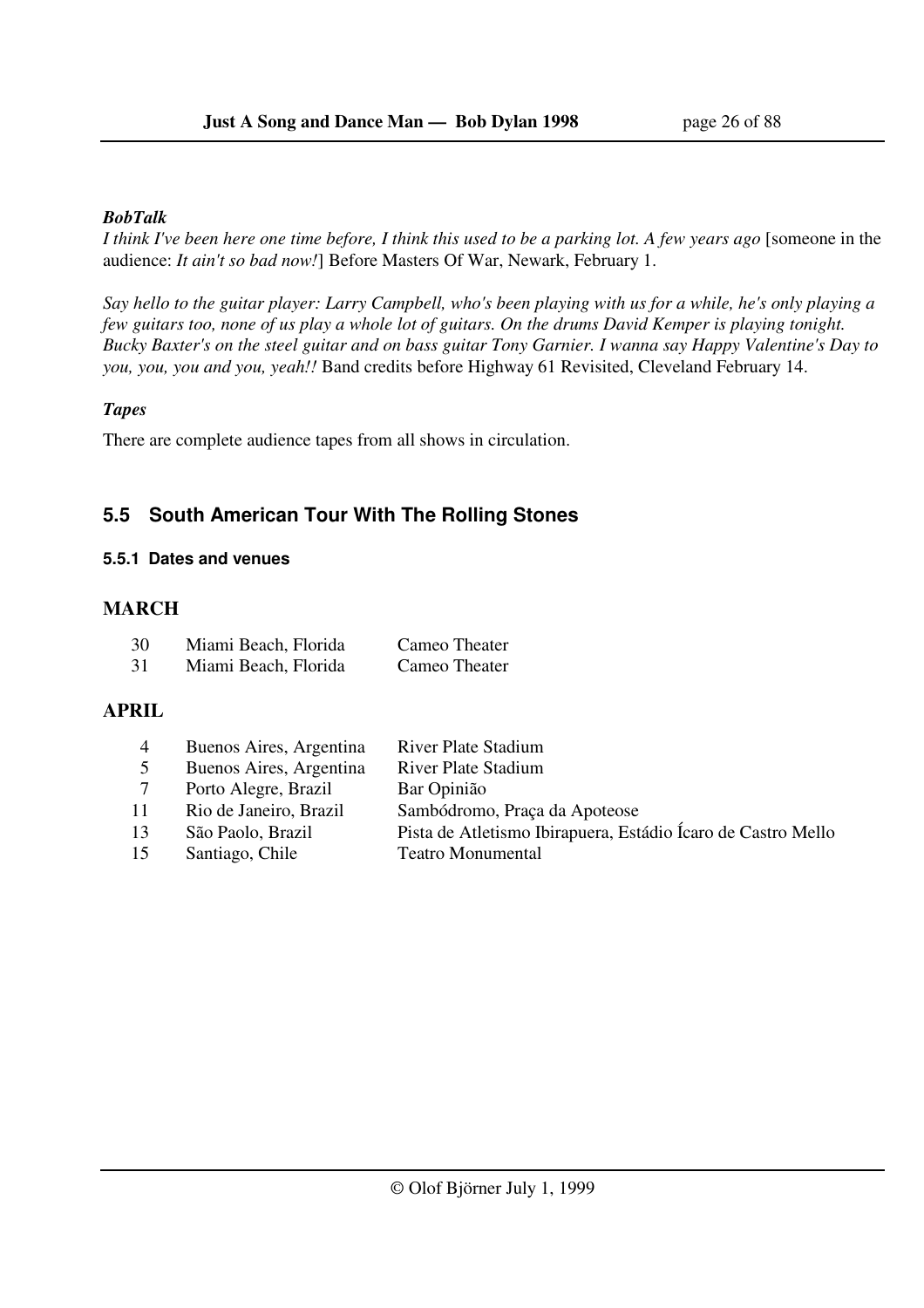## **5.5.2 The songs**

AB acoustic with the band

## **SONG CHART**

|                                         |    | March          |                |                |                | April          |                |                |                |                         |
|-----------------------------------------|----|----------------|----------------|----------------|----------------|----------------|----------------|----------------|----------------|-------------------------|
|                                         |    | 30             | 31             | $\overline{4}$ | 5              | $\tau$         | 11             | 13             | 15             | $\Sigma$                |
| To Be Alone With You                    |    | $\mathbf{1}$   | $\mathbf{1}$   |                |                | 1              | 1              |                |                | $\overline{4}$          |
| If You See Her, Say Hello               |    | $\overline{2}$ |                |                |                |                |                |                |                | $\mathbf{1}$            |
| Can't Wait                              |    | 3              | 3              |                |                |                |                | 3              |                | $\overline{\mathbf{3}}$ |
| Born In Time                            |    | $\overline{4}$ |                |                |                |                |                |                |                | $\mathbf{1}$            |
| Silvio                                  |    | 5              | 5              | 5              | 5              | 5              | 5              | 5              | 5              | $8\,$                   |
| The White Dove                          | AB | 6              |                |                |                | 6              |                |                |                | $\frac{2}{2}$           |
| It's All Over Now, Baby Blue            | AB | $\overline{7}$ |                |                |                |                | 7              |                |                |                         |
| Tangled Up In Blue                      | AB | 8              | 8              | 8              | 8              | 8              | 8              | 8              | 8              | 8                       |
| All Along The Watchtower                |    | 9              |                |                |                |                |                |                |                | $\mathbf 1$             |
| Queen Jane Approximately                |    | 10             |                |                |                |                |                |                |                | $\mathbf{1}$            |
| 'Til I Fell In Love With You            |    | 11             | 12             |                | 10             |                |                | 9              | 9              | 5                       |
| Highway 61 Revisited                    |    | 12             |                | 11             | 11             | 11             | 11             |                | 11             | 6                       |
| It Ain't Me, Babe                       | AB | 13             | 13             |                |                | 12             |                |                |                | $\overline{\mathbf{3}}$ |
| Love Sick                               |    | 14             | 14             |                |                | 13             | 10             |                | 13             | 5                       |
| Rainy Day Women # 12 & 35               |    | 15             | 15             |                |                | 14             |                | 11             | 14             | 5                       |
| Señor (Tales Of Yankee Power)           |    |                | $\overline{2}$ |                | $\overline{2}$ |                |                |                | $\overline{2}$ | $\overline{\mathbf{3}}$ |
| You're A Big Girl Now                   |    |                | 4              |                | $\overline{4}$ |                |                |                |                | $\overline{2}$          |
| <b>Cocaine Blues</b>                    | AB |                | 6              | 6              |                |                | 6              |                |                | $\overline{\mathbf{3}}$ |
| One Too Many Mornings                   | AB |                | $\overline{7}$ |                |                |                |                |                |                | $\mathbf{1}$            |
| <b>Million Miles</b>                    |    |                | 9              |                |                |                |                |                |                | $\mathbf{1}$            |
| Jokerman                                |    |                | 10             |                |                |                |                |                |                | $\mathbf{1}$            |
| Stuck Inside Of Mobile With The Memphis |    |                | 11             | 9              |                | 9              | 9              |                |                | $\overline{4}$          |
| Maggie's Farm                           |    |                |                | 1              |                |                |                |                |                | $\mathbf{1}$            |
| Lay Lady Lay                            |    |                |                | $\overline{2}$ |                |                |                |                |                | $\mathbf{1}$            |
| Cold Irons Bound                        |    |                |                | $\overline{3}$ | $\overline{3}$ | $\overline{3}$ | 3              |                | $\overline{3}$ | $\overline{5}$          |
| Just Like A Woman                       |    |                |                | $\overline{4}$ |                |                | $\overline{4}$ |                | $\overline{4}$ | $\overline{3}$          |
| Mr. Tambourine Man                      | AB |                |                | 7              |                |                |                |                |                | $\mathbf{1}$            |
| I Shall Be Released                     |    |                |                | 10             |                |                |                |                |                | $\mathbf{1}$            |
| <b>Absolutely Sweet Marie</b>           |    |                |                |                | 1              |                |                | 1              | 1              | $\overline{3}$          |
| I'm A Rovin' Gambler                    | AB |                |                |                | 6              |                |                |                |                | $\mathbf{1}$            |
| Masters Of War                          | AB |                |                |                | $\overline{7}$ |                |                |                |                | $\mathbf{1}$            |
| Knockin' On Heaven's Door               |    |                |                |                | 9              |                |                |                |                | $\mathbf{1}$            |
| I Want You                              |    |                |                |                |                | 2              |                | $\overline{2}$ |                | $\overline{c}$          |
| Positively 4th Street                   |    |                |                |                |                | $\overline{4}$ |                | 10             |                | $\overline{2}$          |
| Don't Think Twice, It's All Right       | AB |                |                |                |                | $\overline{7}$ |                |                |                | $\mathbf{1}$            |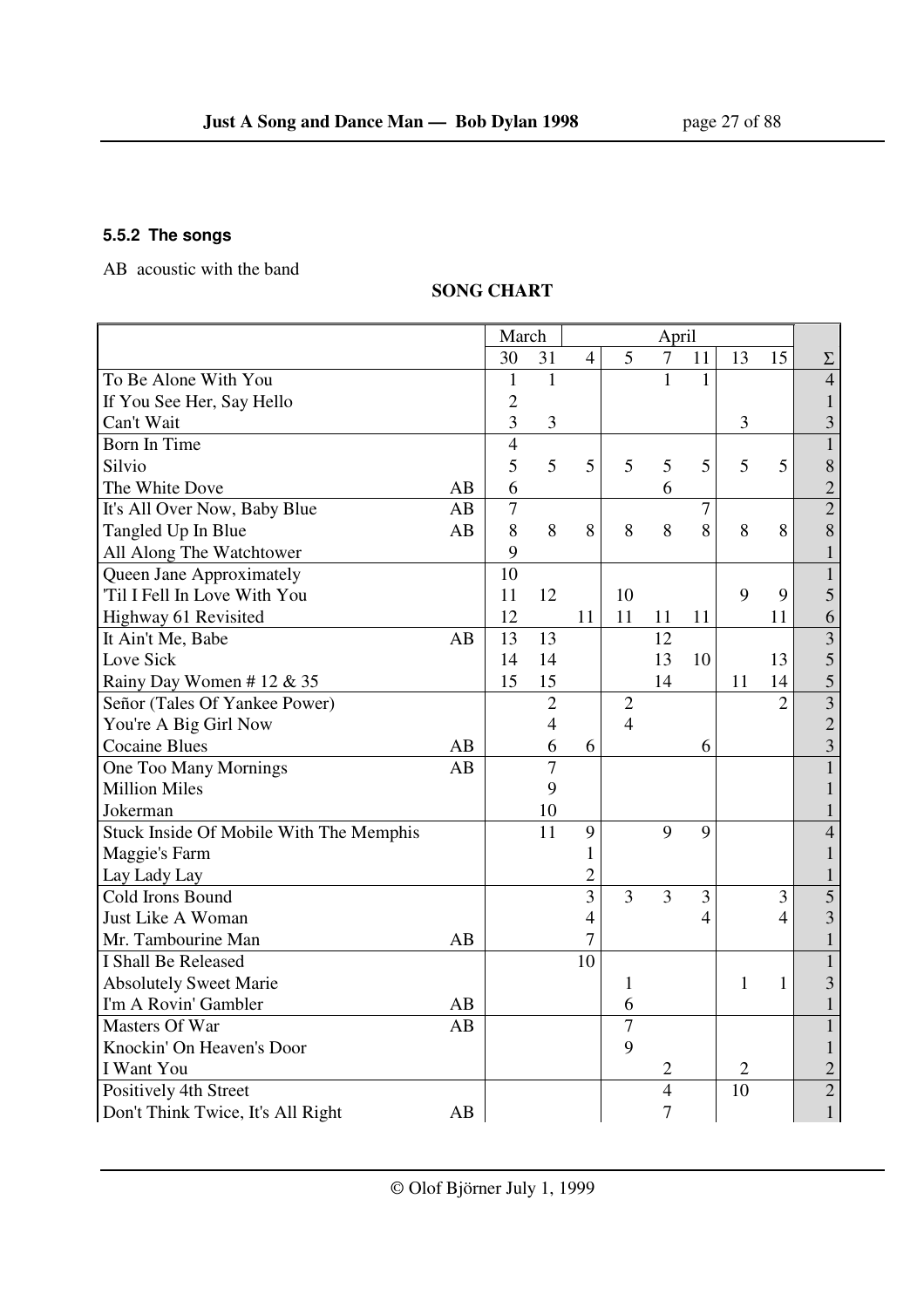| $\mathsf{This}$<br>$\! \cdot$<br>Fire<br>Wheel's Q<br>)n<br>$\sim$ $\sim$ |  |  |
|---------------------------------------------------------------------------|--|--|
|                                                                           |  |  |

## **SONG CHART – continued**

|                                  | March |    | April |  |  |  |    |                |
|----------------------------------|-------|----|-------|--|--|--|----|----------------|
|                                  | 30    | 31 | 4     |  |  |  | 15 | Σ              |
| The Man In Me                    |       |    |       |  |  |  |    |                |
| I'll Be Your Baby Tonight        |       |    |       |  |  |  |    |                |
| Stone Walls And Steel Bars<br>AB |       |    |       |  |  |  | h  | $\overline{2}$ |
| AB<br>Forever Young              |       |    |       |  |  |  | 15 | 2              |
| <b>My Back Pages</b><br>AB       |       |    |       |  |  |  |    |                |
| I'll Remember You                |       |    |       |  |  |  | 10 |                |
| Blowin' In The Wind<br>AB        |       |    |       |  |  |  | 12 |                |
| Total # of songs                 |       |    |       |  |  |  |    | 103            |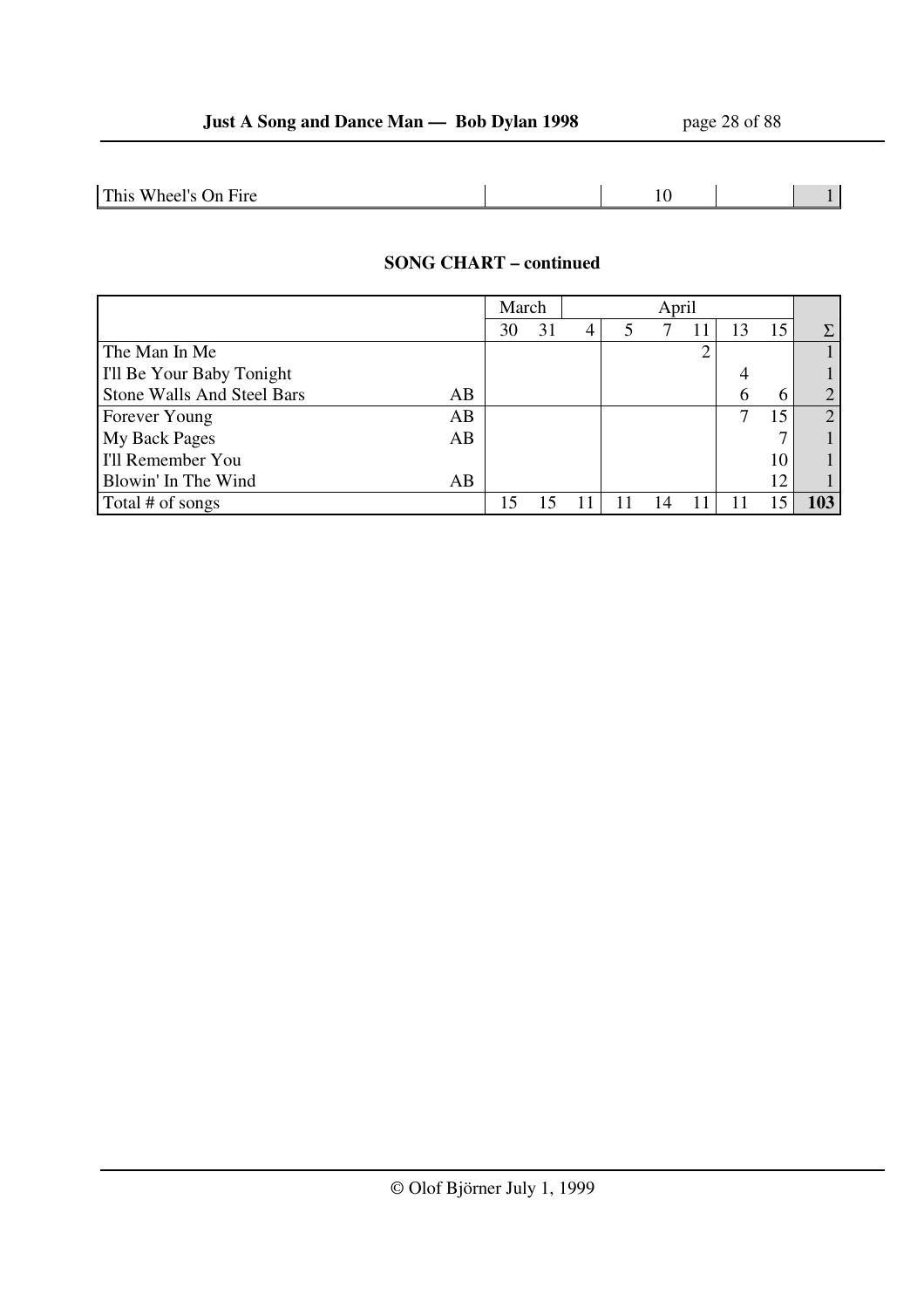|                                         |    | March          |            |                |                | April          |                |                |                |                         |
|-----------------------------------------|----|----------------|------------|----------------|----------------|----------------|----------------|----------------|----------------|-------------------------|
|                                         |    | 30             | 31         | $\overline{4}$ | 5              | $\tau$         | 11             | 13             | 15             |                         |
| <b>Absolutely Sweet Marie</b>           |    |                |            |                | $\mathbf{1}$   |                |                | 1              | $\mathbf{1}$   | $rac{\Sigma}{3}$        |
| All Along The Watchtower                |    | 9              |            |                |                |                |                |                |                |                         |
| Blowin' In The Wind                     | AB |                |            |                |                |                |                |                | 12             |                         |
| Born In Time                            |    | 4              |            |                |                |                |                |                |                | $\mathbf{1}$            |
| Can't Wait                              |    | 3              | 3          |                |                |                |                | 3              |                | 3                       |
| <b>Cocaine Blues</b>                    | AB |                | 6          | 6              |                |                | 6              |                |                | 3                       |
| Cold Irons Bound                        |    |                |            | $\overline{3}$ | 3              | 3              | $\overline{3}$ |                | 3              | $\overline{5}$          |
| Don't Think Twice, It's All Right       | AB |                |            |                |                | 7              |                |                |                | 1                       |
| Forever Young                           | AB |                |            |                |                |                |                | $\tau$         | 15             | $\overline{c}$          |
| Highway 61 Revisited                    |    | 12             |            | 11             | 11             | 11             | 11             |                | 11             | 6                       |
| I Shall Be Released                     |    |                |            | 10             |                |                |                |                |                |                         |
| I Want You                              |    |                |            |                |                | $\overline{2}$ |                | $\overline{2}$ |                | $\overline{2}$          |
| If You See Her, Say Hello               |    | $\overline{2}$ |            |                |                |                |                |                |                | $\mathbf{1}$            |
| I'll Be Your Baby Tonight               |    |                |            |                |                |                |                | $\overline{4}$ |                |                         |
| <b>I'll Remember You</b>                |    |                |            |                |                |                |                |                | 10             |                         |
| I'm A Rovin' Gambler                    | AB |                |            |                | 6              |                |                |                |                | 1                       |
| It Ain't Me, Babe                       | AB | 13             | 13         |                |                | 12             |                |                |                | 3                       |
| It's All Over Now, Baby Blue            | AB | $\tau$         |            |                |                |                | 7              |                |                | $\overline{c}$          |
| Jokerman                                |    |                | 10         |                |                |                |                |                |                | $\mathbf{1}$            |
| Just Like A Woman                       |    |                |            | 4              |                |                | $\overline{4}$ |                | 4              | 3                       |
| Knockin' On Heaven's Door               |    |                |            |                | 9              |                |                |                |                | 1                       |
| Lay Lady Lay                            |    |                |            | $\overline{2}$ |                |                |                |                |                |                         |
| Love Sick                               |    | 14             | 14         |                |                | 13             | 10             |                | 13             | 5                       |
| Maggie's Farm                           |    |                |            | 1              |                |                |                |                |                |                         |
| The Man In Me                           |    |                |            |                |                |                | $\overline{2}$ |                |                |                         |
| Masters Of War                          | AB |                |            |                | $\overline{7}$ |                |                |                |                |                         |
| <b>Million Miles</b>                    |    |                | 9          |                |                |                |                |                |                |                         |
| Mr. Tambourine Man                      | AB |                |            | 7              |                |                |                |                |                |                         |
| My Back Pages                           | AB |                |            |                |                |                |                |                | 7              |                         |
| One Too Many Mornings                   | AB |                | 7          |                |                |                |                |                |                |                         |
| Positively 4th Street                   |    |                |            |                |                | $\overline{4}$ |                | 10             |                | $\overline{c}$          |
| Queen Jane Approximately                |    | 10             |            |                |                |                |                |                |                | $\mathbf{1}$            |
| Rainy Day Women #12 & 35                |    | 15             | 15         |                |                | 14             |                | 11             | 14             | 5                       |
| Señor (Tales Of Yankee Power)           |    |                | $\sqrt{2}$ |                | $\mathbf{2}$   |                |                |                | $\overline{c}$ | $\overline{\mathbf{3}}$ |
| Silvio                                  |    | 5              | 5          | 5              | 5              | 5              | 5              | 5              | 5              | 8                       |
| <b>Stone Walls And Steel Bars</b>       | AB |                |            |                |                |                |                | 6              | 6              | $\overline{2}$          |
| Stuck Inside Of Mobile With The Memphis |    |                | 11         | 9              |                | 9              | 9              |                |                | $\overline{4}$          |
| Tangled Up In Blue                      | AB | 8              | 8          | 8              | 8              | 8              | 8              | 8              | 8              | 8                       |
| This Wheel's On Fire                    |    |                |            |                |                | 10             |                |                |                | $\mathbf{1}$            |

## **ALPHABETIC SONG CHART**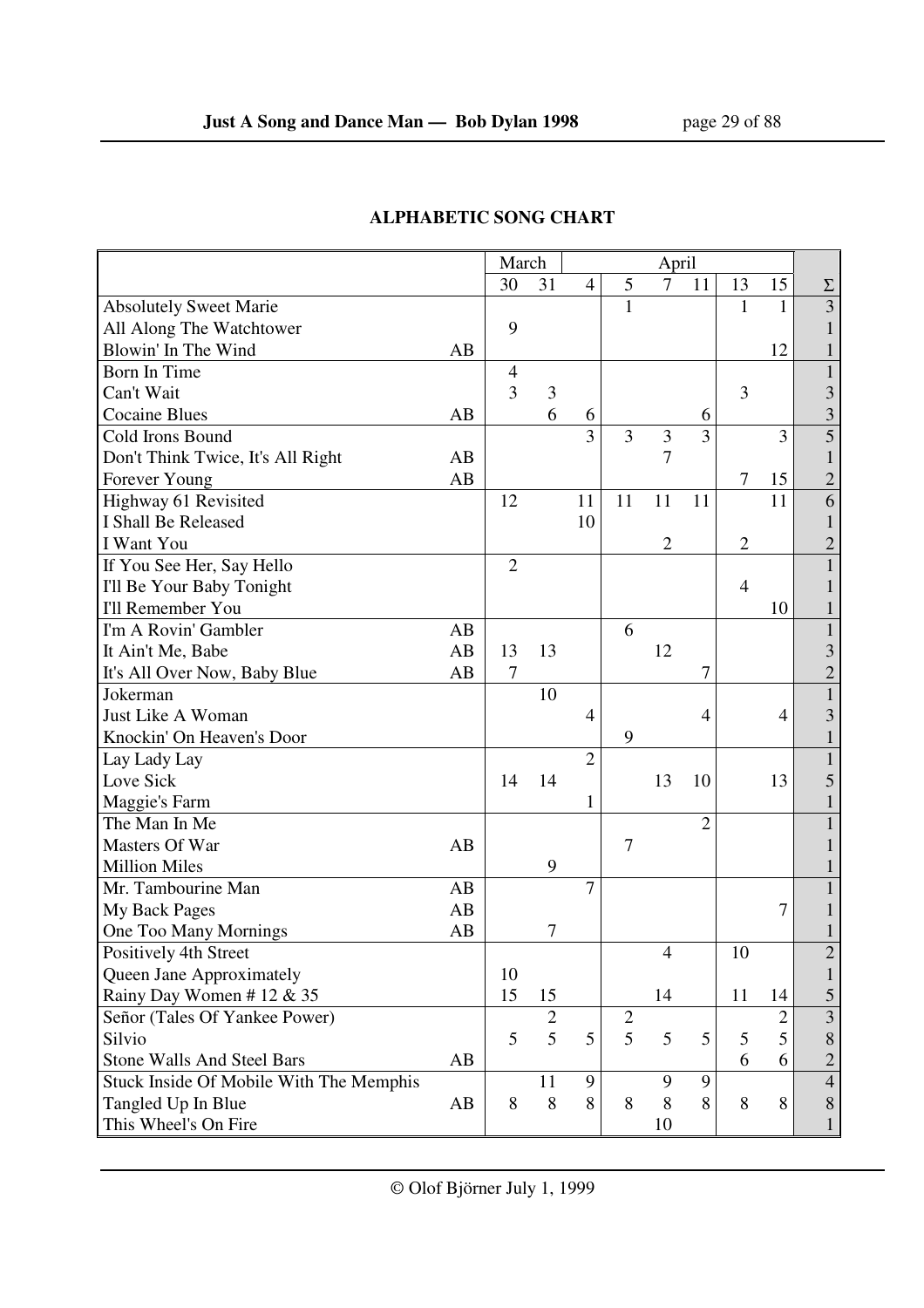|                             | March | April |    |  |  |  |                  |
|-----------------------------|-------|-------|----|--|--|--|------------------|
|                             | 30    |       |    |  |  |  | $\Sigma_{\perp}$ |
| Til I Fell In Love With You |       |       | 10 |  |  |  |                  |
| To Be Alone With You        |       |       |    |  |  |  |                  |
| The White Dove<br>AB        |       |       |    |  |  |  | ◠                |
| You're A Big Girl Now       |       |       |    |  |  |  | ◠                |
| Total # of songs            |       |       |    |  |  |  |                  |

## **ALPHABETIC SONG CHART – continued**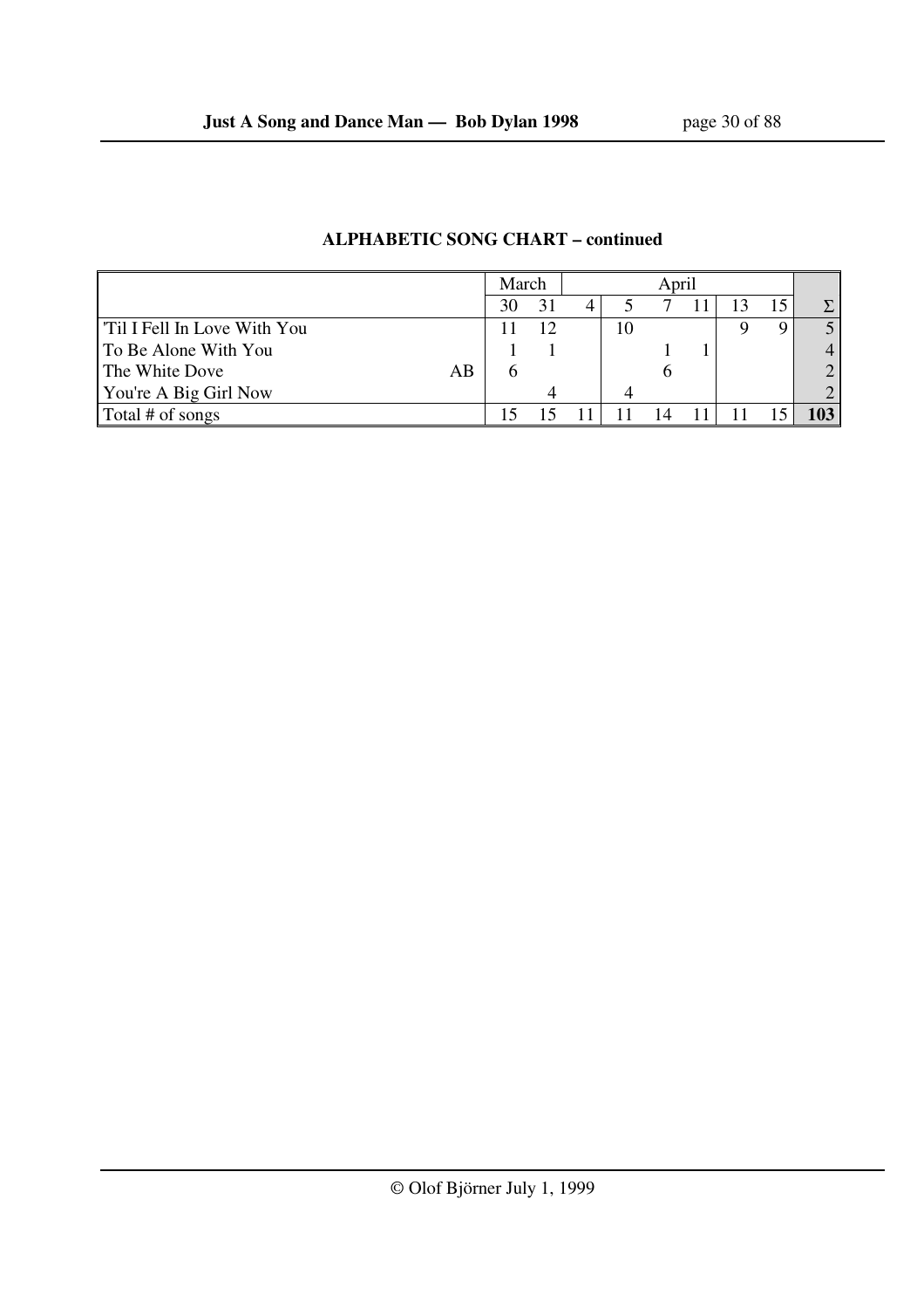#### **5.5.3 Statistics**

Shows:

| Number of shows:                         |                |
|------------------------------------------|----------------|
| Number of circulating shows:             |                |
| Number of circulating & complete shows:  | $\overline{2}$ |
| Number of unique shows <sup>6</sup> :    |                |
| Number of different shows':              |                |
| Number of different songs <sup>8</sup> : | 43             |
| Number of unique songs <sup>9</sup> :    | 43             |
| Number of performed songs:               | 103            |
| Mean number of performed songs:          |                |
| Variation <sup>10</sup>                  |                |

Songs:

|                 | # $of$ |      | # $of$ |      |
|-----------------|--------|------|--------|------|
|                 | songs  | $\%$ | perf.  | $\%$ |
| Electric        | 29     | 67.4 | 74     | 71.8 |
| Acoustic w band | 13     | 30.2 | 28     | 27.2 |
| Albums          | 37     | 86.0 | 92     | 89.3 |
| <b>Singles</b>  |        | 2.3  |        | 1.9  |
| Outtakes        |        | 2.3  |        |      |
| Covers          |        | 7.0  |        |      |

### **5.5.4 Comments**

*Recommended shows*

None.

## *Tapes*

Only the two first warm-up shows from Miami are in general circulation.

 $\frac{1}{6}$  a show is unique if no other show has the same songs in the same order<br>
<sup>7</sup> a show is different from another show if the set of songs are different, regardless of order<br>
<sup>8</sup> electric and acoustic versions are co

 $10$  variation is computed as the quote between number of different songs and mean number of performed songs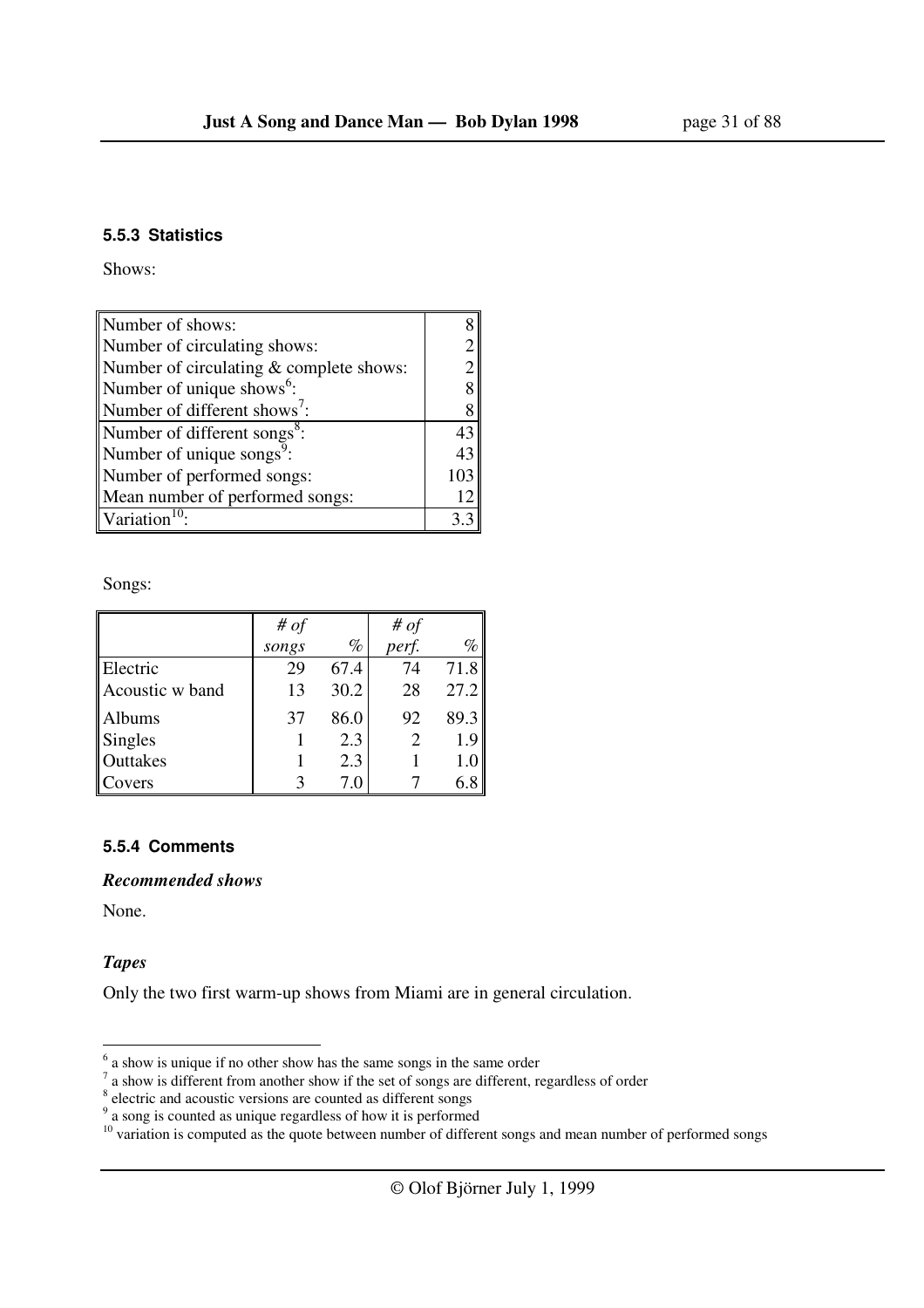## **5.6 US and Canada West Coast Tour with Joni Mitchell and Van Morrison**

## **5.6.1 Dates and venues**

## **MAY**

- 13 Vancouver, British Columbia, Canada The Rage
- 
- 16 George, Washington
- 17 George, Washington Gorge Amphitheatre
- 19 San José, California San Jose Arena
- 21 Los Angeles, California Pauley Pavilion, UCLA
- 
- 23 Anaheim, California Arena, Pond Of Anaheim

14 Vancouver, British Columbia, Canada General Motors Arena<br>16 George, Washington Gorge Amphitheatre 22 Los Angeles, California Pauley Pavilion, UCLA<br>23 Anaheim. California Arena. Pond Of Anaheir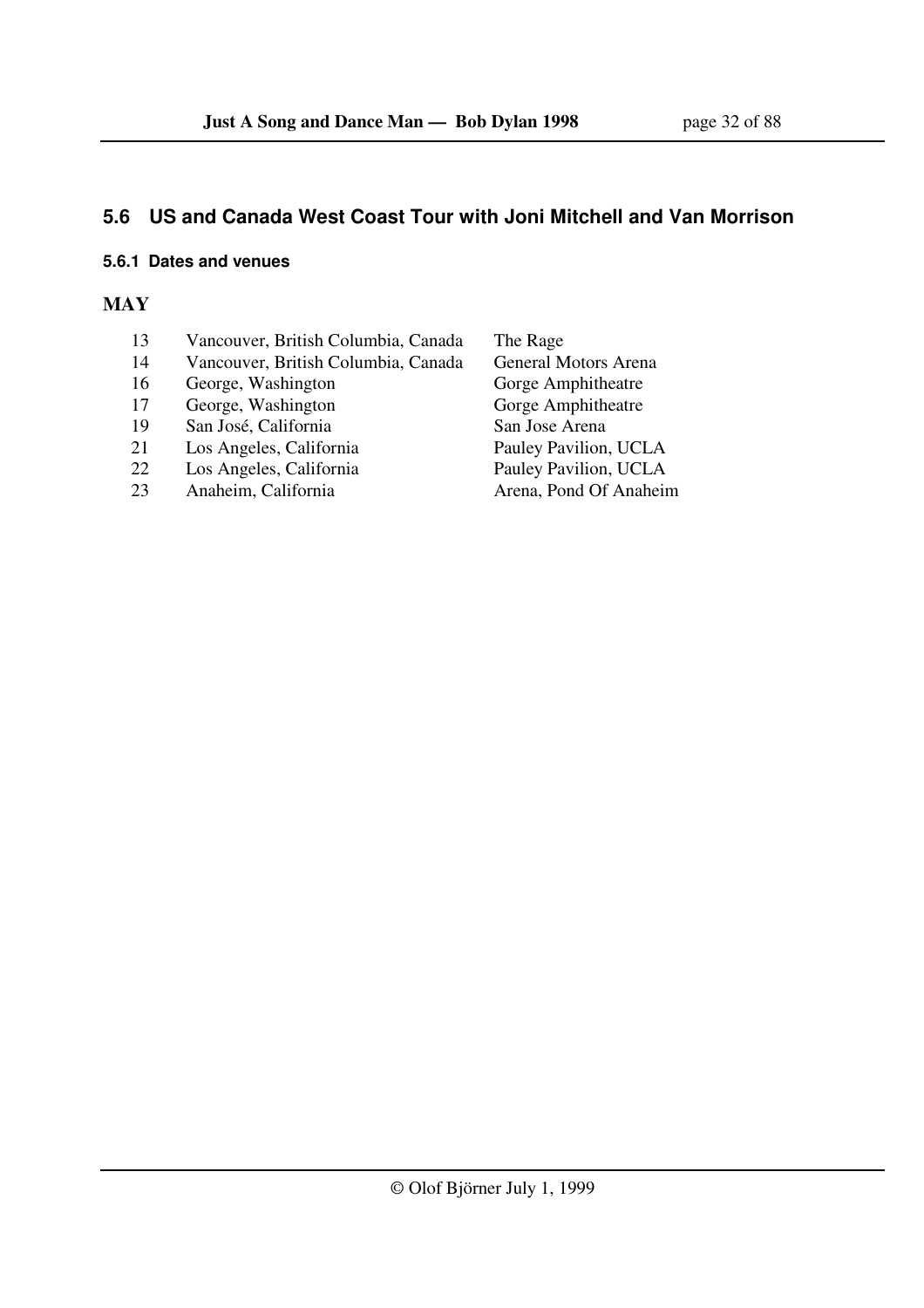## **5.6.2 The songs**

AB acoustic with the band

|                                         | <b>SONG CHART</b> |                |                |                |                |                |                |                |                  |                |
|-----------------------------------------|-------------------|----------------|----------------|----------------|----------------|----------------|----------------|----------------|------------------|----------------|
|                                         |                   |                |                |                | May            |                |                |                |                  |                |
|                                         |                   | 13             | 14             | 16             | 17             | 19             | 21             | 22             | 23               |                |
| Not Fade Away                           |                   | $\mathbf{1}$   |                |                |                |                |                |                |                  | 1              |
| Tonight I'll Be Staying Here With You   |                   | $\overline{c}$ |                |                |                |                |                |                |                  | $\mathbf{1}$   |
| Cold Irons Bound                        |                   | 3              | 3              | 3              | 3              | 3              | 3              | 3              | 3                | 8              |
| Make You Feel My Love                   |                   | $\overline{4}$ |                |                |                | 9              | 9              |                | 9                | $\overline{4}$ |
| Silvio                                  |                   | 5              | 5              | 5              | 5              | 5              | 5              | 5              | 5                | $\,8$          |
| <b>Stone Walls And Steel Bars</b>       | AB                | 6              |                |                |                | 6              |                |                |                  | $\overline{c}$ |
| It's All Over Now, Baby Blue            | AB                | 7              |                |                |                |                |                |                |                  | $\mathbf{1}$   |
| Tangled Up In Blue                      | AB                | 8              | 8              | 8              | $\overline{7}$ | 8              | 8              |                | 8                | 7              |
| <b>Million Miles</b>                    |                   | 9              |                |                |                |                |                |                |                  | $\mathbf{1}$   |
| I'm Not Supposed To Care                |                   | 10             |                |                |                |                |                |                | 4                | $\overline{c}$ |
| Highway 61 Revisited                    |                   | 11             | 11             | 11             | 9              | 10             | 10             | 9              | 10               | 8              |
| 'Til I Fell In Love With You            |                   | 12             |                | 9              |                |                |                |                |                  | $\overline{c}$ |
| It Ain't Me, Babe                       | AB                | 13             |                | 12             | 10             |                |                | 10             |                  | $\overline{4}$ |
| Love Sick                               |                   | 14             | 13             | 13             |                | 12             | 12             | 11             | 12               | 7              |
| Rainy Day Women #12 & 35                |                   | 15             | 14             | 14             | 11             | 13             | 13             | 12             | 13               | $\,$ $\,$      |
| <b>Absolutely Sweet Marie</b>           |                   |                | $\mathbf{1}$   | 1              |                | 1              | $\mathbf{1}$   |                | 1                | 5              |
| Señor (Tales Of Yankee Power)           |                   |                | $\overline{c}$ |                |                |                |                |                |                  |                |
| You're A Big Girl Now                   |                   |                | $\overline{4}$ |                |                |                |                |                |                  |                |
| <b>Cocaine Blues</b>                    | AB                |                | 6              | 6              |                |                |                |                | 6                | $\overline{3}$ |
| Mr. Tambourine Man                      | AB                |                | 7              |                |                |                |                |                |                  |                |
| Stuck Inside Of Mobile With The Memphis |                   |                | 9              |                |                |                |                |                |                  |                |
| I Shall Be Released                     |                   |                | 10             | 10             |                |                |                |                |                  | $\overline{2}$ |
| Forever Young                           | AB                |                | 12             |                |                | 11             | 11             |                | 11               | $\overline{4}$ |
| If You See Her, Say Hello               |                   |                |                | 2              |                |                |                | $\overline{2}$ |                  | $\overline{c}$ |
| Simple Twist Of Fate                    |                   |                |                | $\overline{4}$ |                |                |                | $\overline{4}$ |                  | $\overline{2}$ |
| The Times They Are A-Changin'           | AB                |                |                | 7              |                |                |                |                | $\boldsymbol{7}$ | $\overline{c}$ |
| Maggie's Farm                           |                   |                |                |                | 1              |                |                | 1              |                  | $\overline{c}$ |
| Lay Lady Lay                            |                   |                |                |                | $\overline{c}$ |                |                |                | $\overline{2}$   | $\overline{2}$ |
| Just Like A Woman                       |                   |                |                |                | 4              | 4              | 4              |                |                  | $\overline{3}$ |
| I'm A Rovin' Gambler                    | AB                |                |                |                | 6              |                |                |                |                  | $\bf{l}$       |
| This Wheel's On Fire                    |                   |                |                |                | 8              |                |                |                |                  |                |
| The Man In Me                           |                   |                |                |                |                | $\overline{2}$ | $\overline{2}$ |                |                  | 2              |
| Masters Of War                          | AB                |                |                |                |                | $\tau$         | $\overline{7}$ |                |                  | $\overline{c}$ |
| Rank Strangers To Me                    | AB                |                |                |                |                |                | 6              | 6              |                  | $\overline{2}$ |
| <b>Restless Farewell</b>                | AB                |                |                |                |                |                | 14             |                |                  | $\mathbf{1}$   |
| This Wheel's On Fire                    | AB                |                |                |                |                |                |                | 7              |                  | $\mathbf{1}$   |
| <b>Tears Of Rage</b>                    |                   |                |                |                |                |                |                | 8              |                  | 1              |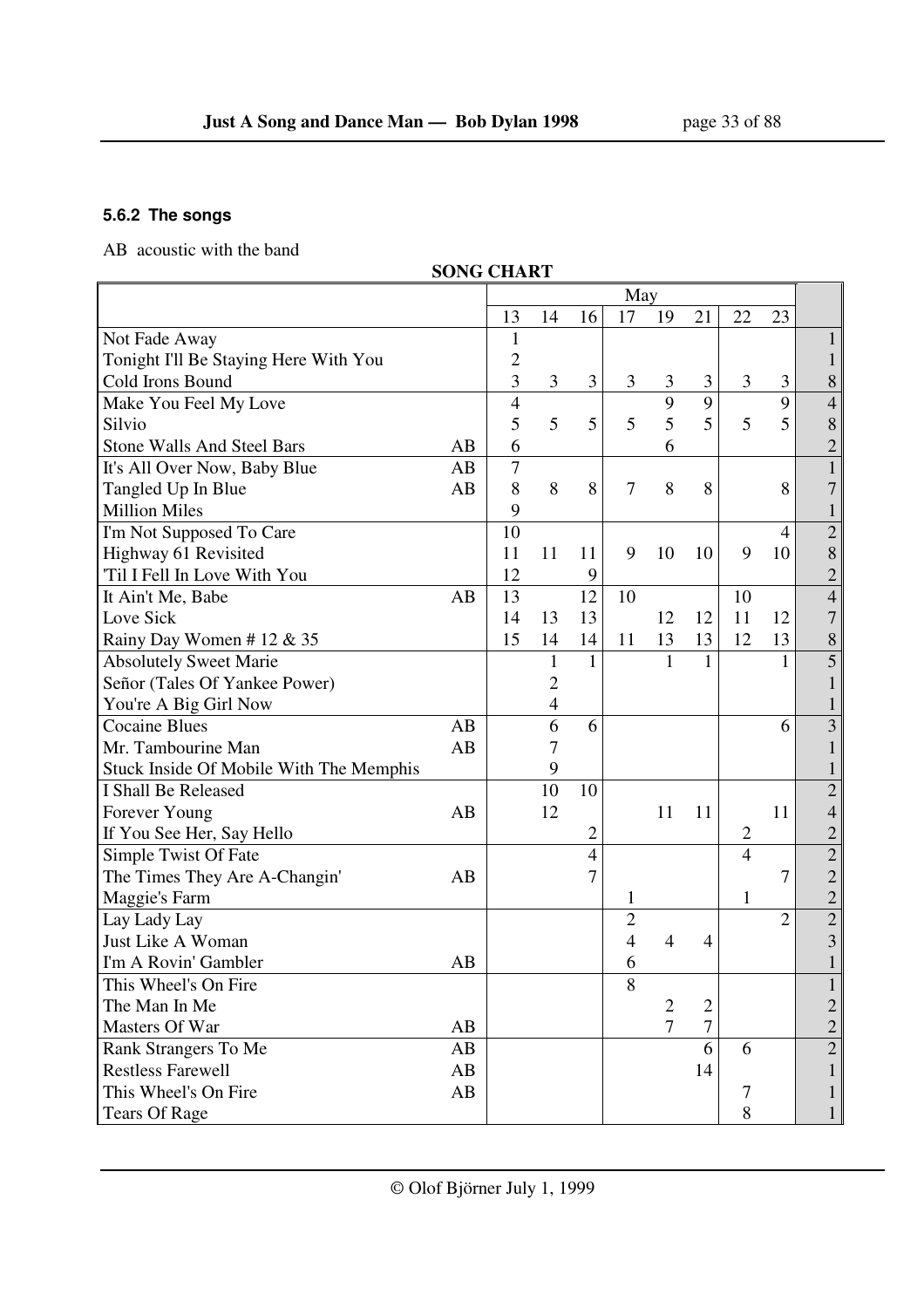Total # of songs 15 14 14 11 13 14 12 13 **106**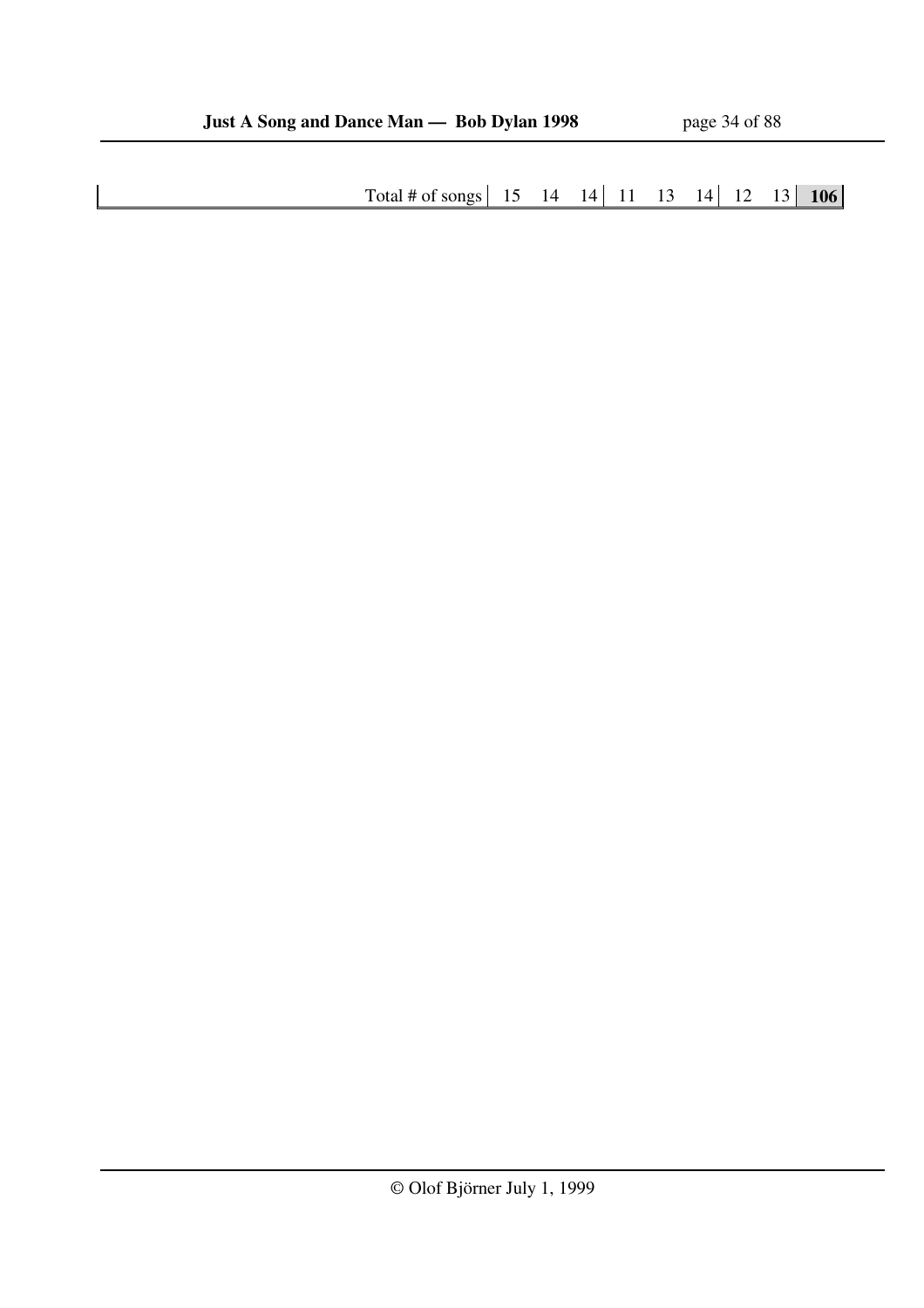|                                         |    | May            |              |                |                |                |                |                |                |                |
|-----------------------------------------|----|----------------|--------------|----------------|----------------|----------------|----------------|----------------|----------------|----------------|
|                                         |    | 13             | 14           | 16             | 17             | 19             | 21             | 22             | 23             |                |
| <b>Absolutely Sweet Marie</b>           |    |                | 1            | 1              |                | 1              | $\mathbf{1}$   |                | 1              | 5              |
| <b>Cocaine Blues</b>                    | AB |                | 6            | 6              |                |                |                |                | 6              | 3              |
| Cold Irons Bound                        |    | 3              | 3            | 3              | 3              | 3              | 3              | 3              | 3              | 8              |
| Forever Young                           | AB |                | 12           |                |                | 11             | 11             |                | 11             | $\overline{4}$ |
| Highway 61 Revisited                    |    | 11             | 11           | 11             | 9              | 10             | 10             | 9              | 10             | 8              |
| I Shall Be Released                     |    |                | 10           | 10             |                |                |                |                |                | $\overline{2}$ |
| If You See Her, Say Hello               |    |                |              | $\overline{2}$ |                |                |                | $\overline{2}$ |                | $\overline{2}$ |
| I'm A Rovin' Gambler                    | AB |                |              |                | 6              |                |                |                |                |                |
| I'm Not Supposed To Care                |    | 10             |              |                |                |                |                |                | 4              | $\overline{2}$ |
| It Ain't Me, Babe                       | AB | 13             |              | 12             | 10             |                |                | 10             |                | 4              |
| It's All Over Now, Baby Blue            | AB | 7              |              |                |                |                |                |                |                |                |
| Just Like A Woman                       |    |                |              |                | 4              | $\overline{4}$ | 4              |                |                | 3              |
| Lay Lady Lay                            |    |                |              |                | $\overline{2}$ |                |                |                | $\overline{2}$ | $\overline{c}$ |
| Love Sick                               |    | 14             | 13           | 13             |                | 12             | 12             | 11             | 12             | 7              |
| Maggie's Farm                           |    |                |              |                | 1              |                |                | 1              |                | $\overline{c}$ |
| Make You Feel My Love                   |    | $\overline{4}$ |              |                |                | 9              | 9              |                | 9              | $\overline{4}$ |
| The Man In Me                           |    |                |              |                |                | $\overline{2}$ | $\overline{2}$ |                |                | $\overline{2}$ |
| Masters Of War                          | AB |                |              |                |                | 7              | $\overline{7}$ |                |                | $\overline{2}$ |
| <b>Million Miles</b>                    |    | 9              |              |                |                |                |                |                |                |                |
| Mr. Tambourine Man                      | AB |                | 7            |                |                |                |                |                |                |                |
| Not Fade Away                           |    | 1              |              |                |                |                |                |                |                |                |
| Rainy Day Women #12 & 35                |    | 15             | 14           | 14             | 11             | 13             | 13             | 12             | 13             | $8\,$          |
| Rank Strangers To Me                    | AB |                |              |                |                |                | 6              | 6              |                | $\overline{2}$ |
| <b>Restless Farewell</b>                | AB |                |              |                |                |                | 14             |                |                |                |
| Señor (Tales Of Yankee Power)           |    |                | $\mathbf{2}$ |                |                |                |                |                |                | 1              |
| Silvio                                  |    | 5              | 5            | 5              | 5              | 5              | 5              | 5              | 5              | 8              |
| Simple Twist Of Fate                    |    |                |              | 4              |                |                |                | $\overline{4}$ |                | $\overline{c}$ |
| <b>Stone Walls And Steel Bars</b>       | AB | 6              |              |                |                | 6              |                |                |                | $\overline{2}$ |
| Stuck Inside Of Mobile With The Memphis |    |                | 9            |                |                |                |                |                |                |                |
| Tangled Up In Blue                      | AB | 8              | 8            | 8              | 7              | 8              | 8              |                | 8              |                |
| <b>Tears Of Rage</b>                    |    |                |              |                |                |                |                | 8              |                |                |
| This Wheel's On Fire                    |    |                |              |                | 8              |                |                |                |                |                |
| This Wheel's On Fire                    | AB |                |              |                |                |                |                | 7              |                |                |
| 'Til I Fell In Love With You            |    | 12             |              | 9              |                |                |                |                |                | $\overline{c}$ |
| The Times They Are A-Changin'           | AB |                |              |                |                |                |                |                | 7              | $\overline{2}$ |
| Tonight I'll Be Staying Here With You   |    | $\overline{2}$ |              |                |                |                |                |                |                |                |
| You're A Big Girl Now                   |    |                | 4            |                |                |                |                |                |                |                |
| Total # of songs                        |    | 15             | 14           | 14             | 11             | 13             | 14             | 12             | 13             | 106            |

## **ALPHABETIC SONG CHART**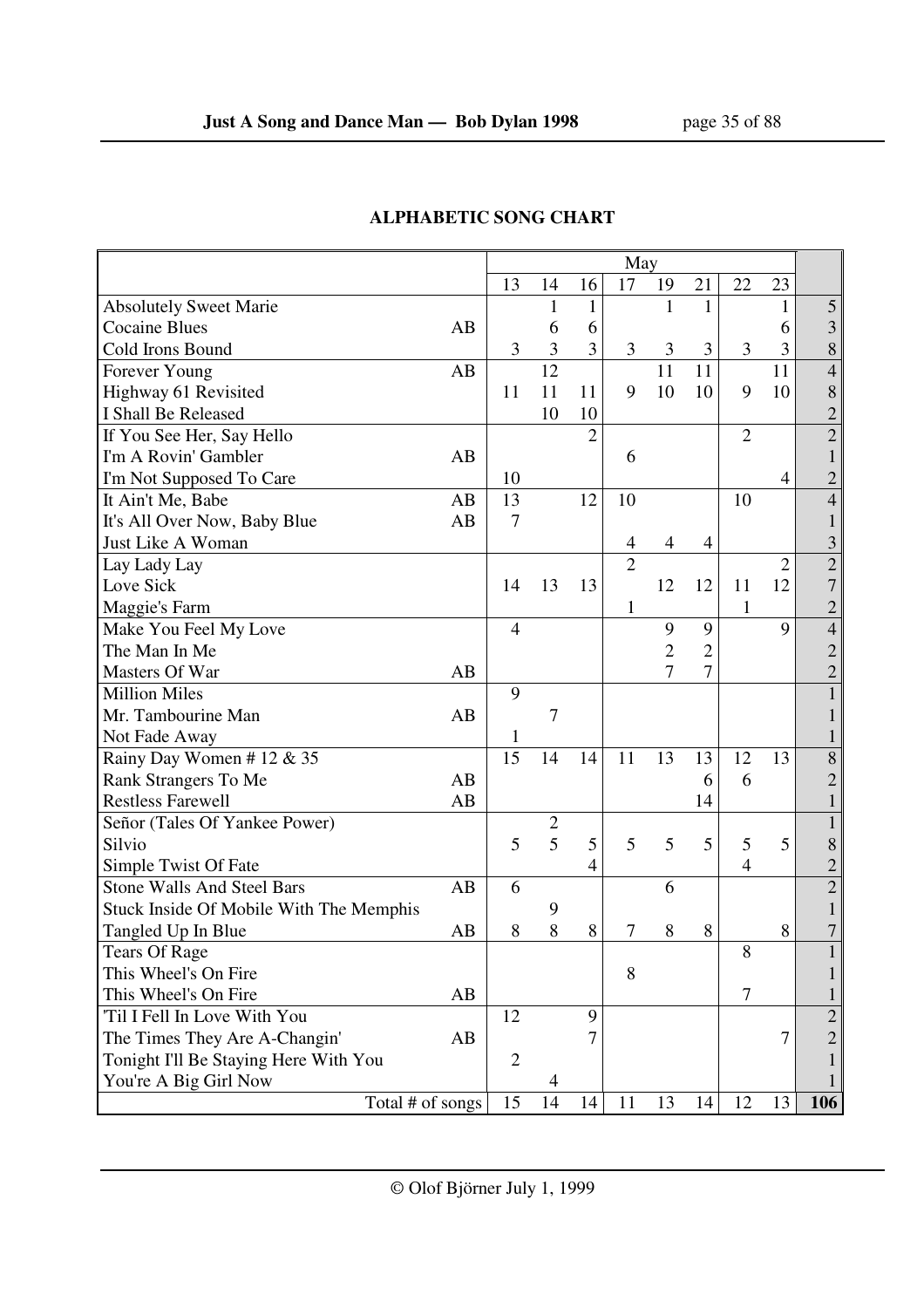#### **5.6.3 Statistics**

Shows:

| Number of shows:                          |  |  |
|-------------------------------------------|--|--|
| Number of circulating shows:              |  |  |
| Number of circulating & complete shows:   |  |  |
| Number of unique shows $^{11}$ :          |  |  |
| Number of different shows <sup>12</sup> : |  |  |
| Number of different songs $^{13}$ :       |  |  |
| Number of unique songs $^{14}$ :          |  |  |
| Number of performed songs:                |  |  |
| Mean number of performed songs:           |  |  |
| Variation                                 |  |  |

Songs:

|                 | # $of$ |      | # $of$ |      |
|-----------------|--------|------|--------|------|
|                 | songs  | $\%$ | perf.  | %    |
| Electric        | 24     | 64.9 | 75     | 70.8 |
| Acoustic w band | 10     | 27.0 | 28     | 26.4 |
| Albums          | 30     | 83.3 | 95     | 89.6 |
| Singles         |        | 0.0  |        | 0.0  |
| Outtakes        |        | 2.8  | 2      | 1.9  |
| Covers          |        | 13.9 |        |      |

#### **5.6.4 Comments**

*Guests:* 

 $\overline{a}$ 

Joni Mitchell and Van Morrison joined on vocals on I Shall Be Released in George, May 16.

#### *Selected BobTalk*

 $11$  a show is unique if no other show has the same songs in the same order

 $12$  a show is different from another show if the set of songs are different, regardless of order

 $13$  electric and acoustic versions are counted as different songs

<sup>&</sup>lt;sup>14</sup> a song is counted as unique regardless of how it is performed

<sup>&</sup>lt;sup>15</sup> variation is computed as the quote between number of different songs and mean number of performed songs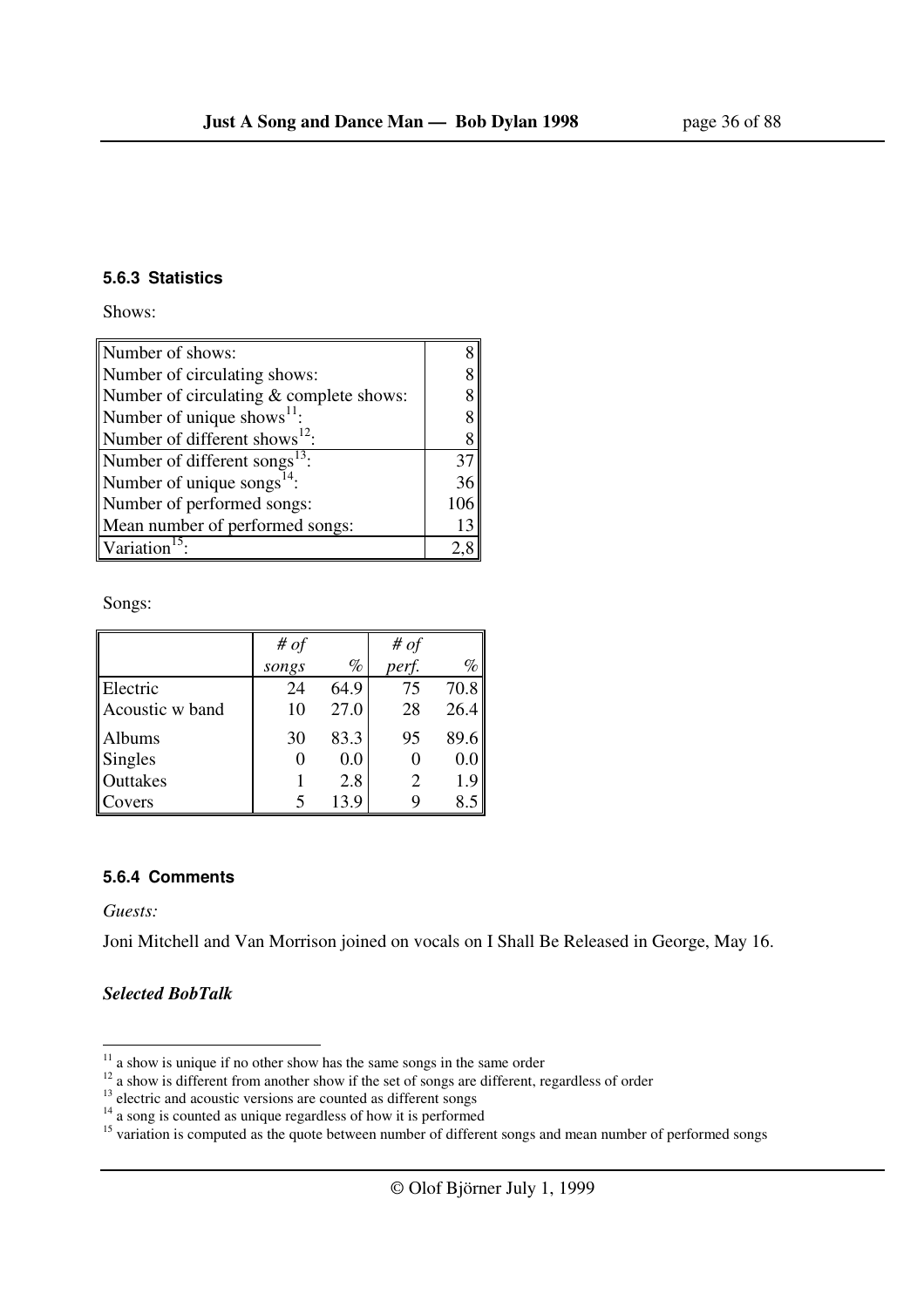*I wanna say hello to my cousin Linda O'Neal who's here someplace!* Before Highway 61 Revisited, San José May 19.

*I played at the Frank Sinatra Tribute show a few years back, and I played the next song. We had it all worked out and everything, but then they said they wanted to hear this one instead so … I hadn't played it up till that time and I haven't played it since, I'll try my best to do it.* Before Restless Farewell, Los Angeles May 21.

#### *Recommended shows*

San José May 19,

## *Tapes*

There are good and complete audience tapes from all shows, San José circulates as soundboard.

## **5.7 Europe Summer Tour**

## **5.7.1 Dates and venues**

## **MAY**

| 30 | Eifel, Germany     | Rock am Ring festival, Nürburgring                  |
|----|--------------------|-----------------------------------------------------|
| 31 | Nuremberg, Germany | Rock im Park festival, Center Stage, Frankenstadion |

## **JUNE**

| 2              | Leipzig, Germany           | Messehalle 7                          |
|----------------|----------------------------|---------------------------------------|
| 3              | Berlin, Germany            | Waldbühne                             |
| $\overline{4}$ | Rostock, Germany           | Stadthalle                            |
| 6              | Malmö, Sweden              | Brofästivalen, Sibbarps strand        |
| 7              | Oslo, Norway               | Norwegian Wood Festival, Frognerbadet |
| 9              | Stockholm, Sweden          | Globe Arena                           |
| 10             | Göteborg, Sweden           | Scandinavium                          |
| 11             | Copenhagen, Denmark        | Forum                                 |
| 12             | Hamburg, Germany           | Freileichtbühne, Stadtpark            |
| 14             | Bremen, Germany            | Stadthalle Bremen                     |
| 15             | Rotterdam, The Netherlands | Sportpaleis Ahoy                      |
| 16             | Essen, Germany             | Grugahalle                            |
| 17             | Brussels, Belgium          | <b>Forrest Nationaal</b>              |
| 19             | Belfast, Northern Ireland  | <b>Botanic Gardens</b>                |
| 20             | Newcastle, England         | Newcastle Arena (Telewest Arena)      |
| 21             | Glasgow, Scotland          | Hall 4, S.E.C.C Arena                 |
| 23             | Sheffield, England         | Sheffield Arena                       |
| 24             | Birmingham, England        | NEC Arena, National Exhibition Centre |
|                |                            |                                       |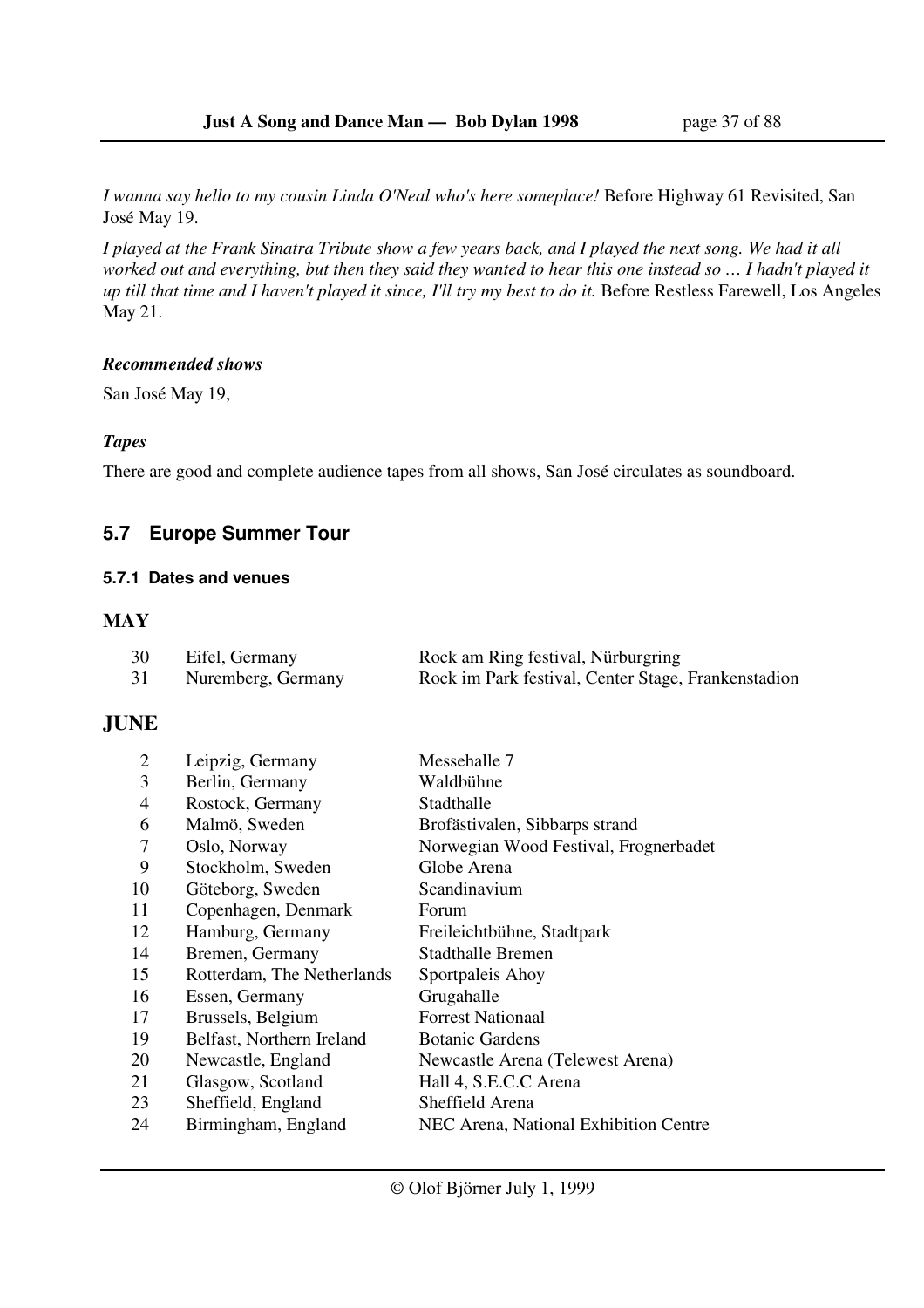| 25 | Manchester, England | <b>NYNEX Arena Manchester</b>                          |
|----|---------------------|--------------------------------------------------------|
| 26 | Roskilde, Denmark   | Orange Stage, Roskilde Festival, Dyrskuepladsen        |
| 27 | London, England     | <b>Wembley Arena</b>                                   |
| 28 | Pilton, England     | <b>Glastonbury Festival of Contemporary Performing</b> |
|    |                     | Arts, Pyramid Stage, Worthy Farm.                      |
| 30 | Paris France        | Le Zenith                                              |
|    |                     |                                                        |

## **JULY**

|                | Dijon, France         | The Forum                                        |
|----------------|-----------------------|--------------------------------------------------|
|                |                       |                                                  |
| 3              | Montreux, Switzerland | 32nd Montreux Jazz Festival, Stravinski Hall     |
| $\overline{4}$ | Villafranca, Italy    | Castello Scaligero                               |
| 5              | Rome, Italy           | La Scalinata                                     |
| 6              | Lucca, Italy          | Summer Festival 1998, Piazza Napoleone           |
| -9             | Torino, Italy         | Collegno Pellerossa Festival                     |
| 11             | Escalarre, Spain      | Doctor Music Festival                            |
| 12             | Zürich, Switzerland   | Out In The Green Festival, Racetrack, Frauenfeld |
|                |                       |                                                  |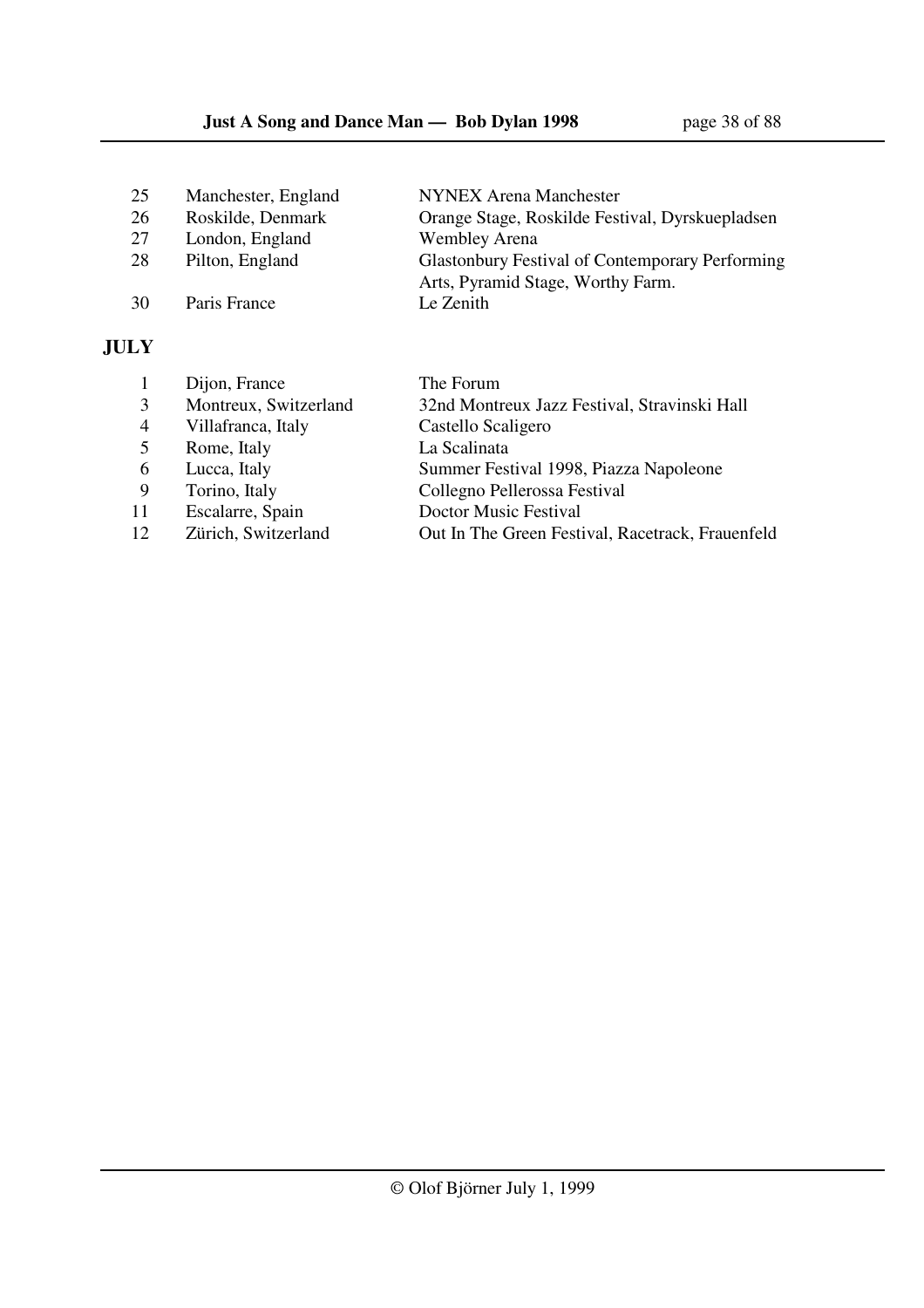### **5.7.2 The songs**

## **SONG CHART**

|                                   |    | May |                |                |    |    |    |        |    |    |    |    |    |    | June           |    |    |                |    |    |                |     |    |     |
|-----------------------------------|----|-----|----------------|----------------|----|----|----|--------|----|----|----|----|----|----|----------------|----|----|----------------|----|----|----------------|-----|----|-----|
|                                   |    | 30  | 31             | $\overline{c}$ | 3  | 4  | 6  | $\tau$ | 9  | 10 | 11 | 12 | 14 | 15 | 16             | 17 | 19 | 20             | 21 | 23 | 24             | 25  | 26 | 27  |
| Maggie's Farm                     |    | 1   |                |                |    |    |    |        |    |    |    |    |    |    |                |    |    |                |    |    |                |     |    |     |
| Señor (Tales Of Yankee Power)     |    | 2   |                |                |    |    |    |        |    |    |    |    |    |    | 2              |    |    |                |    |    |                |     |    |     |
| Cold Irons Bound                  |    | 3   |                | 3              | 3  | 3  | 3  | 3      | 3  | 3  | 3  |    | 3  | 3  | $\overline{3}$ | 3  | 3  | $\mathfrak{Z}$ | 3  | 3  | $\mathfrak{Z}$ | 3   | 3  | 3   |
| Just Like A Woman                 |    | 4   |                |                |    |    |    |        |    |    |    |    |    | 4  |                |    |    |                |    |    |                |     |    |     |
| Silvio                            |    | 5   | 5              | 5              | 5  | 5  | 5  | 5      | 5  | 5  | 5  | 5  | 5  | 5  | 5              | 5  | 5  | 5              | 5  | 5  | 5              | 5   |    | 5   |
| <b>Cocaine Blues</b>              | AB | 6   |                |                |    |    |    |        |    |    |    |    |    |    |                |    |    |                |    |    |                |     | 6  |     |
| Mr. Tambourine Man                | AB | 7   |                |                |    |    |    | 7      |    |    |    |    |    |    |                | 8  |    |                |    | 6  |                |     |    |     |
| Tangled Up In Blue                | AB | 8   | 8              | 8              | 9  | 8  | 9  | 9      | 8  | 9  | 9  | 9  | 9  | 8  | 9              | 9  | 9  | 9              | 9  | 10 | 10             | -10 | 9  | -10 |
| Knockin' On Heaven's Door         |    | 9   |                |                |    |    |    |        |    |    |    |    |    |    |                |    |    |                |    |    |                |     |    |     |
| Highway 61 Revisited              |    | 10  | 10             | 11             | 11 | 11 | 11 | 11     | 11 | 13 | 13 | 13 |    | 11 |                | 13 |    | 12             | 12 | 12 | 12             | 12  | 12 |     |
| Watching The River Flow           |    | 11  |                |                |    |    |    |        |    |    |    |    | 12 |    |                |    |    |                |    |    |                |     |    |     |
| <b>Ballad Of A Thin Man</b>       |    | 12  |                |                |    |    |    |        |    |    |    |    |    |    |                |    |    |                |    |    |                |     | 10 |     |
| Til I Fell In Love With You       |    | 13  |                |                |    |    |    |        |    | 11 |    | 12 | 13 |    | 13             |    | 12 |                |    |    |                |     |    | 12  |
| To Be Alone With You              |    |     |                |                |    |    |    |        |    |    |    |    |    |    |                |    |    |                |    |    |                |     |    |     |
| Lay Lady Lay                      |    |     | $\overline{2}$ |                |    |    |    |        |    |    |    |    |    |    |                |    |    |                |    |    |                |     |    |     |
| Tough Mama                        |    |     | 3              |                |    |    |    |        |    |    |    | 3  |    |    |                |    |    |                |    |    |                |     |    |     |
| I'll Be Your Baby Tonight         |    |     |                |                |    |    |    |        |    |    |    |    |    |    |                |    |    |                |    |    |                |     |    |     |
| Friend Of The Devil               | AB |     | 6              |                |    |    |    |        |    |    |    |    |    |    |                |    |    |                |    |    |                |     |    |     |
| It's All Over Now, Baby Blue      | AB |     | $\overline{7}$ |                |    |    |    |        |    |    |    |    |    |    |                |    |    |                |    |    |                | 8   |    |     |
| It Takes A Lot To Laugh           |    |     | 9              |                |    |    |    |        |    |    |    |    |    |    |                |    |    |                |    |    |                |     |    |     |
| Don't Think Twice, It's All Right | AB |     | 11             |                | 12 |    | 8  |        |    |    | 14 |    | 8  |    |                |    | 8  |                |    |    |                |     | 8  |     |
| Rainy Day Women #12 & 35          |    |     | 12             | 14             | 14 | 14 | 13 | 14     | 14 | 16 | 16 |    | 16 | 14 | 16             | 16 |    | 14             | 14 | 14 | 14             | 14  | 14 | 14  |
| If Not For You                    |    |     |                | 2              |    |    |    |        |    |    |    |    |    |    |                |    |    | $\overline{c}$ |    |    |                |     | 2  |     |
| Shelter From The Storm            |    |     |                |                |    |    |    |        |    |    |    |    |    |    |                |    |    |                |    |    |                |     |    |     |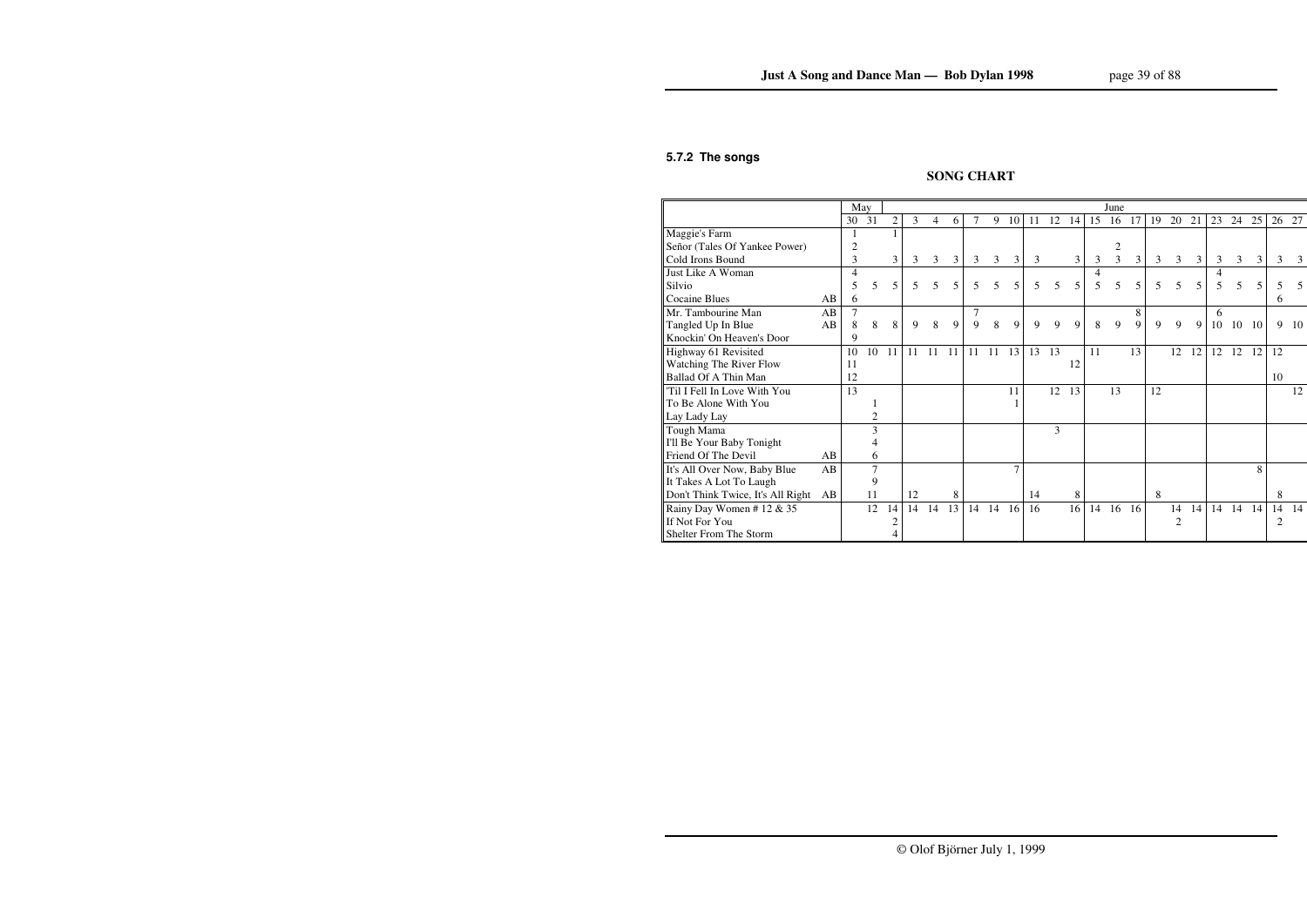## **SONG CHART – continued**

|                                    | May      |    |  |    |    |    |          |    |                |    | June |    |    |    |    |    |    |    |       |
|------------------------------------|----------|----|--|----|----|----|----------|----|----------------|----|------|----|----|----|----|----|----|----|-------|
|                                    | 30<br>31 | ◠  |  | h. |    |    | $\left($ |    | $\overline{4}$ |    | 16   |    | 19 | 20 | 21 | 23 | 24 | 25 | 26 27 |
| A Hard Rain's A-Gonna Fall<br>AB I |          |    |  |    |    |    |          |    |                |    |      |    |    |    |    |    |    |    |       |
| AВ<br>One Too Many Mornings        |          |    |  |    |    |    |          |    |                |    |      |    |    |    |    |    |    |    |       |
| This Wheel's On Fire               |          |    |  |    |    | 10 |          |    |                |    |      |    |    |    |    |    |    |    |       |
| Make You Feel My Love              |          | 10 |  |    | 10 | Q  | 2        |    | 1 <sub>1</sub> | 10 |      | 10 |    |    |    |    |    |    |       |
| It Ain't Me, Babe<br>AB.           |          | 12 |  |    |    |    |          |    |                | 12 | 14   |    | 13 |    |    |    |    |    |       |
| Love Sick                          |          |    |  |    |    |    |          | 15 | 15.            |    |      |    |    |    |    |    |    |    | -13   |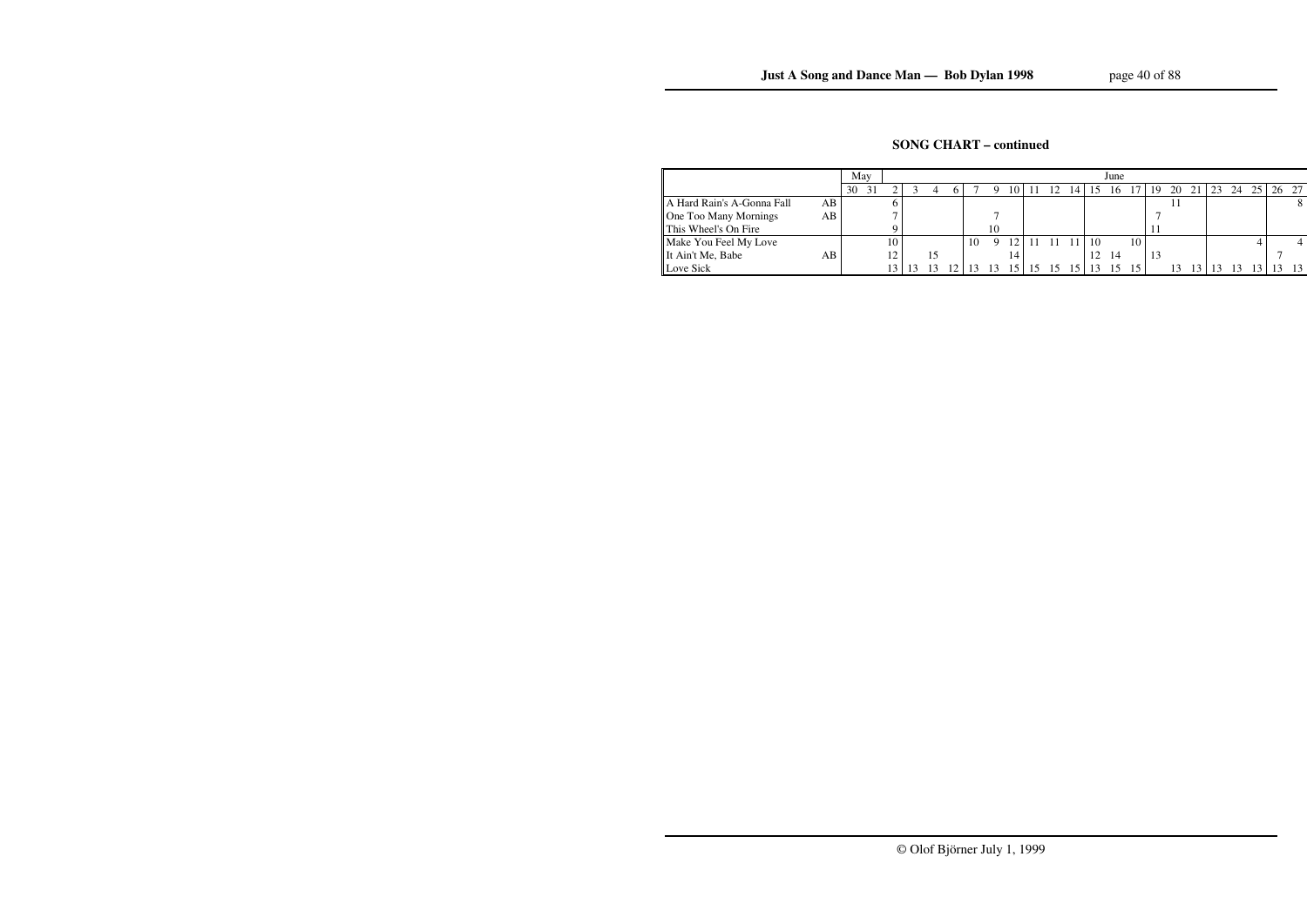## **SONG CHART – continued**

|                                 |    | May   |                 |                 |                |                |                |                |                |                |                |                |                | June           |    |                |                |                |                |                |    |    |    |
|---------------------------------|----|-------|-----------------|-----------------|----------------|----------------|----------------|----------------|----------------|----------------|----------------|----------------|----------------|----------------|----|----------------|----------------|----------------|----------------|----------------|----|----|----|
|                                 |    | 30 31 | $\overline{2}$  | 3               | 4              | 6              | 7              | 9              | 10             | 11             | 12             | 14             | 15             | 16             | 17 | 19             | 20             | 21             | 23             | 24             | 25 | 26 | 27 |
| Blowin' In The Wind             | AB |       | $\overline{15}$ | $\overline{15}$ |                |                | 15             | 15             |                | 17             | 17             | 17             |                | 17             | 17 |                |                | 15             | 15             | 15             | 15 | 15 | 15 |
| Everything Is Broken            |    |       |                 |                 |                |                |                |                |                |                |                |                |                |                |    |                |                |                |                |                |    |    |    |
| If You See Her, Say Hello       |    |       |                 | $\overline{c}$  |                |                |                |                |                |                |                |                |                |                |    |                |                |                | $\overline{2}$ |                |    |    |    |
| Under The Red Sky               |    |       |                 | 4               |                |                |                |                |                |                |                |                |                | $\overline{4}$ |    | $\overline{4}$ |                |                |                |                |    |    |    |
| The Times They Are A-Changin'   | AB |       |                 | 6               |                |                |                |                | 6              |                |                |                | $\overline{7}$ |                |    |                |                |                | 9              |                |    |    | 6  |
| Love Minus Zero/No Limit        | AB |       |                 | 7               |                |                |                |                |                | $\overline{7}$ |                |                |                |                |    |                | 8              |                |                |                |    |    |    |
| Masters Of War                  | AB |       |                 | 8               | $\overline{7}$ | $\overline{7}$ | 8              |                | 8              | 8              | $\overline{7}$ |                |                |                |    |                | $\overline{7}$ | $\overline{7}$ | $\overline{7}$ |                | 7  |    |    |
| Not Dark Yet                    |    |       |                 | 10              |                |                |                |                |                |                |                |                |                |                |    |                |                |                |                |                |    |    |    |
| All Along The Watchtower        |    |       |                 |                 |                |                |                |                |                |                |                |                |                |                |    |                |                |                |                |                |    |    |    |
| Tonight I'll Be Staying Here Wi |    |       |                 |                 | $\overline{2}$ |                | $\overline{2}$ | $\overline{2}$ |                | $\overline{2}$ |                |                |                |                |    | $\overline{2}$ |                |                |                | $\overline{2}$ |    |    |    |
| What Good Am I?                 |    |       |                 |                 | 4              |                |                |                |                |                |                |                |                |                |    |                |                |                |                |                |    |    |    |
| Girl From The North Country     | AB |       |                 |                 | 6              |                |                |                |                |                |                | 7              |                |                |    |                |                |                |                | 6              |    |    |    |
| <b>Tears Of Rage</b>            |    |       |                 |                 | 9              |                |                |                |                |                | $\overline{4}$ |                |                |                | 4  |                |                |                |                |                |    |    |    |
| You Ain't Goin' Nowhere         |    |       |                 |                 | 10             |                |                |                |                |                |                |                | 2              |                |    |                |                |                |                |                |    | 4  |    |
| My Back Pages                   | AB |       |                 |                 | 12             |                |                |                |                |                | 14             |                |                |                |    |                |                |                |                |                |    |    |    |
| Pretty Peggy-O                  |    |       |                 |                 |                | $\overline{c}$ |                |                |                |                |                |                |                |                |    |                |                |                |                |                |    |    |    |
| Positively 4th Street           |    |       |                 |                 |                | 4              |                |                |                |                |                |                |                |                |    |                |                | 4              |                |                |    |    |    |
| I'm A Rovin' Gambler            | AB |       |                 |                 |                | 6              |                |                |                |                |                |                |                |                |    |                |                |                |                |                |    |    |    |
| Forever Young                   | AB |       |                 |                 |                | 10             | 12             | 12             |                |                |                |                |                |                | 14 |                | 10             | 10             | 11             |                | 11 |    | 11 |
| Simple Twist Of Fate            |    |       |                 |                 |                |                | 4              |                |                |                |                |                |                |                |    |                | 4              |                |                |                |    |    |    |
| The White Dove                  | AB |       |                 |                 |                |                | 6              |                |                |                |                |                |                |                |    |                |                |                |                |                |    |    |    |
| Every Grain Of Sand             |    |       |                 |                 |                |                |                | 4              |                |                |                |                |                |                |    |                |                |                |                |                |    |    |    |
| <b>Desolation Row</b>           | AB |       |                 |                 |                |                |                | 6              |                |                |                |                | 6              |                |    |                |                | 11             |                | 9              |    |    |    |
| Man In The Long Black Coat      |    |       |                 |                 |                |                |                |                | 2              |                |                | $\overline{2}$ |                |                |    |                |                | $\overline{c}$ |                |                |    |    | 2  |
| Born In Time                    |    |       |                 |                 |                |                |                |                | $\overline{4}$ |                |                |                |                |                |    |                |                |                |                | 4              |    |    |    |
| She Belongs To Me               |    |       |                 |                 |                |                |                |                | 10             |                |                |                |                | 11             |    |                |                |                |                |                |    |    |    |
| Shooting Star                   |    |       |                 |                 |                |                |                |                |                | 4              |                |                |                |                |    |                |                |                |                |                |    |    |    |
| To Ramona                       | AB |       |                 |                 |                |                |                |                |                | 6              |                |                |                | 6              |    |                | 6              |                |                |                | 6  |    |    |
| Can't Wait                      |    |       |                 |                 |                |                |                |                |                | 10             | 10             | 10             | 9              | 10             | 11 | 10             |                |                |                |                |    |    |    |
| <b>Blind Willie McTell</b>      |    |       |                 |                 |                |                |                |                |                | 12             |                |                |                | 12             |    |                |                |                |                |                |    |    |    |

## **SONG CHART – continued**

|                               |    | May |    |   |   |   |   |   |    |    |    |    |    | June |               |    |    |    |    |    |    |       |
|-------------------------------|----|-----|----|---|---|---|---|---|----|----|----|----|----|------|---------------|----|----|----|----|----|----|-------|
|                               |    | 30  | 31 | 2 | 3 | 4 | 6 | 9 | 10 | 11 | 12 | 4  | 15 | 16   | 17            | 19 | 20 | 21 | 23 | 24 | 25 | 26 27 |
| I Want You                    |    |     |    |   |   |   |   |   |    |    |    |    |    |      |               |    |    |    |    |    |    |       |
| Oh Babe It Ain't No Lie       | AB |     |    |   |   |   |   |   |    |    |    |    |    |      |               |    |    |    |    |    |    |       |
| Boots Of Spanish Leather      | AB |     |    |   |   |   |   |   |    |    | 8  |    |    |      |               |    |    | 6  |    |    |    |       |
| Alabama Getaway               |    |     |    |   |   |   |   |   |    |    | 16 |    |    |      |               |    |    |    |    |    |    |       |
| Leopard-Skin Pill-Box Hat     |    |     |    |   |   |   |   |   |    |    |    |    |    |      |               |    |    |    |    |    |    |       |
| You're A Big Girl Now         |    |     |    |   |   |   |   |   |    |    |    | 4  |    |      |               |    |    |    |    |    |    |       |
| John Brown                    | AB |     |    |   |   |   |   |   |    |    |    | 6  |    |      |               |    |    |    |    |    |    |       |
| Knockin' On Heaven's Door     | AB |     |    |   |   |   |   |   |    |    |    | 14 |    |      |               |    |    |    |    | 11 |    |       |
| <b>Ballad Of Hollis Brown</b> | AB |     |    |   |   |   |   |   |    |    |    |    |    |      | $\mathcal{I}$ |    |    |    |    |    |    |       |
| Lonesome Death Of Hattie Carr | AB |     |    |   |   |   |   |   |    |    |    |    |    | 8    |               |    |    |    |    |    |    |       |
| License To Kill               |    |     |    |   |   |   |   |   |    |    |    |    |    |      |               |    |    |    |    |    |    |       |
| Mama, You Been On My Mind     | AB |     |    |   |   |   |   |   |    |    |    |    |    |      | 6             |    |    | 8  | 8  | 8  | -9 | 9     |
| I Don't Believe You           |    |     |    |   |   |   |   |   |    |    |    |    |    |      | 12            |    |    |    |    |    |    |       |
| Gotta Serve Somebody          |    |     |    |   |   |   |   |   |    |    |    |    |    |      |               |    |    |    |    |    |    |       |
|                               |    |     |    |   |   |   |   |   |    |    |    |    |    |      |               |    |    |    |    |    |    |       |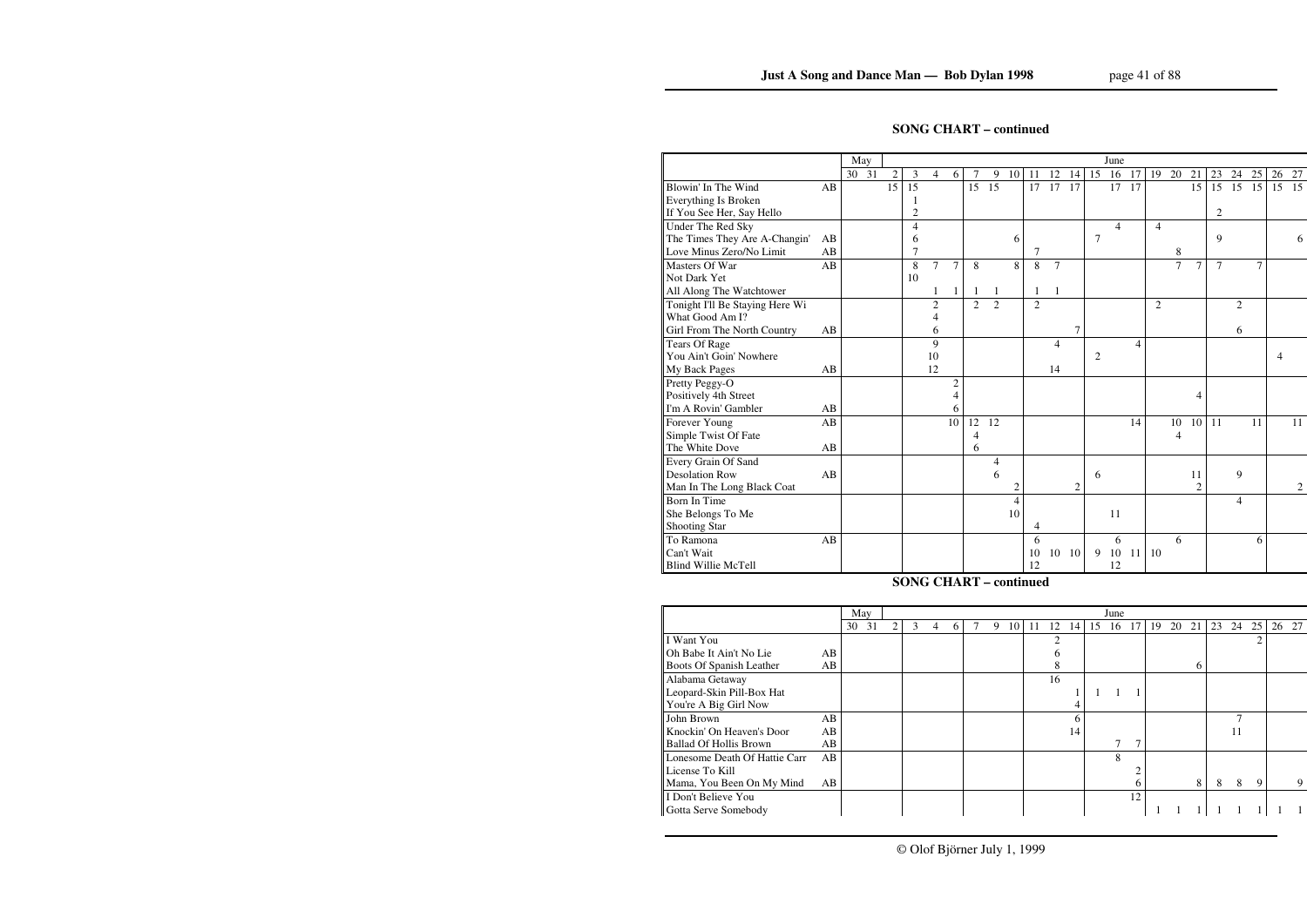| The Roving Blade                | AB |    |    |                 |    |    |                 |    |    |      |    |    |    | $\mathfrak b$ |    |    |    |    |  |    |
|---------------------------------|----|----|----|-----------------|----|----|-----------------|----|----|------|----|----|----|---------------|----|----|----|----|--|----|
| I Shall Be Released             |    |    |    |                 |    |    |                 |    |    |      |    |    |    |               |    |    |    |    |  |    |
| Tomorrow Is A Long Time         |    |    |    |                 |    |    |                 |    |    |      |    |    |    |               |    |    |    |    |  |    |
| Happy Birthday                  | AВ |    |    |                 |    |    |                 |    |    |      |    |    |    |               |    |    |    |    |  |    |
| Seeing The Real You At Last     |    |    |    |                 |    |    |                 |    |    |      |    |    |    |               |    |    |    |    |  |    |
| Stuck Inside Of Mobile With The |    |    |    |                 |    |    |                 |    |    |      |    |    |    |               |    |    |    |    |  |    |
| I And I                         |    |    |    |                 |    |    |                 |    |    |      |    |    |    |               |    |    |    |    |  |    |
| The Man In Me                   |    |    |    |                 |    |    |                 |    |    |      |    |    |    |               |    |    |    |    |  |    |
| I'll Remember You               |    |    |    |                 |    |    |                 |    |    |      |    |    |    |               |    |    |    |    |  |    |
| Rank Strangers To Me            | AB |    |    |                 |    |    |                 |    |    |      |    |    |    |               |    |    |    |    |  |    |
| Total # of songs                |    | 13 | 12 | 15 <sup>1</sup> | 15 | 15 | 13 <sup>1</sup> | 15 | 15 | 16 I | 17 | 14 | 17 |               | 14 | 15 | 15 | 15 |  | 15 |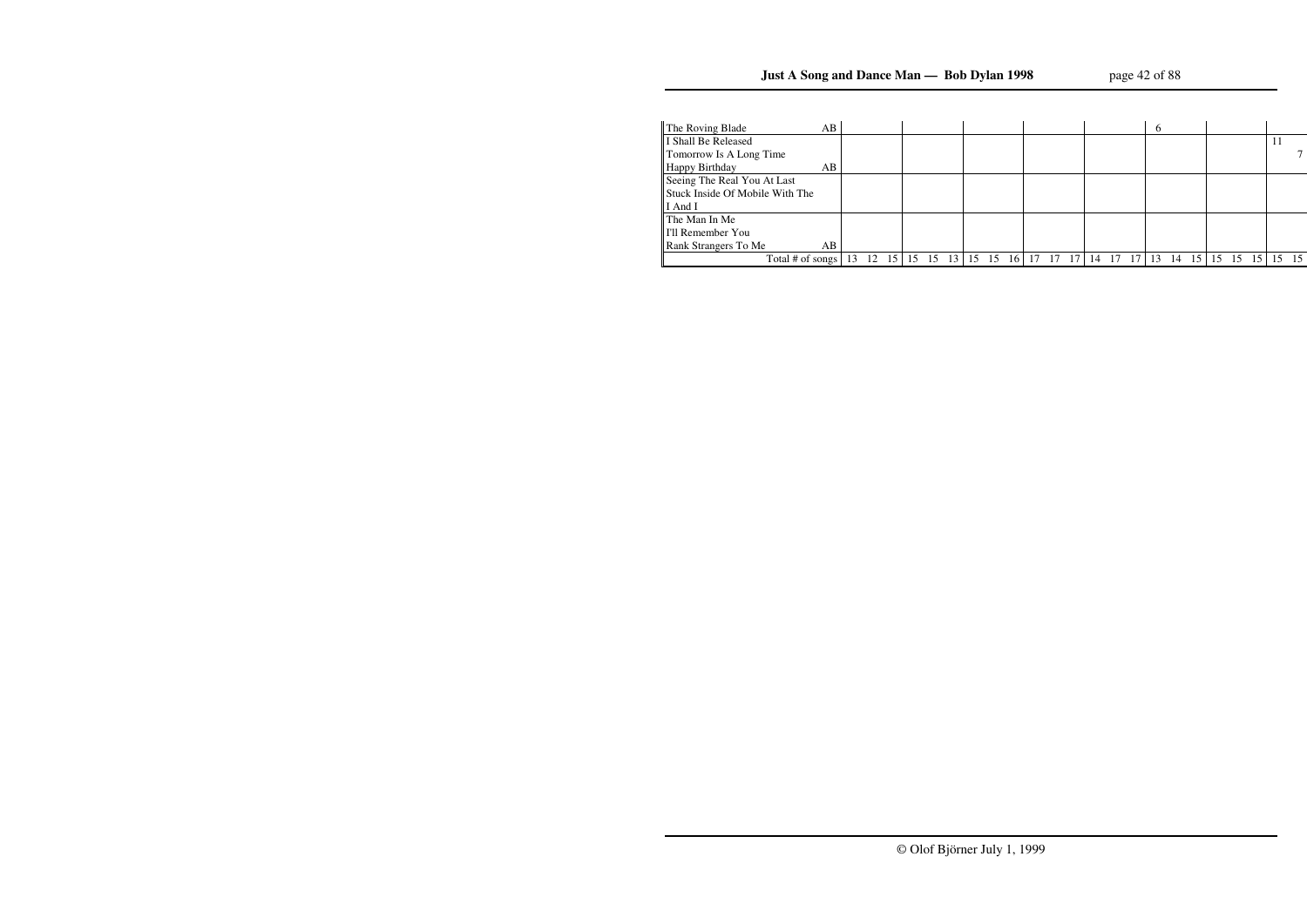## **ALPHABETIC SONG CHART**

|                                   |    | May |       |                |                |    |    |       |    |    |    |                |    |    | June           |        |    |    |    |    |       |                |       |    |
|-----------------------------------|----|-----|-------|----------------|----------------|----|----|-------|----|----|----|----------------|----|----|----------------|--------|----|----|----|----|-------|----------------|-------|----|
|                                   |    |     | 30 31 | $\overline{2}$ | 3              | 4  | 6  | 7     | 9  | 10 | 11 | 12             | 14 | 15 | 16             | 17     | 19 | 20 | 21 | 23 | 24    | 25             | 26 27 |    |
| Alabama Getaway                   |    |     |       |                |                |    |    |       |    |    |    | 16             |    |    |                |        |    |    |    |    |       |                |       |    |
| All Along The Watchtower          |    |     |       |                |                | 1  | 1  | -1    | 1  |    | 1  | $\overline{1}$ |    |    |                |        |    |    |    |    |       |                |       |    |
| Ballad Of A Thin Man              |    | 12  |       |                |                |    |    |       |    |    |    |                |    |    |                |        |    |    |    |    |       |                | 10    |    |
| <b>Ballad Of Hollis Brown</b>     | AB |     |       |                |                |    |    |       |    |    |    |                |    |    | $\overline{7}$ | $\tau$ |    |    |    |    |       |                |       |    |
| <b>Blind Willie McTell</b>        |    |     |       |                |                |    |    |       |    |    | 12 |                |    |    | 12             |        |    |    |    |    |       |                |       |    |
| Blowin' In The Wind               | AB |     |       | 15             | 15             |    |    | 15 15 |    |    | 17 | 17             | 17 |    | 17             | 17     |    |    | 15 | 15 | 15 15 |                | 15 15 |    |
| Boots Of Spanish Leather          | AB |     |       |                |                |    |    |       |    |    |    | 8              |    |    |                |        |    |    | 6  |    |       |                |       |    |
| Born In Time                      |    |     |       |                |                |    |    |       |    | 4  |    |                |    |    |                |        |    |    |    |    | 4     |                |       |    |
| Can't Wait                        |    |     |       |                |                |    |    |       |    |    | 10 | 10             | 10 | 9  | 10             | 11     | 10 |    |    |    |       |                |       |    |
| <b>Cocaine Blues</b>              | AB | 6   |       |                |                |    |    |       |    |    |    |                |    |    |                |        |    |    |    |    |       |                | 6     |    |
| Cold Irons Bound                  |    | 3   |       | 3              | 3              | 3  | 3  | 3     | 3  | 3  | 3  |                | 3  | 3  | 3              | 3      | 3  | 3  | 3  | 3  | 3     | 3              | 3     | 3  |
| <b>Desolation Row</b>             | AB |     |       |                |                |    |    |       | 6  |    |    |                |    | 6  |                |        |    |    | 11 |    | 9     |                |       |    |
| Don't Think Twice, It's All Right | AB |     | 11    |                | 12             |    | 8  |       |    |    | 14 |                | 8  |    |                |        | 8  |    |    |    |       |                | 8     |    |
| Every Grain Of Sand               |    |     |       |                |                |    |    |       | 4  |    |    |                |    |    |                |        |    |    |    |    |       |                |       |    |
| Everything Is Broken              |    |     |       |                | 1              |    |    |       |    |    |    |                |    |    |                |        |    |    |    |    |       |                |       |    |
| Forever Young                     | AB |     |       |                |                |    | 10 | 12    | 12 |    |    |                |    |    |                | 14     |    | 10 | 10 | 11 |       | 11             |       | 11 |
| Friend Of The Devil               | AB |     | 6     |                |                |    |    |       |    |    |    |                |    |    |                |        |    |    |    |    |       |                |       |    |
| Girl From The North Country       | AB |     |       |                |                | 6  |    |       |    |    |    |                | 7  |    |                |        |    |    |    |    | 6     |                |       |    |
| Gotta Serve Somebody              |    |     |       |                |                |    |    |       |    |    |    |                |    |    |                |        |    |    |    |    |       |                |       |    |
| Happy Birthday                    | AB |     |       |                |                |    |    |       |    |    |    |                |    |    |                |        |    |    |    |    |       |                |       |    |
| A Hard Rain's A-Gonna Fall        | AB |     |       | 6              |                |    |    |       |    |    |    |                |    |    |                |        |    | 11 |    |    |       |                |       | 8  |
| Highway 61 Revisited              |    | 10  | 10    | 11             | 11             | 11 | 11 | 11    | 11 | 13 | 13 | 13             |    | 11 |                | 13     |    | 12 | 12 | 12 | 12    | 12             | 12    |    |
| I And I                           |    |     |       |                |                |    |    |       |    |    |    |                |    |    |                |        |    |    |    |    |       |                |       |    |
| I Don't Believe You               |    |     |       |                |                |    |    |       |    |    |    |                |    |    |                | 12     |    |    |    |    |       |                |       |    |
| I Shall Be Released               |    |     |       |                |                |    |    |       |    |    |    |                |    |    |                |        |    |    |    |    |       |                | 11    |    |
| I Want You                        |    |     |       |                |                |    |    |       |    |    |    | 2              |    |    |                |        |    |    |    |    |       | $\overline{c}$ |       |    |
| If Not For You                    |    |     |       | 2              |                |    |    |       |    |    |    |                |    |    |                |        |    | 2  |    |    |       |                | 2     |    |
| If You See Her, Say Hello         |    |     |       |                | $\overline{2}$ |    |    |       |    |    |    |                |    |    |                |        |    |    |    | 2  |       |                |       |    |
| I'll Be Your Baby Tonight         |    |     | 4     |                |                |    |    |       |    |    |    |                |    |    |                |        |    |    |    |    |       |                |       |    |
| I'll Remember You                 |    |     |       |                |                |    |    |       |    |    |    |                |    |    |                |        |    |    |    |    |       |                |       |    |
|                                   |    |     |       |                |                |    |    |       |    |    |    |                |    |    |                |        |    |    |    |    |       |                |       |    |

### **ALPHABETIC SONG CHART — continued**

|                               |    | May |               |               |   |    |   |   |    |    |    |    |    | June |    |    |    |    |    |    |    |       |
|-------------------------------|----|-----|---------------|---------------|---|----|---|---|----|----|----|----|----|------|----|----|----|----|----|----|----|-------|
|                               |    | 30  | 31            | $\mathcal{D}$ | 3 | 4  | 6 | 9 | 10 | 11 | 12 | 14 | 15 | 16   | 17 | 19 | 20 | 21 | 23 | 24 | 25 | 26 27 |
| I'm A Rovin' Gambler          | AB |     |               |               |   |    | 6 |   |    |    |    |    |    |      |    |    |    |    |    |    |    |       |
| It Ain't Me, Babe             | AB |     |               | 12            |   | 15 |   |   | 14 |    |    |    | 12 | -14  |    | 13 |    |    |    |    |    |       |
| It Takes A Lot To Laugh       |    |     | 9             |               |   |    |   |   |    |    |    |    |    |      |    |    |    |    |    |    |    |       |
| It's All Over Now, Baby Blue  | AB |     | $\mathcal{I}$ |               |   |    |   |   |    |    |    |    |    |      |    |    |    |    |    |    | 8  |       |
| John Brown                    | AB |     |               |               |   |    |   |   |    |    |    | 6  |    |      |    |    |    |    |    |    |    |       |
| Just Like A Woman             |    | 4   |               |               |   |    |   |   |    |    |    |    | 4  |      |    |    |    |    | 4  |    |    |       |
| Knockin' On Heaven's Door     |    | 9   |               |               |   |    |   |   |    |    |    |    |    |      |    |    |    |    |    |    |    |       |
| Knockin' On Heaven's Door     | AB |     |               |               |   |    |   |   |    |    |    | 14 |    |      |    |    |    |    |    | 11 |    |       |
| Lay Lady Lay                  |    |     | 2             |               |   |    |   |   |    |    |    |    |    |      |    |    |    |    |    |    |    |       |
| Leopard-Skin Pill-Box Hat     |    |     |               |               |   |    |   |   |    |    |    |    |    |      |    |    |    |    |    |    |    |       |
| License To Kill               |    |     |               |               |   |    |   |   |    |    |    |    |    |      |    |    |    |    |    |    |    |       |
| Lonesome Death Of Hattie Carr | AB |     |               |               |   |    |   |   |    |    |    |    |    | 8    |    |    |    |    |    |    |    |       |
| Love Minus Zero/No Limit      | AB |     |               |               |   |    |   |   |    |    |    |    |    |      |    |    | 8  |    |    |    |    |       |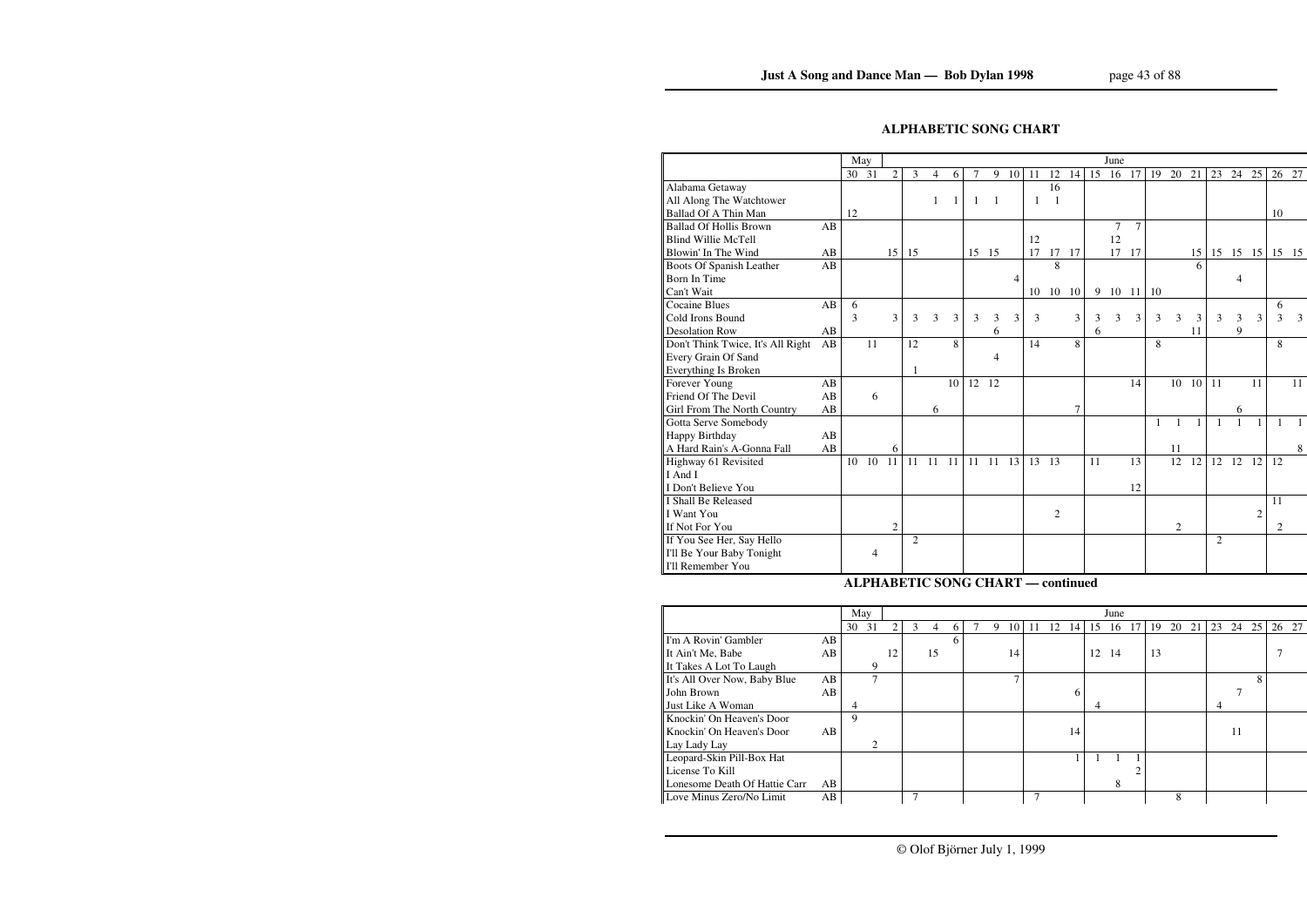| Love Sick                  |     |    | 13 <sup>1</sup> | 13 | 13 | <sup>12</sup> |    |    |    | 13 13 15 15 15 15 15 15 15 15 |               |                             |    |    |    |   |    | 13 13 |    | 13 13 13 |    | 13 | - 13  |
|----------------------------|-----|----|-----------------|----|----|---------------|----|----|----|-------------------------------|---------------|-----------------------------|----|----|----|---|----|-------|----|----------|----|----|-------|
| Maggie's Farm              |     |    |                 |    |    |               |    |    |    |                               |               |                             |    |    |    |   |    |       |    |          |    |    |       |
| Make You Feel My Love      |     |    | 10              |    |    |               | 10 | 9  | 12 | 11                            | 11            | $\overline{11}$             | 10 |    | 10 |   |    |       |    |          |    |    | 4     |
| Mama, You Been On My Mind  | AB  |    |                 |    |    |               |    |    |    |                               |               |                             |    |    | 6  |   |    | 8     | 8  | 8        | 9  |    | 9     |
| The Man In Me              |     |    |                 |    |    |               |    |    |    |                               |               |                             |    |    |    |   |    |       |    |          |    |    |       |
| Man In The Long Black Coat |     |    |                 |    |    |               |    |    | 2  |                               |               | $\mathcal{D}_{\mathcal{L}}$ |    |    |    |   |    | 2     |    |          |    |    | 2     |
| Masters Of War             | AB  |    |                 | 8  |    | 7             | 8  |    | 8  | 8                             | $\mathcal{I}$ |                             |    |    |    |   |    |       |    |          |    |    |       |
| Mr. Tambourine Man         | AB  |    |                 |    |    |               |    |    |    |                               |               |                             |    |    | 8  |   |    |       | 6. |          |    |    |       |
| My Back Pages              | AB  |    |                 |    | 12 |               |    |    |    |                               | 14            |                             |    |    |    |   |    |       |    |          |    |    |       |
| Not Dark Yet               |     |    |                 | 10 |    |               |    |    |    |                               |               |                             |    |    |    |   |    |       |    |          |    |    |       |
| Oh Babe It Ain't No Lie    | AB  |    |                 |    |    |               |    |    |    |                               | 6             |                             |    |    |    |   |    |       |    |          |    |    |       |
| One Too Many Mornings      | AB  |    |                 |    |    |               |    |    |    |                               |               |                             |    |    |    |   |    |       |    |          |    |    |       |
| Positively 4th Street      |     |    |                 |    |    | 4             |    |    |    |                               |               |                             |    |    |    |   |    | 4     |    |          |    |    |       |
| Pretty Peggy-O             |     |    |                 |    |    |               |    |    |    |                               |               |                             |    |    |    |   |    |       |    |          |    |    |       |
| Rainy Day Women #12 $& 35$ |     | 12 | 14              | 14 | 14 | 13            | 14 | 14 | 16 | 16                            |               | 16                          | 14 | 16 | 16 |   | 14 | 14    | 14 | 14       | 14 |    | 14 14 |
| Rank Strangers To Me       | AB. |    |                 |    |    |               |    |    |    |                               |               |                             |    |    |    |   |    |       |    |          |    |    |       |
| The Roving Blade           | AB  |    |                 |    |    |               |    |    |    |                               |               |                             |    |    |    | 6 |    |       |    |          |    |    |       |
|                            |     |    |                 |    |    |               |    |    |    |                               |               |                             |    |    |    |   |    |       |    |          |    |    |       |

#### **ALPHABETIC SONG CHART — continued**

|                                 |    | May        |              |    |    |                |                |    |                |    |                |                |                 |                | June           |    |                |    |    |              |                 |    |    |    |
|---------------------------------|----|------------|--------------|----|----|----------------|----------------|----|----------------|----|----------------|----------------|-----------------|----------------|----------------|----|----------------|----|----|--------------|-----------------|----|----|----|
|                                 |    | 30         | 31           | 2  | 3  | 4              | 6              | 7  | 9              | 10 | 11             | 12             | 14              | 15             | 16             | 17 | 19             | 20 | 21 | 23           | 24              | 25 | 26 | 27 |
| Seeing The Real You At Last     |    |            |              |    |    |                |                |    |                |    |                |                |                 |                |                |    |                |    |    |              |                 |    |    |    |
| Señor (Tales Of Yankee Power)   |    | $\sqrt{2}$ |              |    |    |                |                |    |                |    |                |                |                 |                | $\mathbf{2}$   |    |                |    |    |              |                 |    |    |    |
| She Belongs To Me               |    |            |              |    |    |                |                |    |                | 10 |                |                |                 |                | 11             |    |                |    |    |              |                 |    |    |    |
| Shelter From The Storm          |    |            |              | 4  |    |                |                |    |                |    |                |                |                 |                |                |    |                |    |    |              |                 |    |    |    |
| Shooting Star                   |    |            |              |    |    |                |                |    |                |    | 4              |                |                 |                |                |    |                |    |    |              |                 |    |    |    |
| Silvio                          |    | 5          | 5            | 5  | 5  | 5              | 5 <sup>5</sup> | 5  | 5              | 5  | 5              | $\mathfrak{S}$ | $5\overline{)}$ | $\mathfrak{S}$ | $\mathfrak{S}$ | 5  | 5              | 5  | 5  | 5            | $5\overline{)}$ | 5  | 5  | 5  |
| Simple Twist Of Fate            |    |            |              |    |    |                |                | 4  |                |    |                |                |                 |                |                |    |                | 4  |    |              |                 |    |    |    |
| Stuck Inside Of Mobile With The |    |            |              |    |    |                |                |    |                |    |                |                |                 |                |                |    |                |    |    |              |                 |    |    |    |
| Tangled Up In Blue              | AB | 8          | 8            | 8  | 9  | 8              | 9              | 9  | 8              | 9  | 9              | 9              | 9               | 8              | 9              | 9  | 9              | 9  | 9  | 10           | 10              | 10 | 9  | 10 |
| <b>Tears Of Rage</b>            |    |            |              |    |    | 9              |                |    |                |    |                | 4              |                 |                |                | 4  |                |    |    |              |                 |    |    |    |
| This Wheel's On Fire            |    |            |              | 9  |    |                |                |    | 10             |    |                |                |                 |                |                |    | 11             |    |    |              |                 |    |    |    |
| 'Til I Fell In Love With You    |    | 13         |              |    |    |                |                |    |                | 11 |                |                | 12 13           |                | 13             |    | 12             |    |    |              |                 |    |    | 12 |
| The Times They Are A-Changin'   | AB |            |              |    | 6  |                |                |    |                | 6  |                |                |                 | $\overline{7}$ |                |    |                |    |    | $\mathbf{Q}$ |                 |    |    | 6  |
| To Be Alone With You            |    |            | $\mathbf{1}$ |    |    |                |                |    |                |    |                |                |                 |                |                |    |                |    |    |              |                 |    |    |    |
| To Ramona                       | AB |            |              |    |    |                |                |    |                |    | 6              |                |                 |                | 6              |    |                | 6  |    |              |                 | 6  |    |    |
| Tomorrow Is A Long Time         |    |            |              |    |    |                |                |    |                |    |                |                |                 |                |                |    |                |    |    |              |                 |    |    |    |
| Tonight I'll Be Staying Here Wi |    |            |              |    |    | $\overline{2}$ |                | 2  | $\mathfrak{D}$ |    | $\overline{2}$ |                |                 |                |                |    | $\overline{2}$ |    |    |              | $\mathfrak{2}$  |    |    |    |
| Tough Mama                      |    |            | 3            |    |    |                |                |    |                |    |                | 3              |                 |                |                |    |                |    |    |              |                 |    |    |    |
| Under The Red Sky               |    |            |              |    | 4  |                |                |    |                |    |                |                |                 |                | 4              |    | $\overline{4}$ |    |    |              |                 |    |    |    |
| Watching The River Flow         |    | 11         |              |    |    |                |                |    |                |    |                |                | 12              |                |                |    |                |    |    |              |                 |    |    |    |
| What Good Am I?                 |    |            |              |    |    | 4              |                |    |                |    |                |                |                 |                |                |    |                |    |    |              |                 |    |    |    |
| The White Dove                  | AB |            |              |    |    |                |                | 6  |                |    |                |                |                 |                |                |    |                |    |    |              |                 |    |    |    |
| You Ain't Goin' Nowhere         |    |            |              |    |    | 10             |                |    |                |    |                |                |                 | $\overline{2}$ |                |    |                |    |    |              |                 |    | 4  |    |
| You're A Big Girl Now           |    |            |              |    |    |                |                |    |                |    |                |                | $\overline{4}$  |                |                |    |                |    |    |              |                 |    |    |    |
| Total # of songs                |    | 13         | 12           | 15 | 15 | 15             | 13             | 15 | 15             | 16 | 17             | 17             | 17              | 14             | 17             | 17 | 13             | 14 | 15 | 15           | 15              | 15 | 15 | 15 |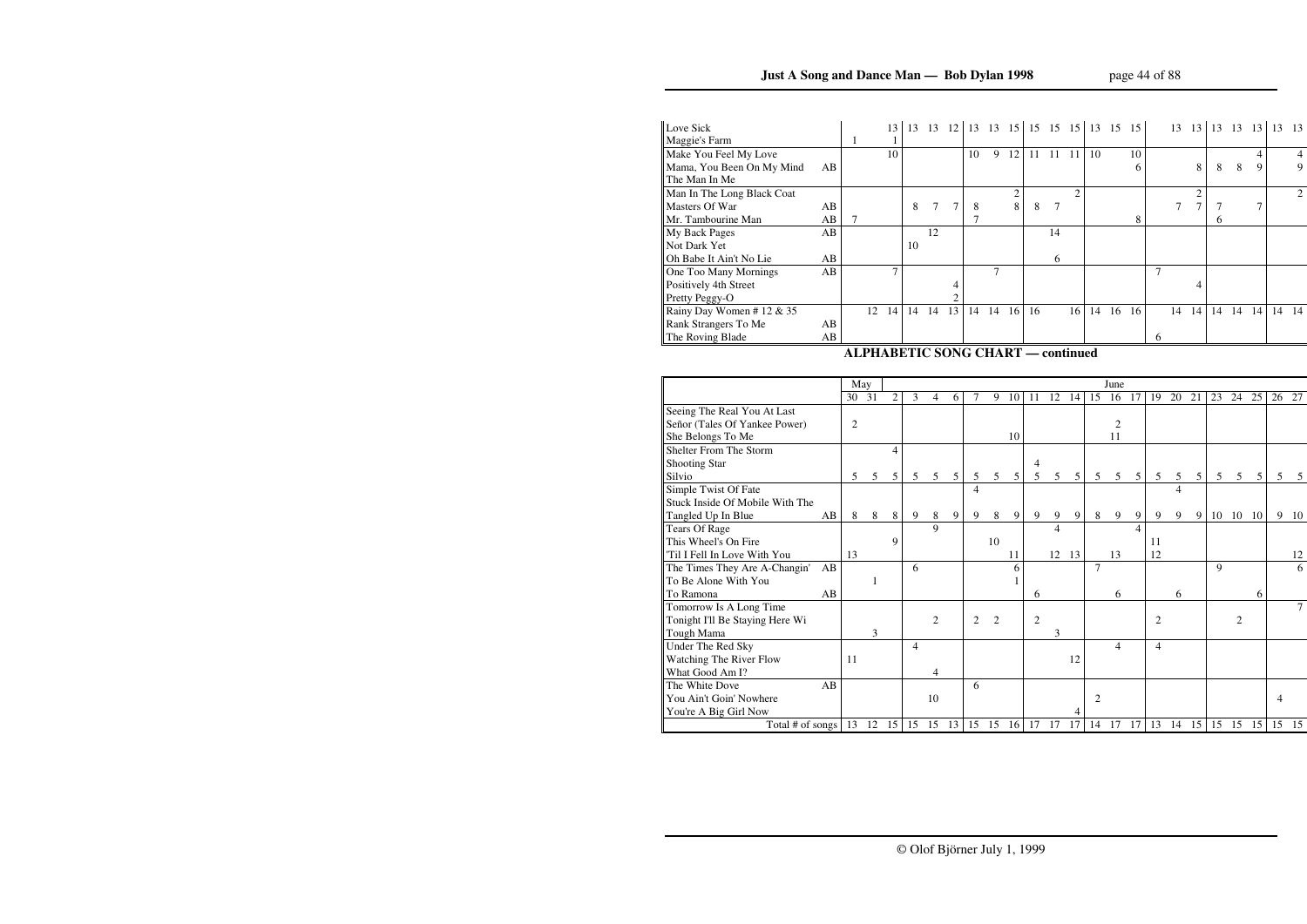#### **5.7.3 Statistics**

Shows:

| Number of shows:                          | 33  |
|-------------------------------------------|-----|
| Number of circulating shows:              | 33  |
| Number of circulating & complete shows:   | 33  |
| Number of unique shows <sup>16</sup> :    | 33  |
| Number of different shows $^{17}$ :       | 33  |
| Number of different songs <sup>18</sup> : | 84  |
| Number of unique songs $^{19}$ :          | 83  |
| Number of performed songs:                | 499 |
| Mean number of performed songs:           | 15  |
| Variation                                 |     |

Songs:

|                 | # $of$ |      | # $of$ |      |
|-----------------|--------|------|--------|------|
|                 | songs  | $\%$ | perf.  | $\%$ |
| Electric        | 54     | 64.3 | 316    | 63.3 |
| Acoustic w band | 30     | 35.7 | 183    | 36.7 |
| Albums          | 72     | 86.7 | 479    | 96.0 |
| <b>Singles</b>  |        | 1.2  |        | 0.4  |
| Outtakes        | 2      | 2.4  |        | 1.4  |
| Covers          |        | 9.6  | 11     | 2.2  |

#### **5.7.4 Comments**

#### *Recommended show*

Stockholm June 6 and Brussels June 17.

#### *Bob Talk*

*Well, I feel quite at home here actually. I was born and raised in Minnesota, where the Vikings landed long before Columbus did!* Before Simple Twist Of Fate in Oslo, June 7.

### *Tapes*

l

 $16$  a show is unique if no other show has the same songs in the same order;

<sup>&</sup>lt;sup>17</sup> a show is different from another show if the set of songs are different, regardless of order

 $18$  electric and acoustic versions are counted as different songs

<sup>&</sup>lt;sup>19</sup> a song is counted as unique regardless of how it is performed

 $20$  variation is computed as the quote between number of different songs and mean number of performed songs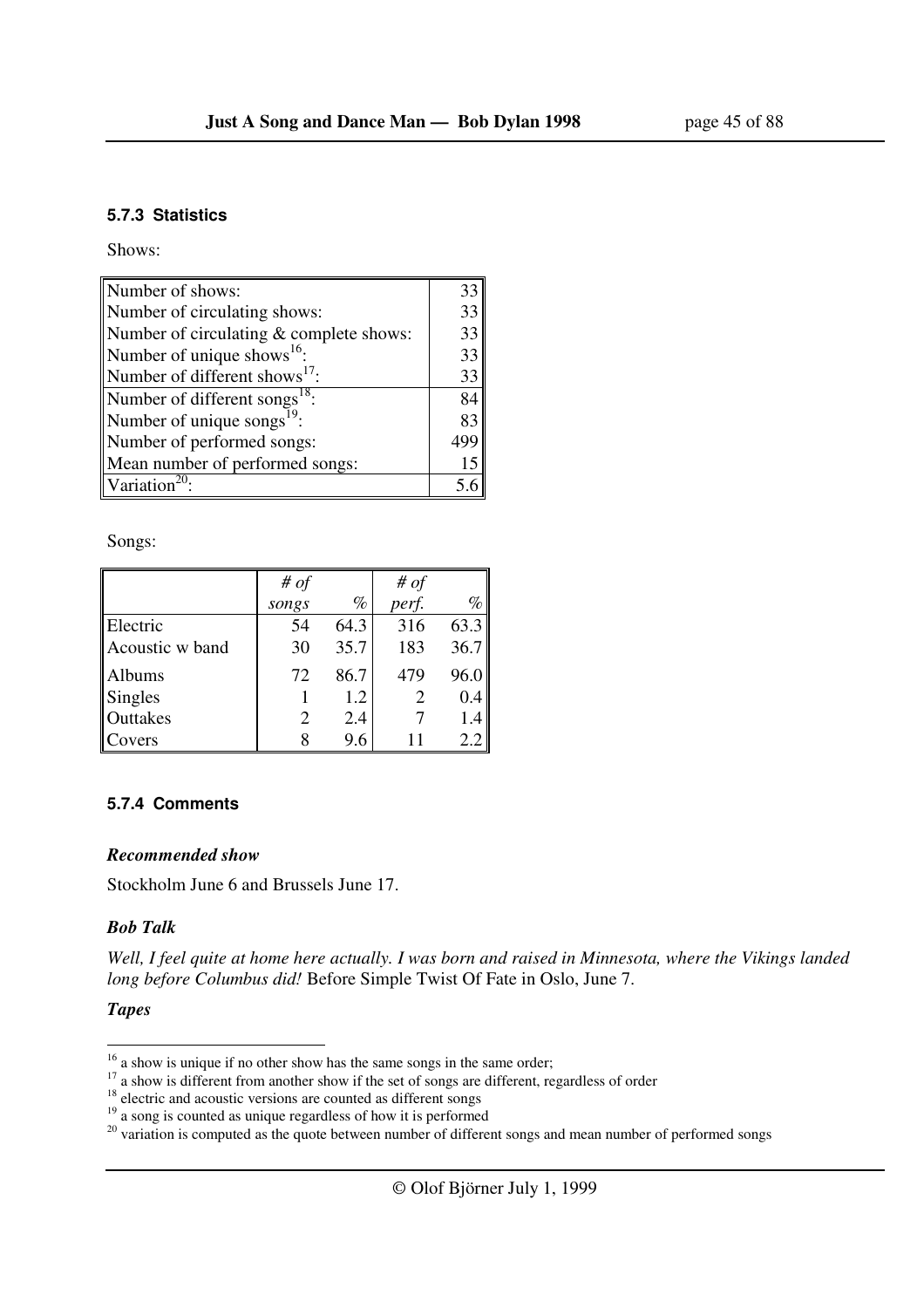There are good and complete audience tapes from all shows.

## **5.8 Tour Of Australia And New Zealand**

#### **5.8.1 Dates and venues**

## **AUGUST**

- 19 Melbourne, Victoria, Australia Mercury Lounge, Crown Casino
- 21 Melbourne, Victoria, Australia Melbourne Park
- 22 Melbourne, Victoria, Australia Melbourne Park
- 24 Adelaide, South Australia, Australia and Adelaide Entertainment Centre
- 
- 28 Darwin, Northern Territory, Australia Darwin Amphitheatre
- 

## **SEPTEMBER**

- 26 Perth, West Australia, Australia Burswood Dome, Burswood Resort Casino 30 Townsville, Queensland, Australia Townsville Breakwater Entertainment Centre
- 1 Brisbane, Queensland, Australia Entertainment Centre 3 Sydney, New South Wales, Australia Entertainment Centre
- 
- 4 Sydney, New South Wales, Australia Entertainment Centre
- 5 Wollongong, New South Wales, Australia Entertainment Centre
- 7 Auckland, New Zealand North Shore Event Centre, Glenfield
- 8 Auckland, New Zealand North Shore Event Centre, Glenfield
- 10 Wellington, New Zealand Queens Wharf Event Centre
- 12 Christchurch, New Zealand Westpac Trust Entertainment Centre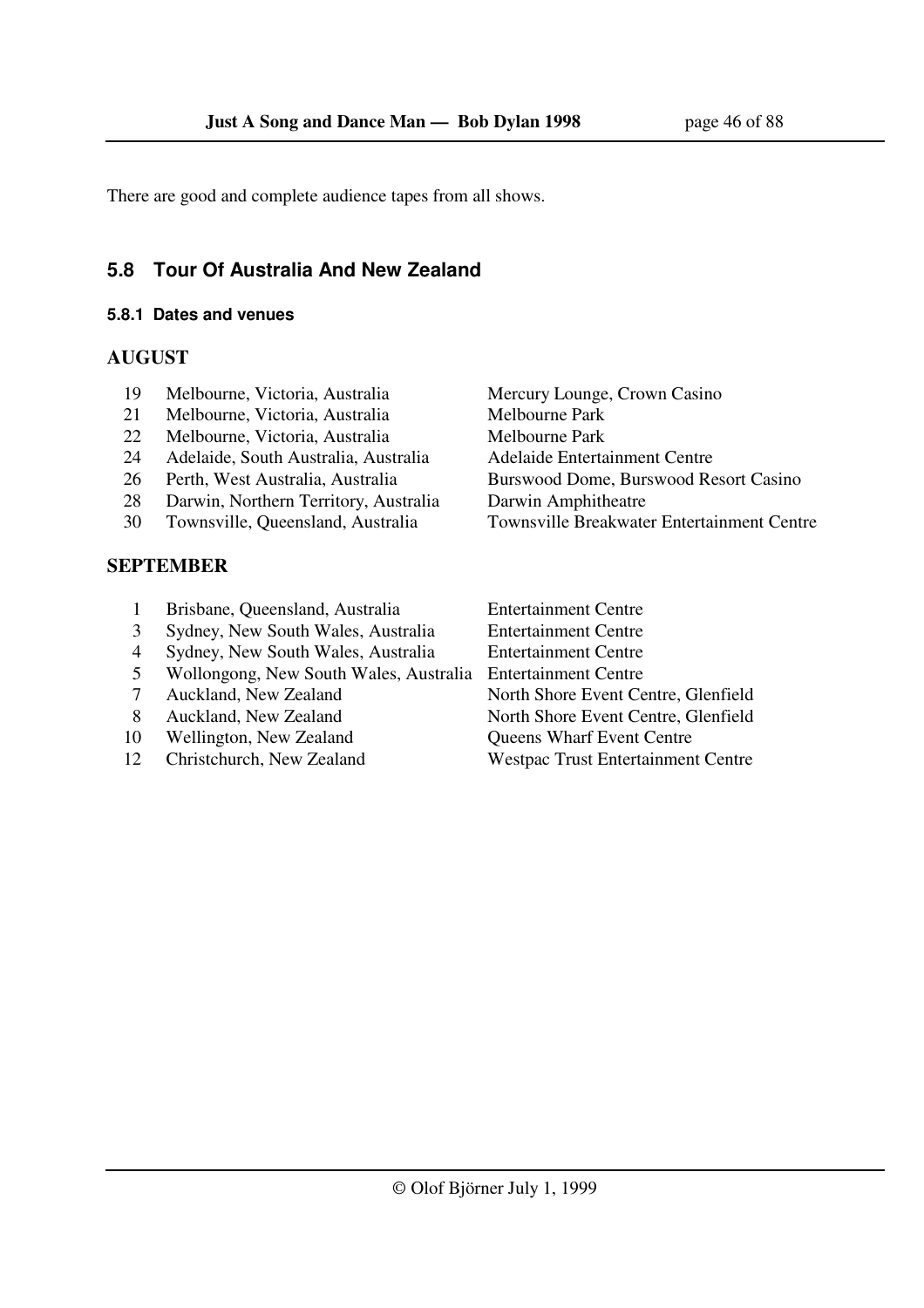## **5.8.2 The songs**

AB acoustic with the band

## **SONG CHART**

|                                       |    |                |                         |                  | August         |                 |                 |                |    |                          |              | September |              |                |    |                |                 |
|---------------------------------------|----|----------------|-------------------------|------------------|----------------|-----------------|-----------------|----------------|----|--------------------------|--------------|-----------|--------------|----------------|----|----------------|-----------------|
|                                       |    | 19             | 21                      | 22               | 24             | 26              | 28              | 30             | 1  | 3                        | 4            | 5         | 7            | 8              | 10 | 12             | $\Sigma$        |
| Leopard-Skin Pill-Box Hat             |    | 1              |                         | $\mathbf{1}$     | $\mathbf{1}$   | 1               |                 |                |    |                          | $\mathbf{1}$ | 1         | $\mathbf{1}$ |                |    | $\mathbf{1}$   | $\overline{8}$  |
| Pretty Peggy-O                        |    | $\overline{c}$ |                         |                  |                |                 |                 |                |    |                          |              |           |              |                |    |                | $\mathbf{1}$    |
| Can't Wait                            |    | 3              | 11                      | 3                |                | 3               | 3               | 3              | 5  | 5                        | 5            | 5         | 5            | 5              | 5  | 6              | 14              |
| Shelter From The Storm                |    | $\overline{4}$ |                         |                  |                |                 |                 |                |    | $\overline{\mathcal{A}}$ |              |           |              |                |    |                | $\overline{c}$  |
| Tough Mama                            |    | 5              |                         |                  |                |                 |                 |                |    |                          |              |           |              |                |    |                | $\mathbf{1}$    |
| You're A Big Girl Now                 |    | 6              |                         |                  |                |                 |                 |                |    |                          |              |           | 4            |                |    |                | $\overline{2}$  |
| Cold Irons Bound                      |    | $\overline{7}$ | $\overline{3}$          | 6                | 3              | 6               |                 | 10             | 3  | $\overline{\mathbf{3}}$  | 3            | 3         | 3            | 3              | 3  | $\overline{3}$ | 14              |
| <b>Cocaine Blues</b>                  | AB | 8              |                         |                  |                |                 |                 |                |    |                          |              |           |              |                |    |                | $\mathbf{1}$    |
| Mr. Tambourine Man                    | AB | 9              | $\boldsymbol{7}$        |                  |                |                 |                 |                |    |                          |              |           | 7            |                |    |                | $\sqrt{3}$      |
| Masters Of War                        | AB | 10             | $\overline{8}$          |                  |                |                 |                 | 8              |    |                          |              |           | 8            |                |    |                | $\overline{4}$  |
| <b>Roving Gambler</b>                 | AB | 11             |                         |                  |                |                 |                 |                |    |                          |              | 7         |              |                |    |                | $\overline{2}$  |
| Tangled Up In Blue                    | AB | 12             | 9                       | 9                | 9              | 9               | 9               | 9              | 9  | 9                        | 9            | 9         | 9            | 9              | 9  | 10             | 15              |
| Dark As A Dungeon                     | AB | 13             |                         |                  |                |                 |                 |                |    |                          |              |           |              |                |    |                | $\mathbf{1}$    |
| Forever Young                         | AB | 14             | 10                      | 11               | 10             | 10              | 17              | 18             | 17 | 17                       | 17           | 17        | 17           | 17             | 17 | 17             | 14              |
| Highway 61 Revisited                  |    | 15             | 12                      |                  |                | 12              | 16              | 17             | 16 | 16                       | 16           |           | 16           | 16             | 16 | 16             | 12              |
| Love Sick                             |    | 16             | 13                      | 13               | 14             | $\overline{13}$ | $\overline{13}$ | 13             | 13 | 13                       | 13           | 13        | 13           | 13             | 13 | 13             | $\overline{15}$ |
| Rainy Day Women #12 & 35              |    | 17             | 14                      | 14               | 15             | 14              | 14              | 14             | 14 | 14                       | 14           | 14        | 14           | 14             | 14 | 14             | 15              |
| Blowin' In The Wind                   | AB | 18             | 16                      | 16               | 17             | 16              | 15              | 16             | 15 | 15                       | 15           | 15        | 15           | 15             | 15 | 15             | 15              |
| 'Til I Fell In Love With You          |    | 19             |                         | 12               | 12             |                 | 12              | 12             | 12 | 12                       | 12           | 12        | 12           | 12             | 12 | 12             | 13              |
| Silvio                                |    | 20             | 6                       |                  | 6              |                 | 6               | 6              | 6  | 6                        | 6            | 6         | 6            | 6              | 6  | $\tau$         | 13              |
| I Shall Be Released                   |    | 21             |                         |                  |                |                 |                 |                | 11 |                          |              |           |              | 11             |    |                | $\mathfrak{Z}$  |
| Gotta Serve Somebody                  |    |                | $\mathbf{1}$            |                  |                |                 |                 |                |    |                          |              |           |              |                |    |                | $\mathbf{1}$    |
| Señor (Tales Of Yankee Power)         |    |                | $\overline{c}$          |                  |                |                 |                 |                |    |                          |              |           |              | 2              |    |                | $\sqrt{2}$      |
| What Good Am I?                       |    |                | $\overline{\mathbf{4}}$ |                  |                |                 |                 |                |    |                          |              |           |              |                |    |                | $\mathbf{1}$    |
| Just Like A Woman                     |    |                | $\overline{5}$          |                  |                |                 |                 |                |    |                          | 4            |           |              | $\overline{4}$ |    | $\overline{4}$ | $\overline{4}$  |
| It Ain't Me, Babe                     | AB |                | 15                      | 15               | 16             | 15              |                 |                |    |                          |              |           |              |                |    |                | $\overline{4}$  |
| Tonight I'll Be Staying Here With You |    |                |                         | $\overline{c}$   |                |                 |                 |                |    | $\overline{c}$           |              |           |              |                |    |                | $\overline{2}$  |
| Simple Twist Of Fate                  |    |                |                         | $\overline{4}$   |                |                 |                 | $\overline{4}$ |    |                          |              |           |              |                |    |                | $\overline{2}$  |
| Watching The River Flow               |    |                |                         | 5                |                | 5               |                 |                |    |                          |              |           |              |                |    |                | $\overline{2}$  |
| Friend Of The Devil                   | AB |                |                         | $\boldsymbol{7}$ |                |                 |                 |                |    |                          |              |           |              |                | 7  |                | $\sqrt{2}$      |
| Don't Think Twice, It's All Right     | AB |                |                         | 8                | $\overline{7}$ | $\overline{7}$  | 8               | 15             |    | 10                       |              |           |              |                | 8  | 8              | 8               |
| My Back Pages                         | AB |                |                         | 10               |                |                 |                 |                |    |                          | 10           |           |              |                |    |                | $\overline{c}$  |
| Man In The Long Black Coat            |    |                |                         |                  | $\overline{c}$ |                 |                 |                |    |                          |              |           |              |                |    |                | $\mathbf{1}$    |
| I'll Be Your Baby Tonight             |    |                |                         |                  | $\overline{4}$ |                 |                 |                |    |                          |              |           |              |                |    |                | $\mathbf{1}$    |
| I Don't Believe You                   |    |                |                         |                  | 5              |                 |                 |                |    |                          |              |           |              |                |    |                | $\mathbf{1}$    |
| <b>Desolation Row</b>                 | AB |                |                         |                  | 8              |                 |                 |                |    | 8                        |              |           |              | 8              |    |                | $\mathfrak{Z}$  |
| The Times They Are A-Changin'         | AB |                |                         |                  | 11             | 8               |                 |                |    |                          |              |           | 10           |                | 10 |                | $\overline{4}$  |
| Matchbox                              |    |                |                         |                  | 13             |                 |                 |                |    |                          |              |           |              |                |    |                | $\mathbf{1}$    |
| I Want You                            |    |                |                         |                  |                | $\overline{c}$  |                 |                |    |                          |              |           |              |                |    |                | $\mathbf{1}$    |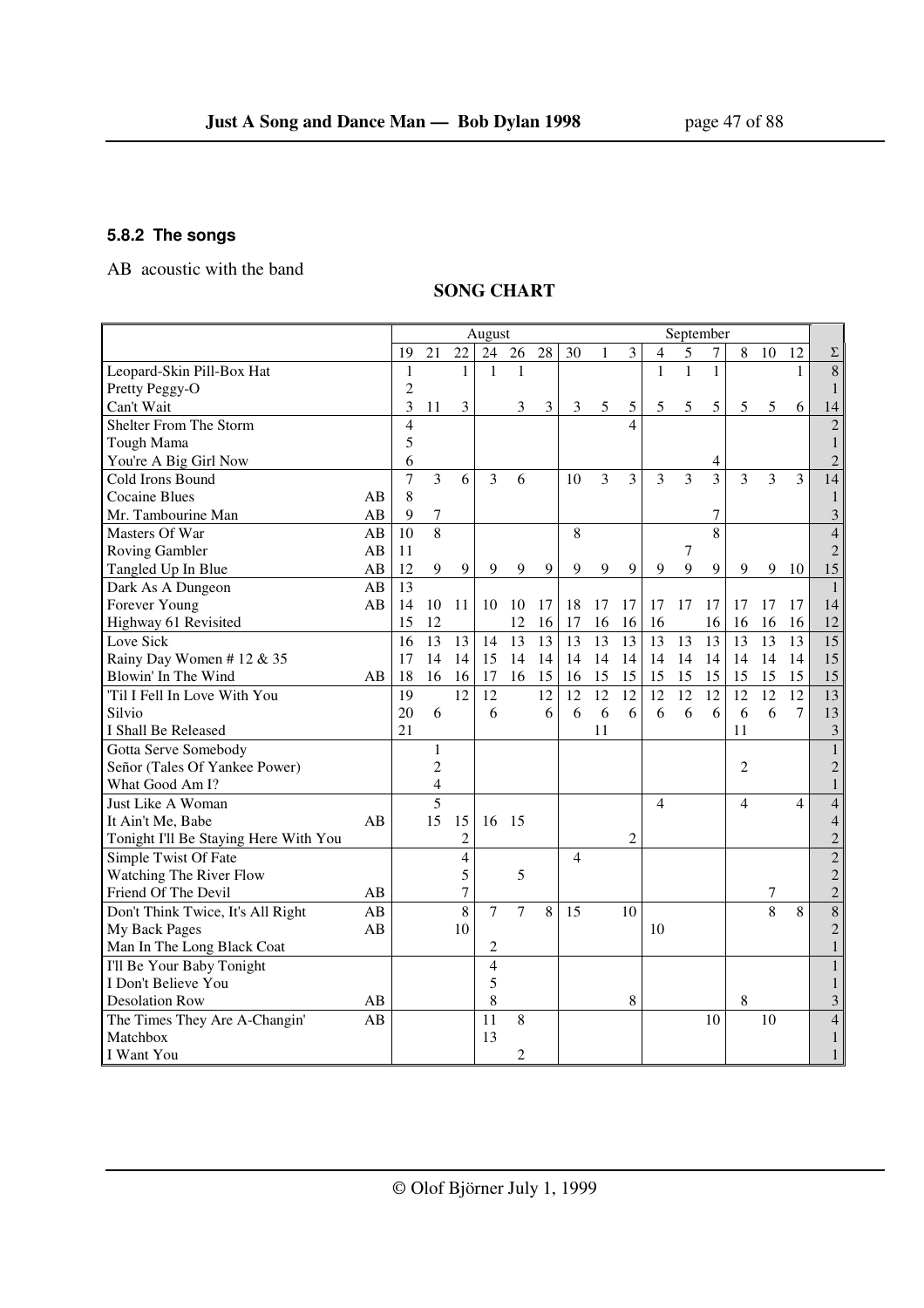|                                        |    |    |    |    | August |    |                |                |    |    |                |                | September      |                |                |                        |                |
|----------------------------------------|----|----|----|----|--------|----|----------------|----------------|----|----|----------------|----------------|----------------|----------------|----------------|------------------------|----------------|
|                                        |    | 19 | 21 | 22 | 24     | 26 | 28             | 30             |    | 3  | $\overline{4}$ | 5              | $\tau$         | 8              | 10             | 12                     | $\Sigma$       |
| Positively 4th Street                  |    |    |    |    |        | 4  |                |                |    |    |                |                |                |                |                |                        | $\mathbf{1}$   |
| Ballad Of A Thin Man                   |    |    |    |    |        | 11 |                |                |    |    |                |                |                |                |                |                        | 1              |
| Maggie's Farm                          |    |    |    |    |        |    | 1              | 1              | 1  | 1  |                |                |                | 1              | 1              |                        | 6              |
| License To Kill                        |    |    |    |    |        |    | $\overline{c}$ |                |    |    |                |                |                |                |                |                        | 1              |
| It Takes A Lot To Laugh, It Takes A Tr |    |    |    |    |        |    | 4              | 5              |    |    |                |                |                |                |                | 5                      | 3              |
| Under The Red Sky                      |    |    |    |    |        |    | 5              |                |    |    |                |                |                |                |                |                        | 1              |
| <b>Stone Walls And Steel Bars</b>      | AB |    |    |    |        |    | 7              |                | 7  | 7  | $\overline{7}$ |                |                |                |                |                        | $\overline{4}$ |
| Knockin' On Heaven's Door              | AB |    |    |    |        |    | 10             |                |    |    |                |                |                |                |                | 11                     | $\overline{2}$ |
| This Wheel's On Fire                   |    |    |    |    |        |    | 11             |                |    |    |                |                |                | 10             |                |                        | $\overline{c}$ |
| Lay Lady Lay                           |    |    |    |    |        |    |                | $\overline{c}$ |    |    |                |                | $\overline{c}$ |                |                | $\mathcal{D}_{\alpha}$ | $\overline{3}$ |
| Oh Babe It Ain't No Lie                | AB |    |    |    |        |    |                | 7              |    |    |                |                |                |                |                |                        | $\mathbf{1}$   |
| She Belongs To Me                      |    |    |    |    |        |    |                | 11             |    |    |                |                | 11             |                |                |                        | $\overline{c}$ |
| The Man In Me                          |    |    |    |    |        |    |                |                | 2  |    |                |                |                |                | $\overline{2}$ |                        | $\overline{2}$ |
| <b>Born In Time</b>                    |    |    |    |    |        |    |                |                | 4  |    |                |                |                |                |                |                        | 1              |
| It's All Over Now, Baby Blue           | AB |    |    |    |        |    |                |                | 8  |    |                |                |                |                |                |                        | $\mathbf{1}$   |
| <b>Blind Willie McTell</b>             |    |    |    |    |        |    |                |                | 10 | 11 |                |                |                |                |                |                        | $\sqrt{2}$     |
| I Threw It All Away                    |    |    |    |    |        |    |                |                |    |    | $\overline{c}$ | $\overline{c}$ |                |                |                |                        | $\mathbf{2}$   |
| She Belongs To Me                      | AB |    |    |    |        |    |                |                |    |    | 8              |                |                |                |                |                        | 1              |
| Love Minus Zero/No Limit               | AB |    |    |    |        |    |                |                |    |    | 11             |                |                |                |                |                        | $\mathbf 1$    |
| Every Grain Of Sand                    |    |    |    |    |        |    |                |                |    |    |                | 4              |                |                |                |                        | 1              |
| One Too Many Mornings                  | AB |    |    |    |        |    |                |                |    |    |                | 8              |                |                |                |                        | 1              |
| The Lonesome Death Of Hattie Carroll   | AB |    |    |    |        |    |                |                |    |    |                | 10             |                |                |                |                        | 1              |
| Make You Feel My Love                  |    |    |    |    |        |    |                |                |    |    |                | 11             |                |                |                |                        | 1              |
| Like A Rolling Stone                   |    |    |    |    |        |    |                |                |    |    |                | 16             |                |                |                |                        | 1              |
| To Ramona                              | AB |    |    |    |        |    |                |                |    |    |                |                |                | $\overline{7}$ |                |                        | $\mathbf{1}$   |
| <b>Tears Of Rage</b>                   |    |    |    |    |        |    |                |                |    |    |                |                |                |                | 4              |                        |                |
| I'll Remember You                      |    |    |    |    |        |    |                |                |    |    |                |                |                |                | 11             |                        |                |
| Boots Of Spanish Leather               | AB |    |    |    |        |    |                |                |    |    |                |                |                |                |                | 9                      |                |
| Total # of songs                       |    | 21 | 16 | 16 | 17     | 16 | 17             | 18             | 17 | 17 | 17             | 17             | 17             | 17             | 17             | 17                     | 257            |

## **SONG CHART – continued**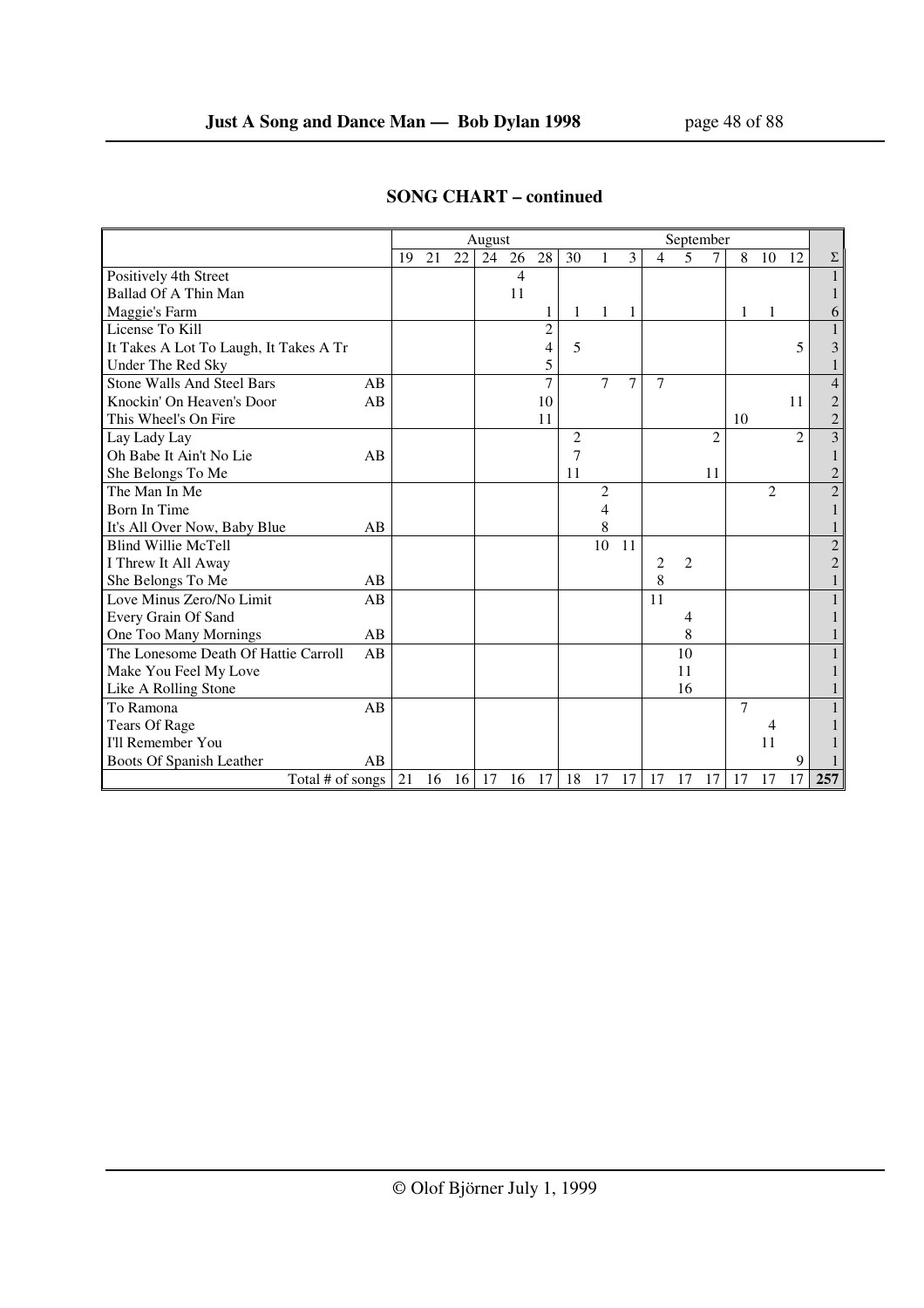|                                        |    |    |                |                | August         |                |                |                |                |               |                | September      |                |                |                |                |                         |
|----------------------------------------|----|----|----------------|----------------|----------------|----------------|----------------|----------------|----------------|---------------|----------------|----------------|----------------|----------------|----------------|----------------|-------------------------|
|                                        |    | 19 | 21             | 22             | 24             | 26             | 28             | 30             | $\mathbf{1}$   | 3             | 4              | 5              | 7              | 8              | 10             | 12             | Σ                       |
| Ballad Of A Thin Man                   |    |    |                |                |                | 11             |                |                |                |               |                |                |                |                |                |                | $\mathbf{1}$            |
| <b>Blind Willie McTell</b>             |    |    |                |                |                |                |                |                | 10             | 11            |                |                |                |                |                |                | $\overline{2}$          |
| Blowin' In The Wind                    | AB | 18 | 16             | -16            | 17             | 16             | 15             | 16             | 15             | 15            |                | 15 15          | 15             | 15             | 15             | 15             | 15                      |
| Boots Of Spanish Leather               | AB |    |                |                |                |                |                |                |                |               |                |                |                |                |                | $\mathbf Q$    | $\mathbf{1}$            |
| Born In Time                           |    |    |                |                |                |                |                |                | 4              |               |                |                |                |                |                |                | $\mathbf{1}$            |
| Can't Wait                             |    | 3  | 11             | $\mathfrak{Z}$ |                | 3              | 3              | 3              | 5              | $\mathfrak s$ | 5              | 5              | $\sqrt{5}$     | 5              | 5              | 6              | 14                      |
| <b>Cocaine Blues</b>                   | AB | 8  |                |                |                |                |                |                |                |               |                |                |                |                |                |                | $\mathbf{1}$            |
| Cold Irons Bound                       |    | 7  | $\overline{3}$ | 6              | 3              | 6              |                | 10             | 3              | 3             | 3              | 3              | $\overline{3}$ | $\mathfrak{Z}$ | 3              | $\overline{3}$ | 14                      |
| Dark As A Dungeon                      | AB | 13 |                |                |                |                |                |                |                |               |                |                |                |                |                |                | $\mathbf{1}$            |
| Desolation Row                         | AB |    |                |                | 8              |                |                |                |                | 8             |                |                |                | 8              |                |                | $\overline{\mathbf{3}}$ |
| Don't Think Twice, It's All Right      | AB |    |                | 8              | 7              | 7              | 8              | 15             |                | 10            |                |                |                |                | 8              | 8              | 8                       |
| Every Grain Of Sand                    |    |    |                |                |                |                |                |                |                |               |                | 4              |                |                |                |                | $\mathbf{1}$            |
| Forever Young                          | AB | 14 | 10             | 11             | 10             | 10             | 17             | 18             | 17             | 17            | 17             | 17             | 17             | 17             | 17             | 17             | 15                      |
| Friend Of The Devil                    | AB |    |                | 7              |                |                |                |                |                |               |                |                |                |                | $\overline{7}$ |                | $\sqrt{2}$              |
| Gotta Serve Somebody                   |    |    | 1              |                |                |                |                |                |                |               |                |                |                |                |                |                | $\mathbf{1}$            |
| Highway 61 Revisited                   |    | 15 | 12             |                |                | 12             | 16             | 17             | 16             | 16            | 16             |                | 16             | 16             | 16             | 16             | 12                      |
| I Don't Believe You                    |    |    |                |                | 5              |                |                |                |                |               |                |                |                |                |                |                | $\mathbf{1}$            |
| I Shall Be Released                    |    | 21 |                |                |                |                |                |                | 11             |               |                |                |                | 11             |                |                | $\mathfrak{Z}$          |
| I Threw It All Away                    |    |    |                |                |                |                |                |                |                |               | $\overline{c}$ | $\overline{2}$ |                |                |                |                | $\overline{c}$          |
| I Want You                             |    |    |                |                |                | $\overline{2}$ |                |                |                |               |                |                |                |                |                |                | $\mathbf{1}$            |
| I'll Be Your Baby Tonight              |    |    |                |                | 4              |                |                |                |                |               |                |                |                |                |                |                | 1                       |
| I'll Remember You                      |    |    |                |                |                |                |                |                |                |               |                |                |                |                | 11             |                | $1\,$                   |
| It Ain't Me, Babe                      | AB |    | 15             | 15             | 16             | 15             | 15             |                |                |               |                |                |                |                |                |                | 5                       |
| It Takes A Lot To Laugh, It Takes A Tr |    |    |                |                |                |                | 4              | $\mathfrak s$  |                |               |                |                |                |                |                | $\sqrt{5}$     | $\sqrt{3}$              |
| It's All Over Now, Baby Blue           | AB |    |                |                |                |                |                |                | 8              |               |                |                |                |                |                |                | $1\,$                   |
| Just Like A Woman                      |    |    | 5              |                |                |                |                |                |                |               | 4              |                |                | $\overline{4}$ |                | $\overline{4}$ | $\overline{4}$          |
| Knockin' On Heaven's Door              | AB |    |                |                |                |                | 10             |                |                |               |                |                |                |                |                | 11             | $\sqrt{2}$              |
| Lay Lady Lay                           |    |    |                |                |                |                |                | $\overline{2}$ |                |               |                |                | $\overline{c}$ |                |                | $\overline{2}$ | $\mathfrak{Z}$          |
| Leopard-Skin Pill-Box Hat              |    | 1  |                | 1              | 1              | $\mathbf{1}$   |                |                |                |               | $\mathbf{1}$   | 1              | $\mathbf{1}$   |                |                | $\mathbf{1}$   | $\,8\,$                 |
| License To Kill                        |    |    |                |                |                |                | $\mathfrak{2}$ |                |                |               |                |                |                |                |                |                | $\mathbf{1}$            |
| Like A Rolling Stone                   |    |    |                |                |                |                |                |                |                |               |                | 16             |                |                |                |                | $\mathbf{1}$            |
| The Lonesome Death Of Hattie Carroll   | AB |    |                |                |                |                |                |                |                |               |                | 10             |                |                |                |                | $\mathbf{1}$            |
| Love Minus Zero/No Limit               | AB |    |                |                |                |                |                |                |                |               | 11             |                |                |                |                |                | $\mathbf{1}$            |
| Love Sick                              |    | 16 | 13             | 13             | 14             | 13             | 13             | 13             | 13             | 13            | 13             | 13             | 13             | 13             | 13             | 13             | 15                      |
| Maggie's Farm                          |    |    |                |                |                |                | 1              | $\mathbf{1}$   | $\mathbf{1}$   | 1             |                |                |                | $\mathbf{1}$   | $\mathbf{1}$   |                | 6                       |
| Make You Feel My Love                  |    |    |                |                |                |                |                |                |                |               |                | 11             |                |                |                |                | $\mathbf{1}$            |
| The Man In Me                          |    |    |                |                |                |                |                |                | $\overline{2}$ |               |                |                |                |                | $\overline{c}$ |                | $\overline{c}$          |
| Man In The Long Black Coat             |    |    |                |                | $\overline{c}$ |                |                |                |                |               |                |                |                |                |                |                | $\mathbf{1}$            |
| Masters Of War                         | AB | 10 | 8              |                |                |                |                | 8              |                |               |                |                | 8              |                |                |                | $\overline{4}$          |
| Matchbox                               |    |    |                |                | 13             |                |                |                |                |               |                |                |                |                |                |                | $\mathbf{1}$            |
| Mr. Tambourine Man                     | AB | 9  | 7              |                |                |                |                |                |                |               |                |                | 7              |                |                |                | 3                       |
| My Back Pages                          | AB |    |                | 10             |                |                |                |                |                |               | 10             |                |                |                |                |                | $\overline{2}$          |

## **ALPHABETIC SONG CHART**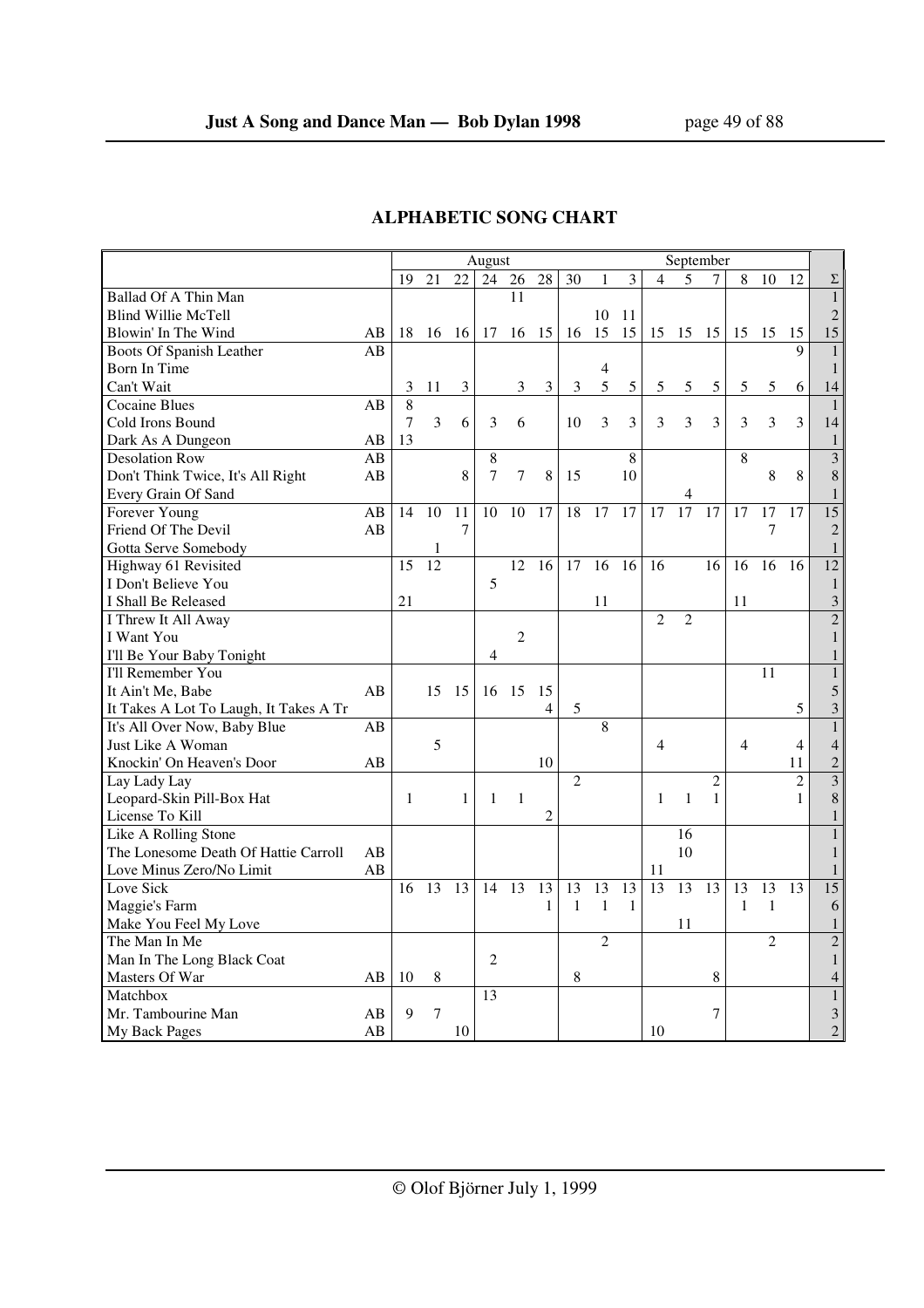|                                       |    |                |                |    | August |    |             |    |             |                |                | September |              |                |    |     |                |
|---------------------------------------|----|----------------|----------------|----|--------|----|-------------|----|-------------|----------------|----------------|-----------|--------------|----------------|----|-----|----------------|
|                                       |    | 19             | 21             | 22 | 24     | 26 | 28          | 30 |             | 3              | $\overline{4}$ | 5         |              | 8              | 10 | 12  | Σ              |
| Oh Babe It Ain't No Lie               | AB |                |                |    |        |    |             | 7  |             |                |                |           |              |                |    |     |                |
| One Too Many Mornings                 | AB |                |                |    |        |    |             |    |             |                |                | 8         |              |                |    |     |                |
| Positively 4th Street                 |    |                |                |    |        | 4  |             |    |             |                |                |           |              |                |    |     |                |
| Pretty Peggy-O                        |    | $\overline{c}$ |                |    |        |    |             |    |             |                |                |           |              |                |    |     |                |
| Rainy Day Women # 12 & 35             |    | 17             | 14             | 14 | 15     | 14 | -14         | 14 | 14          | -14            | 14             | 14        | 14           | 14             | 14 | -14 | 15             |
| Roving Gambler                        | AB | <sup>11</sup>  |                |    |        |    |             |    |             |                |                |           |              |                |    |     | $\overline{c}$ |
| Señor (Tales Of Yankee Power)         |    |                | $\overline{c}$ |    |        |    |             |    |             |                |                |           |              | 2              |    |     | $\overline{2}$ |
| She Belongs To Me                     |    |                |                |    |        |    |             | 11 |             |                |                |           | 11           |                |    |     | 2              |
| She Belongs To Me                     | AB |                |                |    |        |    |             |    |             |                | 8              |           |              |                |    |     |                |
| Shelter From The Storm                |    | $\overline{4}$ |                |    |        |    |             |    |             | 4              |                |           |              |                |    |     | $\overline{2}$ |
| Silvio                                |    | 20             | 6              |    | 6      |    | 6           | 6  | 6           | 6              | 6              | 6         | 6            | 6              | 6  | 7   | 13             |
| Simple Twist Of Fate                  |    |                |                | 4  |        |    |             | 4  |             |                |                |           |              |                |    |     | $\overline{c}$ |
| <b>Stone Walls And Steel Bars</b>     | AB |                |                |    |        |    | 7           |    | 7           | 7              | 7              |           |              |                |    |     | $\overline{4}$ |
| Tangled Up In Blue                    | AB | 12             | 9              | 9  | 9      | 9  | $\mathbf Q$ | 9  | $\mathbf Q$ | 9              | 9              | 9         | $\mathbf{Q}$ | $\mathbf Q$    | 9  | 10  | 15             |
| Tears Of Rage                         |    |                |                |    |        |    |             |    |             |                |                |           |              |                | 4  |     |                |
| This Wheel's On Fire                  |    |                |                |    |        |    | 11          |    |             |                |                |           |              | 10             |    |     | $\overline{2}$ |
| 'Til I Fell In Love With You          |    | 19             |                | 12 | 12     |    | 12          | 12 | 12          | 12             | 12             | 12        | 12           | 12             | 12 | 12  | 13             |
| The Times They Are A-Changin'         | AB |                |                |    | 11     | 8  |             |    |             |                |                |           | 10           |                | 10 |     | 4              |
| To Ramona                             | AB |                |                |    |        |    |             |    |             |                |                |           |              | $\overline{7}$ |    |     |                |
| Tonight I'll Be Staying Here With You |    |                |                | 2  |        |    |             |    |             | $\overline{c}$ |                |           |              |                |    |     | $\overline{2}$ |
| Tough Mama                            |    | 5              |                |    |        |    |             |    |             |                |                |           |              |                |    |     |                |
| Under The Red Sky                     |    |                |                |    |        |    | 5           |    |             |                |                |           |              |                |    |     |                |
| Watching The River Flow               |    |                |                | 5  |        | 5  |             |    |             |                |                |           |              |                |    |     | $\overline{2}$ |
| What Good Am I?                       |    |                | 4              |    |        |    |             |    |             |                |                |           |              |                |    |     |                |
| You're A Big Girl Now                 |    | 6              |                |    |        |    |             |    |             |                |                |           | 4            |                |    |     |                |
| Total # of songs                      |    | 21             | 16             | 16 | 17     | 16 | 17          | 18 | 17          | 17             | 17             | 17        | 17           | 17             | 17 | 17  | 257            |

## **ALPHABETIC SONG CHART — continued**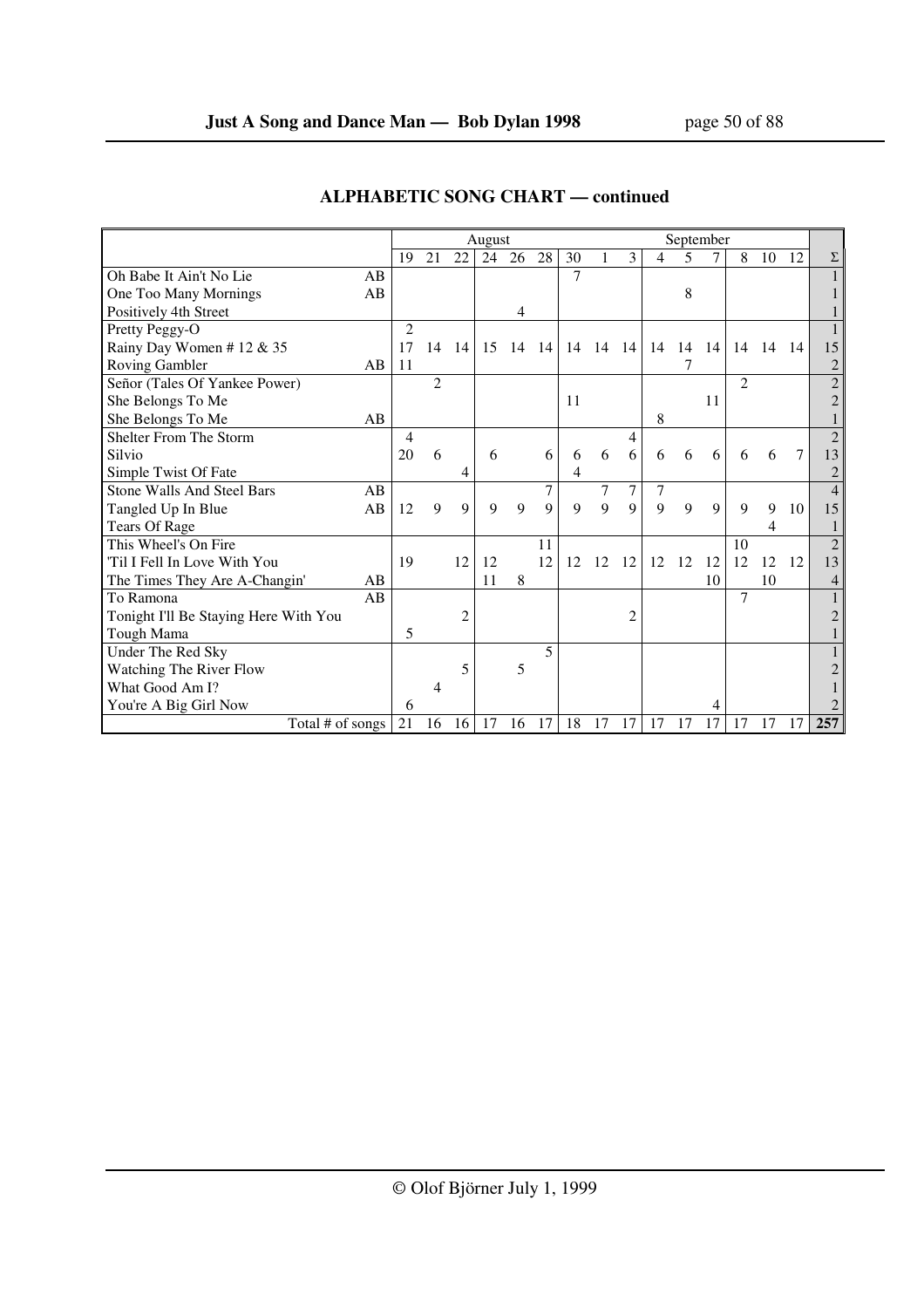#### **5.8.3 Statistics**

#### **Shows:**

| Number of shows:                          |     |
|-------------------------------------------|-----|
| Number of circulating shows:              | 12  |
| Number of circulating & complete shows:   | 12  |
| Number of unique shows <sup>21</sup> :    | 15  |
| Number of different shows <sup>22</sup> : | 15  |
| Number of different songs <sup>23</sup> : | 67  |
| Number of unique songs <sup>24</sup> :    | 66  |
| Number of performed songs:                | 257 |
| Mean number of performed songs:           |     |
| Variation <sup>22</sup>                   |     |

#### **Songs:**

|                 | # of  |      | # of  |      |
|-----------------|-------|------|-------|------|
|                 | songs | $\%$ | perf. | $\%$ |
| Electric        | 42    | 62.7 | 163   | 63.4 |
| Acoustic w band | 24    | 35.8 | 93    | 36.2 |
| Albums          | 56    | 84.8 | 240   | 93.4 |
| <b>Singles</b>  |       | 1.5  |       | 0.4  |
| Outtakes        |       | 3.0  |       | 1.6  |
| Covers          |       | 9.1  |       | 4.3  |

### **5.8.4 Comments**

l

### *Recommended shows*

Melbourne August 19.

 $2<sup>1</sup>$  a show is unique if no other show has the same songs in the same order

 $22$  a show is different from another show if the set of songs are different, regardless of order

 $2<sup>23</sup>$  electric and acoustic versions are counted as different songs

 $24$  a song is counted as unique regardless of how it is performed

 $25$  variation is computed as the quote between number of different songs and mean number of performed songs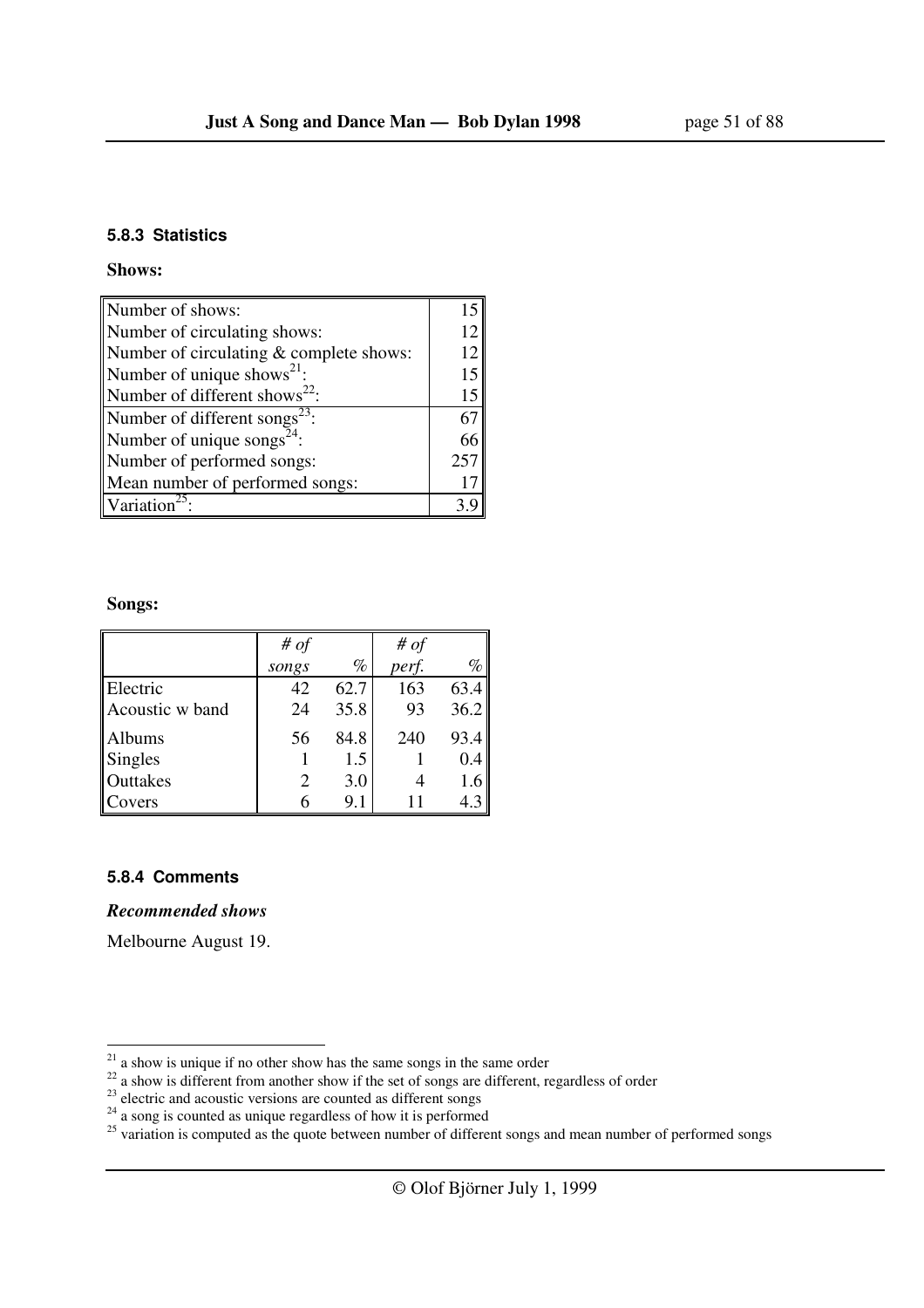## **5.9 US West Coast Tour With Van Morrison**

## **5.9.1 Dates and venues**

## **SEPTEMBER**

| 17 | Maui, Hawaii              | Alexander and Baldwin Amphitheater,    |
|----|---------------------------|----------------------------------------|
|    |                           | Maui Arts and Cultural Center, Kahului |
| 19 | Honolulu, Hawaii          | Arthur L. Andrews Outdoor Theatre,     |
|    |                           | University Of Hawaii At Manoa          |
| 22 | Puyallup, Washington      | Grandstand, Puyallup State Fair,       |
|    |                           | <b>Western Washington Fairgrounds</b>  |
| 23 | Portland, Oregon          | Rose Garden Arena                      |
| 24 | Eugene, Oregon            | McArthur Court, University Of Oregon   |
| 25 | Concord, California       | <b>Concord Pavilion</b>                |
| 26 | Mountain View, California | Shoreline Amphitheatre                 |
| 27 | Reno, Nevada              | Reno Hilton Amphitheatre               |
|    |                           |                                        |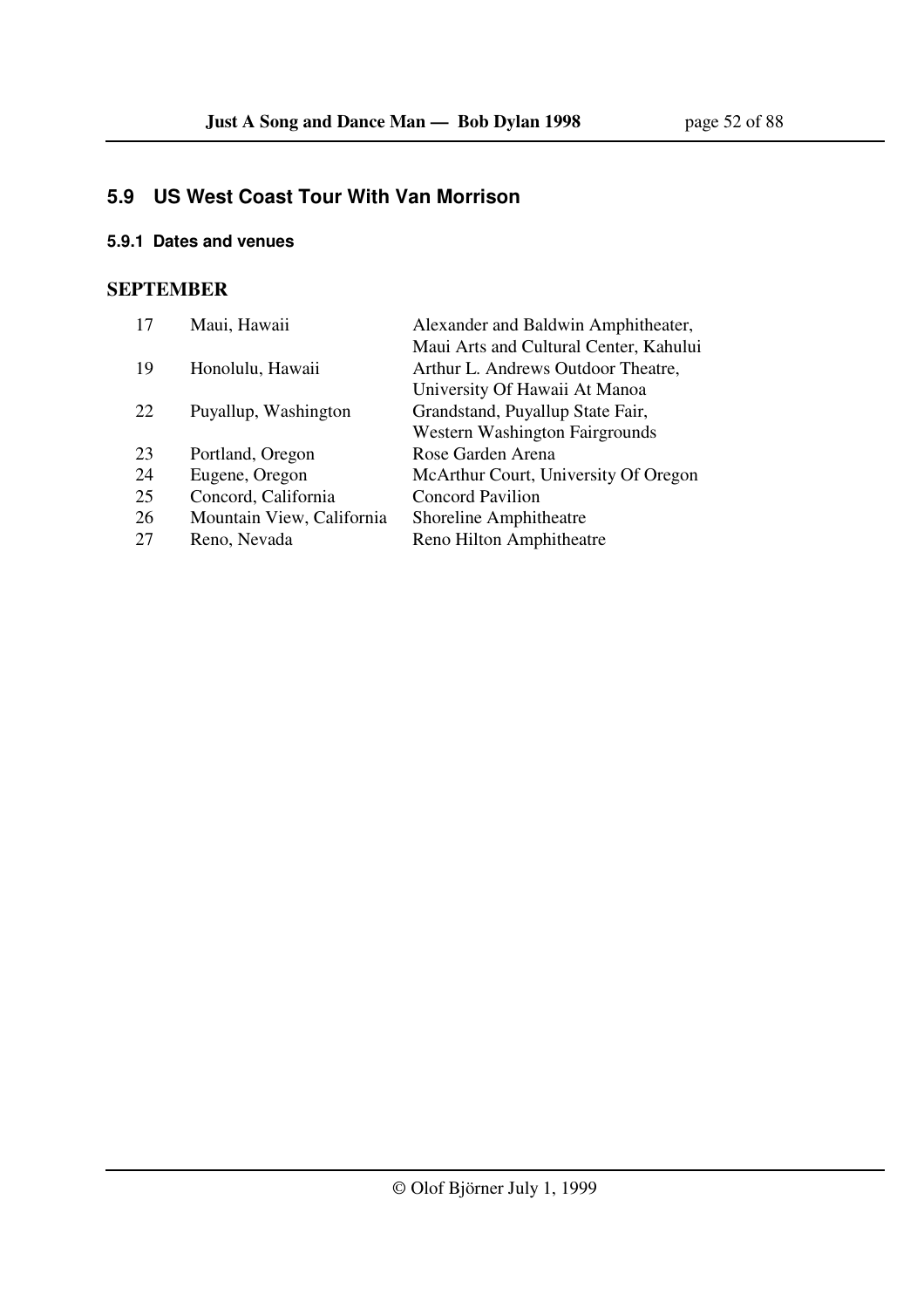## **5.9.2 The songs**

## **AB acoustic with the band**

## **SONG CHART**

|                                       |    |                |                |                | September      |                          |                |                |    |                           |
|---------------------------------------|----|----------------|----------------|----------------|----------------|--------------------------|----------------|----------------|----|---------------------------|
|                                       |    | 17             | 19             | 22             | 23             | 24                       | 25             | 26             | 27 | $\Sigma$                  |
| Leopard-Skin Pill-Box Hat             |    | 1              | $\mathbf{1}$   |                |                |                          |                | 1              |    | $\overline{\overline{3}}$ |
| Tonight I'll Be Staying Here With You |    | $\overline{c}$ | $\overline{2}$ |                |                |                          |                |                |    | $\overline{c}$            |
| Cold Irons Bound                      |    | $\overline{3}$ | $\overline{3}$ | $\mathfrak{Z}$ |                |                          |                |                | 3  | $\overline{4}$            |
| Just Like A Woman                     |    | $\overline{4}$ |                |                |                |                          |                |                |    | $\mathbf{1}$              |
| Can't Wait                            |    | 5              | 5              | 5              | 3              | 3                        | $\mathfrak{Z}$ | 3              | 5  | 8                         |
| Silvio                                |    | 6              | 6              | 6              | 5              | 6                        | 5              | 6              | 6  | 8                         |
| Don't Think Twice, It's All Right     | AB | $\overline{7}$ | 8              | 7              |                |                          |                |                |    | $\overline{\mathbf{3}}$   |
| The Times They Are A-Changin'         | AB | 8              |                |                |                |                          |                |                |    | $\mathbf{1}$              |
| Tangled Up In Blue                    | AB | 9              | 9              | 10             | 8              | 9                        | $8\,$          | 9              | 9  | 8                         |
| Knockin' On Heaven's Door             |    | 10             |                |                |                |                          |                |                |    | $\mathbf{1}$              |
| She Belongs To Me                     |    | 11             |                |                |                |                          |                |                |    | $\mathbf{1}$              |
| Til I Fell In Love With You           |    | 12             | 12             | 12             | 11             |                          |                | 11             | 11 | 6                         |
| Love Sick                             |    | 13             | 13             | 13             | 12             | 12                       | 12             | 12             | 12 | 8                         |
| Rainy Day Women #12 & 35              |    | 14             | 14             | 14             | 13             | 13                       | 13             | 13             | 13 | 8                         |
| Blowin' In The Wind                   | AB | 15             | 15             | 15             | 14             | 14                       | 14             | 14             | 14 | 8                         |
| Highway 61 Revisited                  |    | 16             | 16             | 16             |                | 11                       | 11             |                |    | 5                         |
| Forever Young                         | AB | 17             | 17             | 17             |                |                          |                |                |    | $\overline{3}$            |
| Simple Twist Of Fate                  |    |                | $\overline{4}$ |                |                |                          |                | $\overline{4}$ |    | $\overline{2}$            |
| Stone Walls And Steel Bars            | AB |                | $\overline{7}$ |                | 6              |                          |                |                |    | $\overline{2}$            |
| It Ain't Me, Babe                     | AB |                | 10             |                |                |                          |                |                |    | $\mathbf{1}$              |
| I Shall Be Released                   |    |                | 11             |                |                |                          |                |                |    | $\mathbf{1}$              |
| Maggie's Farm                         |    |                |                | 1              | $\mathbf{1}$   |                          |                |                |    | $\overline{2}$            |
| Man In The Long Black Coat            |    |                |                | $\overline{c}$ |                |                          |                |                |    | $\mathbf{1}$              |
| You Ain't Goin' Nowhere               |    |                |                | $\overline{4}$ |                |                          |                |                |    | 1                         |
| Masters Of War                        | AB |                |                | 8              |                | 8                        | $\tau$         |                |    | $\overline{3}$            |
| One Too Many Mornings                 | AB |                |                | 9              |                |                          |                |                |    | $\mathbf{1}$              |
| Make You Feel My Love                 |    |                |                | 11             | 10             |                          |                | 10             | 10 | $\overline{4}$            |
| I Want You                            |    |                |                |                | $\overline{2}$ |                          |                |                |    | $\mathbf{1}$              |
| Under The Red Sky                     |    |                |                |                | $\overline{4}$ |                          |                |                |    | $\mathbf{1}$              |
| Mr. Tambourine Man                    | AB |                |                |                | 7              |                          |                |                |    | 1                         |
| The Lonesome Death Of Hattie Carroll  | AB |                |                |                | 9              |                          |                |                |    | 1                         |
| Everything Is Broken                  |    |                |                |                |                | $\mathbf{1}$             |                |                |    | $\mathbf{1}$              |
| If Not For You                        |    |                |                |                |                | $\overline{2}$           |                |                |    | 1                         |
| Positively 4th Street                 |    |                |                |                |                | $\overline{\mathcal{L}}$ |                |                |    | $\mathbf{1}$              |
| It Takes A Lot To Laugh               |    |                |                |                |                | 5                        |                | 5              |    | $\overline{c}$            |
| <b>Cocaine Blues</b>                  | AB |                |                |                |                | $\overline{7}$           |                |                |    | $\mathbf{1}$              |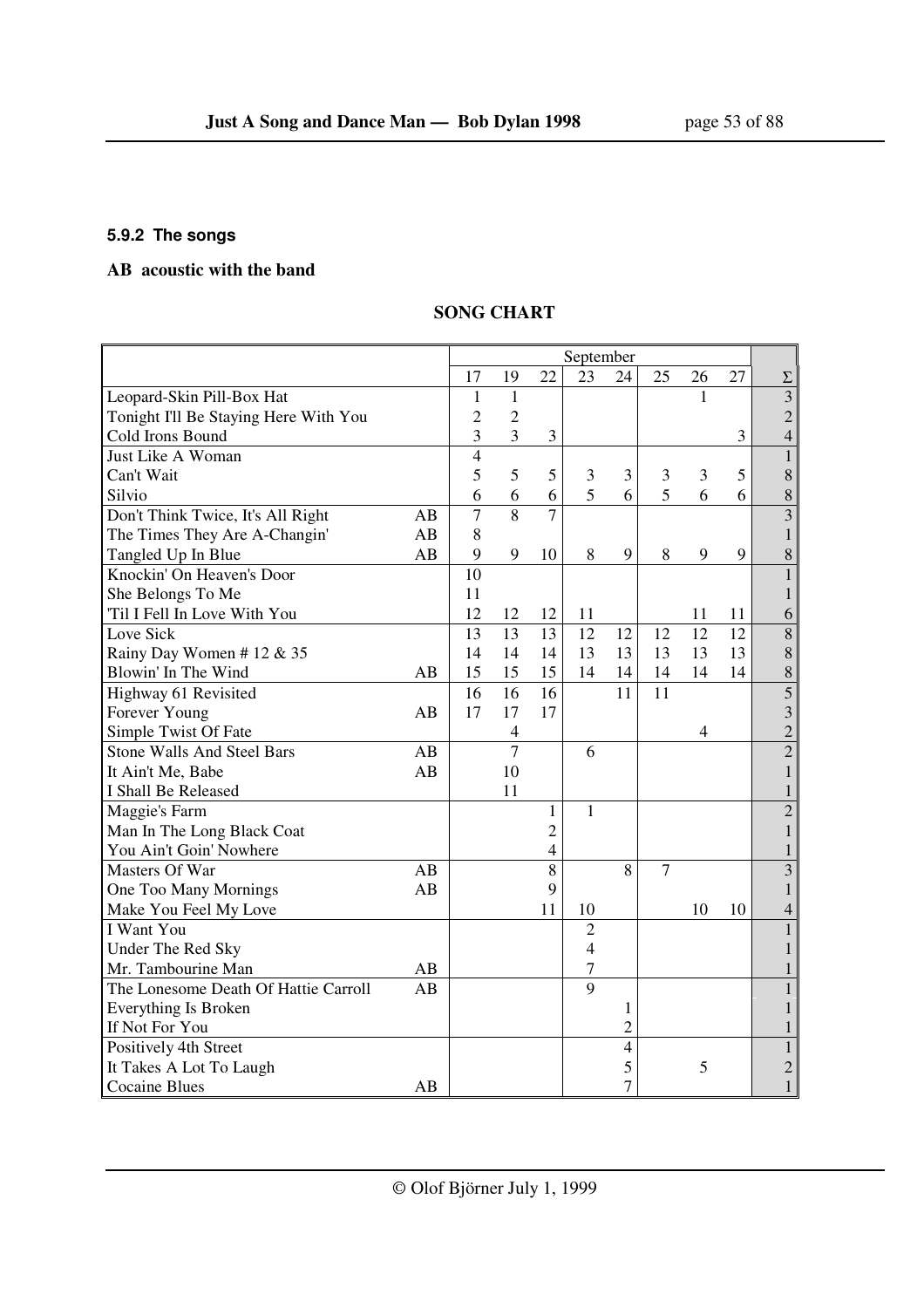|                                    |    |    |    | September |    |    |                |                |                |
|------------------------------------|----|----|----|-----------|----|----|----------------|----------------|----------------|
|                                    | 17 | 19 | 22 | 23        | 24 | 25 | 26             | 27             | Σ              |
| <b>Blind Willie McTell</b>         |    |    |    |           | 10 | 10 |                |                | $\overline{2}$ |
| Gotta Serve Somebody               |    |    |    |           |    |    |                |                |                |
| I'll Be Your Baby Tonight          |    |    |    |           |    | 2  |                |                |                |
| Queen Jane Approximately           |    |    |    |           |    | 4  |                |                |                |
| Friend Of The Devil<br>AB.         |    |    |    |           |    | h  |                |                |                |
| My Back Pages<br>AB                |    |    |    |           |    | 9  |                |                |                |
| License To Kill                    |    |    |    |           |    |    | $\overline{2}$ |                |                |
| I'm A Rovin' Gambler<br>AB         |    |    |    |           |    |    |                |                |                |
| It's All Over Now, Baby Blue<br>AB |    |    |    |           |    |    | 8              |                |                |
| Lay Lady Lay                       |    |    |    |           |    |    |                | $\mathfrak{D}$ |                |
| You're A Big Girl Now              |    |    |    |           |    |    |                | 4              |                |
| Mama, You Been On My Mind<br>AB    |    |    |    |           |    |    |                |                |                |
| <b>Desolation Row</b><br>AB        |    |    |    |           |    |    |                | 8              |                |
| Total # of songs                   | 17 | 17 | 17 | 14        | 14 | 14 | 14             | 14             | 121            |

## **SONG CHART – continued**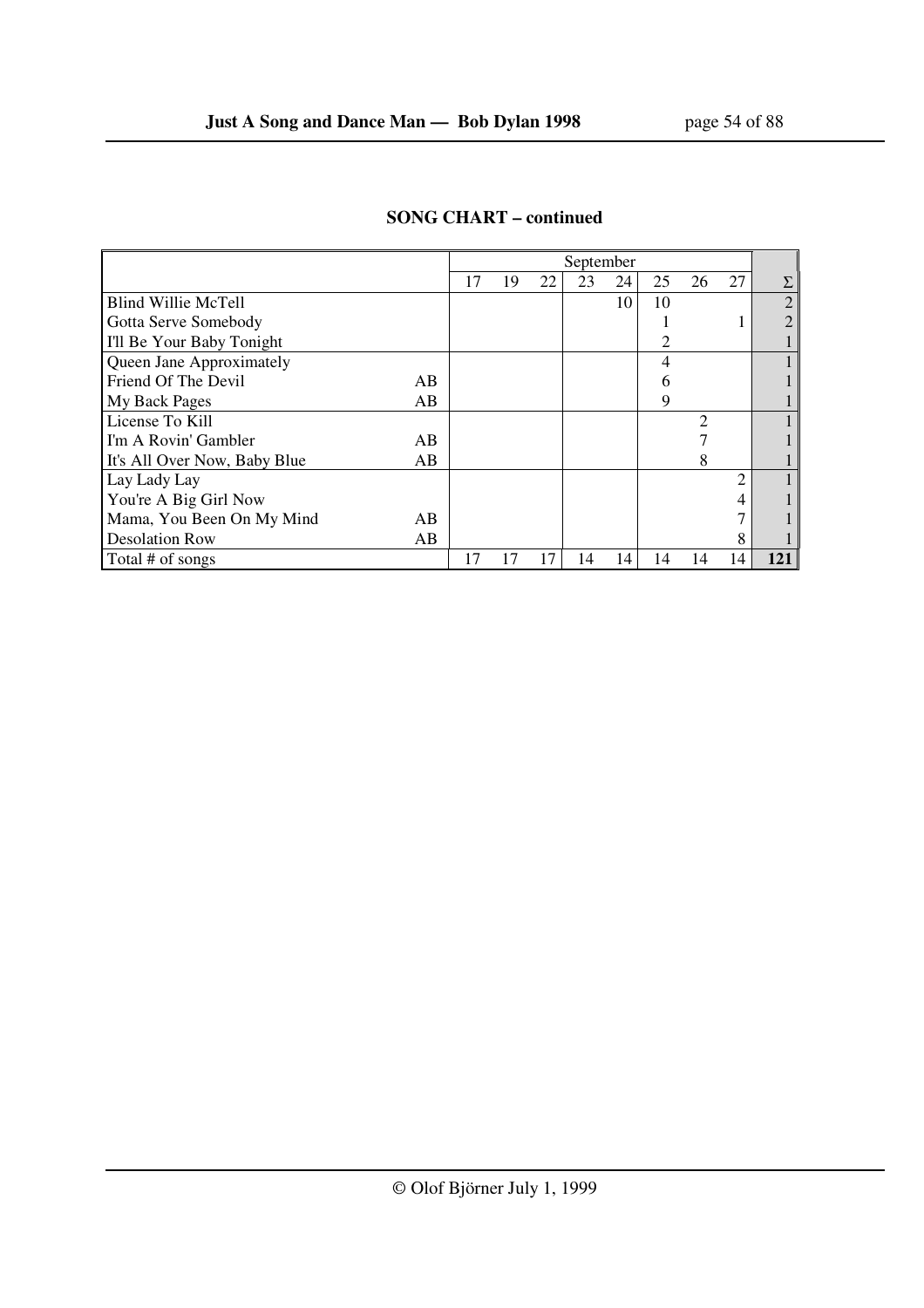|                                      |    | September      |       |                |                |                |                |                |                |                |
|--------------------------------------|----|----------------|-------|----------------|----------------|----------------|----------------|----------------|----------------|----------------|
|                                      |    | 17             | 19    | 22             | 23             | 24             | 25             | 26             | 27             | $\Sigma$       |
| <b>Blind Willie McTell</b>           |    |                |       |                |                | 10             | 10             |                |                | $\overline{2}$ |
| Blowin' In The Wind                  | AB | 15             | 15    | 15             | 14             | 14             | 14             | 14             | 14             | 8              |
| Can't Wait                           |    | 5              | 5     | 5              | 3              | 3              | 3              | 3              | 5              | $8\,$          |
| <b>Cocaine Blues</b>                 | AB |                |       |                |                | $\overline{7}$ |                |                |                | $\mathbf{1}$   |
| Cold Irons Bound                     |    | 3              | 3     | 3              |                |                |                |                | 3              | $\overline{4}$ |
| <b>Desolation Row</b>                | AB |                |       |                |                |                |                |                | 8              | 1              |
| Don't Think Twice, It's All Right    | AB | 7              | $8\,$ | 7              |                |                |                |                |                | 3              |
| Everything Is Broken                 |    |                |       |                |                | $\mathbf{1}$   |                |                |                | 1              |
| Forever Young                        | AB | 17             | 17    | 17             |                |                |                |                |                | 3              |
| Friend Of The Devil                  | AB |                |       |                |                |                | 6              |                |                | $\mathbf{1}$   |
| Gotta Serve Somebody                 |    |                |       |                |                |                | $\mathbf{1}$   |                | 1              | $\overline{c}$ |
| Highway 61 Revisited                 |    | 16             | 16    | 16             |                | 11             | 11             |                |                | 5              |
| I Shall Be Released                  |    |                | 11    |                |                |                |                |                |                |                |
| I Want You                           |    |                |       |                | $\mathfrak{2}$ |                |                |                |                | 1              |
| If Not For You                       |    |                |       |                |                | $\overline{2}$ |                |                |                |                |
| I'll Be Your Baby Tonight            |    |                |       |                |                |                | $\overline{2}$ |                |                |                |
| I'm A Rovin' Gambler                 | AB |                |       |                |                |                |                | $\overline{7}$ |                | 1              |
| It Ain't Me, Babe                    | AB |                | 10    |                |                |                |                |                |                |                |
| It Takes A Lot To Laugh              |    |                |       |                |                | 5              |                | 5              |                | $\overline{2}$ |
| It's All Over Now, Baby Blue         | AB |                |       |                |                |                |                | 8              |                | 1              |
| Just Like A Woman                    |    | $\overline{4}$ |       |                |                |                |                |                |                |                |
| Knockin' On Heaven's Door            |    | 10             |       |                |                |                |                |                |                | $\mathbf{1}$   |
| Lay Lady Lay                         |    |                |       |                |                |                |                |                | $\overline{2}$ | $\mathbf{1}$   |
| Leopard-Skin Pill-Box Hat            |    | 1              | 1     |                |                |                |                | 1              |                | 3              |
| License To Kill                      |    |                |       |                |                |                |                | $\overline{2}$ |                |                |
| The Lonesome Death Of Hattie Carroll | AB |                |       |                | 9              |                |                |                |                | 1              |
| Love Sick                            |    | 13             | 13    | 13             | 12             | 12             | 12             | 12             | 12             | $8\,$          |
| Maggie's Farm                        |    |                |       | 1              | $\mathbf{1}$   |                |                |                |                | $\overline{2}$ |
| Make You Feel My Love                |    |                |       | 11             | 10             |                |                | 10             | 10             | $\overline{4}$ |
| Mama, You Been On My Mind            | AВ |                |       |                |                |                |                |                | 7              | 1              |
| Man In The Long Black Coat           |    |                |       | $\overline{2}$ |                |                |                |                |                | 1              |
| Masters Of War                       | AB |                |       | 8              |                | 8              | 7              |                |                | 3              |
| Mr. Tambourine Man                   | AB |                |       |                | 7              |                |                |                |                |                |
| My Back Pages                        | AB |                |       |                |                |                | 9              |                |                |                |
| One Too Many Mornings                | AB |                |       | 9              |                |                |                |                |                | 1              |
| Positively 4th Street                |    |                |       |                |                | $\overline{4}$ |                |                |                |                |
| Queen Jane Approximately             |    |                |       |                |                |                | $\overline{4}$ |                |                | 1              |
| Rainy Day Women #12 & 35             |    | 14             | 14    | 14             | 13             | 13             | 13             | 13             | 13             | 8              |
| She Belongs To Me                    |    | 11             |       |                |                |                |                |                |                | $\mathbf{1}$   |

## **ALPHABETICAL SONG CHART**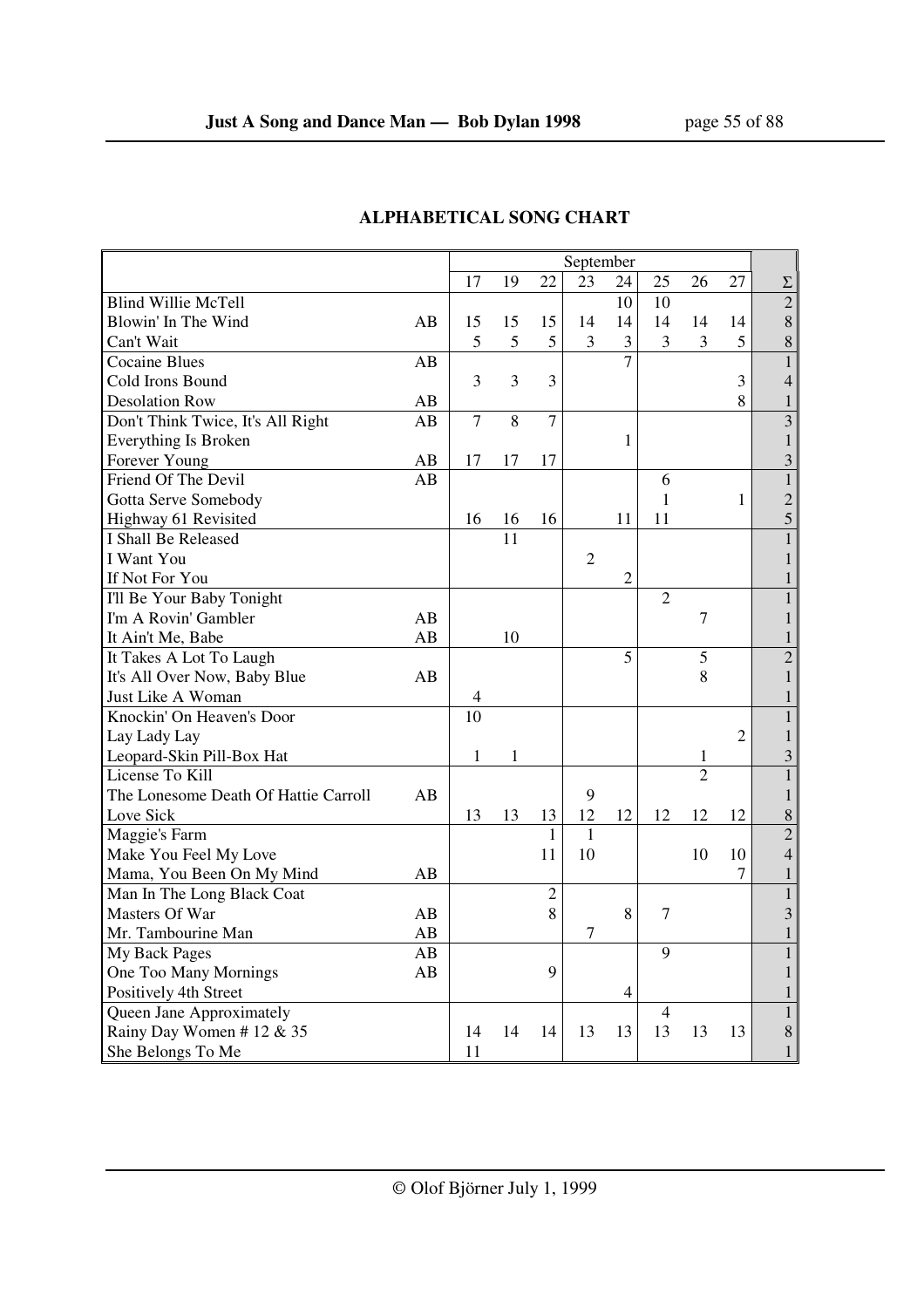|                                       |    | September |    |    |    |    |    |    |    |               |  |  |
|---------------------------------------|----|-----------|----|----|----|----|----|----|----|---------------|--|--|
|                                       |    | 17        | 19 | 22 | 23 | 24 | 25 | 26 | 27 | Σ             |  |  |
| Silvio                                |    | 6         | 6  | 6  | 5  | 6  | 5  | 6  | 6  | 8             |  |  |
| Simple Twist Of Fate                  |    |           |    |    |    |    |    | 4  |    |               |  |  |
| <b>Stone Walls And Steel Bars</b>     | AB |           |    |    | 6  |    |    |    |    |               |  |  |
| Tangled Up In Blue                    | AB | 9         | 9  | 10 | 8  | 9  | 8  | 9  | 9  | 8             |  |  |
| Til I Fell In Love With You           |    | 12        | 12 | 12 | 11 |    |    |    | 11 | 6             |  |  |
| The Times They Are A-Changin'         | AB | 8         |    |    |    |    |    |    |    |               |  |  |
| Tonight I'll Be Staying Here With You |    | ∍         | 2  |    |    |    |    |    |    | $\mathcal{D}$ |  |  |
| Under The Red Sky                     |    |           |    |    | 4  |    |    |    |    |               |  |  |
| You Ain't Goin' Nowhere               |    |           |    | 4  |    |    |    |    |    |               |  |  |
| You're A Big Girl Now                 |    |           |    |    |    |    |    |    | 4  |               |  |  |
| Total # of songs                      |    |           |    | 17 | 14 | 14 | 14 | 14 | 14 | 121           |  |  |

## **ALPHABETICAL SONG CHART**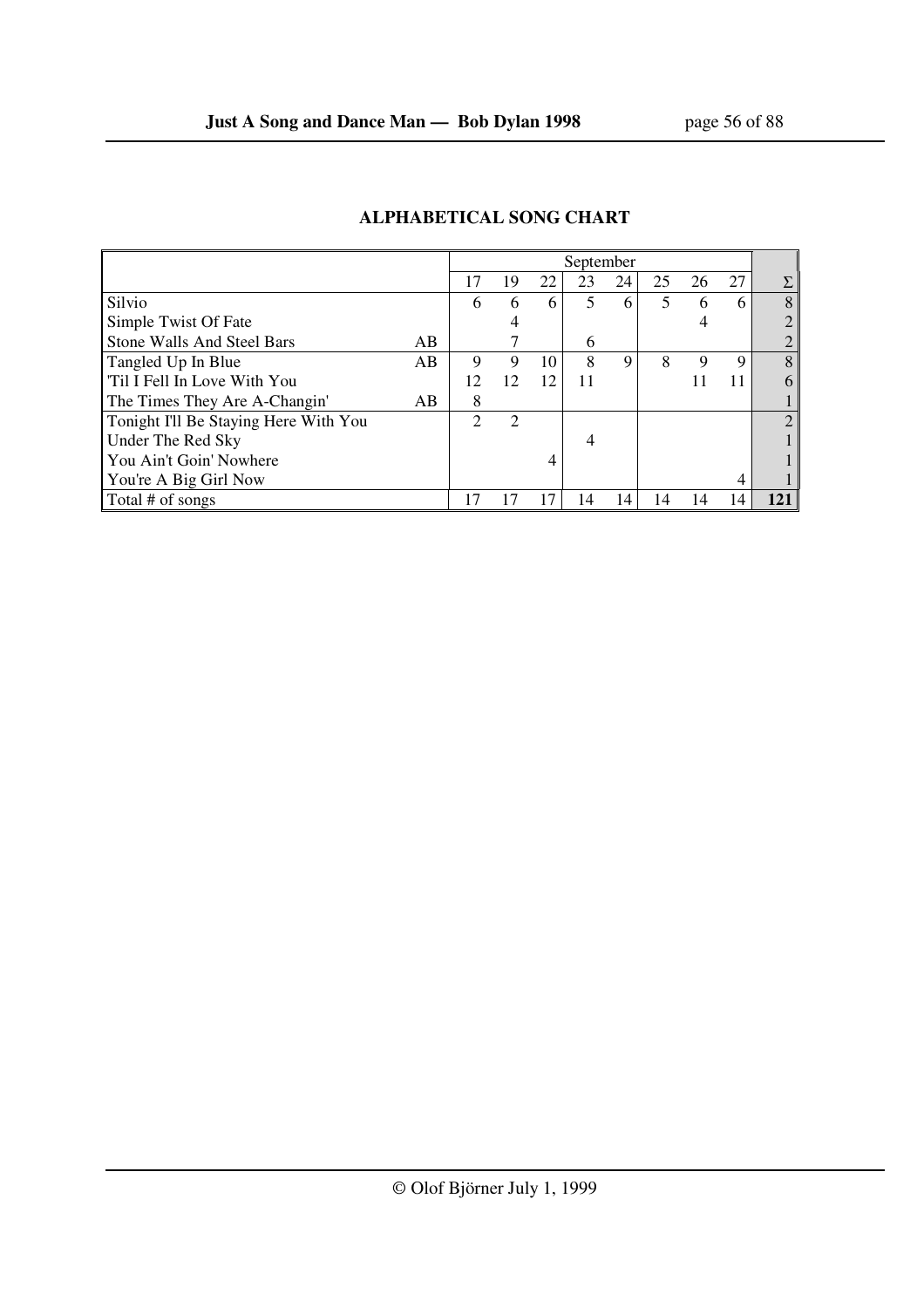#### **5.9.3 Statistics**

Shows:

| Number of shows:                          |     |
|-------------------------------------------|-----|
| Number of circulating shows:              |     |
| Number of circulating & complete shows:   |     |
| Number of unique shows <sup>26</sup> :    |     |
| Number of different shows <sup>27</sup> : | 8   |
| Number of different songs <sup>28</sup> : | 49  |
| Number of unique songs <sup>29</sup> :    | 49  |
| Number of performed songs:                | 121 |
| Mean number of performed songs:           | 15  |
| Variation <sup>30</sup>                   |     |

Songs:

|                 | # $of$ |      | # $of$ |      |
|-----------------|--------|------|--------|------|
|                 | songs  | $\%$ | perf.  | %    |
| Electric        | 31     | 63.3 | 82     | 67.8 |
| Acoustic w band | 18     | 36.7 | 39     | 32.2 |
| <b>Albums</b>   | 43     | 87.8 | 113    | 93.4 |
| Singles         |        | 2.0  |        | 0.8  |
| Outtakes        |        | 2.0  |        | 1.7  |
| Covers          |        | 8.2  |        |      |

#### **5.9.4 Comments**

l

*Recommended show* 

Mountain View September 26.

 $26$  a show is unique if no other show has the same songs in the same order

 $27$  a show is different from another show if the set of songs are different, regardless of order

 $28$  electric and acoustic versions are counted as different songs

 $29$  a song is counted as unique regardless of how it is performed

 $30$  variation is computed as the quote between number of different songs and mean number of performed songs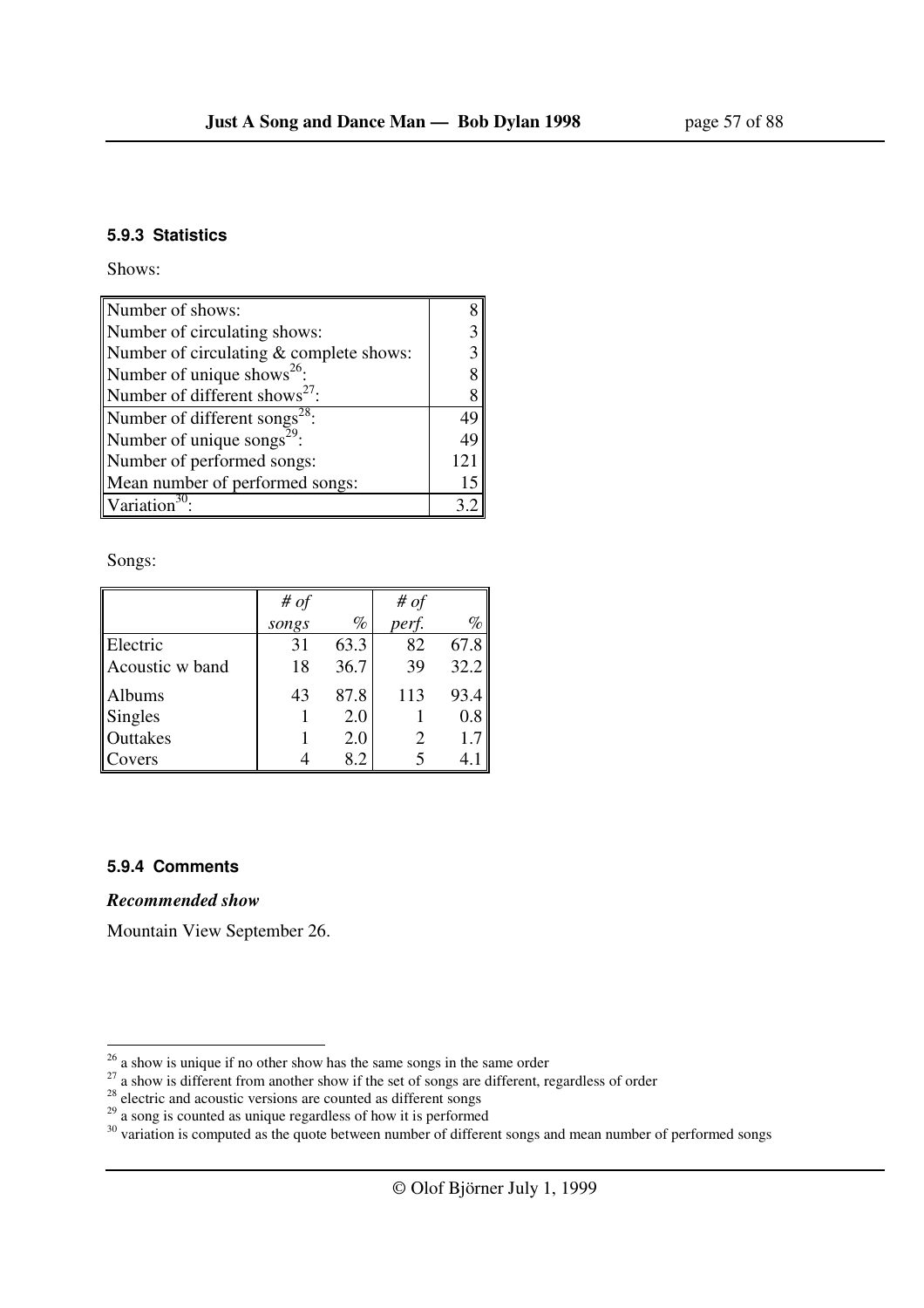## **5.10 US And Canada Fall Tour**

## **5.10.1 Dates and venues**

## **OCTOBER**

| 15        | Calgary, Alberta, Canada        | Olympic Saddledome                       |
|-----------|---------------------------------|------------------------------------------|
|           |                                 | (Canadian Airlines Saddledome)           |
| 16        | Edmonton, Alberta, Canada       | <b>Edmonton Coliseum</b>                 |
| 18        | Saskatoon, Saskatchewan, Canada | Saskatchewan Place                       |
| 20        | Regina, Saskatchewan, Canada    | Agridome, Regina Exhibition Park         |
| 21        | Winnipeg, Manitoba, Canada      | Winnipeg Arena                           |
| 22        | Duluth, Minnesota               | Duluth Entertainment & Convention Center |
| 23        | Minneapolis, Minnesota          | <b>Target Center</b>                     |
| 25        | Chicago, Illinois               | <b>United Center</b>                     |
| 26        | Indianapolis, Indiana           | Market Square Arena                      |
| 28        | Auburn Hills, Michigan          | The Palace                               |
| 29        | Toronto, Ontario, Canada        | Maple Leaf Gardens                       |
| 30        | Ottawa, Ontario, Canada         | Corel Centre, Kanata                     |
|           |                                 |                                          |
| \TITLINTR |                                 |                                          |

## **NOVEMBER**

- 1 New York City, New York Madison Square Garden
- 
- 3 Rochester, New York Blue Cross Arena
- 
- 

 2 Syracuse, New York Onondaga County War Memorial Arena 5 College Park, Maryland Cole Field House, University Of Maryland<br>7 Atlanta, Georgia Alexander Memorial Coliseum, 7 Atlanta, Georgia Alexander Memorial Coliseum, Georgia Institute Of Technology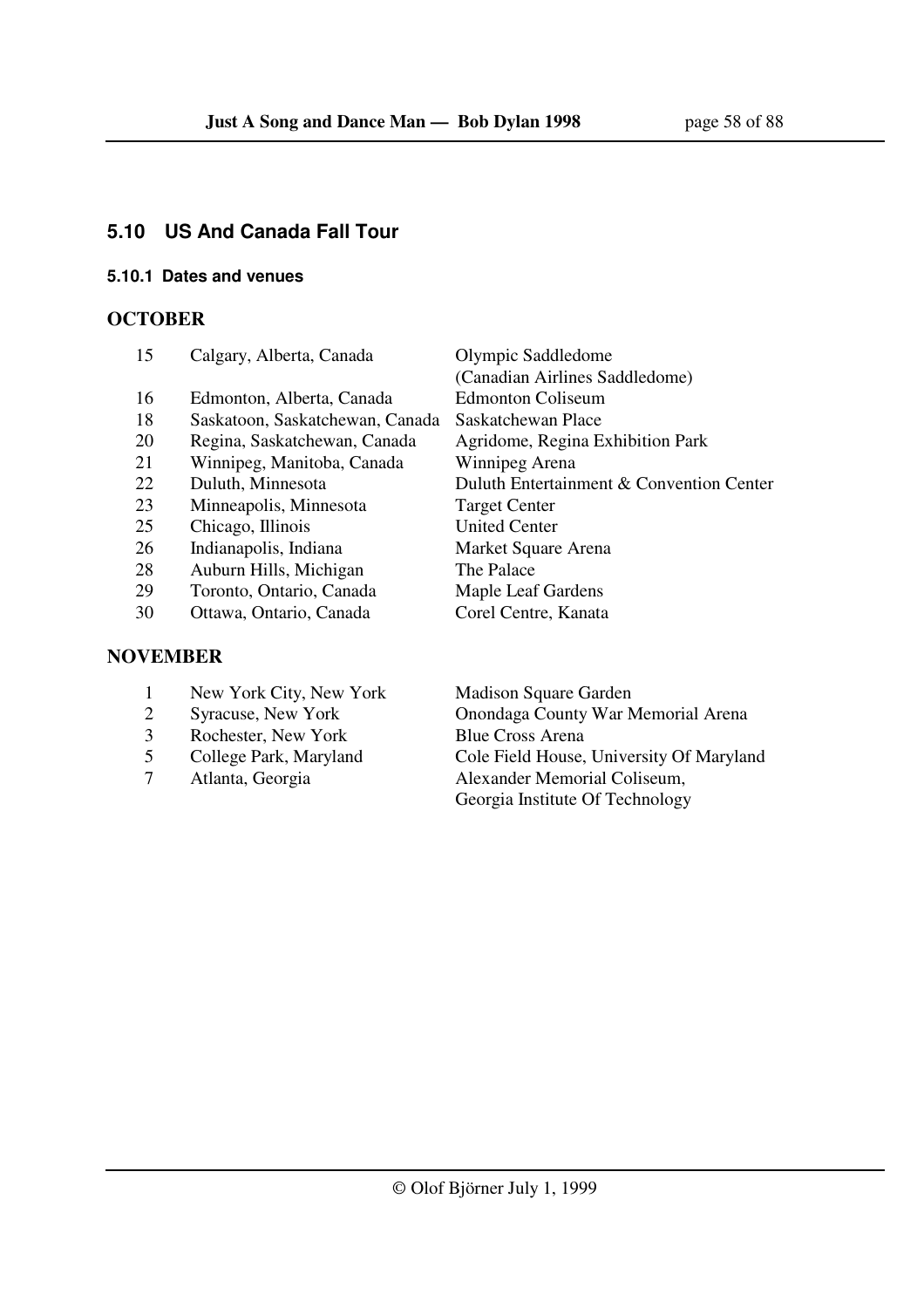#### **5.10.2 The songs**

#### **AB acoustic with the band**

## **SONG CHART**

|                                                  |    | October |                |                |    |                |                |    |                |                |    |    |    |  |
|--------------------------------------------------|----|---------|----------------|----------------|----|----------------|----------------|----|----------------|----------------|----|----|----|--|
|                                                  |    | 15      | 16             | 18             | 20 | 21             | 22             | 23 | 25             | 26             | 28 | 29 | 30 |  |
| Leopard-Skin Pill-Box Hat                        |    |         |                |                |    |                |                |    |                |                |    |    |    |  |
| I'll Remember You                                |    | 2       | $\overline{2}$ | $\overline{c}$ | 2  | $\overline{2}$ | $\overline{c}$ | 2  | $\overline{2}$ | $\overline{2}$ |    |    |    |  |
| Cold Irons Bound                                 |    | 3       | 3              | 3              | 3  | 3              | 3              | 3  | 3              | $\overline{3}$ |    | 5  | 5  |  |
| Just Like A Woman                                |    | 4       | 4              | 4              | 4  | 4              | 4              | 4  | 4              |                |    |    |    |  |
| Can't Wait                                       |    | 5       | 5              |                | 5  |                |                |    |                | 6              | 5  |    |    |  |
| Silvio                                           |    | 6       | 6              | 6              | 6  | 6              | 6              | 5  | 5              |                |    |    |    |  |
| Masters Of War                                   | AB | 7       | 8              | 8              | 8  | 8              | 8              | 7  | 7              |                | 8  | 7  | 8  |  |
| Knockin' On Heaven's Door                        | AB | 8       |                |                |    |                |                |    |                |                |    |    |    |  |
| Tangled Up In Blue                               | AB | 9       | 10             | 10             | 9  | 9              | 9              | 8  | 9              | 9              | 9  | 9  | 9  |  |
| Make You Feel My Love                            |    | 10      | 11             |                |    | 11             |                | 10 | 10             |                | 10 |    |    |  |
| Til I Fell In Love With You                      |    | 11      | 12             | 16             | 12 | 12             | 12             | 15 | 15             |                | 15 | 15 | 15 |  |
| Love Sick                                        |    | 12      | 13             | 13             | 13 | 13             | 13             | 12 | 12             | 12             | 12 | 12 | 12 |  |
| Rainy Day Women #12 & 35                         |    | 13      | 14             | 14             | 14 | 14             | 14             | 13 | 13             | 13             | 13 | 13 | 13 |  |
| Forever Young                                    | AB | 14      | 17             | 17             | 17 | 17             | 17             | 16 | 16             |                |    |    | 16 |  |
| Blowin' In The Wind                              | AB | 15      | 15             | 15             | 15 | 15             | 15             | 14 | 14             | 14             | 14 | 14 | 14 |  |
| Gotta Serve Somebody                             |    |         |                | 1              |    |                |                |    |                |                |    |    |    |  |
| It Ain't Me, Babe                                | AB |         |                |                |    |                |                | 6  | 6              |                | 16 | 16 |    |  |
| Mama, You Been On My Mind                        | AB |         | 9              |                |    |                |                |    |                |                |    |    |    |  |
| Highway 61 Revisited                             |    |         | 16             | 12             | 16 | 16             | 16             | 11 | 11             | 11             | 11 | 11 | 11 |  |
| It Takes A Lot To Laugh, It Takes A Train To Cry |    |         |                | 5              |    | 5              |                |    |                |                |    |    |    |  |
| The Times They Are A-Changin'                    | AВ |         |                |                |    |                |                |    |                |                |    |    |    |  |

## **SONG CHART– continued**

|                                      |    | October |    |    |    |    |    |    |    |    |    |    |    |  |
|--------------------------------------|----|---------|----|----|----|----|----|----|----|----|----|----|----|--|
|                                      |    | 15      | 16 | 18 | 20 | 21 | 22 | 23 | 25 | 26 | 28 | 29 | 30 |  |
| Don't Think Twice, It's All Right    | AB |         |    | Q  |    |    | 10 |    | 8  |    |    |    |    |  |
| Ballad Of A Thin Man                 |    |         |    | 11 |    |    | 11 |    |    |    |    |    |    |  |
| Mr. Tambourine Man                   | AB |         |    |    |    |    |    |    |    |    |    |    |    |  |
| My Back Pages                        | AB |         |    |    | 10 |    |    | 9  |    |    |    | 8  |    |  |
| She Belongs To Me                    |    |         |    |    | 11 |    |    |    |    | 10 |    |    |    |  |
| The Lonesome Death Of Hattie Carroll | AB |         |    |    |    | 10 |    |    |    |    |    |    |    |  |
| Tomorrow Is A Long Time              | AB |         |    |    |    |    |    |    |    |    |    | 6  |    |  |
| Positively 4th Street                |    |         |    |    |    |    |    |    |    |    |    |    | 10 |  |
| Watching The River Flow              |    |         |    |    |    |    |    |    |    |    |    |    |    |  |
| <b>Desolation Row</b>                | AB |         |    |    |    |    |    |    |    |    |    |    |    |  |
| Like A Rolling Stone                 |    |         |    |    |    |    |    |    |    | 15 |    |    |    |  |
| <b>Million Miles</b>                 |    |         |    |    |    |    |    |    |    |    |    |    |    |  |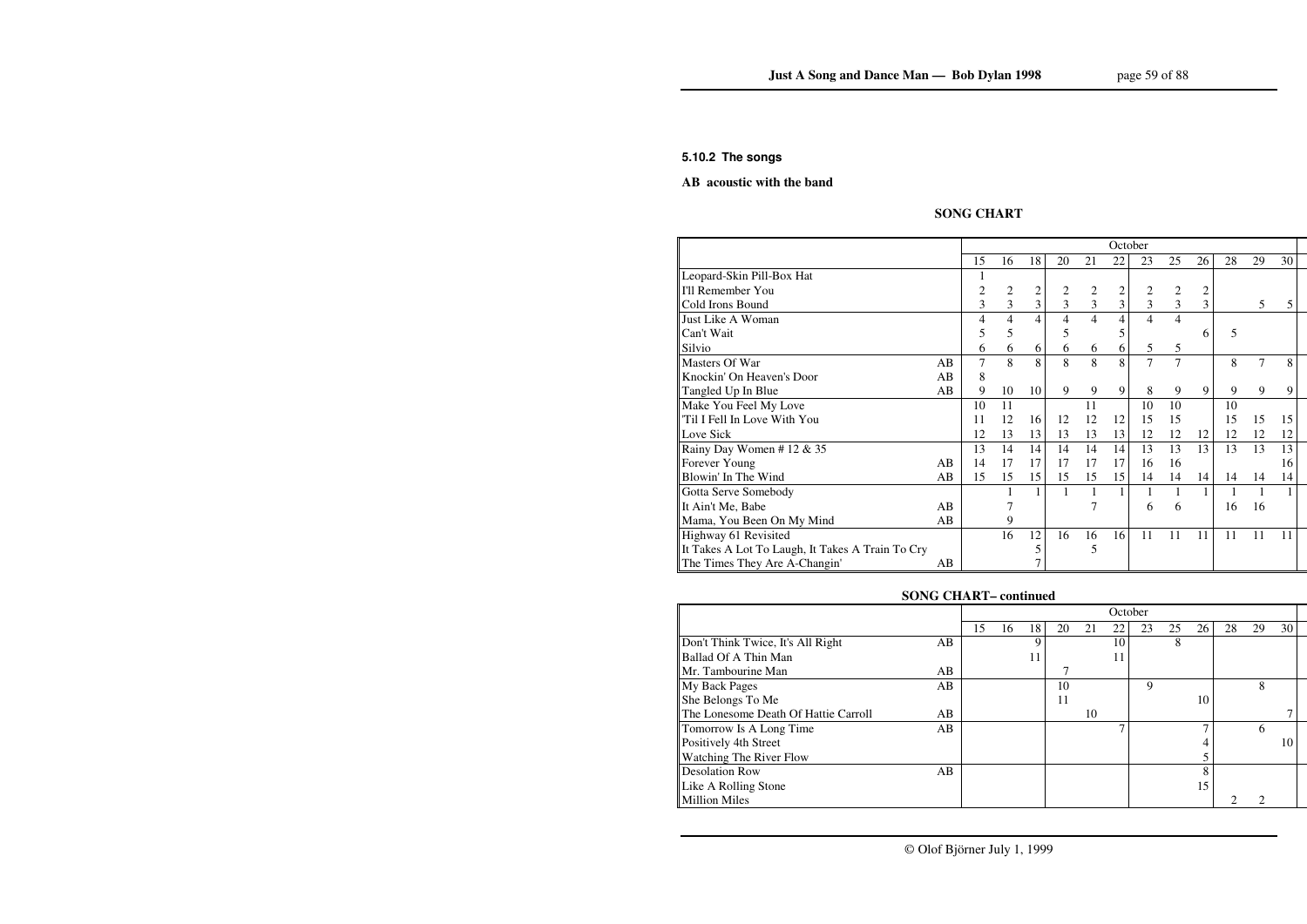| Stuck Inside Of Mobile With The Memphis Blues |    |  |    |  |
|-----------------------------------------------|----|--|----|--|
| You Ain't Goin' Nowhere                       |    |  |    |  |
| <b>Tomorrow Night</b>                         | AB |  | 6  |  |
| It's All Over Now, Baby Blue                  | AB |  |    |  |
| Just Like Tom Thumb's Blues                   |    |  |    |  |
| I'm Not Supposed To Care                      |    |  |    |  |
| Every Grain Of Sand                           |    |  | 10 |  |
| I Want You                                    |    |  |    |  |
| All Along The Watchtower                      |    |  |    |  |
| Simple Twist Of Fate                          |    |  |    |  |
| Girl From The North Country                   | AB |  |    |  |
| One Too Many Mornings                         | AВ |  |    |  |
| Joey                                          |    |  |    |  |
| The Times We've Known                         |    |  |    |  |
| A Hard Rain's A-Gonna Fall                    | AB |  |    |  |

## **SONG CHART – continued**

|                                   |                  | October |    |    |    |    |    |    |    |    |    |    |    |  |
|-----------------------------------|------------------|---------|----|----|----|----|----|----|----|----|----|----|----|--|
|                                   |                  | l5      | 16 | 18 | 20 | 21 | 22 | 23 | 25 | 26 | 28 | 29 | 30 |  |
| Born In Time                      |                  |         |    |    |    |    |    |    |    |    |    |    |    |  |
| Man In The Long Black Coat        |                  |         |    |    |    |    |    |    |    |    |    |    |    |  |
| I Believe In You                  |                  |         |    |    |    |    |    |    |    |    |    |    |    |  |
| <b>Stone Walls And Steel Bars</b> | AB               |         |    |    |    |    |    |    |    |    |    |    |    |  |
| <b>Across The Borderline</b>      |                  |         |    |    |    |    |    |    |    |    |    |    |    |  |
| Blind Willie McTell               |                  |         |    |    |    |    |    |    |    |    |    |    |    |  |
|                                   | Total # of songs | 15      |    | 17 |    |    |    | 16 | ۱b | 15 | 16 |    |    |  |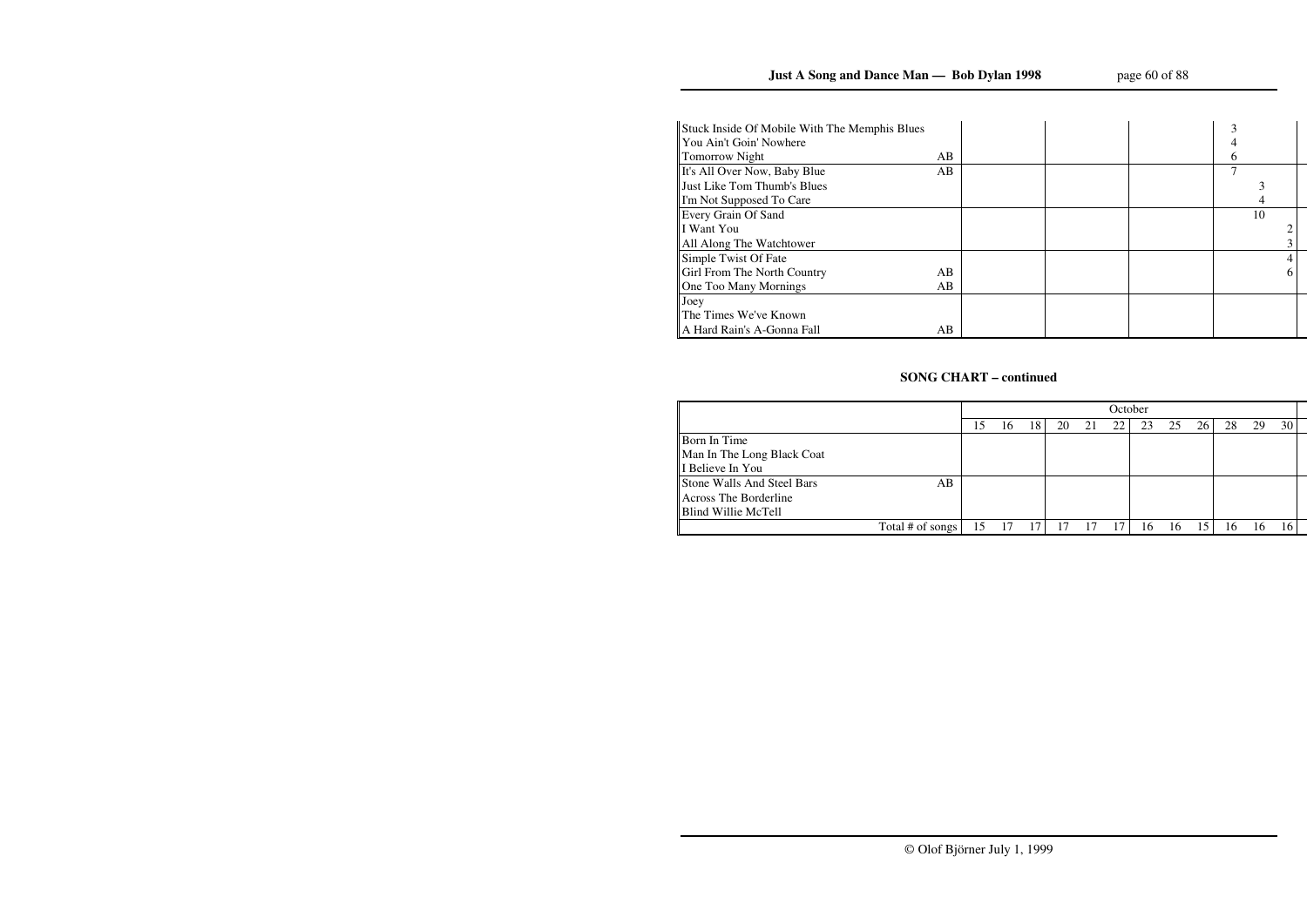## **ALPHABETIC SONG CHART**

|                                                  |    | October        |                |                |                |                |                |                |                |                |                |                |    |  |
|--------------------------------------------------|----|----------------|----------------|----------------|----------------|----------------|----------------|----------------|----------------|----------------|----------------|----------------|----|--|
|                                                  |    | 15             | 16             | 18             | 20             | 21             | 22             | 23             | 25             | 26             | 28             | 29             | 30 |  |
| <b>Across The Borderline</b>                     |    |                |                |                |                |                |                |                |                |                |                |                |    |  |
| All Along The Watchtower                         |    |                |                |                |                |                |                |                |                |                |                |                | 3  |  |
| <b>Ballad Of A Thin Man</b>                      |    |                |                | 11             |                |                | 11             |                |                |                |                |                |    |  |
| <b>Blind Willie McTell</b>                       |    |                |                |                |                |                |                |                |                |                |                |                |    |  |
| Blowin' In The Wind                              | AB | 15             | 15             | 15             | 15             | 15             | 15             | 14             | 14             | 14             | 14             | 14             | 14 |  |
| Born In Time                                     |    |                |                |                |                |                |                |                |                |                |                |                |    |  |
| Can't Wait                                       |    | 5              | 5              |                | 5              |                | 5              |                |                | 6              | 5              |                |    |  |
| Cold Irons Bound                                 |    | 3              | 3              | 3              | 3              | 3              | $\overline{3}$ | 3              | 3              | 3              |                | 5              | 5  |  |
| <b>Desolation Row</b>                            | AB |                |                |                |                |                |                |                |                | 8              |                |                |    |  |
| Don't Think Twice, It's All Right                | AB |                |                | 9              |                |                | 10             |                | 8              |                |                |                |    |  |
| <b>Every Grain Of Sand</b>                       |    |                |                |                |                |                |                |                |                |                |                | 10             |    |  |
| Forever Young                                    | AB | 14             | 17             | 17             | 17             | 17             | 17             | 16             | 16             |                |                |                | 16 |  |
| Girl From The North Country                      | AB |                |                |                |                |                |                |                |                |                |                |                | 6  |  |
| Gotta Serve Somebody                             |    |                | 1              | $\mathbf{1}$   | 1              | 1              | $\mathbf{1}$   | 1              | 1              | 1              | 1              | $\mathbf{1}$   |    |  |
| A Hard Rain's A-Gonna Fall                       | AB |                |                |                |                |                |                |                |                |                |                |                |    |  |
| Highway 61 Revisited                             |    |                | 16             | 12             | 16             | 16             | 16             | 11             | 11             | 11             | 11             | 11             | 11 |  |
| I Believe In You                                 |    |                |                |                |                |                |                |                |                |                |                |                |    |  |
| <b>I</b> Want You                                |    |                |                |                |                |                |                |                |                |                |                |                | 2  |  |
| I'll Remember You                                |    | $\overline{2}$ | $\overline{2}$ | $\overline{2}$ | $\overline{2}$ | $\overline{2}$ | $\overline{2}$ | $\overline{2}$ | $\overline{2}$ | $\overline{2}$ |                |                |    |  |
| I'm Not Supposed To Care                         |    |                |                |                |                |                |                |                |                |                |                | 4              |    |  |
| It Ain't Me, Babe                                | AB |                | 7              |                |                | 7              |                | 6              | 6              |                | 16             | 16             |    |  |
| It Takes A Lot To Laugh, It Takes A Train To Cry |    |                |                | 5              |                | 5              |                |                |                |                |                |                |    |  |
| It's All Over Now, Baby Blue                     | AB |                |                |                |                |                |                |                |                |                | 7              |                |    |  |
| Joey                                             |    |                |                |                |                |                |                |                |                |                |                |                |    |  |
| Just Like A Woman                                |    | 4              | 4              | 4              | 4              | 4              | 4              | 4              | 4              |                |                |                |    |  |
| Just Like Tom Thumb's Blues                      |    |                |                |                |                |                |                |                |                |                |                | 3              |    |  |
| Knockin' On Heaven's Door                        | AB | 8              |                |                |                |                |                |                |                |                |                |                |    |  |
| <b>ALPHABETIC SONG CHART - continued</b>         |    |                |                |                |                |                |                |                |                |                |                |                |    |  |
|                                                  |    |                |                |                |                |                | October        |                |                |                |                |                |    |  |
|                                                  |    | 15             | 16             | 18             | 20             | 21             | 22             | 23             | 25             | 26             | 28             | 29             | 30 |  |
| Leopard-Skin Pill-Box Hat                        |    | 1              |                |                |                |                |                |                |                |                |                |                |    |  |
| Like A Rolling Stone                             |    |                |                |                |                |                |                |                |                | 15             |                |                |    |  |
| The Lonesome Death Of Hattie Carroll             | AB |                |                |                |                | 10             |                |                |                |                |                |                | 7  |  |
| Love Sick                                        |    | 12             | 13             | 13             | 13             | 13             | 13             | 12             | 12             | 12             | 12             | 12             | 12 |  |
| Make You Feel My Love                            |    | 10             | 11             |                |                | 11             |                | 10             | 10             |                | 10             |                |    |  |
| Mama, You Been On My Mind                        | AB |                | 9              |                |                |                |                |                |                |                |                |                |    |  |
| Man In The Long Black Coat                       |    |                |                |                |                |                |                |                |                |                |                |                |    |  |
| Masters Of War                                   | AB | $\tau$         | 8              | $\,8\,$        | 8              | 8              | $8\,$          | 7              | $\tau$         |                | 8              | 7              | 8  |  |
| <b>Million Miles</b>                             |    |                |                |                |                |                |                |                |                |                | $\overline{2}$ | $\mathfrak{2}$ |    |  |
| Mr. Tambourine Man                               | AB |                |                |                | 7              |                |                |                |                |                |                |                |    |  |
| My Back Pages                                    | AB |                |                |                | 10             |                |                | 9              |                |                |                | 8              |    |  |
| One Too Many Mornings                            | AB |                |                |                |                |                |                |                |                |                |                |                |    |  |
| Positively 4th Street                            |    |                |                |                |                |                |                |                |                | $\overline{4}$ |                |                | 10 |  |
|                                                  |    |                |                |                |                |                |                |                |                |                |                |                |    |  |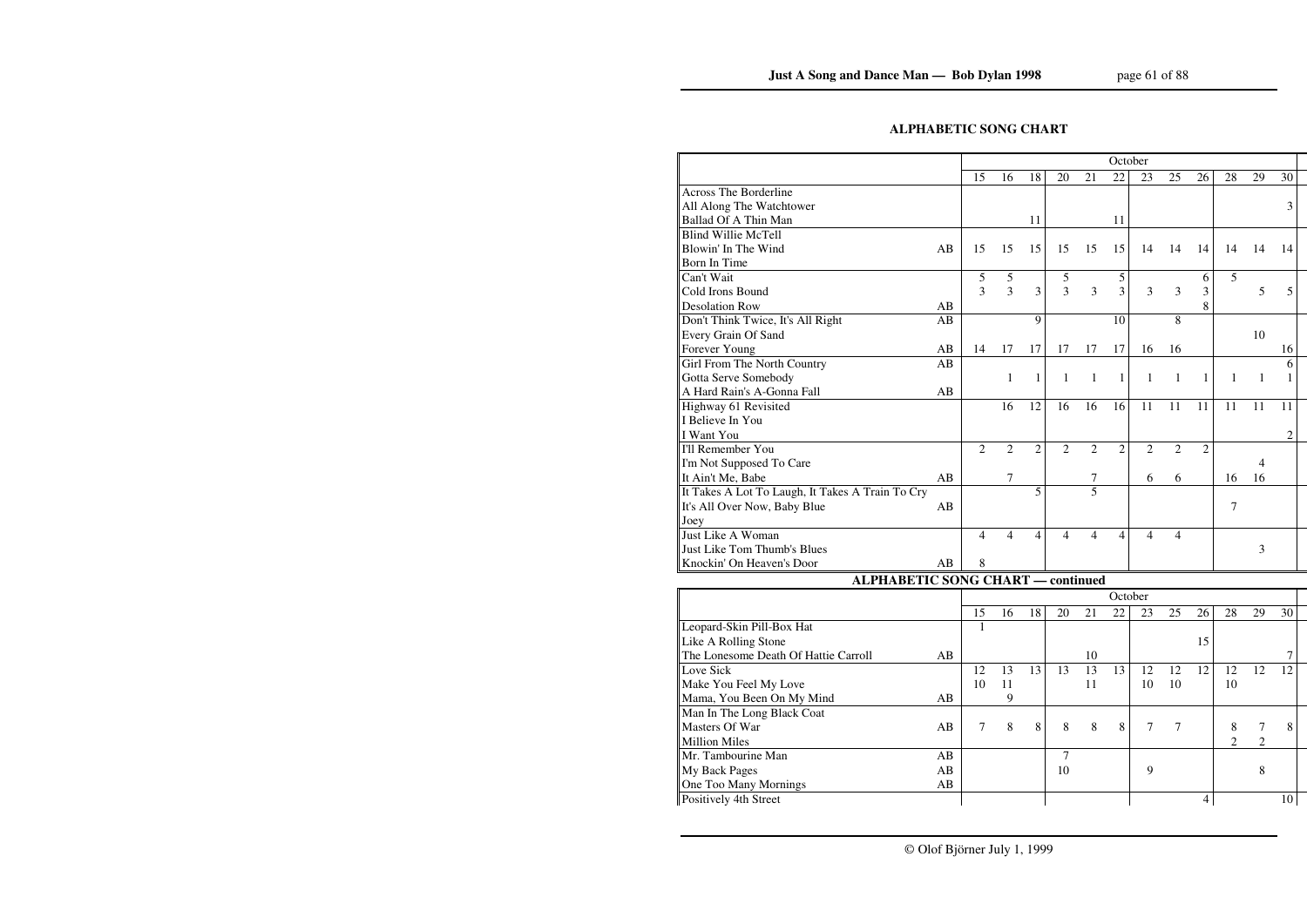# **Just A Song and Dance Man — Bob Dylan 1998**

| Rainy Day Women # 12 $& 35$                   |    | 13 | 14 | 14 | 14 | 14 | 14 | 13 | 13 | 13 | 13 | 13 | 13 |
|-----------------------------------------------|----|----|----|----|----|----|----|----|----|----|----|----|----|
| She Belongs To Me                             |    |    |    |    | 11 |    |    |    |    | 10 |    |    |    |
| Silvio                                        |    | 6  | 6  | 6  | 6  | 6  | 6  |    | 5  |    |    |    |    |
| Simple Twist Of Fate                          |    |    |    |    |    |    |    |    |    |    |    |    |    |
| <b>Stone Walls And Steel Bars</b>             | AB |    |    |    |    |    |    |    |    |    |    |    |    |
| Stuck Inside Of Mobile With The Memphis Blues |    |    |    |    |    |    |    |    |    |    | 3  |    |    |
| Tangled Up In Blue                            | AB | 9  | 10 | 10 | 9  | 9  | 9  | 8  | 9  | 9  | 9  | 9  |    |
| Til I Fell In Love With You                   |    | 11 | 12 | 16 | 12 | 12 | 12 | 15 | 15 |    | 15 | 15 | 15 |
| The Times They Are A-Changin'                 | AB |    |    | ⇁  |    |    |    |    |    |    |    |    |    |
| The Times We've Known                         |    |    |    |    |    |    |    |    |    |    |    |    |    |
| Tomorrow Is A Long Time                       | AB |    |    |    |    |    |    |    |    |    |    | 6  |    |
| <b>Tomorrow Night</b>                         | AB |    |    |    |    |    |    |    |    |    | 6  |    |    |
| <b>Watching The River Flow</b>                |    |    |    |    |    |    |    |    |    |    |    |    |    |
| You Ain't Goin' Nowhere                       |    |    |    |    |    |    |    |    |    |    | 4  |    |    |
| Total # of songs                              |    | 15 |    |    | 17 |    | 17 | 16 | 16 | 15 | 16 | 16 | 16 |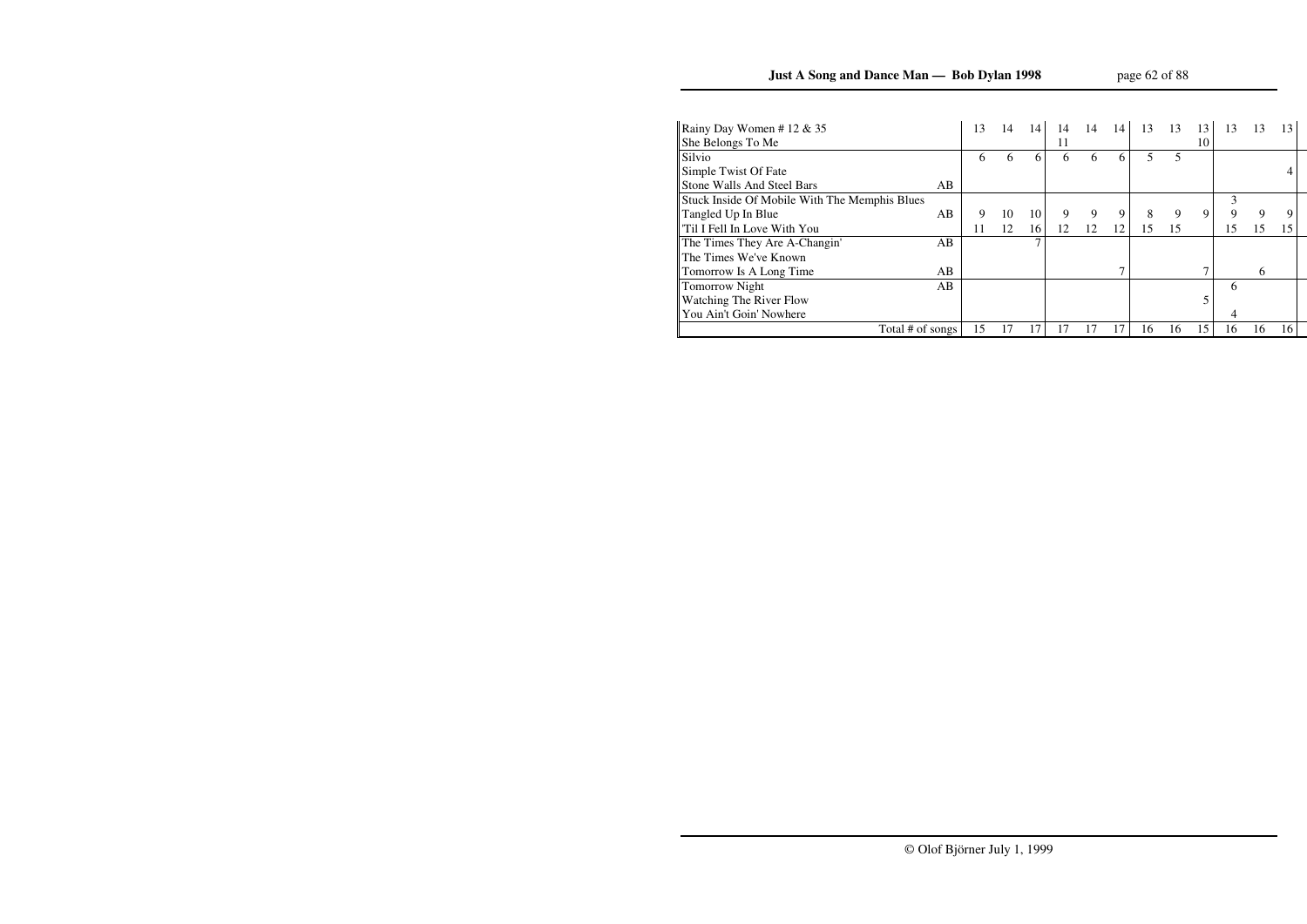#### **5.10.3 Statistics**

Shows:

| Number of shows:                          |     |
|-------------------------------------------|-----|
| Number of circulating shows:              | 13  |
| Number of circulating & complete shows:   | 13  |
| Number of unique shows $^{31}$ :          | 17  |
| Number of different shows <sup>32</sup> : | 17  |
| Number of different songs <sup>33</sup>   | 54  |
| Number of unique songs <sup>34</sup> :    | 54  |
| Number of performed songs:                | 275 |
| Mean number of performed songs:           | 16  |
| Variation <sup>35</sup>                   |     |

Songs:

|                 | # $of$ |      | # of  |      |
|-----------------|--------|------|-------|------|
|                 | songs  | $\%$ | perf. | $\%$ |
| Electric        | 34     | 63.0 | 177   | 64.4 |
| Acoustic w band | 20     | 37.0 | 98    | 35.6 |
| Albums          | 48     | 88.9 | 265   | 96.4 |
| <b>Singles</b>  |        | 1.9  |       | 0.7  |
| Outtakes        |        | 1.9  |       | 0.7  |
| Covers          |        | 7.4  |       | 2.2  |

#### **5.10.4 Comments**

#### *Recommended show*

Auburn Hills October 28 & New York City November 1.

## *Bob Talk*

l

*This is about someone who's got a boat. In a harbor. Never takes it off the shore.* Before Tangled Up In Blue in Auburn Hills, October 28.

 $31$  a show is unique if no other show has the same songs in the same order;

 $32$  a show is different from another show if the set of songs are different, regardless of order

 $33$  electric and acoustic versions are counted as different songs

 $34$  a song is counted as unique regardless of how it is performed

 $35$  variation is computed as the quote between number of different songs and mean number of performed songs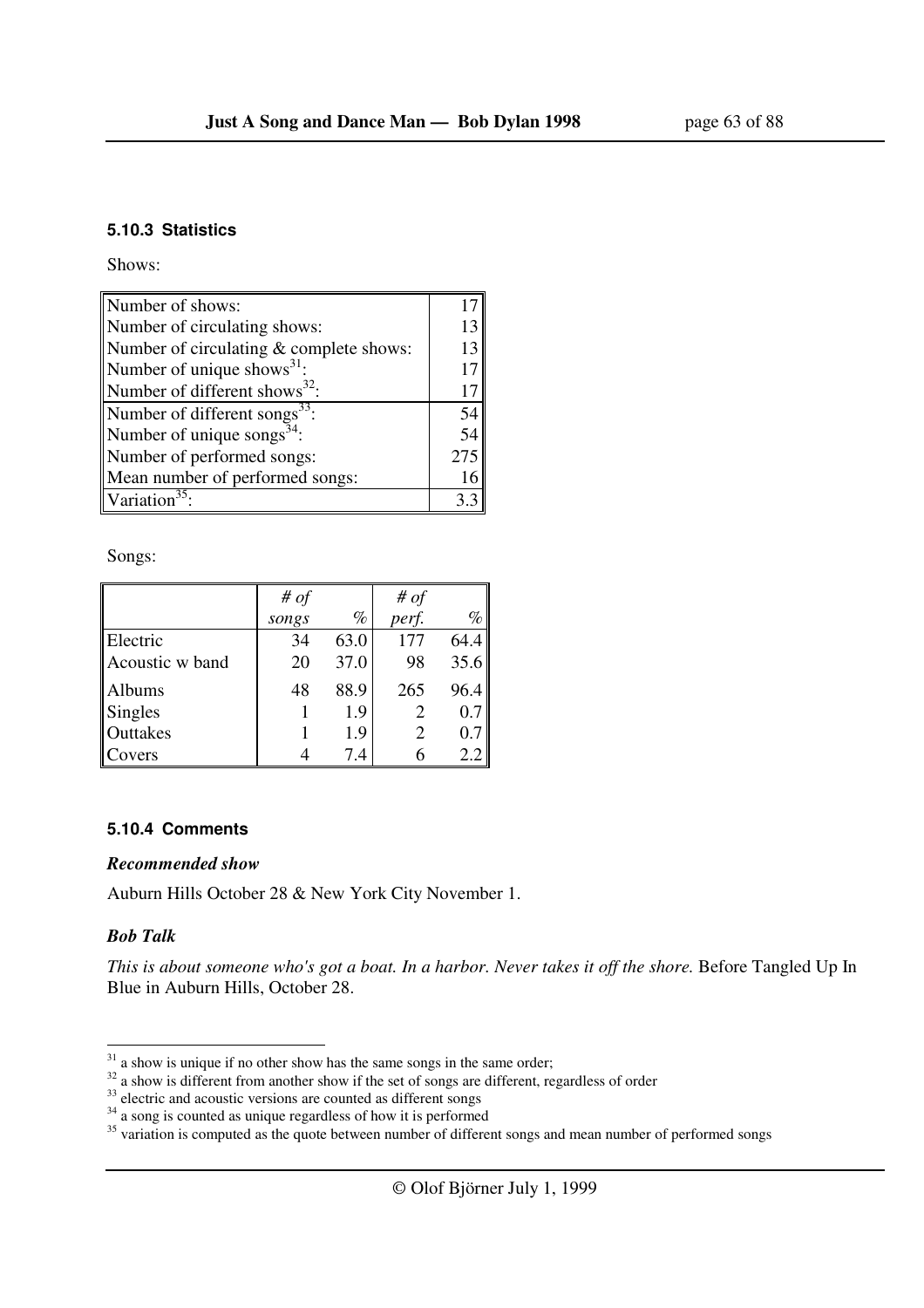## **5.11 Summary**

#### **5.11.1 Statistics**

## Abbreviations

- es early songs, 1961-1966
- ap songs from the "amnesia period", 1967-1972
- 70 songs from the middle seventies, 1973-1978
- gp songs from the "gospel years", 1979-1982

co covers

|                                                     | <b>Mean</b> | Tot#  |      |     | # of songs from |                |       |                |
|-----------------------------------------------------|-------------|-------|------|-----|-----------------|----------------|-------|----------------|
|                                                     | time        | songs | es   | ap  | 70              | gp             | $\lg$ | $_{\rm co}$    |
| <b>US Winter Tour</b>                               | 100         | 317   | 133  | 20  | 34              |                | 117   | 13             |
| $\%$                                                |             |       | 41   | 6   | 10              |                | 36    | 4              |
| South American Tour with                            | $90^{36}$   | 103   | 38   | 11  | 16              |                | 30    | $\overline{7}$ |
| The Rolling Stones<br>$\%$                          |             |       | 36   | 10  | 15              |                | 29    | 6              |
| US & Canada West Coast<br>Tour with Joni Mitchell & | 85          | 106   | 38   | 10  | 17              |                | 30    | 11             |
| $\%$<br>Van Morrison                                |             |       | 35   | 9   | 16              |                | 28    | 10             |
| Europe Summer Tour                                  | 100         | 499   | 212  | 44  | 62              | 13             | 155   | 13             |
| $\%$                                                |             |       | 42   | 8   | 12              | $\overline{2}$ | 31    | $\overline{2}$ |
| Tour of Australia and New                           | 115         | 257   | 106  | 20  | 38              | $\overline{2}$ | 78    | 12             |
| $\%$<br>Zealand                                     |             |       | 41   | 7   | 14              | $\Omega$       | 30    | 4              |
| <b>US West Coast Tour With</b>                      | 110         | 121   | 48   | 8   | 14              | $\overline{2}$ | 44    | 5              |
| $\%$<br>Van Morrison                                |             |       | 39   | 6   | 11              |                | 36    | 4              |
| <b>US And Canada Fall Tour</b>                      | 195         | 275   | 125  | 4   | 30              | 19             | 90    | 7              |
| $\%$                                                |             |       | 45   | 1   | 10              | 6              | 32    | 2              |
| 1998                                                |             | 1678  | 700  | 117 | 211             | 36             | 544   | 68             |
| $\%$                                                |             |       | 41,7 | 7,0 | 12,6            | 2,1            | 32,4  | 4,1            |

<sup>&</sup>lt;sup>36</sup> only two shows in circulation!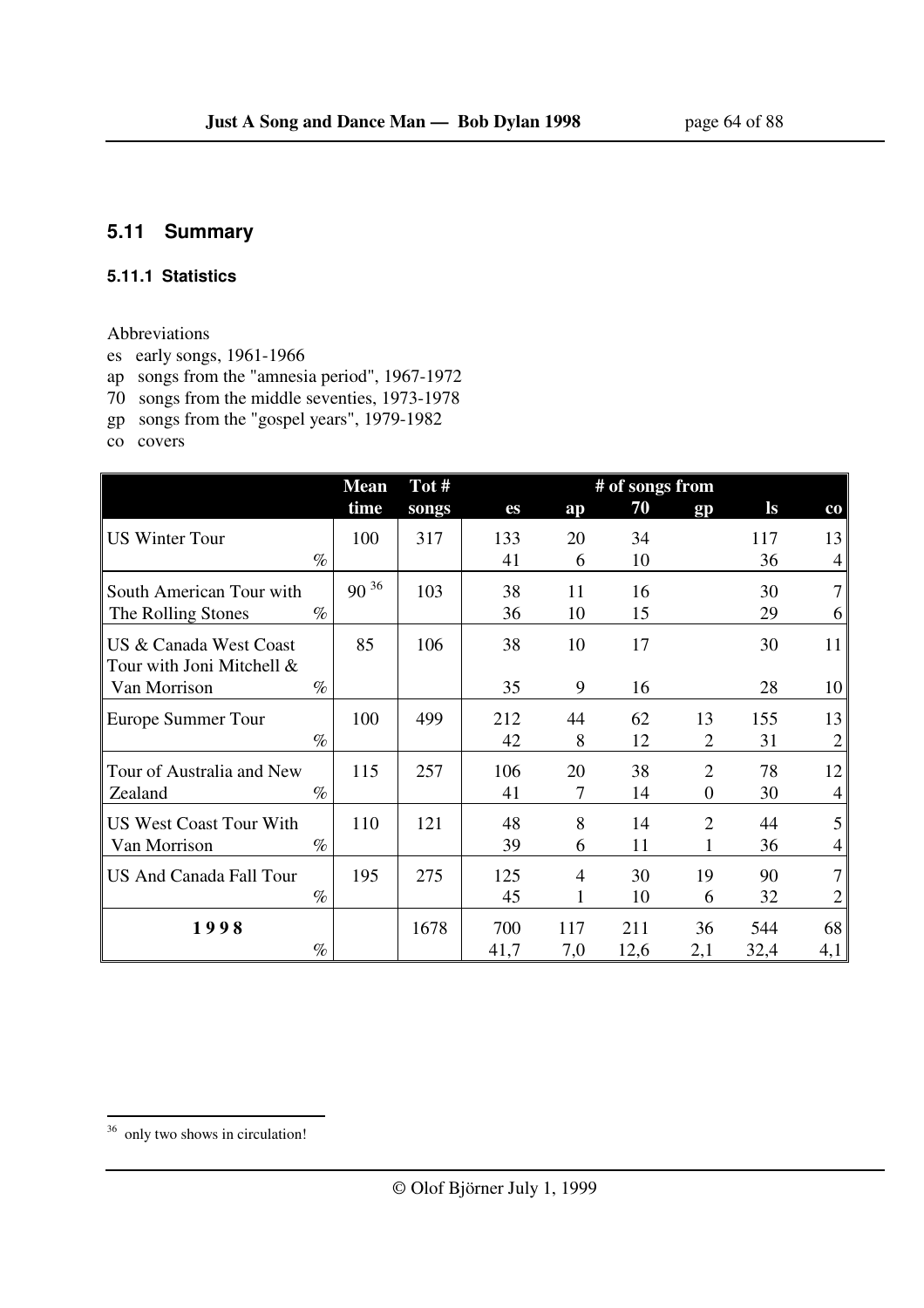#### **5.11.2 Show Statistics - Summary**

#### 1. US Winter Tour

- 2. South American Tour with The Rolling Stones
- 3. US & Canada West Coast Tour with Joni Mitchell & Van Morrison
- 4. Europe Summer Tour
- 5. Tour of Australia and New Zealand
- 6. US West Coast Tour With Van Morrison
- 7. US And Canada Fall Tour

|                                         |     | $\overline{2}$ | 3   | 4   | 5   | 6   |     |      |
|-----------------------------------------|-----|----------------|-----|-----|-----|-----|-----|------|
| Number of shows                         | 21  | 8              | 8   | 33  | 15  | 8   |     | 110  |
| Number of circulating shows             | 21  | $\overline{2}$ | 8   | 33  | 12  | 2   | 13  | 91   |
| Number of circulating & complete shows  | 21  | 2              | 8   | 33  | 12  | 2   | 13  | 91   |
| Number of unique shows <sup>37</sup>    | 21  | 8              | 8   | 33  | 15  | 8   |     | 110  |
| Number of different shows <sup>38</sup> | 21  | 8              | 8   | 33  | 15  | 8   | 17  | 110  |
| Number of different songs <sup>39</sup> | 58  | 43             | 37  | 84  | 67  | 49  | 54  | 104  |
| Number of unique songs $^{40}$          | 58  | 43             | 36  | 83  | 67  | 49  | 54  | 102  |
| Number of performed songs               | 317 | 103            | 106 | 499 | 257 | 121 | 275 | 1678 |
| Mean number of performed songs          | 15  | 12             | 13  | 15  | 17  | 15  | 16  | 15   |
| Variati                                 | 3.8 | 3.3            | 2.8 | 5.6 | 3.9 | 3.2 | 3.3 | 6.9  |

l

 $37$  a show is unique if no other show has the same songs in the same order

<sup>&</sup>lt;sup>38</sup> a show is different from another show if the set of songs are different, regardless of order.

 $39$  electric and acoustic versions are counted as different songs.

 $40$  a song is counted as unique regardless of how it is performed.

 $41$  variation is computed as the ratio between number of different songs and mean number of performed songs.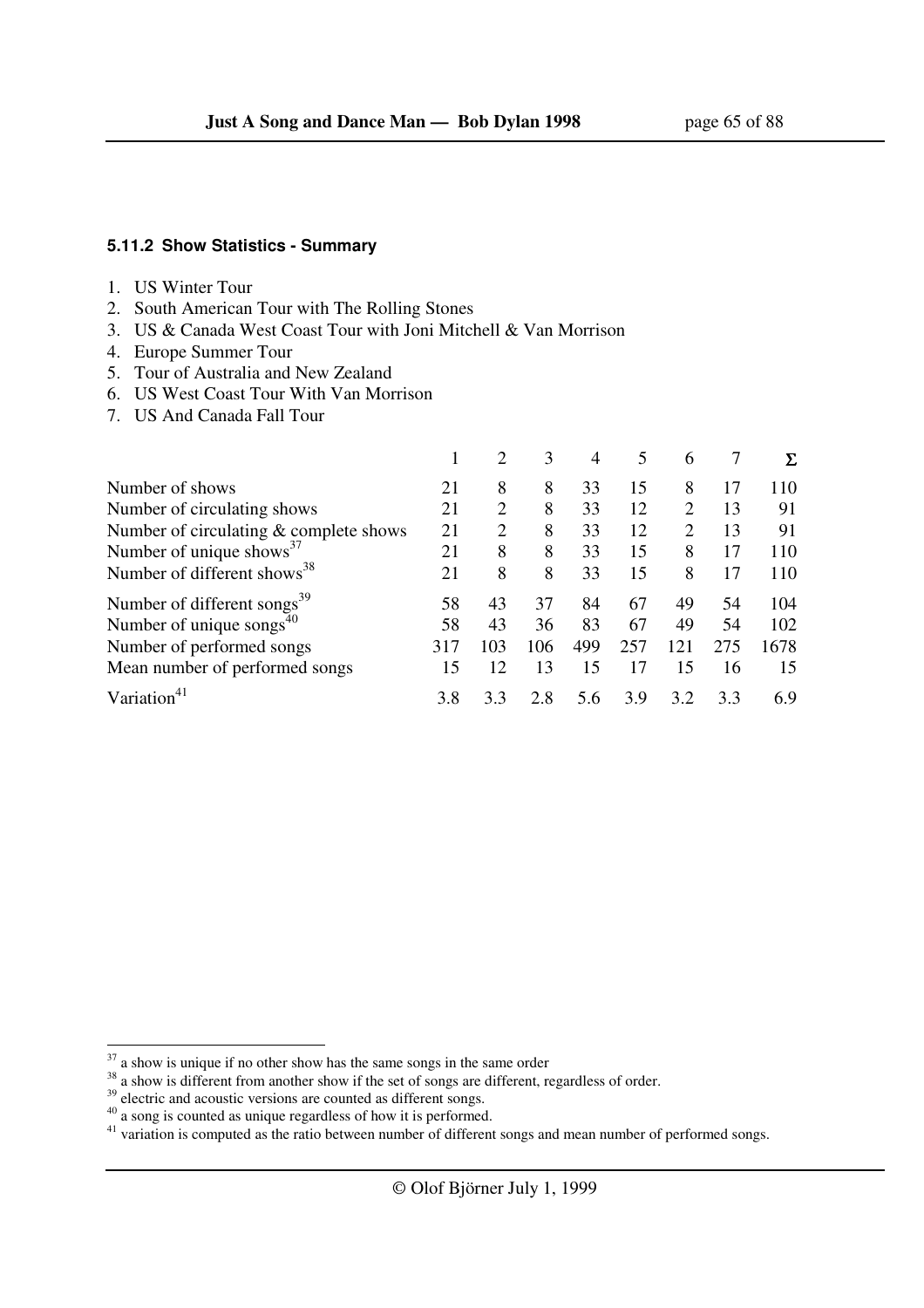## **5.11.3 Album statistics**

|                               | # of             |         | # of             |         |
|-------------------------------|------------------|---------|------------------|---------|
| Album                         | songs            | $\%$    | perf             | $\%$    |
| <b>Bob Dylan</b>              | 1                | 1.2%    | 3                | 0.2%    |
| Freewheelin'                  | 5                | 5.9%    | 161              | 10.0%   |
| The Times They Are A-Changin' | 6                | 7.1%    | 41               | 2.6%    |
| <b>Another Side</b>           | $\overline{4}$   | 4.7%    | 60               | 3.7%    |
| Bringing It All Back Home     | 5                | 5.9%    | 58               | 3.6%    |
| Highway 61 Revisited          | $\overline{7}$   | 8.2%    | 136              | 8.5%    |
| <b>Blonde On Blonde</b>       | 6                | 7.1%    | 213              | 13.3%   |
| <b>Basement Tapes</b>         | 3                | 3.5%    | 23               | 1.4%    |
| John Wesley Harding           | $\overline{2}$   | 2.4%    | 17               | 1.1%    |
| Nashville Skyline             | $\overline{4}$   | 4.7%    | 37               | 2.3%    |
| Selfportrait                  | $\boldsymbol{0}$ | $0.0\%$ | 0                | $0.0\%$ |
| New Morning                   | $\overline{2}$   | 2.4%    | 14               | $0.9\%$ |
| <b>Greatest Hits Vol 2</b>    | 3                | 3.5%    | 21               | 1.3%    |
| Pat Garrett                   | $\mathbf{1}$     | 1.2%    | 11               | 0.7%    |
| <b>Planet Waves</b>           | $\overline{2}$   | 2.4%    | 53               | 3.3%    |
| <b>Blood On The Tracks</b>    | 5                | 5.9%    | 142              | 8.9%    |
| Desire                        | $\mathbf{1}$     | 1.2%    | 1                | 0.1%    |
| Street-Legal                  | $\mathbf{1}$     | 1.2%    | 15               | $0.9\%$ |
| <b>Slow Train Coming</b>      | $\overline{2}$   | 2.4%    | 32               | 2.0%    |
| Saved                         | $\boldsymbol{0}$ | $0.0\%$ | $\boldsymbol{0}$ | $0.0\%$ |
| Shot Of Love                  | $\mathbf{1}$     | 1.2%    | 4                | 0.2%    |
| Infidels                      | 3                | 3.5%    | 5                | 0.3%    |
| <b>Empire Burlesque</b>       | $\overline{2}$   | 2.4%    | 15               | $0.9\%$ |
| Knocked-Out Loaded            | $\boldsymbol{0}$ | $0.0\%$ | $\boldsymbol{0}$ | $0.0\%$ |
| <b>Hearts Of Fire</b>         | $\mathbf{0}$     | $0.0\%$ | $\boldsymbol{0}$ | $0.0\%$ |
| Down In The Groove            | $\overline{2}$   | 2.4%    | 102              | 6.4%    |
| Traveling Wilburys Vol 1      | $\boldsymbol{0}$ | $0.0\%$ | $\boldsymbol{0}$ | $0.0\%$ |
| Oh Mercy                      | 5                | 5.9%    | 26               | 1.6%    |
| Under The Red Sky             | $\mathbf{1}$     | 1.2%    | 7                | 0.4%    |
| Traveling Wilburys Vol 3      | $\boldsymbol{0}$ | $0.0\%$ | $\boldsymbol{0}$ | $0.0\%$ |
| <b>Bootleg Series Vol 1</b>   | $\mathbf{1}$     | 1.2%    | 11               | $0.7\%$ |
| Bootleg Series Vol 2          | $\overline{0}$   | $0.0\%$ | 0                | $0.0\%$ |
| Bootleg Series Vol 3          | $\mathbf{1}$     | 1.2%    | 13               | $0.8\%$ |
| Biograph                      | $\boldsymbol{0}$ | $0.0\%$ | 0                | $0.0\%$ |
| Good As I Been To You         | $\mathbf{1}$     | 1.2%    | 1                | $0.1\%$ |
| World Gone Wrong              | $\boldsymbol{0}$ | $0.0\%$ | $\boldsymbol{0}$ | $0.0\%$ |
| Greatest Hits Vol 3           | $\boldsymbol{0}$ | $0.0\%$ | 0                | $0.0\%$ |
| MTV Unplugged                 | $\mathbf{1}$     | 1.2%    | 3                | 0.2%    |
| Time Out Of Mind              | 7                | 8.2%    | 379              | 23.6%   |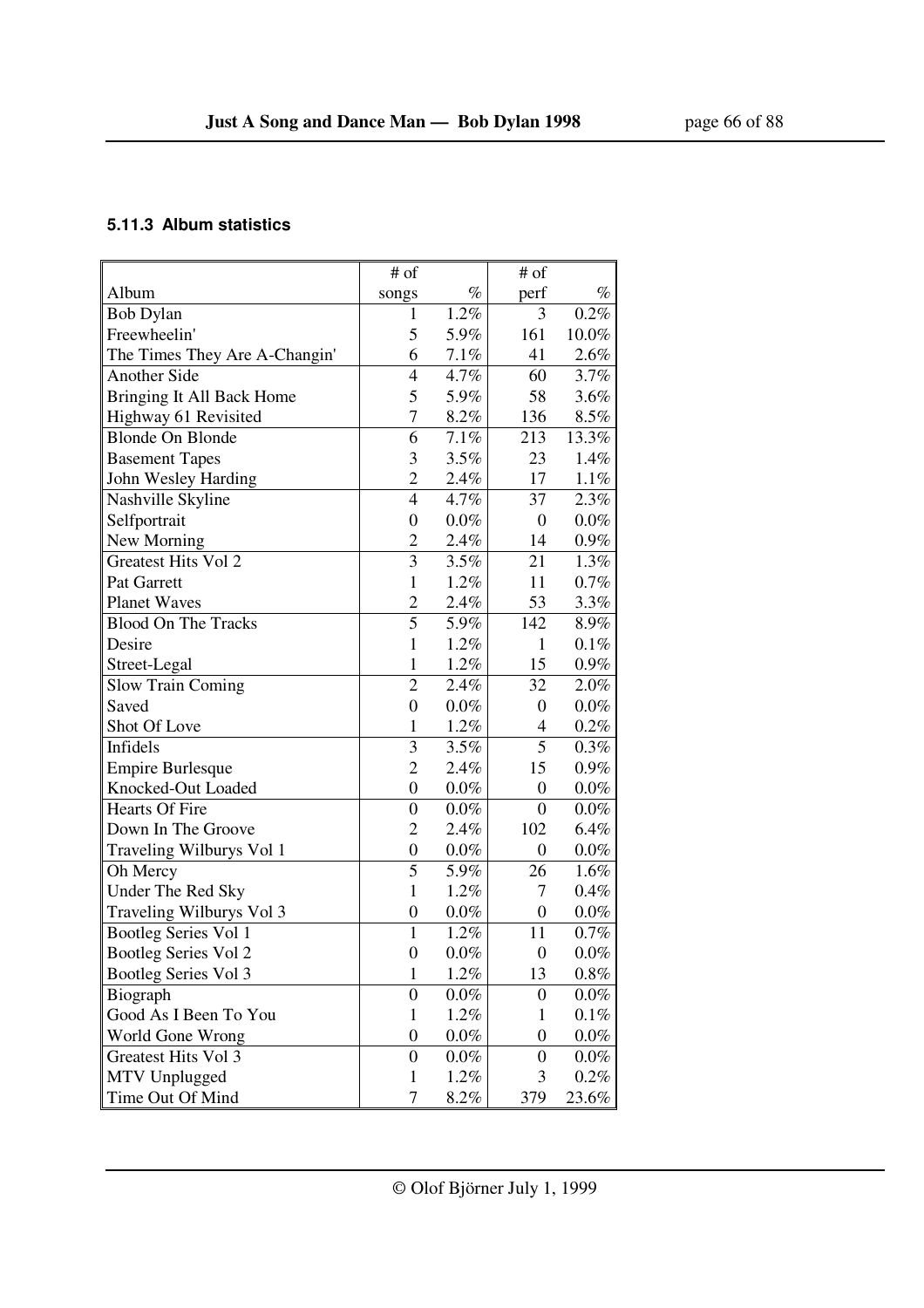## **5.11.4 Alphabetical song list**

- 1. US Winter Tour
- 2. South American Tour with The Rolling Stones
- 3. US & Canada West Coast Tour with Joni Mitchell & Van Morrison
- 4. Europe Summer Tour
- 5. Tour of Australia and New Zealand
- 6. US West Coast Tour With Van Morrison
- **7.** US And Canada Fall Tour
- op opener
- s1 first electric set
- ac acoustic set
- s2 second electric set
- en encores

| Song                              |    | op | s1             | ac | s2             | en | $\Sigma$       | 1                        | $\mathbf{2}$   | 3              | 4              | 5              | 6              | 7                           |
|-----------------------------------|----|----|----------------|----|----------------|----|----------------|--------------------------|----------------|----------------|----------------|----------------|----------------|-----------------------------|
| <b>Absolutely Sweet Marie</b>     |    | 29 |                |    |                |    | 29             | 21                       | 3              | 5              |                |                |                |                             |
| <b>Across The Borderline</b>      |    |    |                |    | 1              |    |                |                          |                |                |                |                |                |                             |
| Alabama Getaway                   |    |    |                |    |                | 1  | 1              |                          |                |                |                |                |                |                             |
| All Along The Watchtower          |    | 6  | 1              |    | 1              |    | 8              |                          | $\mathbf{1}$   |                | 6              |                |                |                             |
| Ballad Of A Thin Man              |    |    |                |    | 6              | 1  | 7              | $\overline{c}$           |                |                | 2              | 1              |                |                             |
| <b>Ballad Of Hollis Brown</b>     | AB |    |                | 2  |                |    | $\overline{2}$ |                          |                |                | $\overline{c}$ |                |                |                             |
| <b>Blind Willie McTell</b>        |    |    | 1              |    | 12             |    | 13             | 3                        |                |                | 4              | $\overline{2}$ | $\mathfrak{2}$ | $\mathcal{D}_{\mathcal{L}}$ |
| Blowin' In The Wind               | AB |    |                |    |                | 66 | 66             |                          | 1              |                | 25             | 15             | 8              | 17                          |
| Boots Of Spanish Leather          | AB |    |                | 5  |                |    | 5              | 1                        |                |                | 3              | 1              |                |                             |
| Born In Time                      |    |    | 8              |    |                |    | $\mathbf Q$    | 3                        | $\mathbf{1}$   |                | 3              | 1              |                |                             |
| Can't Wait                        |    |    | 55             | 1  | 8              |    | 64             | 15                       | 3              |                | 14             | 14             | 8              | 10                          |
| <b>Cocaine Blues</b>              | AB |    |                | 24 |                |    | 24             | 12                       | 3              | 3              | 4              | 1              | $\mathbf{1}$   |                             |
| Cold Irons Bound                  |    |    | 81             |    | 1              |    | 82             | 8                        | 5              | 8              | 31             | 14             | $\overline{4}$ | 12                          |
| Dark As A Dungeon                 | AB |    |                | 1  |                |    |                |                          |                |                |                | 1              |                |                             |
| <b>Desolation Row</b>             | AB |    |                | 15 |                |    | 15             | 3                        |                |                | 7              | 3              | $\mathbf{1}$   |                             |
| Don't Think Twice, It's All Right | AB |    |                | 23 |                | 10 | 33             | $\overline{\mathcal{L}}$ | 1              |                | 11             | 8              | 3              | 6                           |
| Every Grain Of Sand               |    |    | $\overline{c}$ |    | $\overline{2}$ |    | $\overline{4}$ |                          |                |                |                | 1              |                |                             |
| Everything Is Broken              |    | 2  |                |    |                |    | $\overline{2}$ |                          |                |                |                |                | 1              |                             |
| Forever Young                     | AB |    |                | 16 |                | 34 | 50             | $\overline{3}$           | $\overline{2}$ | $\overline{4}$ | 13             | 14             | $\overline{3}$ | 11                          |
| Friend Of The Devil               | AB |    |                | 4  |                |    | 4              |                          |                |                |                | $\mathcal{L}$  | $\mathbf{1}$   |                             |
| Girl From The North Country       | AB |    |                | 5  |                |    | 5              | 1                        |                |                | 3              |                |                |                             |
| Gotta Serve Somebody              |    | 31 |                |    |                |    | 31             |                          |                |                | 12             | 1              | $\overline{c}$ | 16                          |
| Happy Birthday                    | AB |    |                | 1  |                |    |                |                          |                |                |                |                |                |                             |
| A Hard Rain's A-Gonna Fall        | AB |    |                | 8  |                |    | 8              | 2                        |                |                | 5              |                |                |                             |
| Highway 61 Revisited              |    |    |                |    | 65             | 27 | 92             | 18                       | 6              | 8              | 27             | 12             | 5              | 16                          |
| I And I                           |    |    |                |    |                |    |                |                          |                |                |                |                |                |                             |
| I Believe In You                  |    |    |                |    |                |    |                |                          |                |                |                |                |                |                             |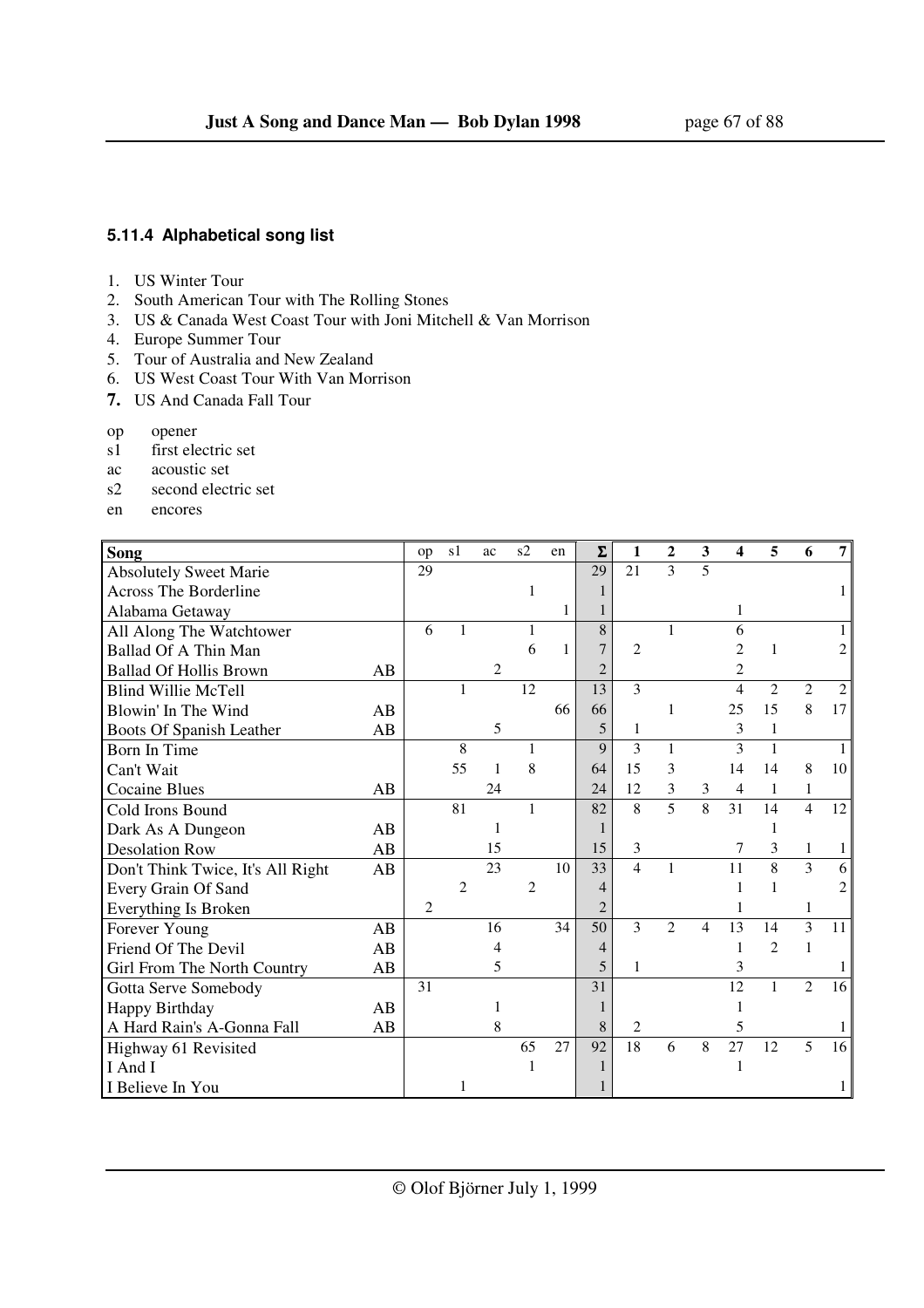| Song                                     |    | op           | s1             | ac         | s2             | en             | $\Sigma$       | 1              | 2              | 3              | 4              | 5              | 6                | 7              |
|------------------------------------------|----|--------------|----------------|------------|----------------|----------------|----------------|----------------|----------------|----------------|----------------|----------------|------------------|----------------|
| I Don't Believe You                      |    |              | $\overline{c}$ |            | $\mathbf{1}$   |                | 3              | $\mathbf{1}$   |                |                | 1              | $\mathbf{1}$   |                  |                |
| I Shall Be Released                      |    |              |                |            | 9              | $\mathbf{1}$   | 10             |                | $\mathbf{1}$   | $\overline{c}$ | 3              | 3              | $\mathbf{1}$     |                |
| I Threw It All Away                      |    |              | 2              |            |                |                | $\overline{2}$ |                |                |                |                | 2              |                  |                |
| I Want You                               |    |              | 11             |            |                |                | 11             | $\mathfrak{2}$ | $\overline{c}$ |                | 3              | $\mathbf{1}$   | $\mathbf{1}$     | $\overline{2}$ |
| If Not For You                           |    |              | 6              |            |                |                | 6              | $\mathbf{1}$   |                |                | 4              |                | 1                |                |
| If You See Her, Say Hello                |    |              | 5              |            |                |                | 5              |                | 1              | 2              | 2              |                |                  |                |
| I'll Be Your Baby Tonight                |    |              | 9              |            |                |                | 9              | $\overline{2}$ | $\mathbf{1}$   |                | $\overline{4}$ | 1              | $\mathbf{1}$     |                |
| I'll Remember You                        |    |              | 11             |            | 3              |                | 14             |                | $\mathbf{1}$   |                | $\mathbf{1}$   | $\mathbf{1}$   |                  | 11             |
| I'm A Rovin' Gambler                     | AB |              |                | 4          |                |                | 4              |                | 1              | 1              | 1              |                | 1                |                |
| I'm Not Supposed To Care                 |    |              | $\overline{2}$ |            | $\mathbf{1}$   |                | $\overline{3}$ |                |                | $\overline{c}$ |                |                |                  | 1              |
| It Ain't Me, Babe<br>AB                  |    |              |                | 6          |                | 33             | 39             | 10             | 3              | $\overline{4}$ | 8              | 5              | 1                | 8              |
| It Takes A Lot To Laugh, It Takes A      |    |              | 7              |            | 1              |                | 8              |                |                |                | 1              | 3              | $\boldsymbol{2}$ | $\mathbf{2}$   |
| It's All Over Now, Baby Blue<br>AB       |    |              |                | 12         |                |                | 12             | 1              | $\overline{2}$ | $\mathbf{1}$   | $\overline{4}$ | $\mathbf{1}$   | $\mathbf{1}$     | $\overline{c}$ |
| Joey                                     |    |              |                |            | 1              |                | 1              |                |                |                |                |                |                  |                |
| John Brown<br>AB                         |    |              |                | 3          |                |                | 3              | 1              |                |                | 2              |                |                  |                |
| Jokerman                                 |    |              |                |            | 1              |                | $\mathbf{1}$   |                | $\mathbf{1}$   |                |                |                |                  |                |
| Just Like A Woman                        |    |              | 28             |            | 1              |                | 29             | 5              | 3              | 3              | 5              | 4              | 1                | 8              |
| Just Like Tom Thumb's Blues              |    |              | $\overline{2}$ |            | 1              |                | 3              | $\mathbf{1}$   |                |                |                |                |                  | $\overline{c}$ |
| Knockin' On Heaven's Door                |    |              |                |            | $\overline{c}$ |                | $\overline{2}$ |                | $\mathbf{1}$   |                | $\mathbf{1}$   |                |                  |                |
| Knockin' On Heaven's Door<br>AB          |    |              |                | 6          |                | 3              | 9              | $\overline{c}$ |                |                | 3              | $\overline{2}$ | 1                | $\mathbf{1}$   |
| Lay Lady Lay                             |    |              | 10             |            |                |                | 10             | $\mathbf{1}$   | 1              | 2              | $\overline{c}$ | 3              | $\mathbf{1}$     |                |
| Leopard-Skin Pill-Box Hat                |    | 21           |                |            | 1              | $\overline{c}$ | 24             | $\mathbf{1}$   |                |                | $\overline{9}$ | $\overline{8}$ | $\overline{3}$   | $\mathfrak{Z}$ |
| License To Kill                          |    |              | 3              |            |                |                | 3              |                |                |                | $\mathbf{1}$   | $\mathbf{1}$   | $\mathbf{1}$     |                |
| Like A Rolling Stone                     |    |              |                |            |                | 6              | 6              | 4              |                |                |                | 1              |                  | 1              |
| The Lonesome Death Of Hattie Carro<br>AB |    |              |                | 6          |                |                | 6              | $\mathbf{1}$   |                |                | 1              | $\mathbf{1}$   | $\mathbf{1}$     | $\overline{c}$ |
| Love Minus Zero/No Limit                 | AB |              |                | 6          |                |                | 6              | $\overline{2}$ |                |                | 3              | $\mathbf{1}$   |                  |                |
| Love Sick                                |    |              |                |            | 1              | 102            | 103            | 21             | 5              | 7              | 30             | 15             | $\,8\,$          | 17             |
| Maggie's Farm                            |    | 13           |                |            |                |                | 13             |                | $\mathbf{1}$   | $\overline{2}$ | $\overline{2}$ | 6              | $\overline{c}$   |                |
| Make You Feel My Love                    |    |              | 7              |            | 27             |                | 34             | 1              |                | $\overline{4}$ | 14             | $\mathbf{1}$   | $\overline{4}$   | 10             |
| Mama, You Been On My Mind                | AB |              |                | 11         |                |                | 11             |                |                |                | 8              |                | $\mathbf{1}$     | 2              |
| The Man In Me                            |    |              | $\,8\,$        |            |                |                | 8              | $\overline{2}$ | $\mathbf 1$    | $\mathfrak{2}$ | $\mathbf{1}$   | $\overline{c}$ |                  |                |
| Man In The Long Black Coat               |    |              | 10             |            |                |                | 10             | $\overline{2}$ |                |                | 5              | 1              | 1                | 1              |
| Masters Of War                           | AB |              |                | 49         |                |                | 49             | 11             | 1              | 2              | 15             | 4              | 3                | 13             |
| <b>Million Miles</b>                     |    |              | 3              |            | 22             |                | 25             | 20             | $\mathbf{1}$   | $\mathbf{1}$   |                | $\mathbf{1}$   |                  | 3              |
| Mr. Tambourine Man                       | AB |              |                | 18         |                |                | 18             | $\mathbf{1}$   | $\,1\,$        | $\mathbf{1}$   | 8              | 3              | $\mathbf{1}$     | 3              |
| My Back Pages                            | AB |              |                | 9          |                | $\overline{4}$ | 13             | $\overline{c}$ | $\mathbf{1}$   |                | 3              | 2              | $\mathbf{1}$     | 4              |
| Not Dark Yet                             |    |              | $\overline{3}$ |            | 1              |                | $\overline{4}$ | $\overline{3}$ |                |                |                |                |                  |                |
| Not Fade Away                            |    | $\mathbf{1}$ |                |            |                |                |                |                |                | $\mathbf{1}$   |                |                |                  |                |
| Oh Babe It Ain't No Lie                  | AB |              |                | $\sqrt{2}$ |                |                | $\overline{2}$ |                |                |                | 1              | 1              |                  |                |
| One Too Many Mornings                    | AB |              |                | 10         |                |                | 10             | $\overline{2}$ | $\mathbf{1}$   |                | $\overline{4}$ | $\mathbf{1}$   | 1                |                |
| Positively 4th Street                    |    |              | 6              |            | 5              |                | 11             | 3              | $\overline{c}$ |                | $\overline{c}$ | $\mathbf{1}$   | $\mathbf{1}$     | $\overline{c}$ |
| Pretty Peggy-O                           |    |              | 3              |            |                |                | 3              | 1              |                |                | $\mathbf{1}$   | $\mathbf{1}$   |                  |                |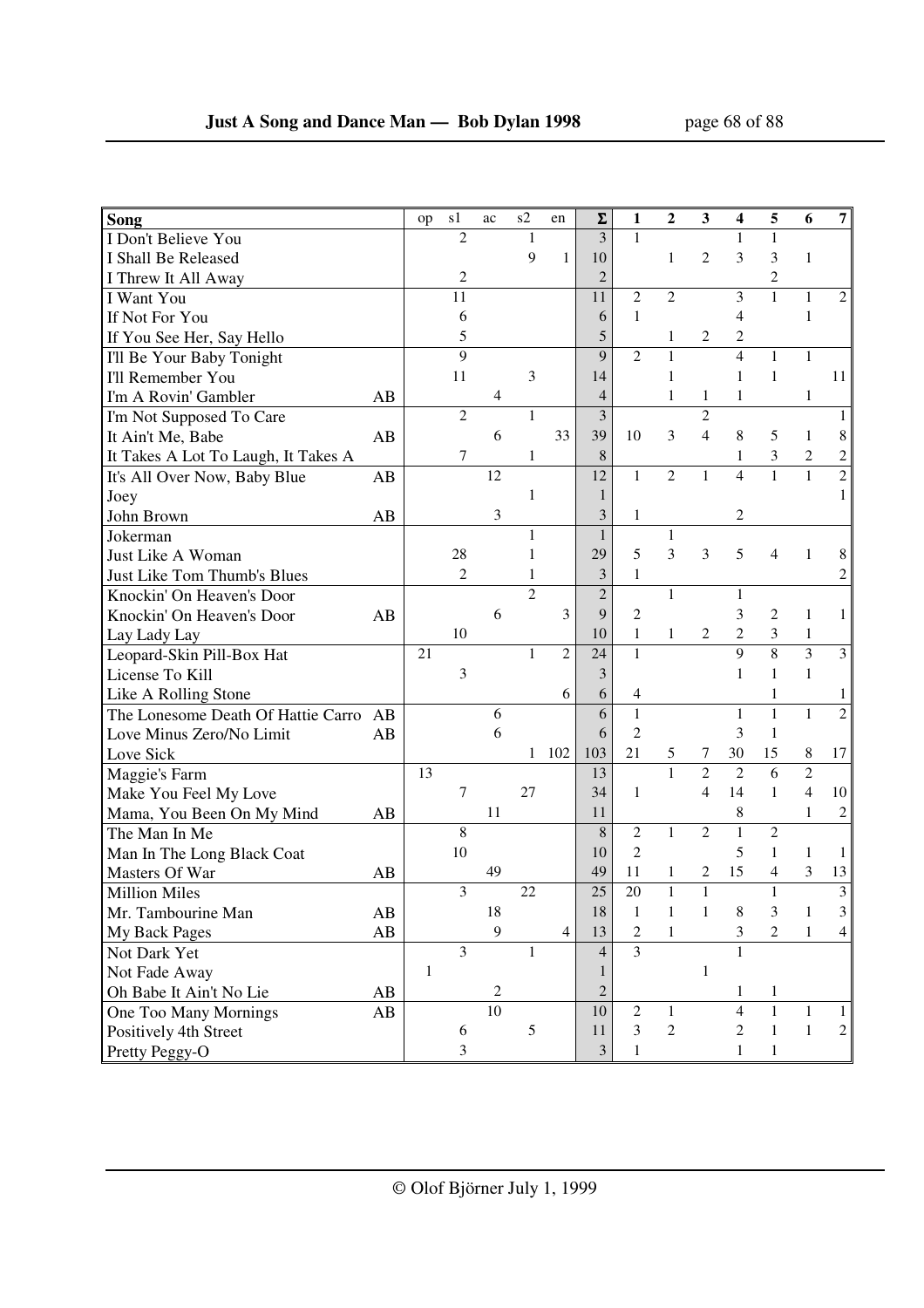| $\overline{\mathbf{S}}$ ong       |    | op           | s1             | ac             | s2           | en           | $\Sigma$       | 1              | 2                | 3              | $\overline{\mathbf{4}}$ | 5              | 6              | 7            |
|-----------------------------------|----|--------------|----------------|----------------|--------------|--------------|----------------|----------------|------------------|----------------|-------------------------|----------------|----------------|--------------|
| Queen Jane Approximately          |    |              | 1              |                | 4            |              | 5              | $\overline{3}$ | $\mathbf{1}$     |                |                         |                | 1              |              |
| Rainy Day Women #12 & 35          |    |              |                |                | $\mathbf{1}$ | 101          | 102            | 21             | 5                | 8              | 30                      | 15             | $\,8\,$        | 15           |
| Rank Strangers To Me              | AB |              |                | 3              |              |              | 3              |                |                  | 2              | $\mathbf{1}$            |                |                |              |
| <b>Restless Farewell</b>          | AB |              |                |                |              | 1            | $\mathbf{1}$   |                |                  |                |                         |                |                |              |
| The Roving Blade                  | AB |              |                | 1              |              |              |                |                |                  |                | $\mathbf{1}$            |                |                |              |
| Roving Gambler                    | AB |              |                | $\overline{c}$ |              |              | $\overline{2}$ |                |                  |                |                         | 2              |                |              |
| Seeing The Real You At Last       |    | $\mathbf{1}$ |                |                |              |              | $\mathbf{1}$   |                |                  |                | 1                       |                |                |              |
| Señor (Tales Of Yankee Power)     |    |              | 15             |                |              |              | 15             | 3              | 3                | $\mathbf{1}$   | 6                       | $\mathfrak{2}$ |                |              |
| She Belongs To Me                 |    |              |                | 1              | 8            |              | 9              |                |                  |                | 3                       | 3              | 1              | 2            |
| Shelter From The Storm            |    |              | $\overline{4}$ |                |              |              | $\overline{4}$ | 1              |                  |                | 1                       | $\overline{2}$ |                |              |
| <b>Shooting Star</b>              |    |              | $\overline{2}$ |                |              |              | $\overline{2}$ | 1              |                  |                | $\mathbf{1}$            |                |                |              |
| Silvio                            |    |              | 98             |                |              | $\mathbf{1}$ | 99             | 21             | 8                | 8              | 33                      | 13             | 8              | 8            |
| Simple Twist Of Fate              |    |              | 14             |                |              |              | 14             | $\overline{4}$ |                  | $\overline{2}$ | $\overline{3}$          | $\overline{2}$ | $\overline{2}$ | $\mathbf{1}$ |
| <b>Stone Walls And Steel Bars</b> | AB |              |                | 13             |              |              | 13             |                | $\boldsymbol{2}$ | $\overline{c}$ |                         | $\overline{4}$ | $\overline{2}$ | 3            |
| Stuck Inside Of Mobile With The   |    |              | 5              |                | 13           |              | 18             | 5              | $\overline{4}$   | $\mathbf{1}$   | 3                       |                |                | 5            |
| Tangled Up In Blue                | AB |              |                | 109            |              |              | 109            | 21             | $\overline{8}$   | $\overline{7}$ | $\overline{33}$         | 15             | 8              | 17           |
| <b>Tears Of Rage</b>              |    |              | 3              |                | 4            |              | $\overline{7}$ | $\overline{c}$ |                  | $\mathbf{1}$   | 3                       | $\mathbf{1}$   |                |              |
| This Wheel's On Fire              |    |              |                |                | 10           |              | 10             | 3              | $\mathbf{1}$     | 1              | 3                       | $\overline{2}$ |                |              |
| This Wheel's On Fire              | AB |              |                | 1              |              |              | $\mathbf{1}$   |                |                  | $\mathbf{1}$   |                         |                |                |              |
| Til I Fell In Love With You       |    |              |                |                | 46           | 21           | 67             | 17             | 5                | $\overline{c}$ | 9                       | 13             | 6              | 15           |
| The Times They Are A-Changin'     | AB |              |                | 17             |              |              | 17             | $\overline{c}$ |                  | $\overline{c}$ | $\tau$                  | 4              | 1              | 1            |
| The Times We've Known             |    |              |                |                | $\mathbf{1}$ |              | $\mathbf{1}$   |                |                  |                |                         |                |                |              |
| To Be Alone With You              |    | 6            |                |                |              |              | 6              |                | 4                |                | $\overline{2}$          |                |                |              |
| To Ramona                         | AB |              |                | 5              |              |              | 5              |                |                  |                | 4                       | 1              |                |              |
| Tomorrow Is A Long Time           | AB |              |                | 6              |              |              | 6              | $\overline{2}$ |                  |                | $\mathbf{1}$            |                |                | 3            |
| <b>Tomorrow Night</b>             | AB |              |                | $\mathbf{1}$   |              |              | $\mathbf{1}$   |                |                  |                |                         |                |                |              |
| Tonight I'll Be Staying Here With |    |              | 19             |                |              |              | 19             | 7              |                  | 1              | 7                       | 2              | $\overline{c}$ |              |
| Tough Mama                        |    |              | 3              |                |              |              | 3              |                |                  |                | $\overline{2}$          | $\mathbf{1}$   |                |              |
| Under The Red Sky                 |    |              | $\tau$         |                |              |              | $\overline{7}$ | $\overline{c}$ |                  |                | 3                       | $\mathbf{1}$   | $\mathbf{1}$   |              |
| Watching The River Flow           |    |              | 3              |                | 1            | 1            | 5              |                |                  |                | $\overline{c}$          | 2              |                | 1            |
| What Good Am I?                   |    |              | 3              |                |              |              | $\overline{3}$ |                |                  |                | $\overline{2}$          | $\mathbf{1}$   |                |              |
| The White Dove                    | AB |              |                | 3              |              |              | 3              |                | $\overline{c}$   |                | $\mathbf{1}$            |                |                |              |
| You Ain't Goin' Nowhere           |    |              | 4              |                | 1            |              | 5              |                |                  |                | 3                       |                | 1              | 1            |
| You're A Big Girl Now             |    |              | 10             |                |              |              | 10             | 2              | $\overline{c}$   | 1              | $\mathfrak{D}$          | $\overline{c}$ | 1              |              |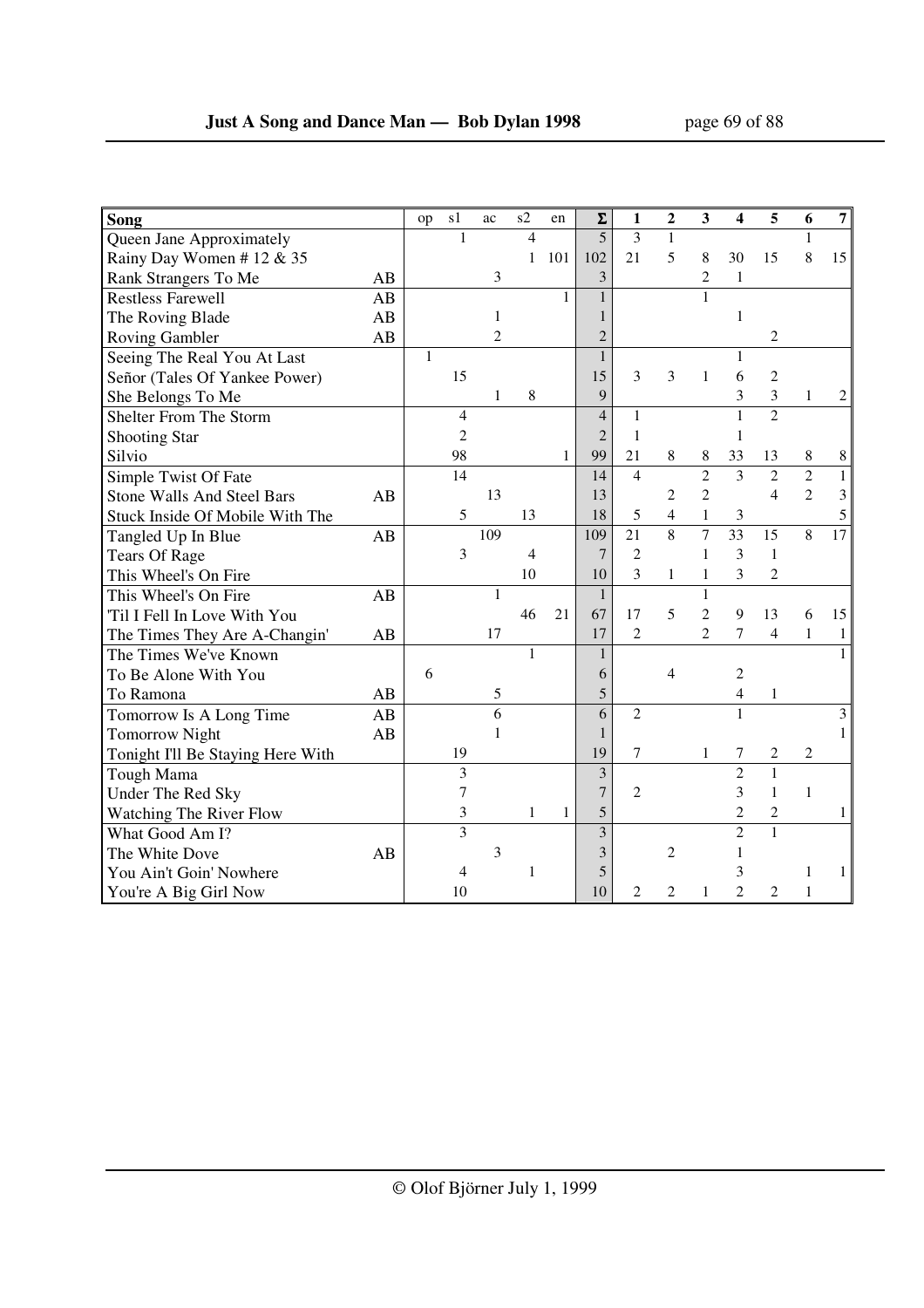## **5.11.5 Ten most played songs in 1998**

|   | 1 Tangled Up In Blue          | 109 | times |
|---|-------------------------------|-----|-------|
|   | 2 Love Sick                   | 103 |       |
| 3 | Rainy Day Women # 12 & 35     | 102 |       |
|   | 4 Silvio                      | 99  |       |
|   | 5 Highway 61 Revisited        | 92  |       |
|   | 6 Cold Irons Bound            | 82  |       |
|   | 7 Til I Fell In Love With You | 67  |       |
|   | 8 Blowin' In The Wind         | 66  |       |
| 9 | Can't Wait                    | 64  |       |
|   | 10 Forever Young              | 50  |       |
|   |                               |     |       |

## **5.11.6 Live debuts**

| <b>Million Miles</b> | New London, Connecticut, 14 January |  |
|----------------------|-------------------------------------|--|
|                      |                                     |  |

## **5.11.7 Played only once in 1998**

| Across The Borderline       | Rochester November 3      |
|-----------------------------|---------------------------|
| Alabama Getaway             | Hamburg June 12           |
| Dark As A Dungeon           | Melbourne August 19       |
| I And I                     | Dijon July 1              |
| I Believe In You            | Rochester November 3      |
| Joey                        | New York City, November 1 |
| Jokerman                    | Miami Beach, March 31     |
| Matchbox                    | Adelaide, August 24       |
| Not Fade Away               | Vancouver, May 13         |
| <b>Restless Farewell</b>    | Los Angeles, May 21       |
| The Roving Blade            | Belfast, June 19          |
| Seeing The Real You At Last | Dijon July 1              |
| The Times We've Known       | New York City, November 1 |
| <b>Tomorrow</b> Night       | Auburn Hills, October 28  |
|                             |                           |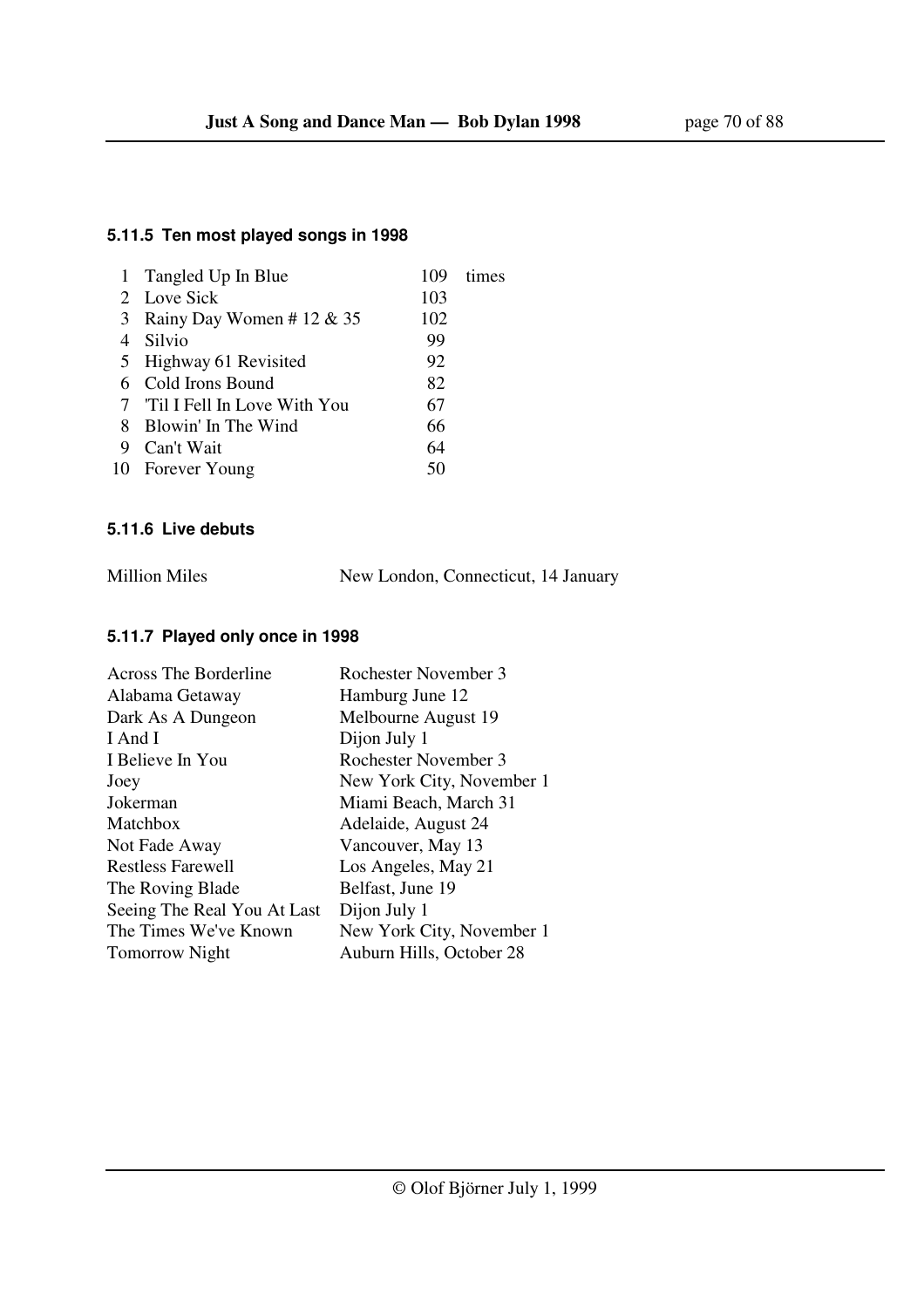# **6 NEW BOOKS**

Here's a, no doubt incomplete, list from the never-ending flood of new Dylan books:

## **Carl Benson: The Bob Dylan Companion — Four Decades of Commentary.**

Schirmer Books, New York 1998. Softcover 306 pages.

46 articles ranging from Izzy Young's notebooks, 1961 to coverage of The Kennedy Center Honors, 1998.

### **Andy Gill: Don't Think Twice. It's All Right – Bob Dylan The Early Years. The Stories Behind Every Song**

Thunder's Mouth Press 1998. 145 pages. Details all the released songs in the sixties, album by album.

## **C. P. Lee: Like The Night – Bob Dylan and the road to the Manchester Free Trade Hall. With photos by Paul Kelly.**

Helter Skelter Publishing 1998. Soft cover, 190 pages. Describes the events surrounding the 1966 concert in Manchester, for many years thought to be "Royal Albert Hall".

## **Steve Matteo: Dylan**

MetroBooks, New York 1998. 120 pages. A Biographical overview of Dylan's life & career with over 100 photographs.

## **Ron Wood: Wood On Canvas – Every Picture Tells A Story**

An art book with Ron Wood's drawings and paintings. A four song CD is included with a song called Interfere on which Dylan plays guitar. Genesis Publications 1998. 150 pages.

## **Mike Wyvill and John Wraith: Take To The Road. Bob Dylan's 1997 Concerts.**

Two Riders, 1998. 58 pages. Concert listings and comments plus a lot of pictures.

# **7 REFERENCES & SOURCES**

- [1] Reviews and various other postings on rec.music.dylan.
- [2] Bill Pagel's excellent tour reports on his Bob Links page: http://www.execpc.com/~billp61/boblink.html
- [3] Karl Erik Andersen's fabulous Expecting Rain page: http://www.expectingrain.com/
- [4] The Wicked Messenger column in Isis 1998.
- [5] Articles and columns in The Bridge, On The Tracks, Series Of Dreams 1998.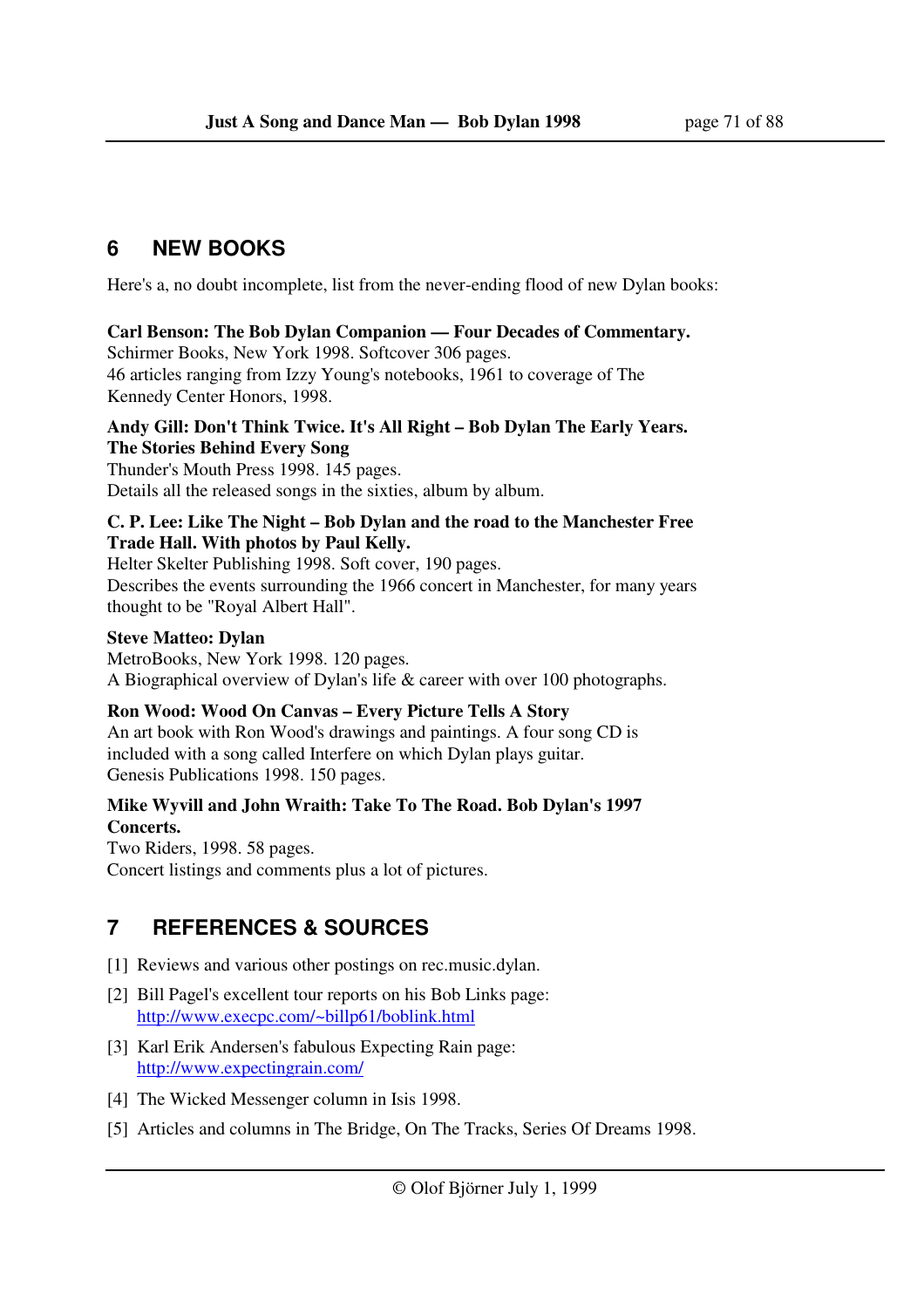[6] My own tape collection.

# **8 ACKNOWLEDGEMENTS**

I would like very much to thank Jorgen Lindstrom for many of the BobTalk transcriptions and all the hours of discussions of concert tapes and other Bob stuff.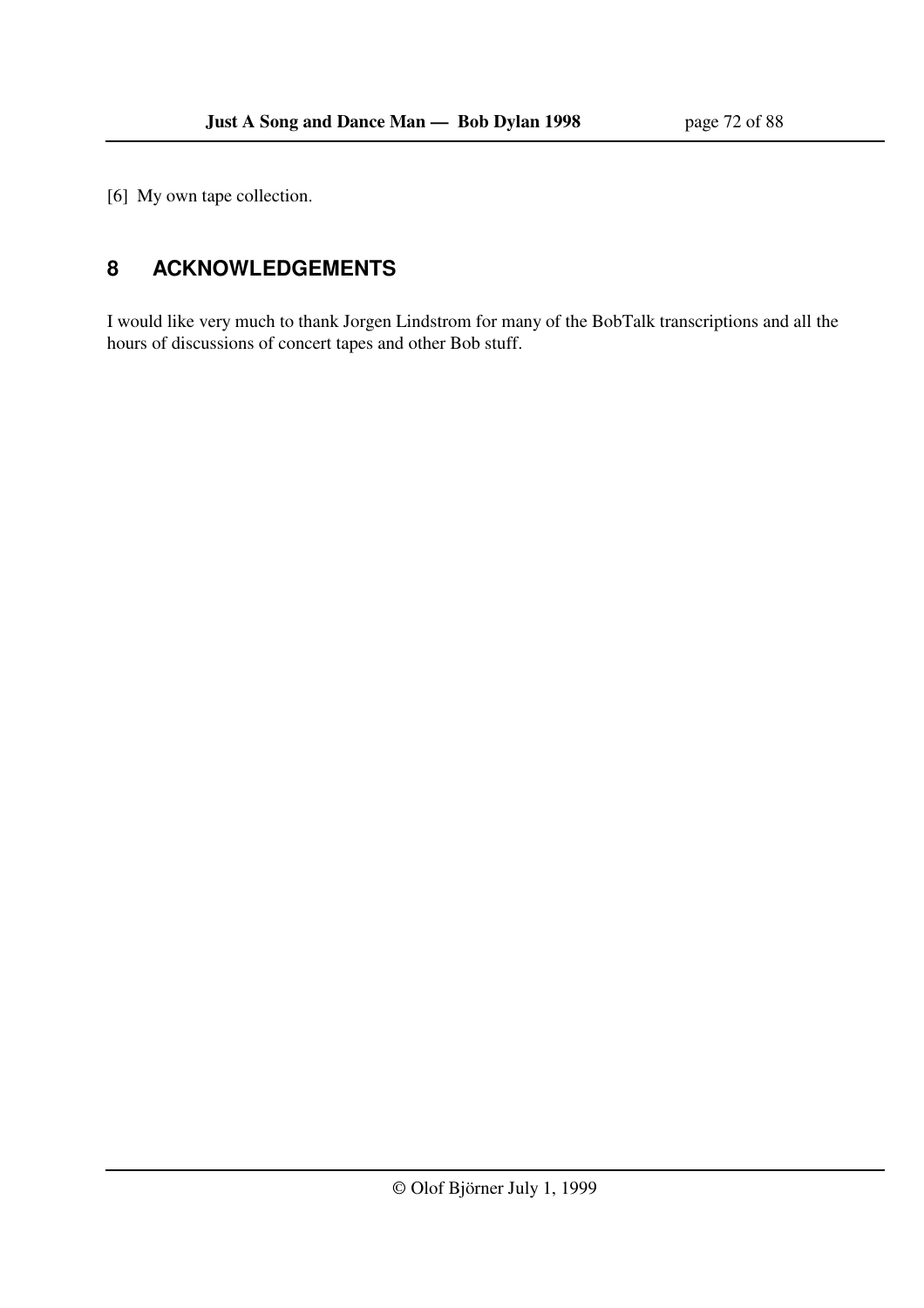# **9 APPENDIX: SET-LISTS**

#### **9.1 US Winter Tour**

#### **Garde Arts Center, New London, Connecticut, January 13, 1998:**

Absolutely Sweet Marie / The Man In Me / Cold Irons Bound / Just Like A Woman / Can't Wait / Silvio / Desolation Row (acoustic w band) / Tomorrow Is A Long Time (acoustic w band) / Tangled Up In Blue (acoustic w band) / Make You Feel My Love / Tears Of Rage / 'Til I Fell In Love With You / Highway 61 Revisited / My Back Pages (acoustic w band) / Love Sick / Rainy Day Women # 12 & 35

# **Garde Arts Center, New London, Connecticut, January 14, 1998:**

Absolutely Sweet Marie / Not Dark Yet / Cold Irons Bound / I'll Be Your Baby Tonight / Can't Wait / Silvio / The Times They Are A-Changin' (acoustic w band) / Love Minus Zero - No Limit (acoustic w band) / Tangled Up In Blue (acoustic w band) / Million Miles / This Wheel's On Fire / 'Til I Fell In Love With You / Like A Rolling Stone / Don't Think Twice, It's All Right (acoustic w band) / Love Sick / Rainy Day Women # 12 & 35

### **The Theater, Madison Square Garden, New York City, New York, January 16, 1998:**

Absolutely Sweet Marie / Not Dark Yet / Cold Irons Bound / Simple Twist Of Fate / Silvio / One Too Many Mornings (acoustic w band) / John Brown (acoustic w band) / Tangled Up In Blue (acoustic w band) / Million Miles / Just Like A Woman / Highway 61 Revisited / Like A Rolling Stone / My Back Pages (acoustic w band) / Love Sick / Rainy Day Women # 12 & 35

# **The Theater, Madison Square Garden, New York City, New York, January 17, 1998:**

Absolutely Sweet Marie / Señor (Tales Of Yankee Power) / Can't Wait / Not Dark Yet / Silvio / Tomorrow Is A Long Time (acoustic w band) / The Lonesome Death Of Hattie Carroll (acoustic w band) / Tangled Up In Blue (acoustic w band) / Million Miles / Tears Of Rage / Leopard-Skin Pill-Box Hat / Like A Rolling Stone / Forever Young (acoustic w band) / Love Sick / Rainy Day Women # 12 & 35

# **The Theater, Madison Square Garden, New York City, New York, January 18, 1998:**

Absolutely Sweet Marie / I Want You / Cold Irons Bound / You're A Big Girl Now / Silvio / Desolation Row (acoustic w band) / It's All Over Now, Baby Blue (acoustic w band) / Tangled Up In Blue (acoustic w band) / Million Miles / Stuck Inside Of Mobile With The Memphis Blues Again / 'Til I Fell In Love With You / Highway 61 Revisited / Knockin' On Heaven's Door (acoustic w band) / Love Sick / Rainy Day Women  $# 12 \& 35$ 

# **The Theater, Madison Square Garden, New York City, New York:**

Absolutely Sweet Marie / Tonight I'll Be Staying Here With You / Cold Irons Bound / Born In Time / Silvio / A Hard Rain's A-Gonna Fall (acoustic w band) / Girl From The North Country (acoustic w band) / Tangled Up In Blue (acoustic w band) / Million Miles / Positively 4th Street / 'Til I Fell In Love With You / Highway 61 Revisited / Don't Think Twice, It's All Right (acoustic w band) / Love Sick / Rainy Day Women # 12 & 35

# **The Theater, Madison Square Garden, New York City, New York, January 21, 1998:**

Absolutely Sweet Marie / Man In The Long Black Coat / Cold Irons Bound / Shelter From The Storm / Silvio / The Times They Are A-Changin' (acoustic w band) / Mr. Tambourine Man (acoustic w band) / Tangled Up In Blue (acoustic w band) / Million Miles / Stuck Inside Of Mobile With The Memphis Blues Again / 'Til I Fell In Love With You / Highway 61 Revisited / Don't Think Twice, It's All Right (acoustic w band) / Love Sick / Rainy Day Women # 12 & 35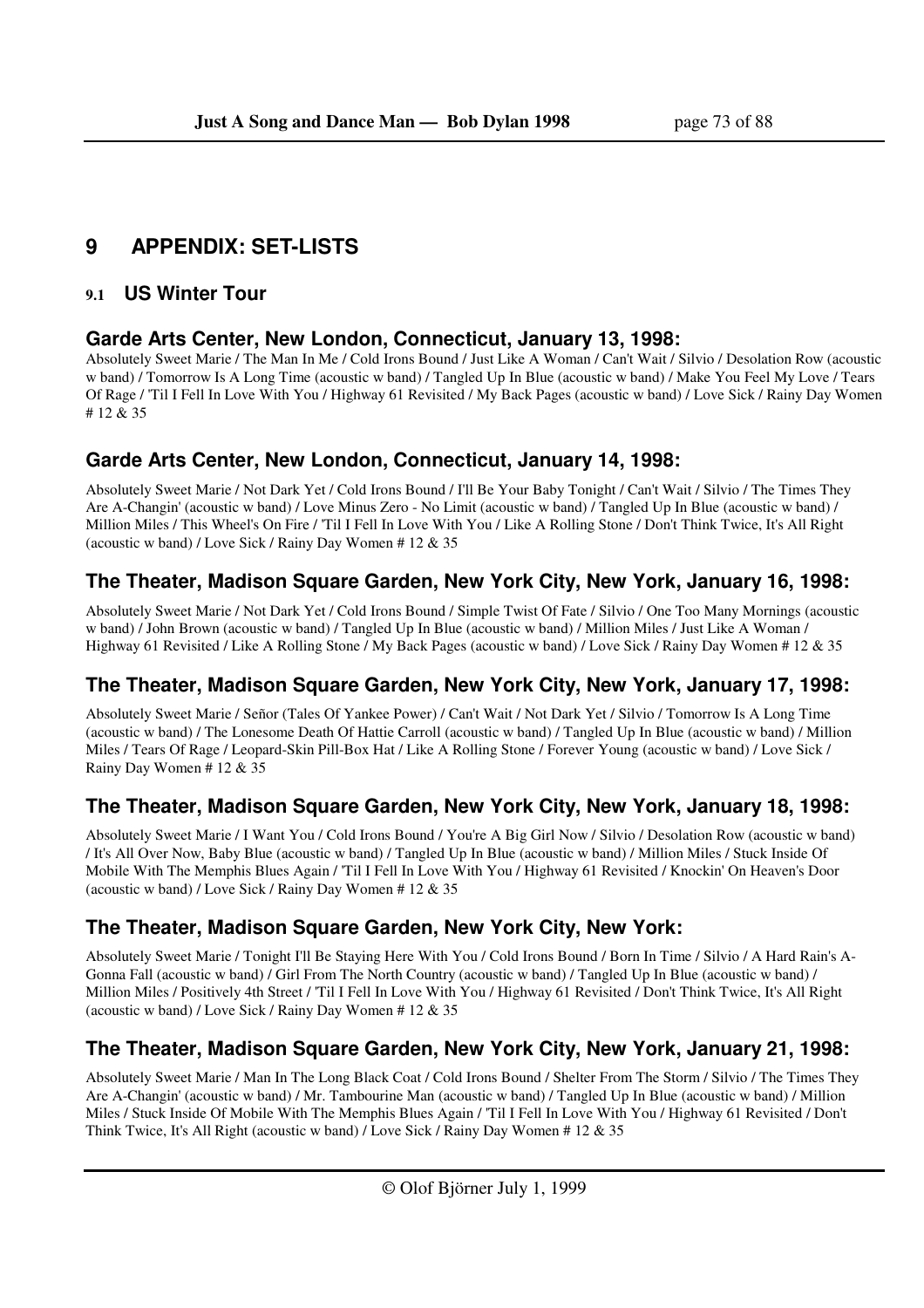#### **Fleet Center, Boston, Massachusetts, January 23, 1998:**

Absolutely Sweet Marie / Lay Lady Lay / Cold Irons Bound / Simple Twist Of Fate / Silvio / Desolation Row (acoustic w band) / One Too Many Mornings (acoustic w band) / Tangled Up In Blue (acoustic w band) / Million Miles / Stuck Inside Of Mobile With The Memphis Blues Again / Ballad Of A Thin Man / Highway 61 Revisited / Forever Young (acoustic w band) / Love Sick / Rainy Day Women # 12 & 35

#### **Fleet Center, Boston, Massachusetts, January 24, 1998:**

Absolutely Sweet Marie / Tonight I'll Be Staying Here With You / Cold Irons Bound / Just Like A Woman / Silvio / A Hard Rain's A-Gonna Fall (acoustic w band) / Love Minus Zero - No Limit (acoustic w band) / Tangled Up In Blue (acoustic w band) / Million Miles / Positively 4th Street / 'Til I Fell In Love With You / Highway 61 Revisited / Knockin' On Heaven's Door (acoustic w band) / Love Sick / Rainy Day Women # 12 & 35

#### **Mid-Hudson Arena, Poughkeepsie, New York, January 27, 1998:**

Absolutely Sweet Marie / If Not For You / Can't Wait / I'll Be Your Baby Tonight / Silvio / Cocaine Blues (acoustic w band) / Boots Of Spanish Leather (acoustic w band) / Tangled Up In Blue (acoustic w band) / Million Miles / Queen Jane Approximately / 'Til I Fell In Love With You / Highway 61 Revisited / It Ain't Me, Babe (acoustic w band) / Love Sick / Rainy Day Women # 12 & 35

#### **Landmark Theater, Syracuse, New York, January 28, 1998:**

Absolutely Sweet Marie / The Man In Me / Can't Wait / I Don't Believe You / Silvio / Cocaine Blues (acoustic w band) / Masters Of War (acoustic w band) / Tangled Up In Blue (acoustic w band) / Million Miles / Stuck Inside Of Mobile With The Memphis Blues Again / Ballad Of A Thin Man / Like A Rolling Stone / It Ain't Me, Babe (acoustic w band) / Love Sick / Rainy Day Women # 12 & 35

### **Tilles Center, C.W. Post College, Brookville, New York, January 30, 1998:**

Absolutely Sweet Marie / Pretty Peggy-O / Can't Wait / Under The Red Sky / Silvio / Cocaine Blues (acoustic w band) / Masters Of War (acoustic w band) / Tangled Up In Blue (acoustic w band) / Million Miles / Queen Jane Approximately / 'Til I Fell In Love With You / Highway 61 Revisited / It Ain't Me, Babe (acoustic w band) / Love Sick / Rainy Day Women # 12 & 35

### **Mark G. Etess Arena, Taj Mahal, Atlantic City, New Jersey, January 31, 1998:**

Absolutely Sweet Marie / Tonight I'll Be Staying Here With You / Can't Wait / Just Like A Woman / Silvio / Cocaine Blues (acoustic w band) / Masters Of War (acoustic w band) / Tangled Up In Blue (acoustic w band) / Million Miles / This Wheel's On Fire / Highway 61 Revisited / 'Til I Fell In Love With You / It Ain't Me, Babe (acoustic w band) / Love Sick / Rainy Day Women # 12 & 35

#### **Prudential Hall, New Jersey Performing Arts Center, Newark, New Jersey, February 1, 1998:**

Absolutely Sweet Marie / Tonight I'll Be Staying Here With You / Can't Wait / Born In Time / Silvio / Cocaine Blues (acoustic w band) / Masters Of War (acoustic w band) / Tangled Up In Blue (acoustic w band) / Million Miles / Just Like Tom Thumb's Blues / Highway 61 Revisited / 'Til I Fell In Love With You / It Ain't Me, Babe (acoustic w band) / Love Sick / Rainy Day Women # 12 & 35

### **Symphony Hall, Springfield, Massachusetts, February 2, 1998:**

Absolutely Sweet Marie / Señor (Tales Of Yankee Power) / Can't Wait / Shooting Star / Silvio / Cocaine Blues (acoustic w band) / Masters Of War (acoustic w band) / Tangled Up In Blue (acoustic w band) / Million Miles / Blind Willie McTell /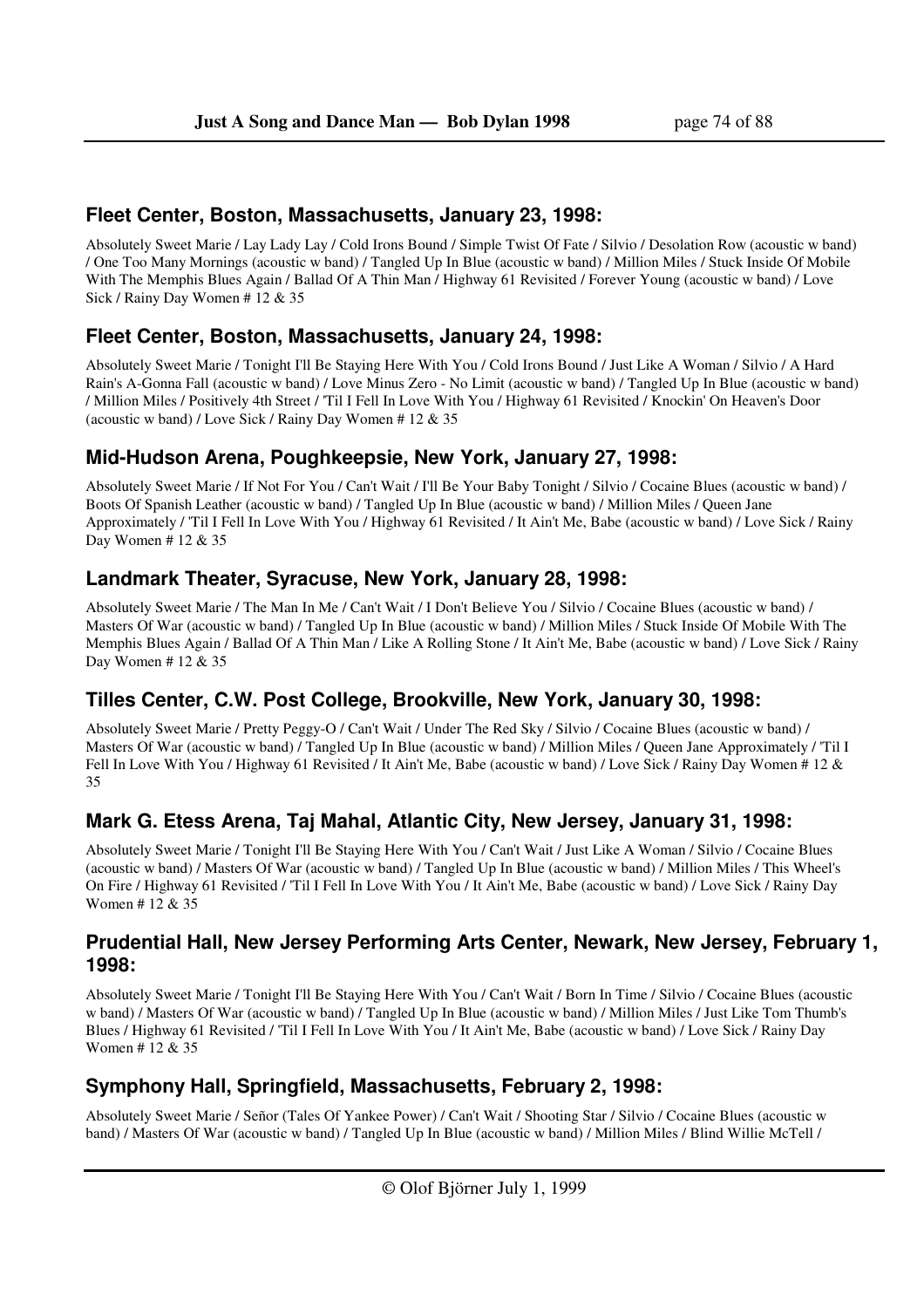Highway 61 Revisited / 'Til I Fell In Love With You / It Ain't Me, Babe (acoustic w band) / Love Sick / Rainy Day Women # 12 & 35

### **Public Hall, Cleveland Convention Center, Cleveland, Ohio, February 14, 1998:**

Absolutely Sweet Marie / Señor (Tales Of Yankee Power) / Can't Wait / Simple Twist Of Fate / Silvio / Cocaine Blues (acoustic w band) / Masters Of War (acoustic w band) / Tangled Up In Blue (acoustic w band) / Million Miles / Queen Jane Approximately / Highway 61 Revisited / 'Til I Fell In Love With You / Don't Think Twice, It's All Right (acoustic w band) / Love Sick / Rainy Day Women # 12 & 35

### **John F. Savage Hall, University Of Toledo, Toledo, Ohio, February 15, 1998:**

Absolutely Sweet Marie / I Want You / Can't Wait / You're A Big Girl Now / Silvio / Cocaine Blues (acoustic w band) / Masters Of War (acoustic w band) / Tangled Up In Blue (acoustic w band) / Million Miles / This Wheel's On Fire / Highway 61 Revisited / 'Til I Fell In Love With You / It Ain't Me, Babe (acoustic w band) / Love Sick / Rainy Day Women # 12 & 35

### **Fox Theater, St. Louis, Missouri, February 17, 1998:**

Absolutely Sweet Marie / Man In The Long Black Coat / Can't Wait / Born In Time / Silvio / Cocaine Blues (acoustic w band) / Masters Of War (acoustic w band) / Tangled Up In Blue (acoustic w band) / Million Miles / Blind Willie McTell / Highway 61 Revisited / 'Til I Fell In Love With You / Forever Young (acoustic w band) / Love Sick / Rainy Day Women # 12 & 35

### **Cincinnati Gardens, Cincinnati, Ohio, February 19, 1998:**

Absolutely Sweet Marie / Tonight I'll Be Staying Here With You / Can't Wait / Under The Red Sky / Silvio / Cocaine Blues (acoustic w band) / Masters Of War (acoustic w band) / Tangled Up In Blue (acoustic w band) / Million Miles / Stuck Inside Of Mobile With The Memphis Blues Again / 'Til I Fell In Love With You / Highway 61 Revisited / It Ain't Me, Babe (acoustic w band) / Love Sick / Rainy Day Women # 12 & 35

### **Viking Hall, Bristol University, Bristol, Tennessee, February 20, 1998:**

Absolutely Sweet Marie / Tonight I'll Be Staying Here With You / Can't Wait / Just Like A Woman / Silvio / Cocaine Blues (acoustic w band) / Masters Of War (acoustic w band) / Tangled Up In Blue (acoustic w band) / Million Miles / Positively 4th Street / Highway 61 Revisited / 'Til I Fell In Love With You / It Ain't Me, Babe (acoustic w band) / Love Sick / Rainy Day Women # 12 & 35

### **Patriot Center, George Mason University, Fairfax, Virginia, February 22, 1998:**

Absolutely Sweet Marie / Tonight I'll Be Staying Here With You / Can't Wait / Simple Twist Of Fate / Silvio / Cocaine Blues (acoustic w band) / Masters Of War (acoustic w band) / Tangled Up In Blue (acoustic w band) / Million Miles / Blind Willie McTell / Highway 61 Revisited / 'Til I Fell In Love With You / It Ain't Me, Babe (acoustic w band) / Love Sick / Rainy Day Women # 12 & 35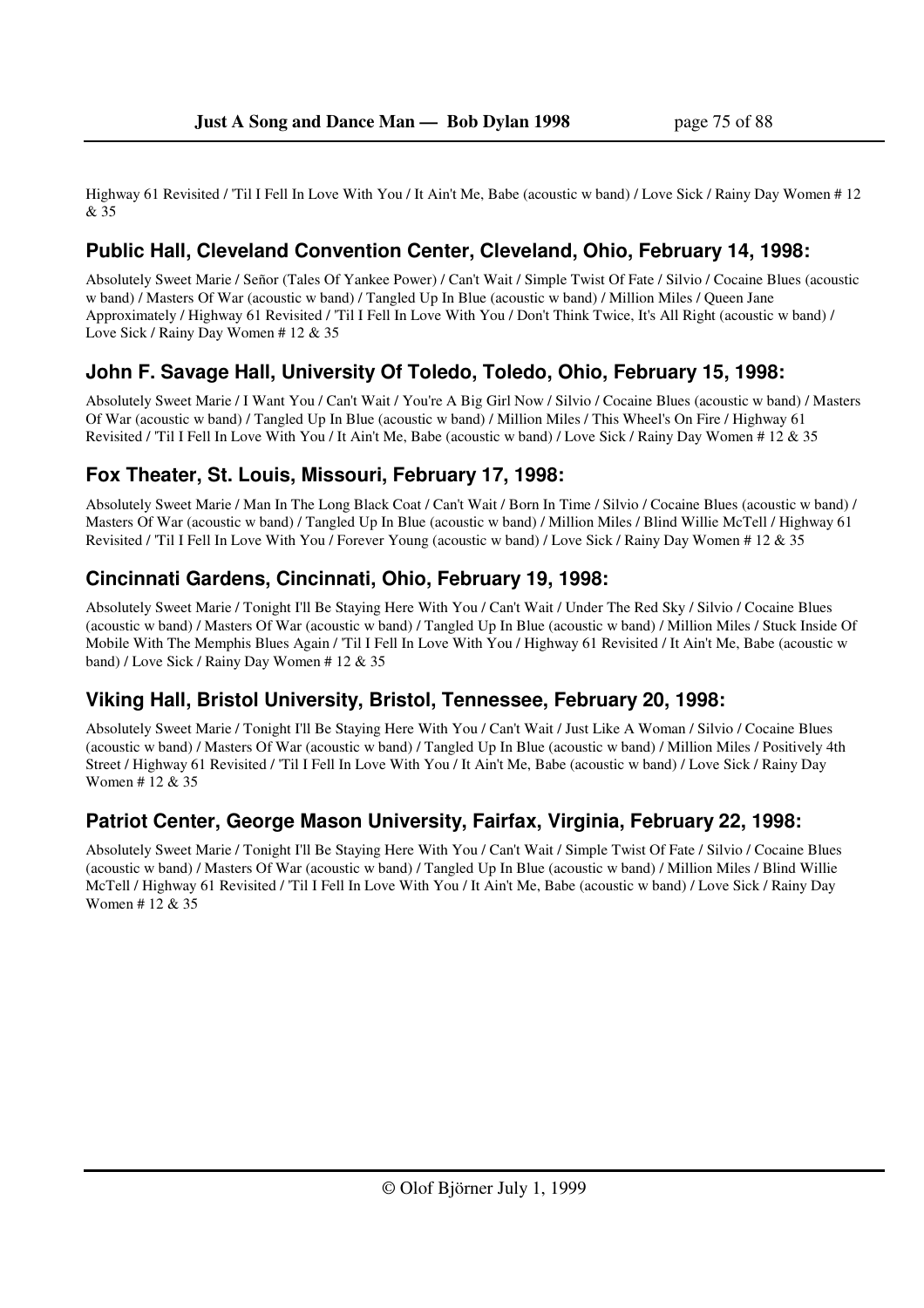### **9.2 South American Tour with The Rolling Stones**

#### **Cameo Theater, Miami Beach, Florida, March 30, 1998:**

To Be Alone With You / If You See Her, Say Hello / Can't Wait / Born In Time / Silvio / The White Dove (acoustic w band) / It's All Over Now, Baby Blue (acoustic w band) / Tangled Up In Blue (acoustic w band) / All Along The Watchtower / Queen Jane Approximately / 'Til I Fell In Love With You / Highway 61 Revisited / It Ain't Me, Babe (acoustic w band) / Love Sick / Rainy Day Women # 12 & 35

### **Cameo Theater, Miami Beach, Florida, March 31, 1998:**

To Be Alone With You / Señor (Tales Of Yankee Power) / Can't Wait / You're A Big Girl Now / Silvio / Cocaine Blues (acoustic w band) / One Too Many Mornings (acoustic w band) / Tangled Up In Blue (acoustic w band) / Million Miles / Jokerman / Stuck Inside Of Mobile With The Memphis Blues Again / 'Til I Fell In Love With You / It Ain't Me, Babe (acoustic w band) / Love Sick / Rainy Day Women # 12 & 35

### **River Plate Stadium, Buenos Aires, Argentina, April 4, 1998:**

Maggie's Farm / Lay Lady Lay / Cold Irons Bound / Just Like A Woman / Silvio / Cocaine Blues (acoustic w band) / Mr. Tambourine Man (acoustic w band) / Tangled Up In Blue (acoustic w band) / Stuck Inside Of Mobile With The Memphis Blues Again / I Shall Be Released / Highway 61 Revisited

### **River Plate Stadium, Buenos Aires, Argentina, April 5, 1998:**

Absolutely Sweet Marie / Señor (Tales Of Yankee Power) / Cold Irons Bound / You're A Big Girl Now / Silvio / I'm A Rovin' Gambler (acoustic w band) / Masters Of War (acoustic w band) / Tangled Up In Blue (acoustic w band) / Knockin' On Heaven's Door / 'Til I Fell In Love With You / Highway 61 Revisited

# **Bar Opinião, Puerto Allegre, Brazil, April 7, 1998:**

To Be Alone With You / I Want You / Cold Irons Bound / Positively 4th Street / Silvio / The White Dove (acoustic w band) / Don't Think Twice, It's All Right (acoustic w band) / Tangled Up In Blue (acoustic w band) / Stuck Inside Of Mobile With The Memphis Blues Again / This Wheel's On Fire / Highway 61 Revisited / It Ain't Me, Babe (acoustic w band) / Love Sick / Rainy Day Women # 12 & 35

# **Sambodromo, Praça da Apoteose, Rio de Janeiro, Brazil:**

To Be Alone With You / The Man In Me / Cold Irons Bound / Just Like A Woman / Silvio / Cocaine Blues (acoustic w band) / It's All Over Now, Baby Blue (acoustic w band) / Tangled Up In Blue (acoustic w band) / Stuck Inside Of Mobile With The Memphis Blues Again / Love Sick / Highway 61 Revisited

# **Pista de Atletismo Ibirapuera, Estádio Ícaro de Castro Mello, São Paolo, Brazil:**

Absolutely Sweet Marie / I Want You / Can't Wait / I'll Be Your Baby Tonight / Silvio / Stone Walls And Steel Bars (acoustic w band) / Forever Young (acoustic w band) / Tangled Up In Blue (acoustic w band) / 'Til I Fell In Love With You / Positively 4th Street / Rainy Day Women # 12 & 35

# **Teatro Monumental, Santiago, Chile, April 15, 1998:**

Absolutely Sweet Marie / Señor (Tales Of Yankee Power) / Cold Irons Bound / Just Like A Woman / Silvio / Stone Walls And Steel Bars (acoustic w band) / My Back Pages (acoustic w band) / Tangled Up In Blue (acoustic w band) / 'Til I Fell In Love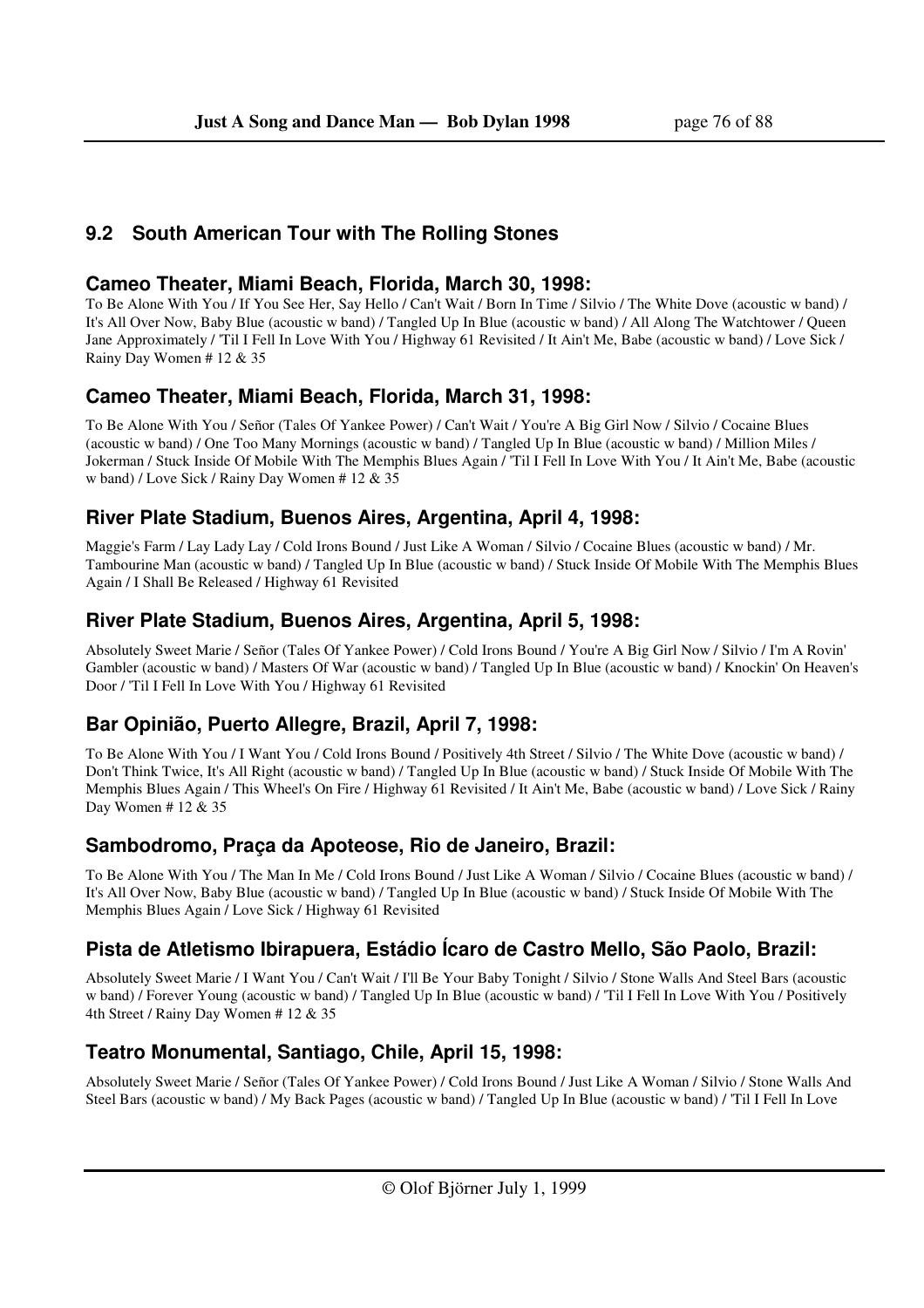With You / I'll Remember You / Highway 61 Revisited / Blowin' In The Wind (acoustic w band) / Love Sick / Rainy Day Women # 12 & 35 / Forever Young (acoustic w band)

### **9.3 US & Canada West Coast Tour with Joni Mitchell & Van Morrison**

#### **The Rage, Vancouver, British Columbia, May 13, 1998:**

Not Fade Away / Tonight I'll Be Staying Here With You / Cold Irons Bound / Make You Feel My Love / Silvio / Stone Walls And Steel Bars (acoustic w band) / It's All Over Now, Baby Blue (acoustic w band) / Tangled Up In Blue (acoustic w band) / Million Miles / I'm Not Supposed To Care / Highway 61 Revisited / 'Til I Fell In Love With You / It Ain't Me, Babe (acoustic w band) / Love Sick / Rainy Day Women # 12 & 35

### **General Motors Arena, Vancouver, British Columbia, May 14, 1998:**

Absolutely Sweet Marie / Señor (Tales Of Yankee Power) / Cold Irons Bound / You're A Big Girl Now / Silvio / Cocaine Blues (acoustic w band) / Mr. Tambourine Man (acoustic w band) / Tangled Up In Blue (acoustic w band) / Stuck Inside Of Mobile With The Memphis Blues Again / I Shall Be Released / Highway 61 Revisited / Forever Young (acoustic w band) / Love Sick / Rainy Day Women # 12 & 35

#### **The Gorge Amphitheatre, George, Washington, May 16, 1998:**

Absolutely Sweet Marie / If You See Her, Say Hello / Cold Irons Bound / Simple Twist Of Fate / Silvio / Cocaine Blues (acoustic w band) / The Times They Are A-Changin' (acoustic w band) / Tangled Up In Blue (acoustic w band) / 'Til I Fell In Love With You / I Shall Be Released / Highway 61 Revisited / It Ain't Me, Babe (acoustic w band) / Love Sick / Rainy Day Women # 12 & 35

### **The Gorge Amphitheatre, George, Washington, May 17, 1998:**

Maggie's Farm / Lay Lady Lay / Cold Irons Bound / Just Like A Woman / Silvio / I'm A Rovin' Gambler (acoustic w band) / Tangled Up In Blue (acoustic w band) / This Wheel's On Fire / Highway 61 Revisited / It Ain't Me, Babe (acoustic w band) / Rainy Day Women # 12 & 35

### **San José Arena, San José, California, May 19, 1998:**

Absolutely Sweet Marie / The Man In Me / Cold Irons Bound / Just Like A Woman / Silvio / Stone Walls And Steel Bars (acoustic w band) / Masters Of War (acoustic w band) / Tangled Up In Blue (acoustic w band) / Make You Feel My Love / Highway 61 Revisited / Forever Young (acoustic w band) / Love Sick / Rainy Day Women # 12 & 35

### **Pauley Pavilion, UCLA, Los Angeles, California, May 21, 1998:**

Absolutely Sweet Marie / The Man In Me / Cold Irons Bound / Just Like A Woman / Silvio / Rank Strangers To Me (acoustic w band) / Masters Of War (acoustic w band) / Tangled Up In Blue (acoustic w band) / Make You Feel My Love / Highway 61 Revisited / Forever Young (acoustic w band) / Love Sick / Rainy Day Women # 12 & 35 / Restless Farewell (acoustic w band)

### **Pauley Pavilion, UCLA, Los Angeles, California, May 22, 1998:**

Maggie's Farm / If You See Her, Say Hello / Cold Irons Bound / Simple Twist Of Fate / Silvio / Rank Strangers To Me (acoustic w band) / This Wheel's On Fire (acoustic w band) / Tears Of Rage / Highway 61 Revisited / It Ain't Me, Babe (acoustic w band) / Love Sick / Rainy Day Women # 12 & 35

### **Arena, Pond Of Anaheim, Anaheim, California, May 23, 1998:**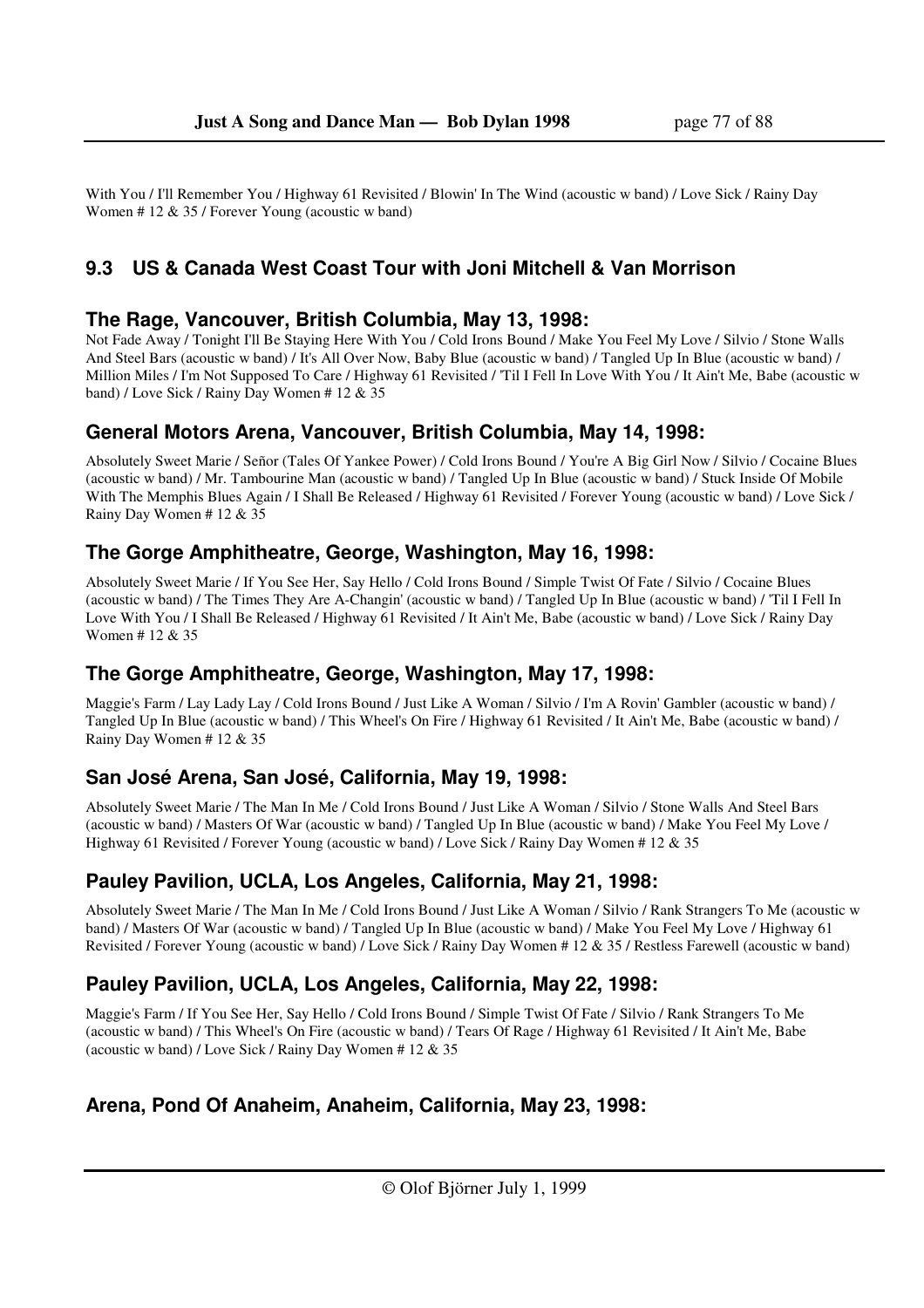Absolutely Sweet Marie / Lay Lady Lay / Cold Irons Bound / I'm Not Supposed To Care / Silvio / Cocaine Blues (acoustic w band) / The Times They Are A-Changin' (acoustic w band) / Tangled Up In Blue (acoustic w band) / Make You Feel My Love / Highway 61 Revisited / Forever Young (acoustic w band) / Love Sick / Rainy Day Women # 12 & 35

# **9.4 Europe Summer Tour**

### **Nürburgring, Eifel, Germany, May 30, 1998:**

Maggie's Farm / Señor (Tales Of Yankee Power) / Cold Irons Bound / Just Like A Woman / Silvio / Cocaine Blues (acoustic w band) / Mr. Tambourine Man (acoustic w band) / Tangled Up In Blue (acoustic w band) / Knockin' On Heaven's Door / Highway 61 Revisited / Watching The River Flow / Ballad Of A Thin Man / 'Til I Fell In Love With You

#### **Center Stage, Frankenstadion, Nuremberg, Germany, May 31, 1998:**

To Be Alone With You / Lay Lady Lay / Tough Mama / I'll Be Your Baby Tonight / Silvio / Friend Of The Devil (acoustic w band) / It's All Over Now, Baby Blue (acoustic w band) / Tangled Up In Blue (acoustic w band) / It Takes A Lot To Laugh, It Takes A Train To Cry / Highway 61 Revisited / Don't Think Twice, It's All Right (acoustic w band) / Rainy Day Women # 12 & 35

#### **Messehalle, Leipzig, Germany, June 2, 1998:**

Maggie's Farm / If Not For You / Cold Irons Bound / Shelter From The Storm / Silvio / A Hard Rain's A-Gonna Fall (acoustic w band) / One Too Many Mornings (acoustic w band) / Tangled Up In Blue (acoustic w band) / This Wheel's On Fire / Make You Feel My Love / Highway 61 Revisited / It Ain't Me, Babe (acoustic w band) / Love Sick / Rainy Day Women # 12 & 35 / Blowin' In The Wind (acoustic w band)

#### **Waldbühne, Berlin, Germany, June 3, 1998:**

Everything Is Broken / If You See Her, Say Hello / Cold Irons Bound / Under The Red Sky / Silvio / The Times They Are A-Changin' (acoustic w band) / Love Minus Zero - No Limit (acoustic w band) / Masters Of War (acoustic w band) / Tangled Up In Blue (acoustic w band) / Not Dark Yet / Highway 61 Revisited / Don't Think Twice, It's All Right (acoustic w band) / Love Sick / Rainy Day Women # 12 & 35 / Blowin' In The Wind (acoustic w band)

#### **Stadthalle, Rostock, Germany, June 4, 1998:**

All Along The Watchtower / Tonight I'll Be Staying Here With You / Cold Irons Bound / What Good Am I? / Silvio / Girl From The North Country (acoustic w band) / Masters Of War (acoustic w band) / Tangled Up In Blue (acoustic w band) / Tears Of Rage / You Ain't Goin' Nowhere / Highway 61 Revisited / My Back Pages (acoustic w band) / Love Sick / Rainy Day Women # 12 & 35 / It Ain't Me, Babe (acoustic w band)

### **Sibbarps strand, Malmö, Sweden, June 6, 1998:**

All Along The Watchtower / Pretty Peggy-O / Cold Irons Bound / Positively 4th Street / Silvio / I'm A Rovin' Gambler (acoustic w band) / Masters Of War (acoustic w band) / Don't Think Twice, It's All Right (acoustic w band) / Tangled Up In Blue (acoustic w band) / Forever Young (acoustic w band) / Highway 61 Revisited / Love Sick / Rainy Day Women # 12 & 35

# **Frognerbadet, Oslo, Norway, June 7, 1998:**

All Along The Watchtower / Tonight I'll Be Staying Here With You / Cold Irons Bound / Simple Twist Of Fate / Silvio / The White Dove (acoustic w band) / Mr. Tambourine Man (acoustic w band) / Masters Of War (acoustic w band) / Tangled Up In Blue (acoustic w band) / Make You Feel My Love / Highway 61 Revisited / Forever Young (acoustic w band) / Love Sick / Rainy Day Women # 12 & 35 / Blowin' In The Wind (acoustic w band)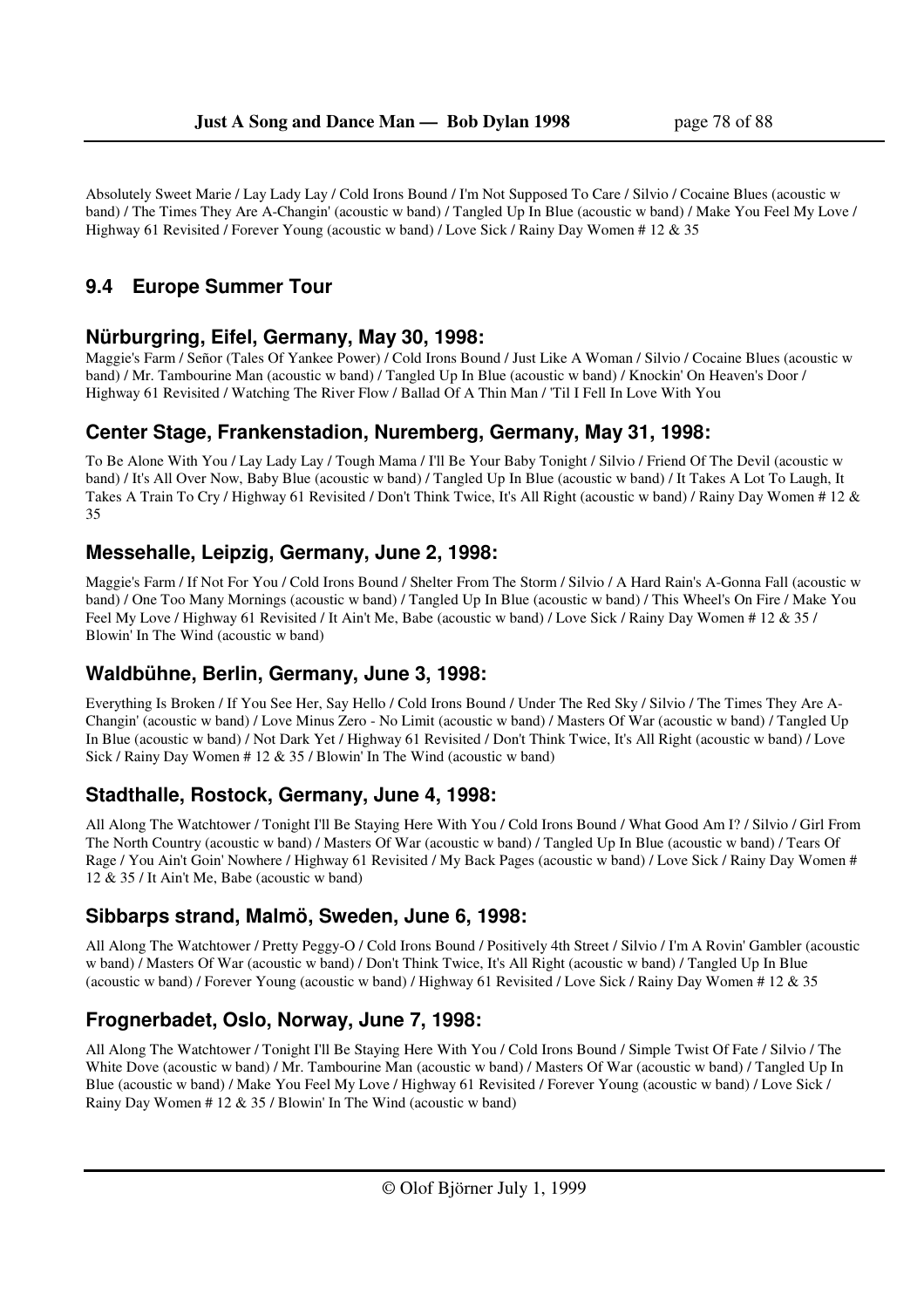### **Globe Arena, Stockholm, Sweden, June 9, 1998:**

All Along The Watchtower / Tonight I'll Be Staying Here With You / Cold Irons Bound / Every Grain Of Sand / Silvio / Desolation Row (acoustic w band) / One Too Many Mornings (acoustic w band) / Tangled Up In Blue (acoustic w band) / Make You Feel My Love / This Wheel's On Fire / Highway 61 Revisited / Forever Young (acoustic w band) / Love Sick / Rainy Day Women # 12 & 35 / Blowin' In The Wind (acoustic w band)

### **Scandinavium, Göteborg, Sweden, June 10, 1998:**

To Be Alone With You / Man In The Long Black Coat / Cold Irons Bound / Born In Time / Silvio / The Times They Are A-Changin' (acoustic w band) / It's All Over Now, Baby Blue (acoustic w band) / Masters Of War (acoustic w band) / Tangled Up In Blue (acoustic w band) / She Belongs To Me / 'Til I Fell In Love With You / Make You Feel My Love / Highway 61 Revisited / It Ain't Me, Babe (acoustic w band) / Love Sick / Rainy Day Women # 12 & 35

### **Forum, Copenhagen, Denmark, June 11, 1998:**

All Along The Watchtower / Tonight I'll Be Staying Here With You / Cold Irons Bound / Shooting Star / Silvio / To Ramona (acoustic w band) / Love Minus Zero - No Limit (acoustic w band) / Masters Of War (acoustic w band) / Tangled Up In Blue (acoustic w band) / Can't Wait / Make You Feel My Love / Blind Willie McTell / Highway 61 Revisited / Don't Think Twice, It's All Right (acoustic w band) / Love Sick / Rainy Day Women # 12 & 35 / Blowin' In The Wind (acoustic w band)

### **Stadtpark, Hamburg, Germany, June 12, 1998:**

All Along The Watchtower / I Want You / Tough Mama / Tears Of Rage / Silvio / Oh Babe It Ain't No Lie (acoustic w band) / Masters Of War (acoustic w band) / Boots Of Spanish Leather (acoustic w band) / Tangled Up In Blue (acoustic w band) / Can't Wait / Make You Feel My Love / 'Til I Fell In Love With You / Highway 61 Revisited / My Back Pages (acoustic w band) / Love Sick / Alabama Getaway / Blowin' In The Wind (acoustic w band)

### **Stadthalle Bremen, Bremen, Germany, June 14, 1998:**

Leopard-Skin Pill-Box Hat / Man In The Long Black Coat / Cold Irons Bound / You're A Big Girl Now / Silvio / John Brown (acoustic w band) / Girl From The North Country (acoustic w band) / Don't Think Twice, It's All Right (acoustic w band) / Tangled Up In Blue (acoustic w band) / Can't Wait / Make You Feel My Love / Watching The River Flow / 'Til I Fell In Love With You / Knockin' On Heaven's Door (acoustic w band) / Love Sick / Rainy Day Women # 12 & 35 / Blowin' In The Wind (acoustic w band)

### **Sportpaleis Ahoy, Rotterdam, The Netherlands, June 15, 1998:**

Leopard-Skin Pill-Box Hat / You Ain't Goin' Nowhere / Cold Irons Bound / Just Like A Woman / Silvio / Desolation Row (acoustic w band) / The Times They Are A-Changin' (acoustic w band) / Tangled Up In Blue (acoustic w band) / Can't Wait / Make You Feel My Love / Highway 61 Revisited / It Ain't Me, Babe (acoustic w band) / Love Sick / Rainy Day Women # 12 & 35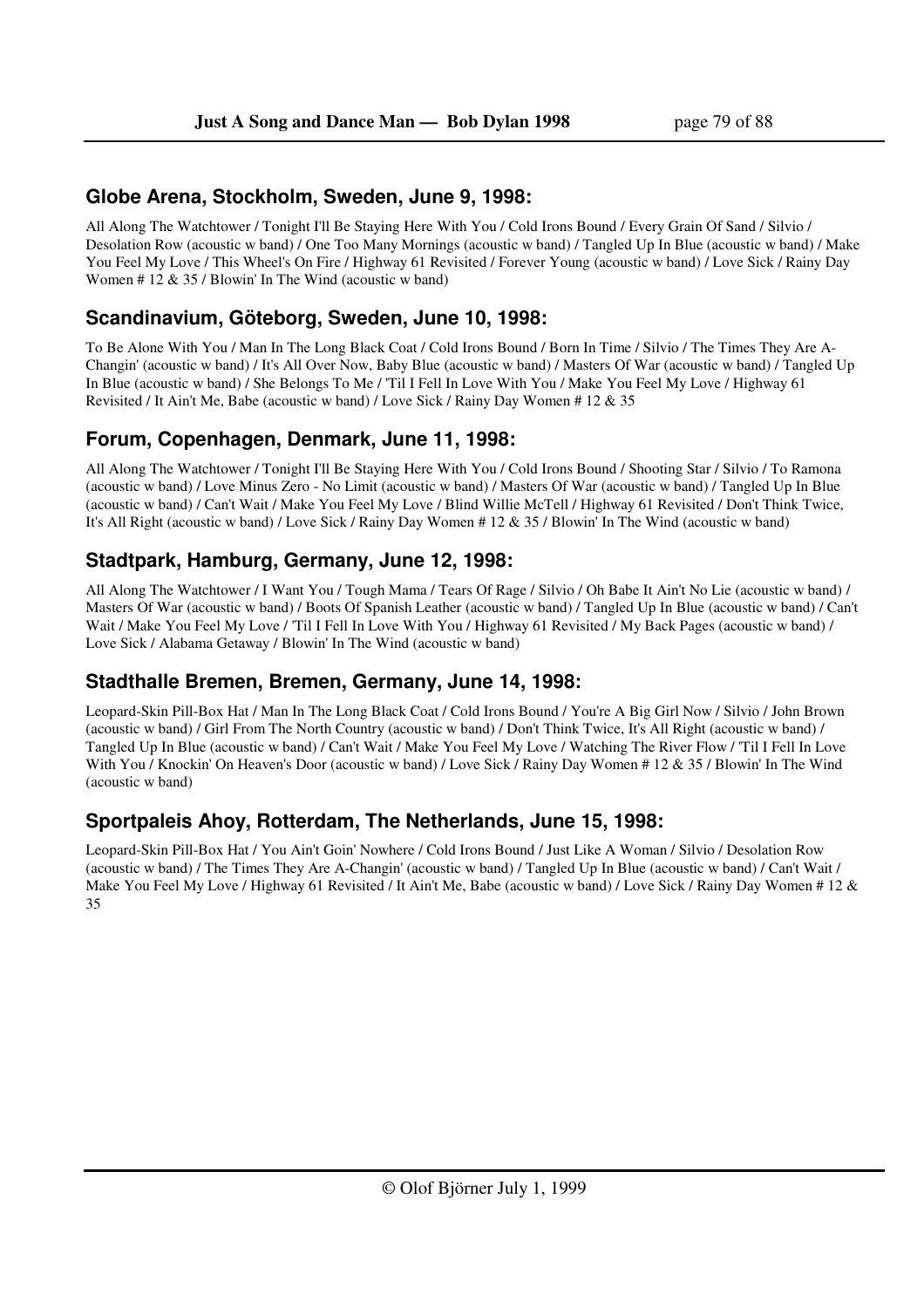#### **Grugahalle, Essen, Germany, June 16, 1998:**

Leopard-Skin Pill-Box Hat / Señor (Tales Of Yankee Power) / Cold Irons Bound / Under The Red Sky / Silvio / To Ramona (acoustic w band) / Ballad Of Hollis Brown (acoustic w band) / The Lonesome Death Of Hattie Carroll (acoustic w band) / Tangled Up In Blue (acoustic w band) / Can't Wait / She Belongs To Me / Blind Willie McTell / 'Til I Fell In Love With You / It Ain't Me, Babe (acoustic w band) / Love Sick / Rainy Day Women # 12 & 35 / Blowin' In The Wind (acoustic w band)

### **Forest Nationaal, Brussels, Belgium, June 17, 1998:**

Leopard-Skin Pill-Box Hat / License To Kill / Cold Irons Bound / Tears Of Rage / Silvio / Mama, You Been On My Mind (acoustic w band) / Ballad Of Hollis Brown (acoustic w band) / Mr. Tambourine Man (acoustic w band) / Tangled Up In Blue (acoustic w band) / Make You Feel My Love / Can't Wait / I Don't Believe You / Highway 61 Revisited / Forever Young (acoustic w band) / Love Sick / Rainy Day Women # 12 & 35 / Blowin' In The Wind (acoustic w band)

#### **Botanic Gardens, Belfast, Northern Ireland, June 19, 1998:**

Gotta Serve Somebody / Tonight I'll Be Staying Here With You / Cold Irons Bound / Under The Red Sky / Silvio / The Roving Blade (acoustic w band) / One Too Many Mornings (acoustic w band) / Don't Think Twice, It's All Right (acoustic w band) / Tangled Up In Blue (acoustic w band) / Can't Wait / This Wheel's On Fire / 'Til I Fell In Love With You / It Ain't Me, Babe (acoustic w band)

#### **Newcastle Arena, Newcastle, England, June 20, 1998:**

Gotta Serve Somebody / If Not For You / Cold Irons Bound / Simple Twist Of Fate / Silvio / To Ramona (acoustic w band) / Masters Of War (acoustic w band) / Love Minus Zero - No Limit (acoustic w band) / Tangled Up In Blue (acoustic w band) / Forever Young (acoustic w band) / A Hard Rain's A-Gonna Fall (acoustic w band) / Highway 61 Revisited / Love Sick / Rainy Day Women # 12 & 35

### **S.E.C., Glasgow, Scotland, June 20, 1998:**

Gotta Serve Somebody / Man In The Long Black Coat / Cold Irons Bound / Positively 4th Street / Silvio / Boots Of Spanish Leather (acoustic w band) / Masters Of War (acoustic w band) / Mama, You Been On My Mind (acoustic w band) / Tangled Up In Blue (acoustic w band) / Forever Young (acoustic w band) / Desolation Row (acoustic w band) / Highway 61 Revisited / Love Sick / Rainy Day Women # 12 & 35 / Blowin' In The Wind (acoustic w band)

### **The Arena, Sheffield, England, June 23, 1998:**

Gotta Serve Somebody / If You See Her, Say Hello / Cold Irons Bound / Just Like A Woman / Silvio / Mr. Tambourine Man (acoustic w band) / Masters Of War (acoustic w band) / Mama, You Been On My Mind (acoustic w band) / The Times They Are A-Changin' (acoustic w band) / Tangled Up In Blue (acoustic w band) / Forever Young (acoustic w band) / Highway 61 Revisited / Love Sick / Rainy Day Women # 12 & 35 / Blowin' In The Wind (acoustic w band)

# **NEC Arena, National Exhibition Center, Birmingham, England, June 24, 1998:**

Gotta Serve Somebody / Tonight I'll Be Staying Here With You / Cold Irons Bound / Born In Time / Silvio / Girl From The North Country (acoustic w band) / John Brown (acoustic w band) / Mama, You Been On My Mind (acoustic w band) / Desolation Row (acoustic w band) / Tangled Up In Blue (acoustic w band) / Knockin' On Heaven's Door (acoustic w band) / Highway 61 Revisited / Love Sick / Rainy Day Women # 12 & 35 / Blowin' In The Wind (acoustic w band)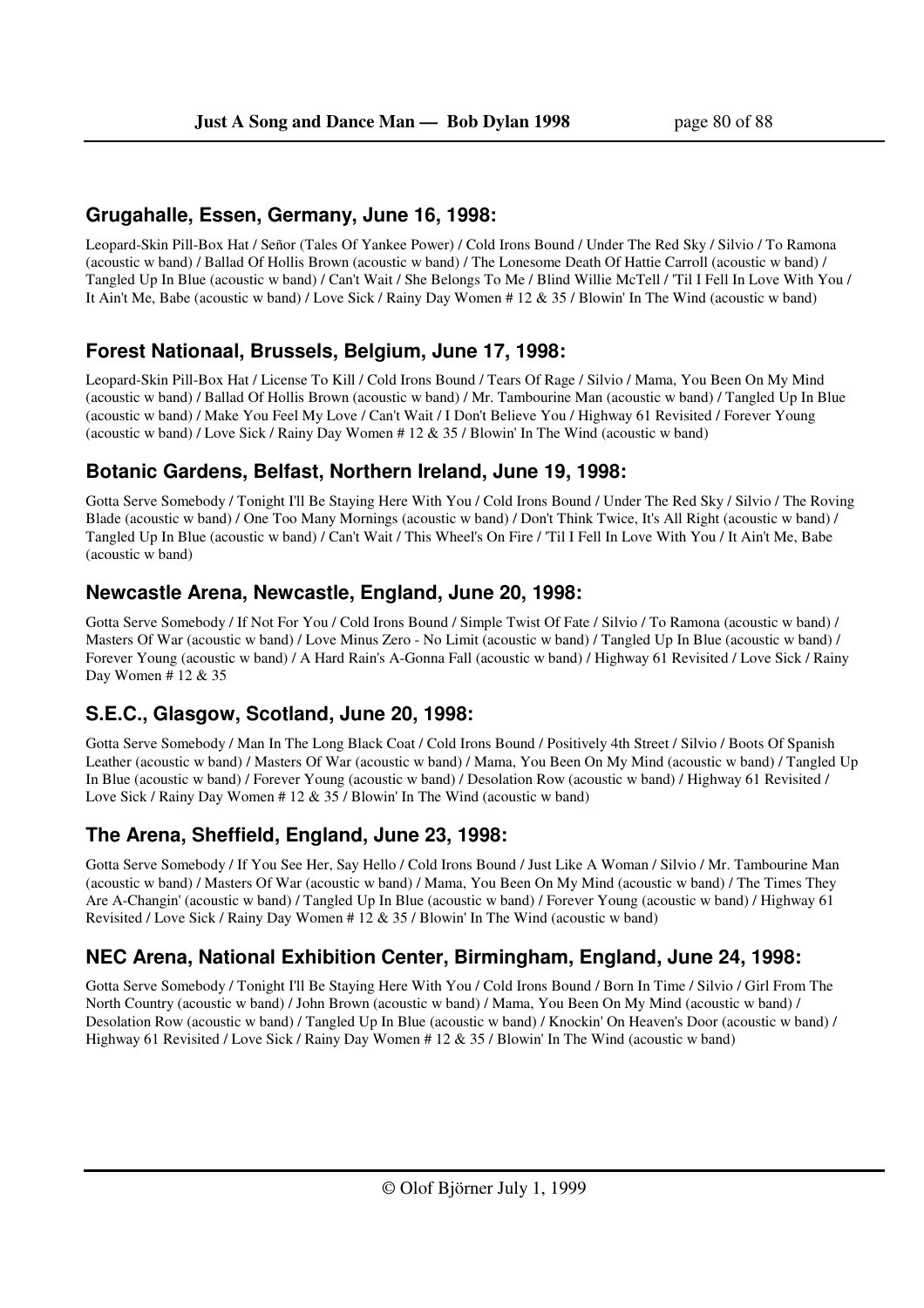#### **NUNEX Arena Manchester, Manchester, England, June 25, 1998:**

Gotta Serve Somebody / I Want You / Cold Irons Bound / Make You Feel My Love / Silvio / To Ramona (acoustic w band) / Masters Of War (acoustic w band) / It's All Over Now, Baby Blue (acoustic w band) / Mama, You Been On My Mind (acoustic w band) / Tangled Up In Blue (acoustic w band) / Forever Young (acoustic w band) / Highway 61 Revisited / Love Sick / Rainy Day Women # 12 & 35 / Blowin' In The Wind (acoustic w band)

### **Orange Stage, Dyrskuepladsen, Roskilde, Denmark, June 26, 1998:**

Gotta Serve Somebody / If Not For You / Cold Irons Bound / You Ain't Goin' Nowhere / Silvio / Cocaine Blues (acoustic w band) / It Ain't Me, Babe (acoustic w band) / Don't Think Twice, It's All Right (acoustic w band) / Tangled Up In Blue (acoustic w band) / Ballad Of A Thin Man / I Shall Be Released / Highway 61 Revisited / Love Sick / Rainy Day Women # 12 & 35 / Blowin' In The Wind (acoustic w band)

### **Wembley Arena, London, England, June 27, 1998:**

Gotta Serve Somebody / Man In The Long Black Coat / Cold Irons Bound / Make You Feel My Love / Silvio / The Times They Are A-Changin' (acoustic w band) / Tomorrow Is A Long Time (acoustic w band) / A Hard Rain's A-Gonna Fall (acoustic w band) / Mama, You Been On My Mind (acoustic w band) / Tangled Up In Blue (acoustic w band) / Forever Young (acoustic w band) / 'Til I Fell In Love With You / Love Sick / Rainy Day Women # 12 & 35 / Blowin' In The Wind (acoustic w band)

### **Pyramid Stage, Worthy Farm, Pilton, England, June 28, 1998:**

Leopard-Skin Pill-Box Hat / Señor (Tales Of Yankee Power) / Cold Irons Bound / Just Like A Woman / Silvio / Cocaine Blues (acoustic w band) / Masters Of War (acoustic w band) / Tangled Up In Blue (acoustic w band) / Highway 61 Revisited / Love Sick / Rainy Day Women # 12 & 35 / Blowin' In The Wind (acoustic w band)

### **Le Zenith, Paris, France, June 30, 1998:**

Leopard-Skin Pill-Box Hat / Lay Lady Lay / Cold Irons Bound / Make You Feel My Love / Silvio / The Times They Are A-Changin' (acoustic w band) / Masters Of War (acoustic w band) / Desolation Row (acoustic w band) / Mama, You Been On My Mind (acoustic w band) / Happy Birthday (acoustic w band) / Tangled Up In Blue (acoustic w band) / My Back Pages (acoustic w band) / Highway 61 Revisited / Love Sick / Rainy Day Women # 12 & 35 / Blowin' In The Wind (acoustic w band)

### **The Forum, Dijon, France, July 1, 1998:**

Seeing The Real You At Last / Tonight I'll Be Staying Here With You / Cold Irons Bound / You're A Big Girl Now / Silvio / Mr. Tambourine Man (acoustic w band) / A Hard Rain's A-Gonna Fall (acoustic w band) / Mama, You Been On My Mind (acoustic w band) / Tangled Up In Blue (acoustic w band) / Forever Young (acoustic w band) / Stuck Inside Of Mobile With The Memphis Blues Again / I And I / Highway 61 Revisited / Don't Think Twice, It's All Right (acoustic w band) / Love Sick / Rainy Day Women # 12 & 35 / Blowin' In The Wind (acoustic w band)

### **Stravinsky Hall, Montreux, Switzerland, July 3, 1998:**

Gotta Serve Somebody / The Man In Me / Cold Irons Bound / I'll Be Your Baby Tonight / Can't Wait / Silvio / Mr. Tambourine Man (acoustic w band) / The Times They Are A-Changin' (acoustic w band) / Desolation Row (acoustic w band) / Tangled Up In Blue (acoustic w band) / 'Til I Fell In Love With You / Love Sick / Rainy Day Women # 12 & 35 / Blowin' In The Wind (acoustic w band)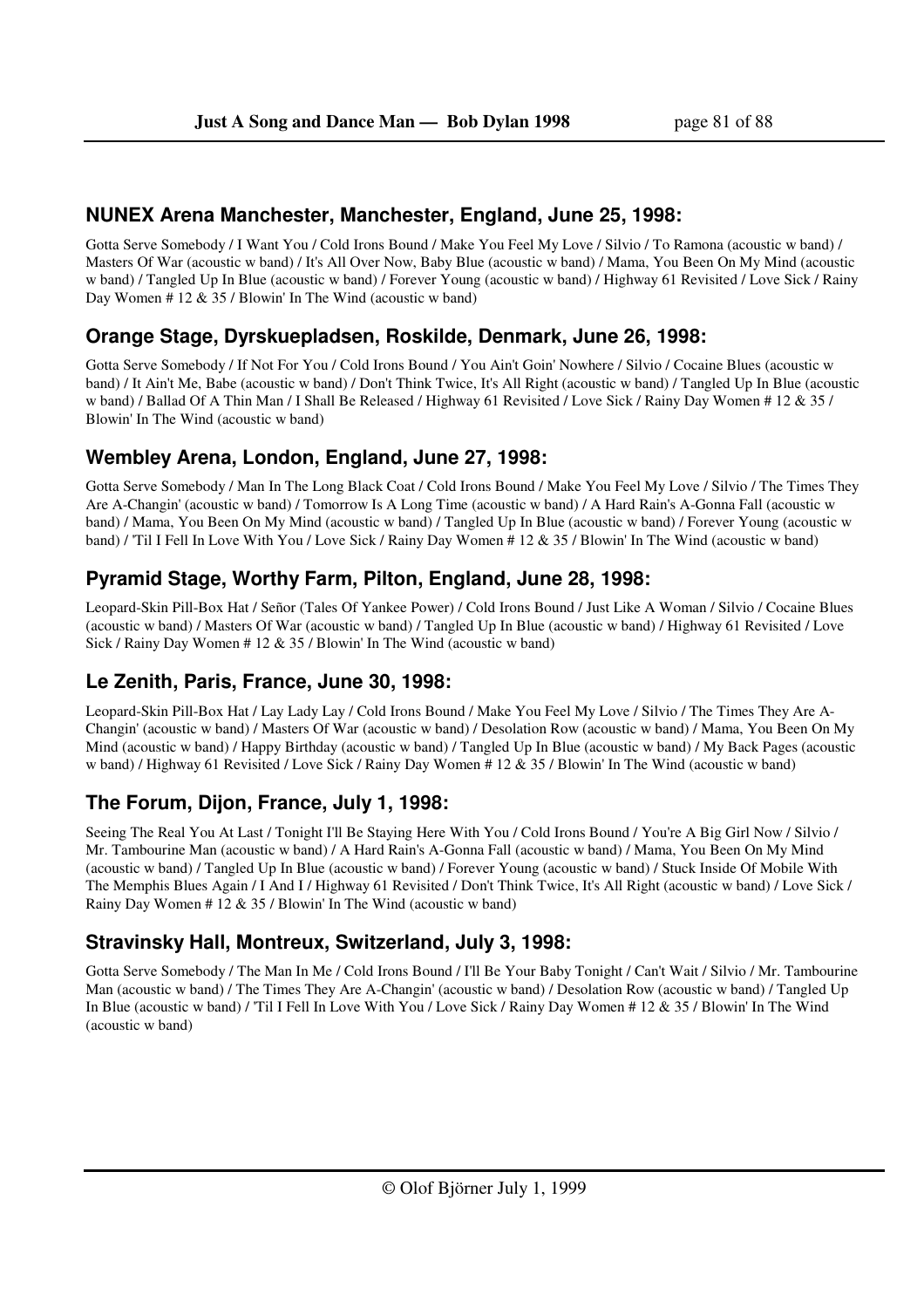#### **Castello Scaligero, Villafranca, Italy, July 4, 1998:**

Leopard-Skin Pill-Box Hat / If Not For You / Cold Irons Bound / Simple Twist Of Fate / Can't Wait / Silvio / Mr. Tambourine Man (acoustic w band) / Masters Of War (acoustic w band) / Boots Of Spanish Leather (acoustic w band) / Tangled Up In Blue (acoustic w band) / I'll Remember You / Highway 61 Revisited / Don't Think Twice, It's All Right (acoustic w band) / Love Sick / Rainy Day Women # 12 & 35 / Blowin' In The Wind (acoustic w band)

#### **La Scalinata, Rome, Italy, July 5, 1998:**

Gotta Serve Somebody / Man In The Long Black Coat / Cold Irons Bound / Born In Time / Can't Wait / Silvio / Rank Strangers To Me (acoustic w band) / Desolation Row (acoustic w band) / One Too Many Mornings (acoustic w band) / Tangled Up In Blue (acoustic w band) / Make You Feel My Love / 'Til I Fell In Love With You / It Ain't Me, Babe (acoustic w band) / Love Sick / Rainy Day Women # 12 & 35 / Blowin' In The Wind (acoustic w band)

#### **Piazza Napoleone, Lucca, Italy, July 6, 1998:**

Gotta Serve Somebody / Señor (Tales Of Yankee Power) / Cold Irons Bound / What Good Am I? / Can't Wait / Silvio / Mr. Tambourine Man (acoustic w band) / A Hard Rain's A-Gonna Fall (acoustic w band) / Tangled Up In Blue (acoustic w band) / Forever Young (acoustic w band) / She Belongs To Me / Blind Willie McTell / Highway 61 Revisited / Love Sick / Rainy Day Women # 12 & 35 / Blowin' In The Wind (acoustic w band)

#### **Collegno Pellerossa Festival, Torino, Italy, July 9, 1998:**

Gotta Serve Somebody / I Want You / Cold Irons Bound / Just Like A Woman / Can't Wait / Silvio / It's All Over Now, Baby Blue (acoustic w band) / Masters Of War (acoustic w band) / Tangled Up In Blue (acoustic w band) / Knockin' On Heaven's Door (acoustic w band) / Make You Feel My Love / Blind Willie McTell / Highway 61 Revisited / Love Sick / Rainy Day Women # 12 & 35 / Blowin' In The Wind (acoustic w band)

### **Unidentified Venue, Escalarre, Spain, July 11, 1998:**

Leopard-Skin Pill-Box Hat / Señor (Tales Of Yankee Power) / Cold Irons Bound / I'll Be Your Baby Tonight / Can't Wait / Silvio / Cocaine Blues (acoustic w band) / Don't Think Twice, It's All Right (acoustic w band) / Tangled Up In Blue (acoustic w band) / Forever Young (acoustic w band) / Stuck Inside Of Mobile With The Memphis Blues Again / I Shall Be Released / Highway 61 Revisited / Love Sick / Rainy Day Women # 12 & 35 / Blowin' In The Wind (acoustic w band)

#### **Racetrack, Frauenfeld, Zürich, Switzerland, July 12, 1998:**

Leopard-Skin Pill-Box Hat / Señor (Tales Of Yankee Power) / Cold Irons Bound / I'll Be Your Baby Tonight / Can't Wait / Silvio / Don't Think Twice, It's All Right (acoustic w band) / Tangled Up In Blue (acoustic w band) / Forever Young (acoustic w band) / Stuck Inside Of Mobile With The Memphis Blues Again / I Shall Be Released / Highway 61 Revisited / Love Sick / Rainy Day Women # 12 & 35 / Blowin' In The Wind (acoustic w band)

# **9.5 Tour of Australia and New Zealand**

#### **Mercury Lounge, Crown Casino, Melbourne, Victoria, Australia, August 19, 1998:**

Leopard-Skin Pill-Box Hat / Pretty Peggy-O / Can't Wait / Shelter From The Storm / Tough Mama / You're A Big Girl Now / Cold Irons Bound / Cocaine Blues (acoustic w band) / Mr. Tambourine Man (acoustic w band) / Masters Of War (acoustic w band) / Roving Gambler (acoustic w band) / Tangled Up In Blue (acoustic w band) / Dark As A Dungeon (acoustic w band) / Forever Young (acoustic w band) / Highway 61 Revisited / Love Sick / Rainy Day Women # 12 & 35 / Blowin' In The Wind (acoustic w band) / 'Til I Fell In Love With You / Silvio / I Shall Be Released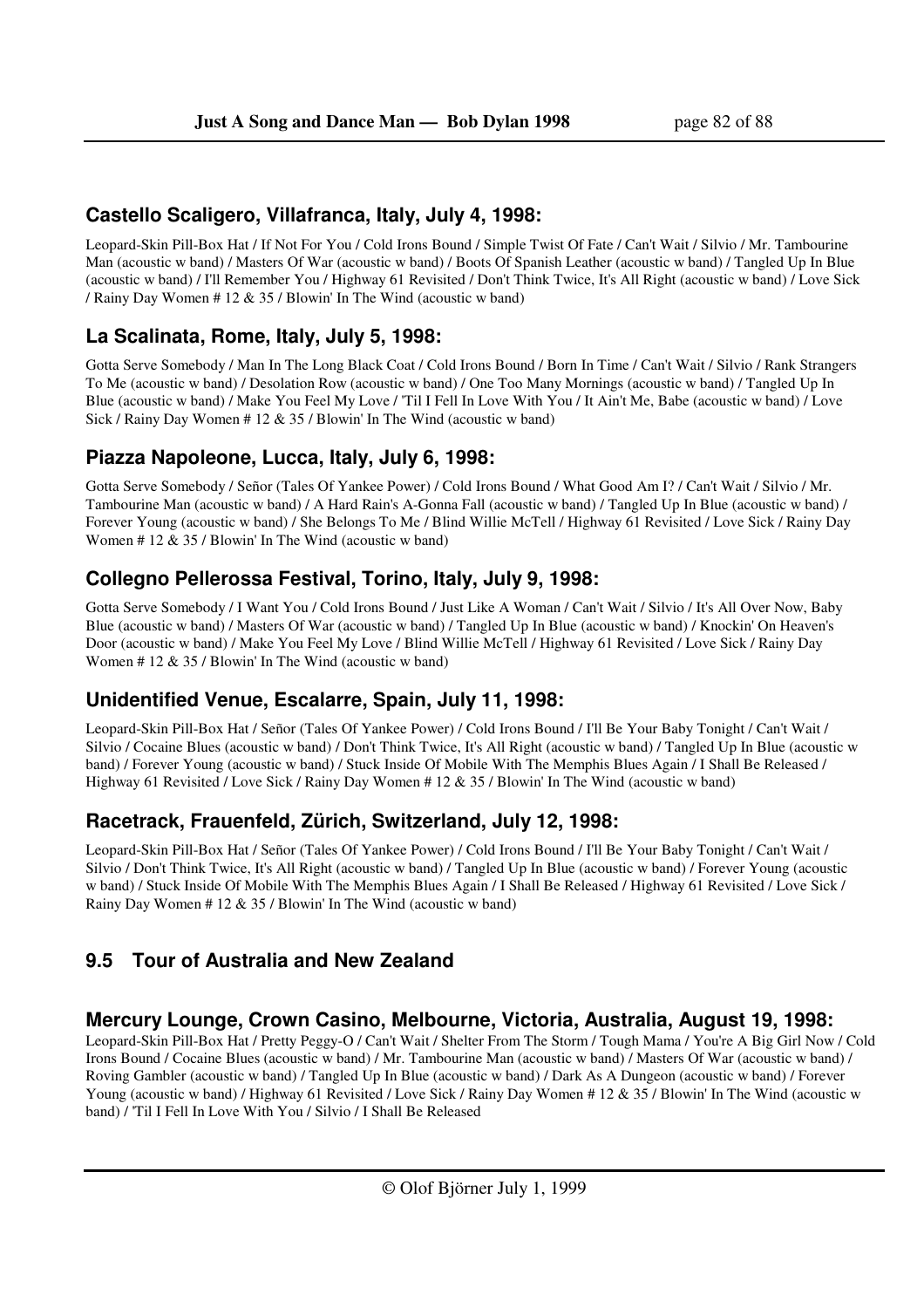### **Melbourne Park, Melbourne, Victoria, Australia, August 21, 1998:**

Gotta Serve Somebody / Señor (Tales Of Yankee Power) / Cold Irons Bound / What Good Am I? / Just Like A Woman / Silvio / Mr. Tambourine Man (acoustic w band) / Masters Of War (acoustic w band) / Tangled Up In Blue (acoustic w band) / Forever Young (acoustic w band) / Can't Wait / Highway 61 Revisited / Love Sick / Rainy Day Women # 12 & 35 / It Ain't Me, Babe (acoustic w band) / Blowin' In The Wind (acoustic w band)

# **Melbourne Park, Melbourne, Victoria, Australia, August 22, 1998:**

Leopard-Skin Pill-Box Hat / Tonight I'll Be Staying Here With You / Can't Wait / Simple Twist Of Fate / Watching The River Flow / Cold Irons Bound / Friend Of The Devil (acoustic w band) / Don't Think Twice, It's All Right (acoustic w band) / Tangled Up In Blue (acoustic w band) / My Back Pages (acoustic w band) / Forever Young (acoustic w band) / 'Til I Fell In Love With You / Love Sick / Rainy Day Women # 12 & 35 / It Ain't Me, Babe (acoustic w band) / Blowin' In The Wind (acoustic w band)

### **Adelaide Entertainment Centre, Adelaide, South Australia, Australia, August 24, 1998:**

Leopard-Skin Pill-Box Hat / Man In The Long Black Coat / Cold Irons Bound / I'll Be Your Baby Tonight / I Don't Believe You / Silvio / Don't Think Twice, It's All Right (acoustic w band) / Desolation Row (acoustic w band) / Tangled Up In Blue (acoustic w band) / Forever Young (acoustic w band) / The Times They Are A-Changin' (acoustic w band) / 'Til I Fell In Love With You / Matchbox / Love Sick / Rainy Day Women # 12 & 35 / It Ain't Me, Babe (acoustic w band) / Blowin' In The Wind (acoustic w band)

### **Burswood Dome, Burswood Resort Casino, Perth, West Australia, Australia, August 26, 1998:**

Leopard-Skin Pill-Box Hat / I Want You / Can't Wait / Positively 4th Street / Watching The River Flow / Cold Irons Bound / Don't Think Twice, It's All Right (acoustic w band) / The Times They Are A-Changin' (acoustic w band) / Tangled Up In Blue (acoustic w band) / Forever Young (acoustic w band) / Ballad Of A Thin Man / Highway 61 Revisited / Love Sick / Rainy Day Women # 12 & 35 / It Ain't Me, Babe (acoustic w band) / Blowin' In The Wind (acoustic w band)

### **Darwin Amphitheatre, Darwin, Northern Territory, Australia, August 28, 1998:**

Maggie's Farm / License To Kill / Can't Wait / It Takes A Lot To Laugh, It Takes A Train To Cry / Under The Red Sky / Silvio / Stone Walls And Steel Bars (acoustic w band) / Don't Think Twice, It's All Right (acoustic w band) / Tangled Up In Blue (acoustic w band) / Knockin' On Heaven's Door (acoustic w band) / This Wheel's On Fire / 'Til I Fell In Love With You / Love Sick / Rainy Day Women # 12 & 35 / It Ain't Me, Babe (acoustic w band) / Highway 61 Revisited / Blowin' In The Wind (acoustic w band)

### **Townsville Breakwater Entertainment Centre, Townsville, Queensland, Australia, August 30, 1998:**

Maggie's Farm / Lay Lady Lay / Can't Wait / Simple Twist Of Fate / It Takes A Lot To Laugh, It Takes A Train To Cry / Silvio / Oh Babe It Ain't No Lie (acoustic w band) / Masters Of War (acoustic w band) / Tangled Up In Blue (acoustic w band) / Cold Irons Bound / She Belongs To Me / 'Til I Fell In Love With You / Love Sick / Rainy Day Women # 12 & 35 / Don't Think Twice, It's All Right (acoustic w band) / Blowin' In The Wind (acoustic w band) / Highway 61 Revisited / Forever Young (acoustic w band)

# **Entertainment Center, Brisbane, Queensland, Australia, September 1, 1998:**

Maggie's Farm / The Man In Me / Cold Irons Bound / Born In Time / Can't Wait / Silvio / Stone Walls And Steel Bars (acoustic w band) / It's All Over Now, Baby Blue (acoustic w band) / Tangled Up In Blue (acoustic w band) / Blind Willie McTell / I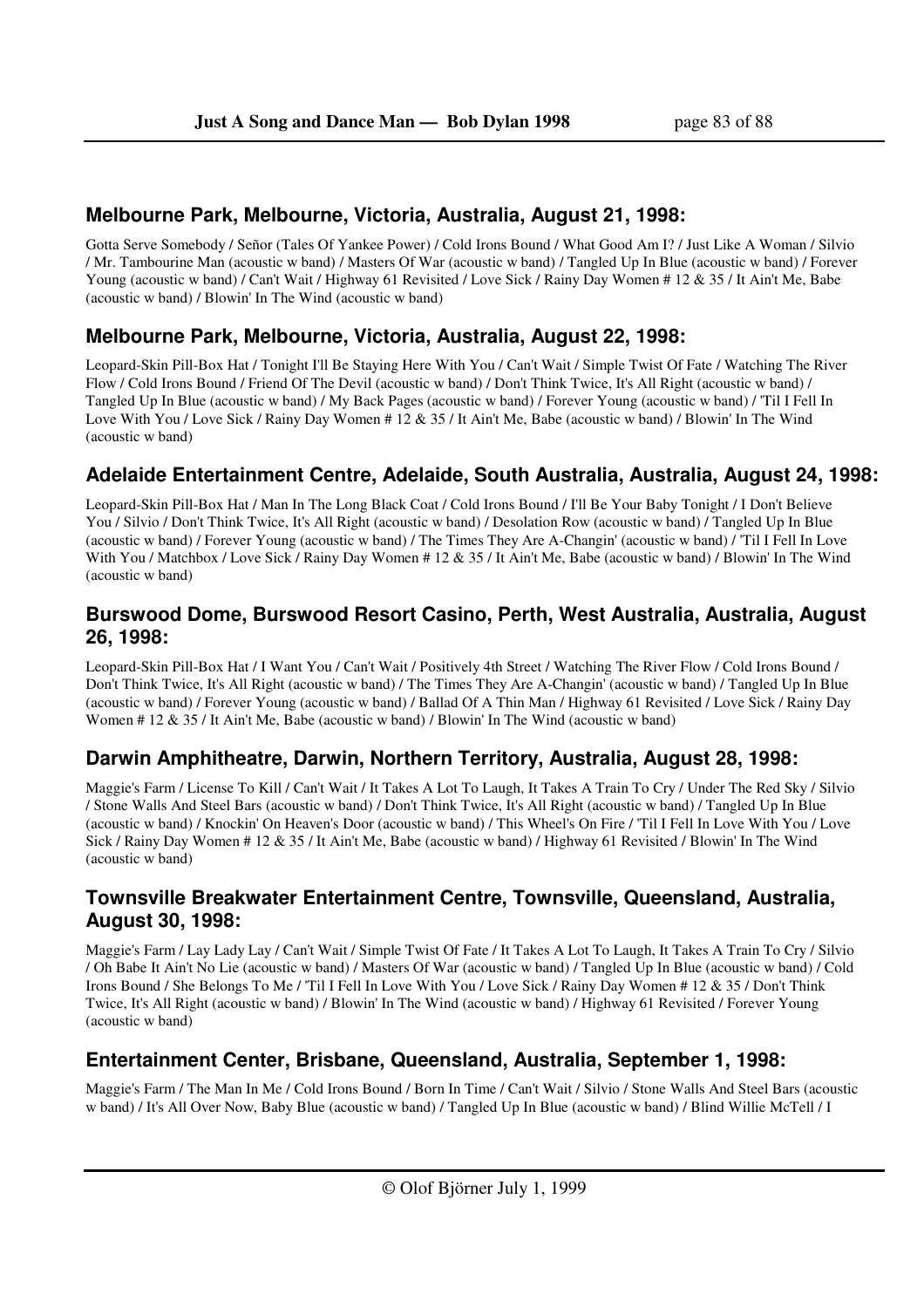Shall Be Released / 'Til I Fell In Love With You / Love Sick / Rainy Day Women # 12 & 35 / Blowin' In The Wind (acoustic w band) / Highway 61 Revisited / Forever Young (acoustic w band)

### **Entertainment Centre, Sydney, New South Wales, Australia, September 3, 1998:**

Maggie's Farm / Tonight I'll Be Staying Here With You / Cold Irons Bound / Shelter From The Storm / Can't Wait / Silvio / Stone Walls And Steel Bars (acoustic w band) / Desolation Row (acoustic w band) / Tangled Up In Blue (acoustic w band) / Don't Think Twice, It's All Right (acoustic w band) / Blind Willie McTell / 'Til I Fell In Love With You / Love Sick / Rainy Day Women # 12 & 35 / Blowin' In The Wind (acoustic w band) / Highway 61 Revisited / Forever Young (acoustic w band)

### **Entertainment Centre, Sydney, New South Wales, Australia, September 4, 1998:**

Leopard-Skin Pill-Box Hat / I Threw It All Away / Cold Irons Bound / Just Like A Woman / Can't Wait / Silvio / Stone Walls And Steel Bars (acoustic w band) / Love Minus Zero - No Limit (acoustic w band) / Tangled Up In Blue (acoustic w band) / My Back Pages (acoustic w band) / She Belongs To Me / 'Til I Fell In Love With You / Love Sick / Rainy Day Women # 12 & 35 / Blowin' In The Wind (acoustic w band) / Highway 61 Revisited / Forever Young (acoustic w band)

# **Entertainment Centre, Wollongong, New South Wales, Australia, September 5, 1998:**

Leopard-Skin Pill-Box Hat / I Threw It All Away / Cold Irons Bound / Every Grain Of Sand / Can't Wait / Silvio / Roving Gambler (acoustic w band) / One Too Many Mornings (acoustic w band) / Tangled Up In Blue (acoustic w band) / The Lonesome Death Of Hattie Carroll (acoustic w band) / Make You Feel My Love / 'Til I Fell In Love With You / Love Sick / Rainy Day Women # 12 & 35 / Blowin' In The Wind (acoustic w band) / Like A Rolling Stone / Forever Young (acoustic w band)

### **North Shore Event Centre, Glenfield, Auckland, New Zealand, September 7, 1998:**

Leopard-Skin Pill-Box Hat / Lay Lady Lay / Cold Irons Bound / You're A Big Girl Now / Can't Wait / Silvio / Mr. Tambourine Man (acoustic w band) / Masters Of War (acoustic w band) / Tangled Up In Blue (acoustic w band) / The Times They Are A-Changin' (acoustic w band) / She Belongs To Me / 'Til I Fell In Love With You / Love Sick / Rainy Day Women # 12 & 35 / Blowin' In The Wind (acoustic w band) / Highway 61 Revisited / Forever Young (acoustic w band)

# **North Shore Event Centre, Glenfield, Auckland, New Zealand, September 8, 1998:**

Maggie's Farm / Señor (Tales Of Yankee Power) / Cold Irons Bound / Just Like A Woman / Can't Wait / Silvio / To Ramona (acoustic w band) / Desolation Row (acoustic w band) / Tangled Up In Blue (acoustic w band) / This Wheel's On Fire / I Shall Be Released / 'Til I Fell In Love With You / Love Sick / Rainy Day Women # 12 & 35 / Blowin' In The Wind (acoustic w band) / Highway 61 Revisited / Forever Young (acoustic w band)

### **Queens Wharf Event Centre, Wellington, New Zealand, September 10, 1998:**

Maggie's Farm / The Man In Me / Cold Irons Bound / Tears Of Rage / Can't Wait / Silvio / Friend Of The Devil (acoustic w band) / Don't Think Twice, It's All Right (acoustic w band) / Tangled Up In Blue (acoustic w band) / The Times They Are A-Changin' (acoustic w band) / I'll Remember You / 'Til I Fell In Love With You / Love Sick / Rainy Day Women # 12 & 35 / Blowin' In The Wind (acoustic w band) / Highway 61 Revisited / Forever Young (acoustic w band)

#### **Westpac Trust Entertainment Centre, Christchurch, New Zealand, September 12, 1998:**

Leopard-Skin Pill-Box Hat / Lay Lady Lay / Cold Irons Bound / Just Like A Woman / It Takes A Lot To Laugh, It Takes A Train To Cry / Can't Wait / Silvio / Don't Think Twice, It's All Right (acoustic w band) / Boots Of Spanish Leather (acoustic w band) / Tangled Up In Blue (acoustic w band) / Knockin' On Heaven's Door (acoustic w band) / 'Til I Fell In Love With You / Love Sick / Rainy Day Women # 12 & 35 / Blowin' In The Wind (acoustic w band) / Highway 61 Revisited / Forever Young (acoustic w band)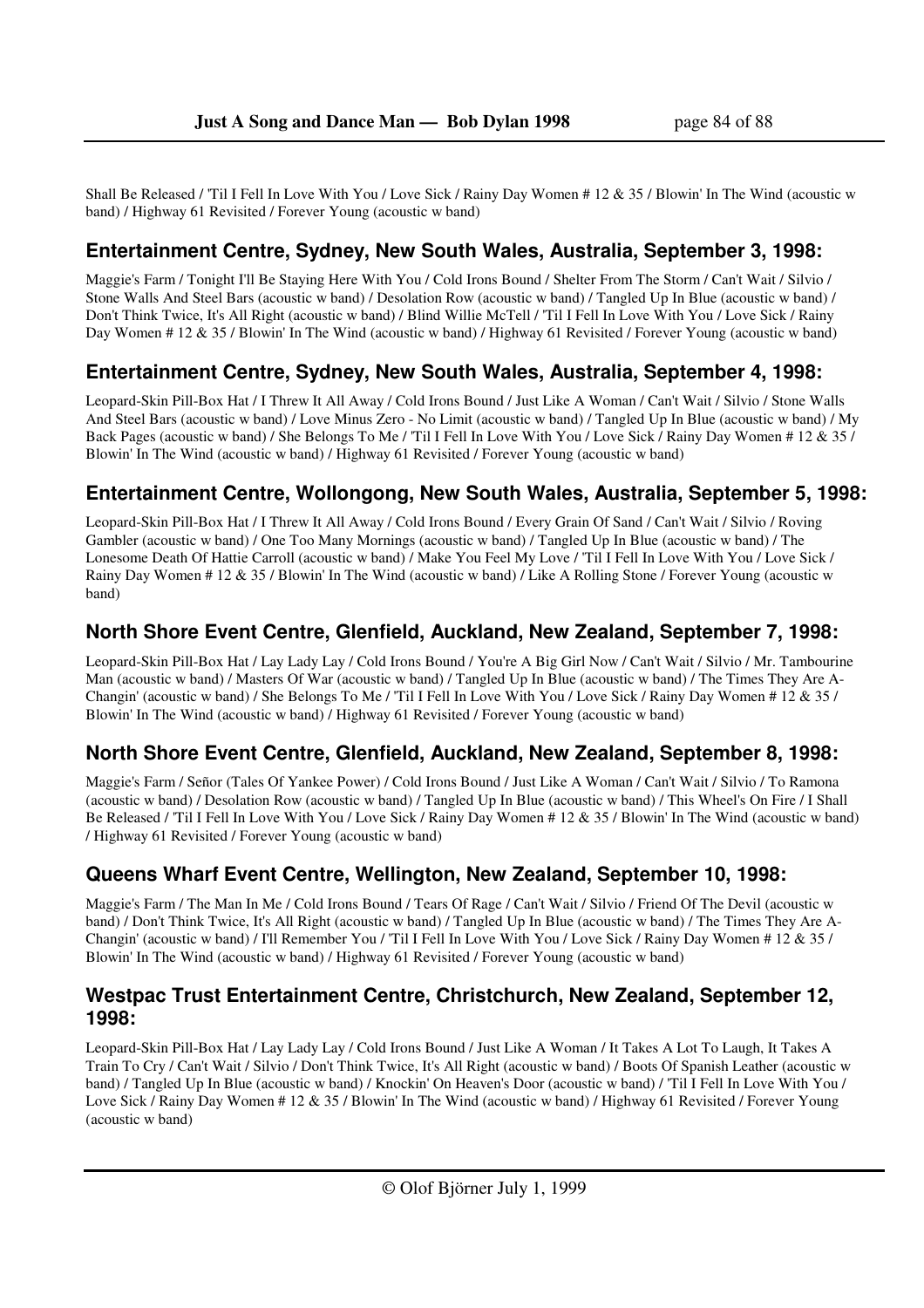# **9.6 US West Coast Tour With Van Morrison**

### **Alexander and Baldwin Amphitheater, Maui Arts and Cultural Center, Kahului, Maui, Hawaii, September 17, 1998:**

Leopard-Skin Pill-Box Hat / Tonight I'll Be Staying Here With You / Cold Irons Bound / Just Like A Woman / Can't Wait / Silvio / Don't Think Twice, It's All Right (acoustic w band) / The Times They Are A-Changin' (acoustic w band) / Tangled Up In Blue (acoustic w band) / Knockin' On Heaven's Door / She Belongs To Me / 'Til I Fell In Love With You / Love Sick / Rainy Day Women # 12 & 35 / Blowin' In The Wind (acoustic w band) / Highway 61 Revisited / Forever Young (acoustic w band)

### **Arthur L. Andrews Outdoor Theatre, University Of Hawaii At Manoa, Honolulu, Hawaii, September 17, 1998:**

Leopard-Skin Pill-Box Hat / Tonight I'll Be Staying Here With You / Cold Irons Bound / Simple Twist Of Fate / Can't Wait / Silvio / Stone Walls And Steel Bars (acoustic w band) / Don't Think Twice, It's All Right (acoustic w band) / Tangled Up In Blue (acoustic w band) / It Ain't Me, Babe (acoustic w band) / I Shall Be Released / 'Til I Fell In Love With You / Love Sick / Rainy Day Women # 12 & 35 / Blowin' In The Wind (acoustic w band) / Highway 61 Revisited / Forever Young (acoustic w band)

### **Grandstand, Puyallup State Fair, Western Washington Fairgrounds, Puyallup, Washington, September 22, 1998:**

Maggie's Farm / Man In The Long Black Coat / Cold Irons Bound / You Ain't Goin' Nowhere / Can't Wait / Silvio / Don't Think Twice, It's All Right (acoustic w band) / Masters Of War (acoustic w band) / One Too Many Mornings (acoustic w band) / Tangled Up In Blue (acoustic w band) / Make You Feel My Love / 'Til I Fell In Love With You / Love Sick / Rainy Day Women # 12 & 35 / Blowin' In The Wind (acoustic w band) / Highway 61 Revisited / Forever Young (acoustic w band)

# **Rose Garden Arena, Portland, Oregon, September 23, 1998:**

Maggie's Farm / I Want You / Can't Wait / Under The Red Sky / Silvio / Stone Walls And Steel Bars (acoustic w band) / Mr. Tambourine Man (acoustic w band) / Tangled Up In Blue (acoustic w band) / The Lonesome Death Of Hattie Carroll (acoustic w band) / Make You Feel My Love / 'Til I Fell In Love With You / Love Sick / Rainy Day Women # 12 & 35 / Blowin' In The Wind (acoustic w band)

# **McArthur Court, University Of Oregon, Eugene, Oregon, September 24, 1998:**

Everything Is Broken / If Not For You / Can't Wait / Positively 4th Street / It Takes A Lot To Laugh, It Takes A Train To Cry / Silvio / Cocaine Blues (acoustic w band) / Masters Of War (acoustic w band) / Tangled Up In Blue (acoustic w band) / Blind Willie McTell / Highway 61 Revisited / Love Sick / Rainy Day Women # 12 & 35 / Blowin' In The Wind (acoustic w band)

# **Concord Pavilion, Concord, California, September 25, 1998:**

Gotta Serve Somebody / I'll Be Your Baby Tonight / Can't Wait / Queen Jane Approximately / Silvio / Friend Of The Devil (acoustic w band) / Masters Of War (acoustic w band) / Tangled Up In Blue (acoustic w band) / My Back Pages (acoustic w band) / Blind Willie McTell / Highway 61 Revisited / Love Sick / Rainy Day Women # 12 & 35 / Blowin' In The Wind (acoustic w band)

# **Shoreline Amphitheater, Mountain View, California, September 26, 1998:**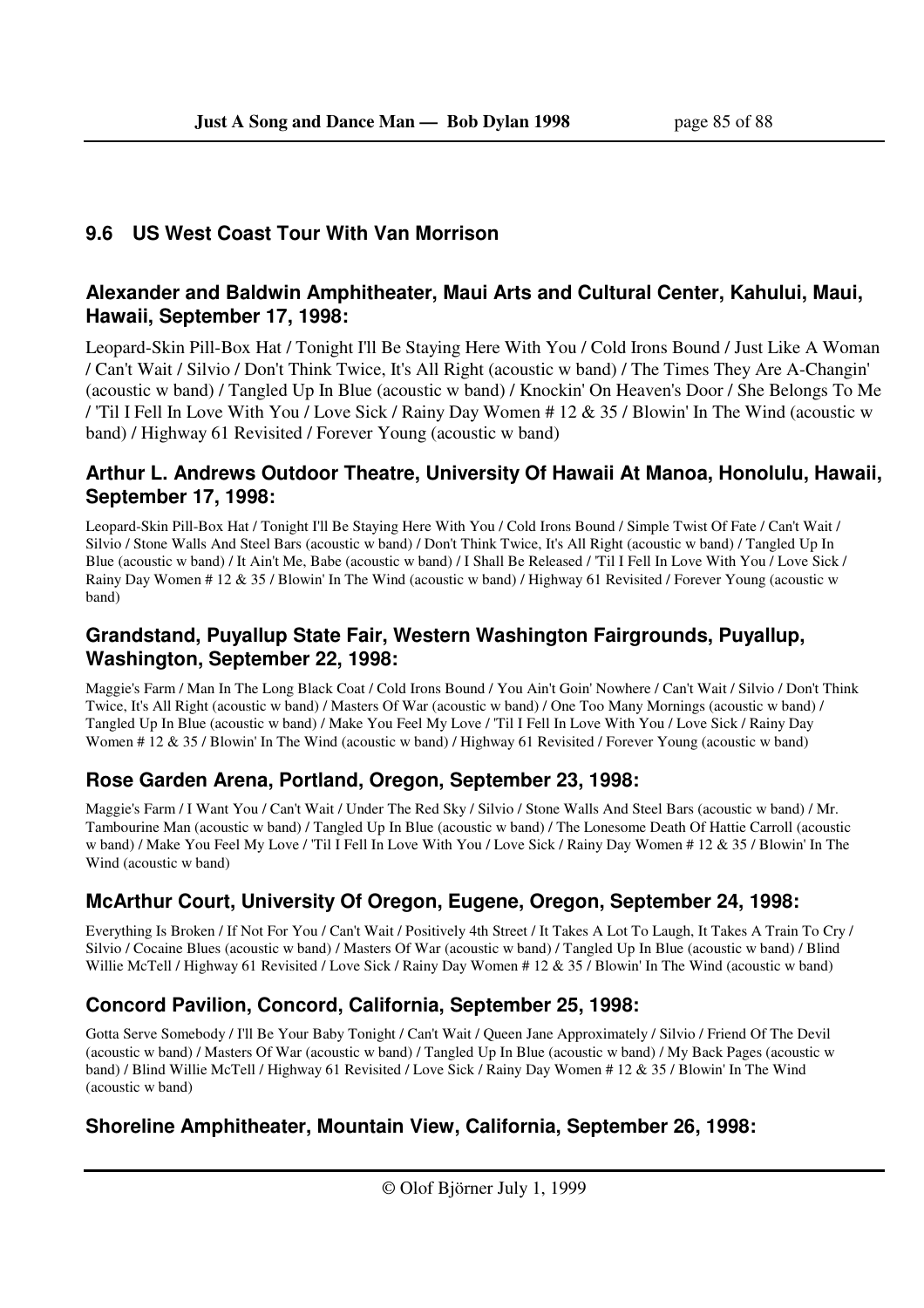Leopard-Skin Pill-Box Hat / License To Kill / Can't Wait / Simple Twist Of Fate / It Takes A Lot To Laugh, It Takes A Train To Cry / Silvio / I'm A Rovin' Gambler (acoustic w band) / It's All Over Now, Baby Blue (acoustic w band) / Tangled Up In Blue (acoustic w band) / Make You Feel My Love / 'Til I Fell In Love With You / Love Sick / Rainy Day Women # 12 & 35 / Blowin' In The Wind (acoustic w band)

### **Reno Hilton Ampitheater, Reno, Nevada, September 27, 1998:**

Gotta Serve Somebody / Lay Lady Lay / Cold Irons Bound / You're A Big Girl Now / Can't Wait / Silvio / Mama, You Been On My Mind (acoustic w band) / Desolation Row (acoustic w band) / Tangled Up In Blue (acoustic w band) / Make You Feel My Love / 'Til I Fell In Love With You / Love Sick / Rainy Day Women # 12 & 35 / Blowin' In The Wind (acoustic w band)

# **9.7 US And Canada Fall Tour**

#### **Olympic Saddledome, (Canadian Airlines Saddledome), Calgary, Alberta, Canada, October 15, 1998:**

Leopard-Skin Pill-Box Hat / I'll Remember You / Cold Irons Bound / Just Like A Woman / Can't Wait / Silvio / Masters Of War (acoustic w band) / Knockin' On Heaven's Door (acoustic w band) / Tangled Up In Blue (acoustic w band) / Make You Feel My Love / 'Til I Fell In Love With You / Love Sick / Rainy Day Women # 12 & 35 / Forever Young (acoustic w band) / Blowin' In The Wind (acoustic w band)

### **Edmonton Coliseum, Edmonton, Alberta, Canada, October 16, 1998:**

Gotta Serve Somebody / I'll Remember You / Cold Irons Bound / Just Like A Woman / Can't Wait / Silvio / It Ain't Me, Babe (acoustic w band) / Masters Of War (acoustic w band) / Mama, You Been On My Mind (acoustic w band) / Tangled Up In Blue (acoustic w band) / Make You Feel My Love / 'Til I Fell In Love With You / Love Sick / Rainy Day Women # 12 & 35 / Blowin' In The Wind (acoustic w band) / Highway 61 Revisited / Forever Young (acoustic w band)

### **Saskatchewan Place, Saskatoon, Saskatchewan, Canada, October 18, 1998:**

Gotta Serve Somebody / I'll Remember You / Cold Irons Bound / Just Like A Woman / It Takes A Lot To Laugh, It Takes A Train To Cry / Silvio / The Times They Are A-Changin' (acoustic w band) / Masters Of War (acoustic w band) / Don't Think Twice, It's All Right (acoustic w band) / Tangled Up In Blue (acoustic w band) / Ballad Of A Thin Man / Highway 61 Revisited / Love Sick / Rainy Day Women # 12 & 35 / Blowin' In The Wind (acoustic w band) / 'Til I Fell In Love With You / Forever Young (acoustic w band)

# **Agridome, Regina Exhibition Park, Regina, Saskatchewan, Canada, October 20, 1998:**

Gotta Serve Somebody / I'll Remember You / Cold Irons Bound / Just Like A Woman / Can't Wait / Silvio / Mr. Tambourine Man (acoustic w band) / Masters Of War (acoustic w band) / Tangled Up In Blue (acoustic w band) / My Back Pages (acoustic w band) / She Belongs To Me / 'Til I Fell In Love With You / Love Sick / Rainy Day Women # 12 & 35 / Blowin' In The Wind (acoustic w band) / Highway 61 Revisited / Forever Young (acoustic w band)

# **Winnipeg Arena, Winnipeg, Manitoba, Canada, October 21, 1998:**

Gotta Serve Somebody / I'll Remember You / Cold Irons Bound / Just Like A Woman / It Takes A Lot To Laugh, It Takes A Train To Cry / Silvio / It Ain't Me, Babe (acoustic w band) / Masters Of War (acoustic w band) / Tangled Up In Blue (acoustic w band) / The Lonesome Death Of Hattie Carroll (acoustic w band) / Make You Feel My Love / 'Til I Fell In Love With You / Love Sick / Rainy Day Women # 12 & 35 / Blowin' In The Wind (acoustic w band) / Highway 61 Revisited / Forever Young (acoustic w band)

# **Duluth Entertainment & Convention Center, Duluth, Minnesota, October 22, 1998:**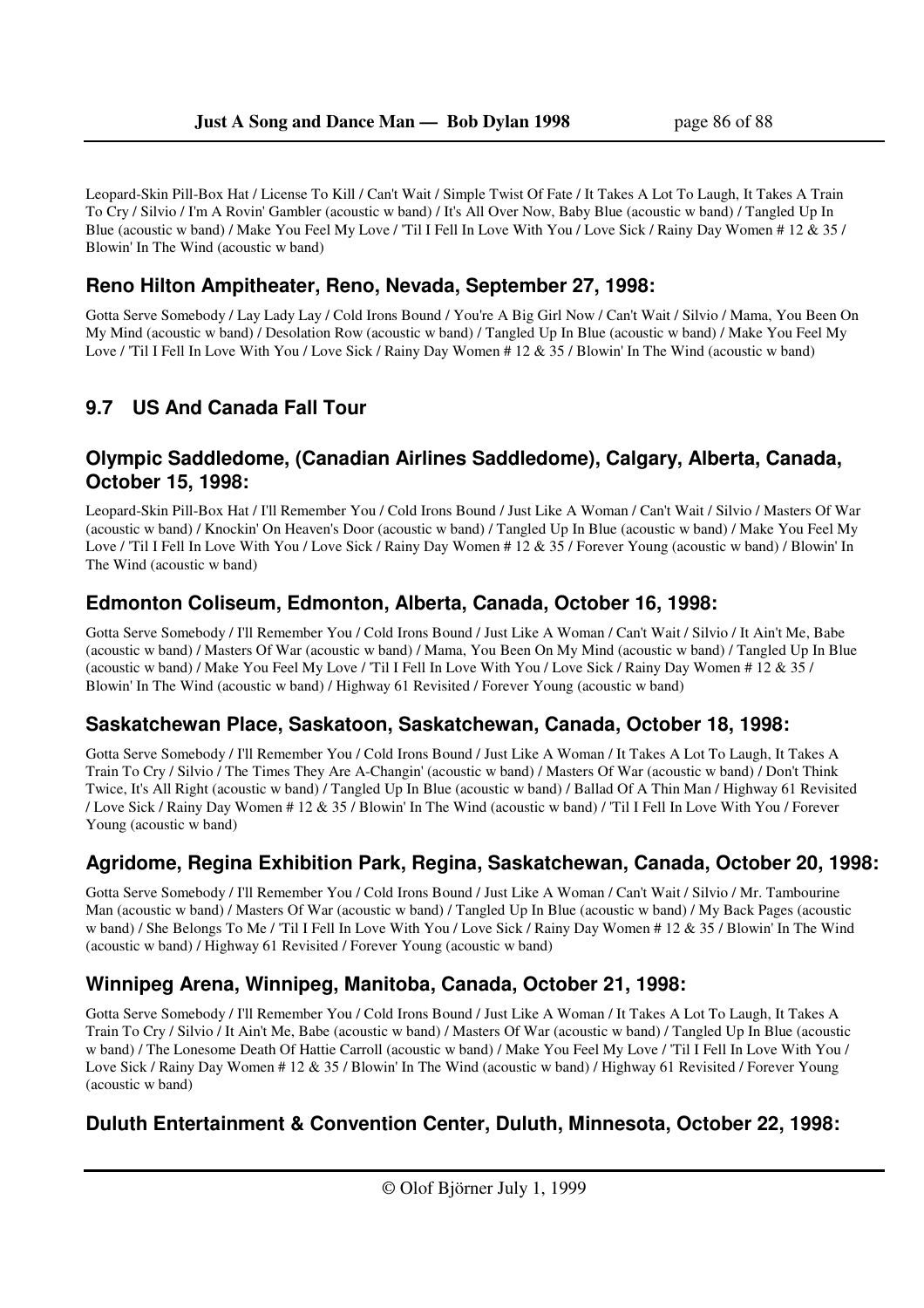Gotta Serve Somebody / I'll Remember You / Cold Irons Bound / Just Like A Woman / Can't Wait / Silvio / Tomorrow Is A Long Time (acoustic w band) / Masters Of War (acoustic w band) / Tangled Up In Blue (acoustic w band) / Don't Think Twice, It's All Right (acoustic w band) / Ballad Of A Thin Man / 'Til I Fell In Love With You / Love Sick / Rainy Day Women # 12 & 35 / Blowin' In The Wind (acoustic w band) / Highway 61 Revisited / Forever Young (acoustic w band)

# **Target Center, Minneapolis, Minnesota, October 23, 1998:**

Gotta Serve Somebody / I'll Remember You / Cold Irons Bound / Just Like A Woman / Silvio / It Ain't Me, Babe (acoustic w band) / Masters Of War (acoustic w band) / Tangled Up In Blue (acoustic w band) / My Back Pages (acoustic w band) / Make You Feel My Love / Highway 61 Revisited / Love Sick / Rainy Day Women # 12 & 35 / Blowin' In The Wind (acoustic w band) / 'Til I Fell In Love With You / Forever Young (acoustic w band)

# **United Center, Chicago, Illinois, October 25, 1998:**

Gotta Serve Somebody / I'll Remember You / Cold Irons Bound / Just Like A Woman / Silvio / It Ain't Me, Babe (acoustic w band) / Masters Of War (acoustic w band) / Don't Think Twice, It's All Right (acoustic w band) / Tangled Up In Blue (acoustic w band) / Make You Feel My Love / Highway 61 Revisited / Love Sick / Rainy Day Women # 12 & 35 / Blowin' In The Wind (acoustic w band) / 'Til I Fell In Love With You / Forever Young (acoustic w band)

### **Market Square Arena, Indianapolis, Indiana, October 26, 1998:**

Gotta Serve Somebody / I'll Remember You / Cold Irons Bound / Positively 4th Street / Watching The River Flow / Can't Wait / Tomorrow Is A Long Time (acoustic w band) / Desolation Row (acoustic w band) / Tangled Up In Blue (acoustic w band) / She Belongs To Me / Highway 61 Revisited / Love Sick / Rainy Day Women # 12 & 35 / Blowin' In The Wind (acoustic w band) / Like A Rolling Stone

### **The Palace, Auburn Hills, Michigan, October 28, 1998:**

Gotta Serve Somebody / Million Miles / Stuck Inside Of Mobile With The Memphis Blues Again / You Ain't Goin' Nowhere / Can't Wait / Tomorrow Night (acoustic w band) / It's All Over Now, Baby Blue (acoustic w band) / Masters Of War (acoustic w band) / Tangled Up In Blue (acoustic w band) / Make You Feel My Love / Highway 61 Revisited / Love Sick / Rainy Day Women # 12 & 35 / Blowin' In The Wind (acoustic w band) / 'Til I Fell In Love With You / It Ain't Me, Babe (acoustic w band)

### **Maple Leaf Gardens, Toronto, Ontario, Canada, October 29, 1998:**

Gotta Serve Somebody / Million Miles / Just Like Tom Thumb's Blues / I'm Not Supposed To Care / Cold Irons Bound / Tomorrow Is A Long Time (acoustic w band) / Masters Of War (acoustic w band) / My Back Pages (acoustic w band) / Tangled Up In Blue (acoustic w band) / Every Grain Of Sand / Highway 61 Revisited / Love Sick / Rainy Day Women # 12 & 35 / Blowin' In The Wind (acoustic w band) / 'Til I Fell In Love With You / It Ain't Me, Babe (acoustic w band)

### **Corel Centre, Kanata, Ottawa, Ontario, October 30, 1998:**

Gotta Serve Somebody / I Want You / All Along The Watchtower / Simple Twist Of Fate / Cold Irons Bound / Girl From The North Country (acoustic w band) / The Lonesome Death Of Hattie Carroll (acoustic w band) / Masters Of War (acoustic w band) / Tangled Up In Blue (acoustic w band) / Positively 4th Street / Highway 61 Revisited / Love Sick / Rainy Day Women # 12 & 35 / Blowin' In The Wind (acoustic w band) / 'Til I Fell In Love With You / Forever Young (acoustic w band)